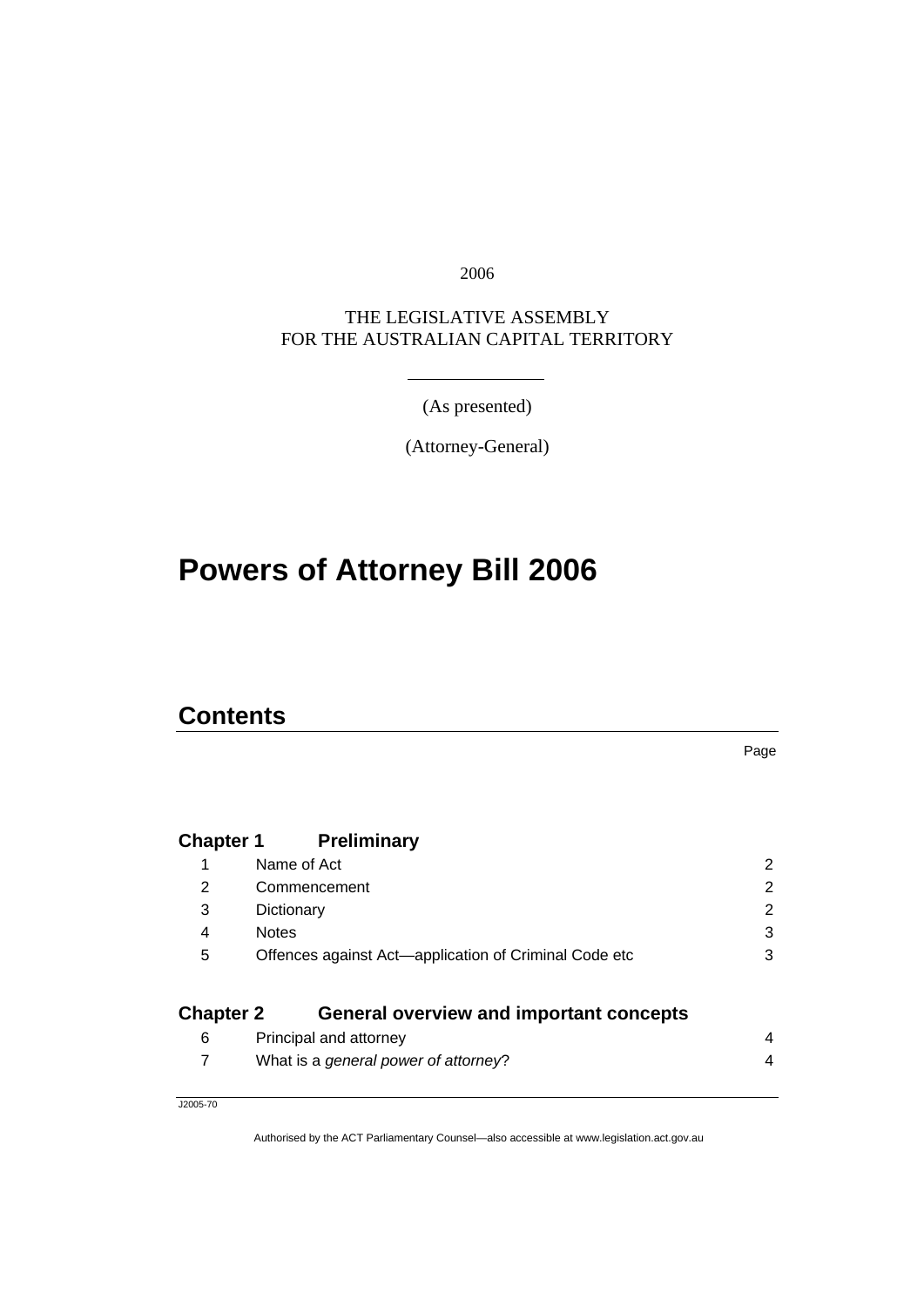|    |                                                                | Page |
|----|----------------------------------------------------------------|------|
| 8  | What is an enduring power of attorney?                         |      |
| 9  | What are decision-making capacity and impaired decision-making |      |
|    | capacity?                                                      | 4    |
| 10 | Meaning of <i>property matter</i>                              | 5.   |
| 11 | Meaning of personal care matter                                | 6    |
| 12 | Meaning of health care matter                                  |      |

## **Chapter 3 How to appoint an attorney**

| <b>Part 3.1</b> | What the principal needs to do                                                          |                   |
|-----------------|-----------------------------------------------------------------------------------------|-------------------|
| 13              | Authorisation of attorneys                                                              | 8                 |
| 14              | Limit on s 13 power to appoint attorneys—enduring powers of attorney                    | 9                 |
| 15              | Authorisation of attorneys by name or position                                          | 9                 |
| 16              | When and how power under power of attorney exercisable                                  | 10                |
| 17              | Understanding nature and effect of making powers of attorney                            | 10                |
| 18              | Presumption that principal understands nature and effect of making<br>power of attorney | 11                |
| <b>Part 3.2</b> | <b>Technical requirements</b>                                                           |                   |
| 19              | Formal requirements for powers of attorney                                              | $12 \overline{ }$ |
| 20              | Who can sign for the principal?                                                         | 12                |
| 21              | Who can be a witness?                                                                   | 12                |
| 22              | Certificates by witnesses to powers of attorney                                         | 13                |
| 23              | Enduring power of attorney ineffective for attorney unless accepted                     | 14                |
| 24              | Powers of attorney may be made outside ACT                                              | 14                |
| <b>Part 3.3</b> | Appointment of 2 or more attorneys                                                      |                   |
| 25              | Appointment of 2 or more attorneys under power of attorney                              | 15                |
| 26              | Multiple attorneys usually joint                                                        | 16                |
| 27              | If multiple attorneys cannot exercise power unanimously                                 | 16                |
| 28              | Effect of joint attorney not accepting enduring power of attorney                       | 17                |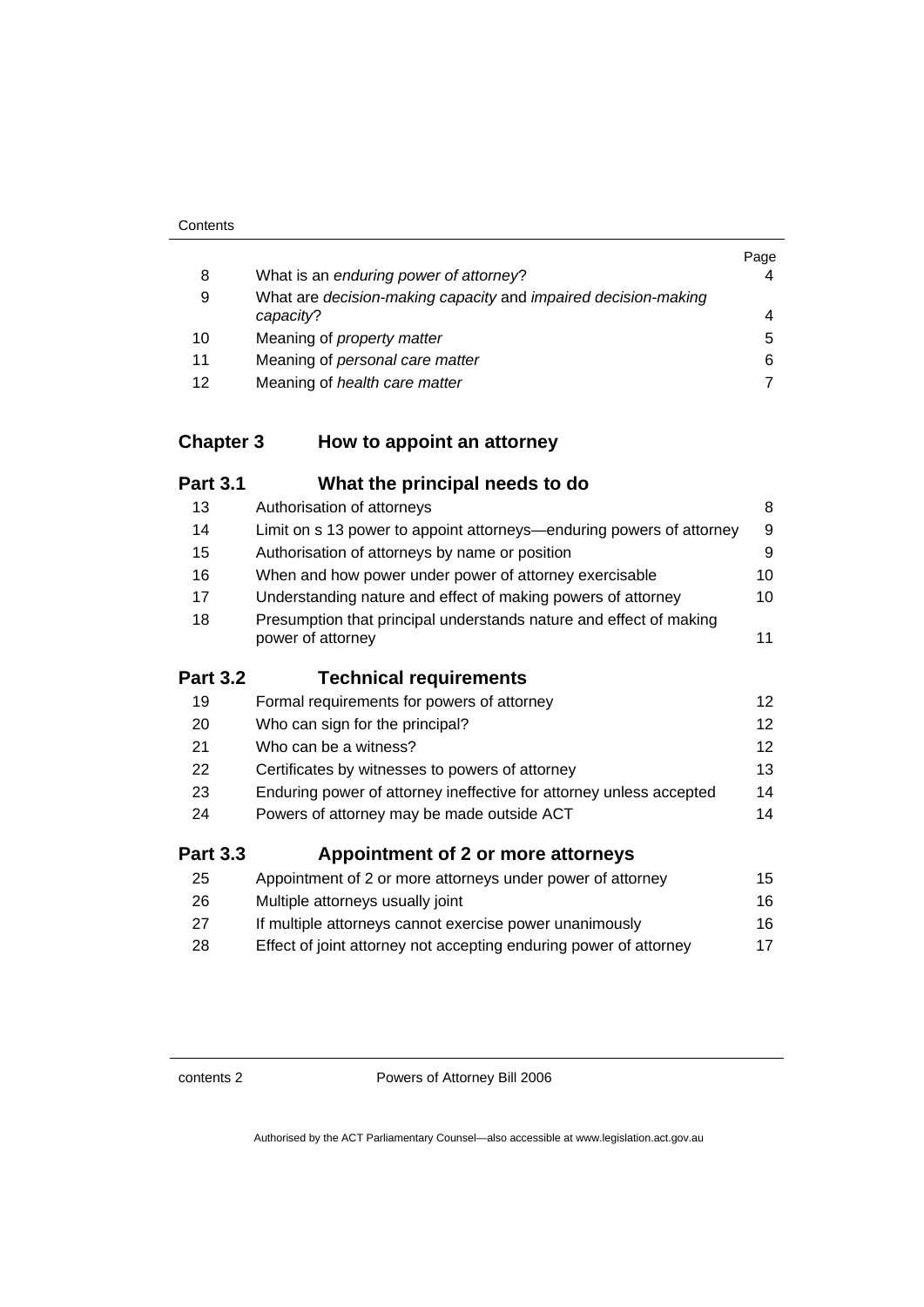|                                | Contents                                                                                              |      |
|--------------------------------|-------------------------------------------------------------------------------------------------------|------|
|                                |                                                                                                       | Page |
| <b>Chapter 4</b>               | <b>Operation of powers of attorney</b>                                                                |      |
| <b>Part 4.1</b>                | Operation of powers of attorney generally                                                             |      |
| 29                             | Powers of attorney are deeds                                                                          | 18   |
| 30                             | Principal may act despite giving power of attorney                                                    | 18   |
| 31                             | How does enduring power of attorney operate while principal has<br>capacity?                          | 18   |
| <b>Part 4.2</b>                | Operation of enduring powers of attorney                                                              |      |
| 32                             | Enduring power of attorney-principal's impaired decision-making<br>capacity                           | 20   |
| <b>Part 4.3</b>                | Things attorneys can and cannot do                                                                    |      |
| <b>Division 4.3.1</b>          | Things attorneys can and cannot do generally                                                          |      |
| 33                             | Others acting for attorney                                                                            | 21   |
| 34                             | Powers of attorney do not generally give authority to benefit attorneys                               | 22   |
| 35                             | Things that cannot be lawfully done by attorneys                                                      |      |
| 36<br>Special personal matters |                                                                                                       | 22   |
| 37                             | Special health care matters                                                                           | 23   |
| Division 4.3.2                 | Things attorneys can and cannot do under enduring<br>powers of attorney                               |      |
| 38                             | Enduring powers of attorney do not generally give authority to make<br>gifts                          | 25   |
| 39                             | Express general authority to make gifts in enduring powers of attorney                                | 25   |
| 40                             | Express general authority to provide for reasonable living expenses in<br>enduring powers of attorney | 27   |
| 41                             | Powers to maintain principal's dependants—enduring powers of<br>attorney                              | 27   |
| <b>Part 4.4</b>                | <b>Obligations of attorneys and others</b>                                                            |      |
| Division 4.4.1                 | <b>Obligations of all attorneys</b>                                                                   |      |
| 42                             | <b>Conflict transactions</b>                                                                          | 28   |
| 43                             | Obligation of attorneys to keep interested people informed                                            | 29   |

contents 3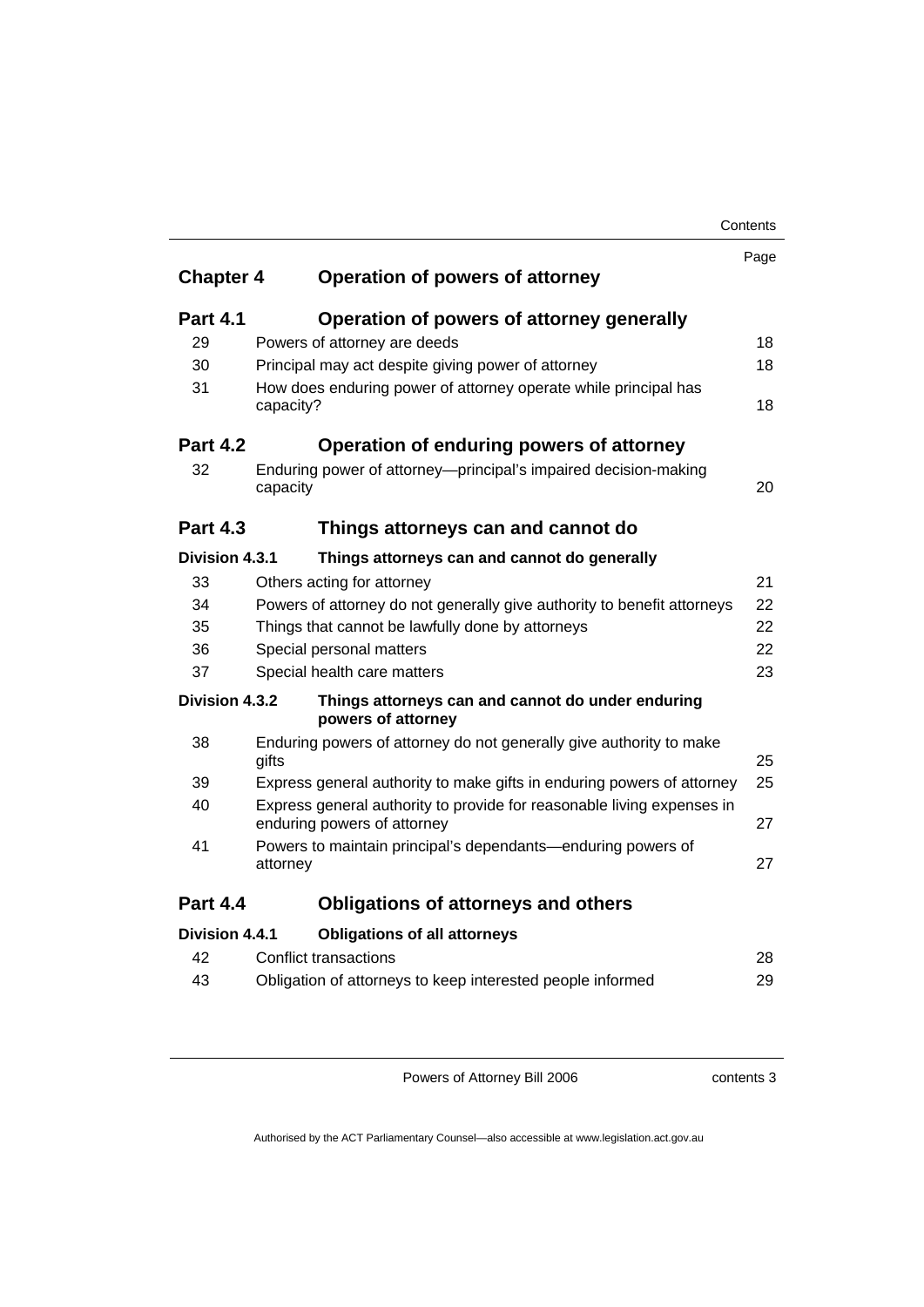|                  |                                                                                                                  | Page |
|------------------|------------------------------------------------------------------------------------------------------------------|------|
| Division 4.4.2   | Obligations of attorneys under enduring power of<br>attorney-principal with impaired decision-making<br>capacity |      |
| 44               | Principles for attorneys under enduring powers of attorney                                                       | 30   |
| 45               | Right of attorneys to information—enduring powers of attorney                                                    | 30   |
| 46               | Conditions on exercise of power in relation to medical treatment-<br>enduring powers of attorney                 | 30   |
| 47               | Keeping records-enduring powers of attorney                                                                      | 31   |
| 48               | Keeping property separate-enduring powers of attorney                                                            | 31   |
| Division 4.4.3   | Obligations in relation to health care                                                                           |      |
| 49               | Obligations on health care facilities in relation to powers of attorney                                          | 32   |
| <b>Part 4.5</b>  | If attorneys do not comply with Act                                                                              |      |
| 50               | Compensation for failure to comply with Act                                                                      | 33   |
| 51               | Compensation under s 50 and later civil proceeding                                                               | 33   |
| 52               | Relief from personal liability by court                                                                          | 34   |
| <b>Chapter 5</b> | <b>Ending powers of attorney</b>                                                                                 |      |
| 53               | Resignation of attorney's authorisation under power of attorney                                                  | 35   |
| 54               | No irrevocable powers of attorney                                                                                | 35   |
| 55               | Advice of revocation of power of attorney                                                                        | 35   |
| 56               | Revocation of power of attorney according to its terms<br>36                                                     |      |
| 57               | Principal's impaired decision-making capacity-general power of                                                   |      |
|                  | attorney                                                                                                         | 36   |
| 58               | Enduring power of attorney sometimes revoked by marriage                                                         | 36   |
| 59               | Enduring power of attorney sometimes revoked by divorce                                                          | 37   |
| 60               | Death of principal for power of attorney                                                                         | 37   |
| 61               | Death of attorney under power of attorney                                                                        | 37   |
| 62               | Effect of bankruptcy of individual attorney                                                                      | 37   |
| 63               | Attorney's impaired decision-making capacity for power of attorney                                               | 38   |
| 64               | Effect of winding up etc of corporate attorney                                                                   | 38   |
| 65               | Multiple attorneys with separate powers—effect of revocation of powers<br>of some attorneys                      | 38   |
| 66               | Joint general power of attorney—effect of revocation of powers of some<br>attorneys                              | 39   |

contents 4 Powers of Attorney Bill 2006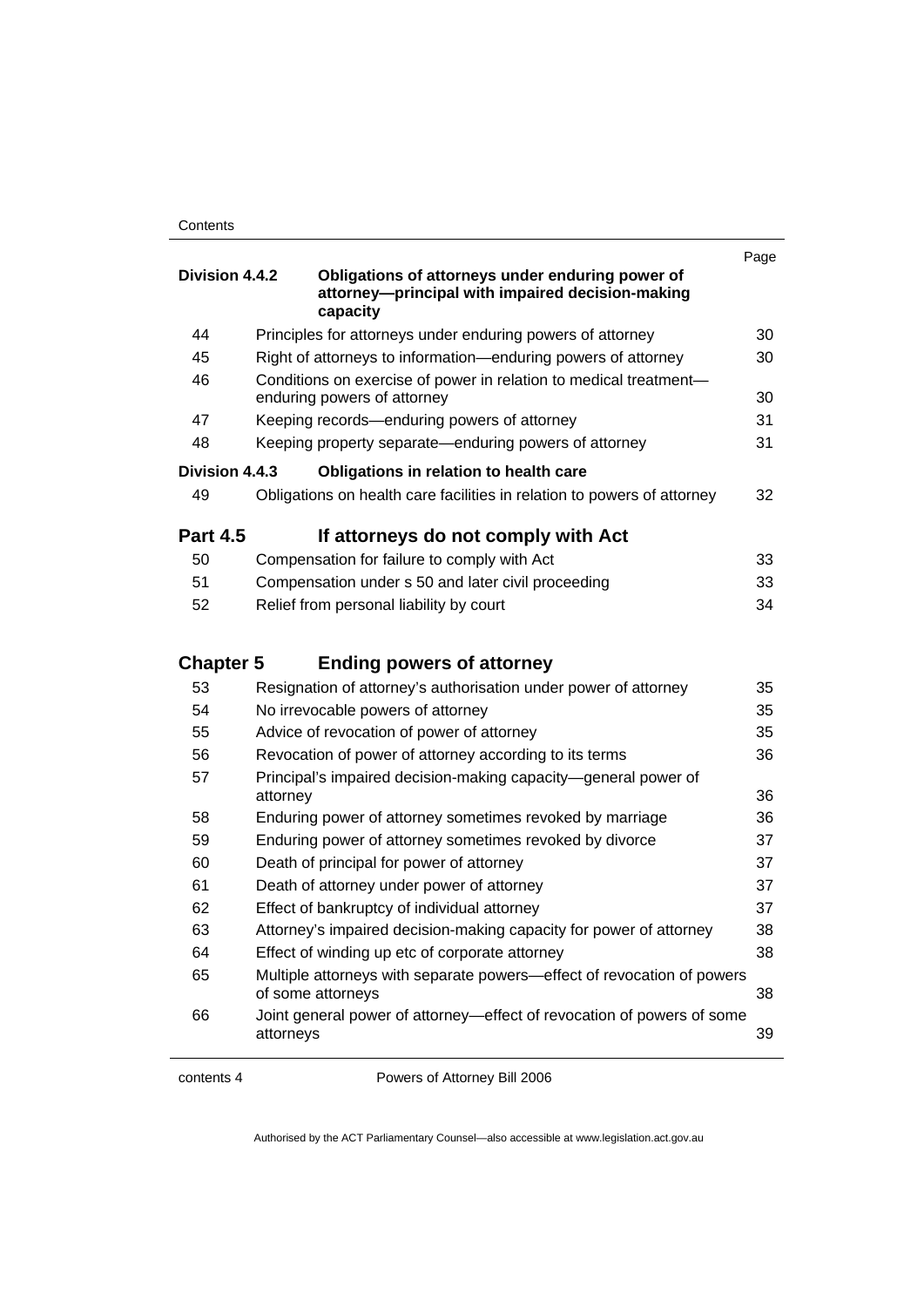|                  |                                                                                 | Page     |  |
|------------------|---------------------------------------------------------------------------------|----------|--|
| 67               | Joint enduring power of attorney—effect of revocation of powers of<br>attorneys |          |  |
| 68               | Power of attorney revoked in relation to each attorney                          | 39<br>39 |  |
| 69               | Revocation by later power of attorney                                           |          |  |
|                  |                                                                                 |          |  |
| <b>Chapter 6</b> | <b>Protection and relief from liability</b>                                     |          |  |
| 70               | Definitions-ch 6                                                                | 41       |  |
| 71               | Protection if tribunal or court orders etc.                                     | 42       |  |
| 72               | Protection for attorney if unaware of invalidity                                | 42       |  |
| 73               | Protection for transaction if dealing with attorney and unaware of              |          |  |
|                  | invalidity                                                                      | 43       |  |
|                  |                                                                                 |          |  |
| <b>Chapter 7</b> | <b>Guardianship tribunal, Supreme Court and</b><br>proceedings and rights       |          |  |
|                  |                                                                                 |          |  |
| <b>Part 7.1</b>  | Interpretation-ch 7                                                             |          |  |
| 74               | Meaning of interested person-ch 7                                               | 44       |  |
| <b>Part 7.2</b>  | <b>Guardianship tribunal</b>                                                    |          |  |
| 75               | Guardianship tribunal directions etc for enduring powers of attorney            | 45       |  |
| 76               | Reference of power of attorney matters to Supreme Court                         | 46       |  |
| 77               | Giving accounts to public advocate—enduring powers of attorney                  | 46       |  |
| 78               | Declaration about decision-making capacity                                      | 47       |  |
| 79               | Removing attorneys                                                              | 47       |  |
| <b>Part 7.3</b>  | <b>Supreme Court orders</b>                                                     |          |  |
| 80               | Supreme Court-confirming powers understood by principal                         | 48       |  |
| 81               | Supreme Court-confirming powers subsequently affirmed by principal              | 48       |  |
| 82               | Effect of pt 7.3 orders on future acts                                          | 49       |  |
| <b>Part 7.4</b>  | Other proceedings and rights                                                    |          |  |
| 83               | Public trustee to assist if asked                                               | 50       |  |
| 84               | Access to principal                                                             | 50       |  |
| 85               | Attorney's health care decision not in principal's interest                     | 51       |  |
|                  |                                                                                 |          |  |

contents 5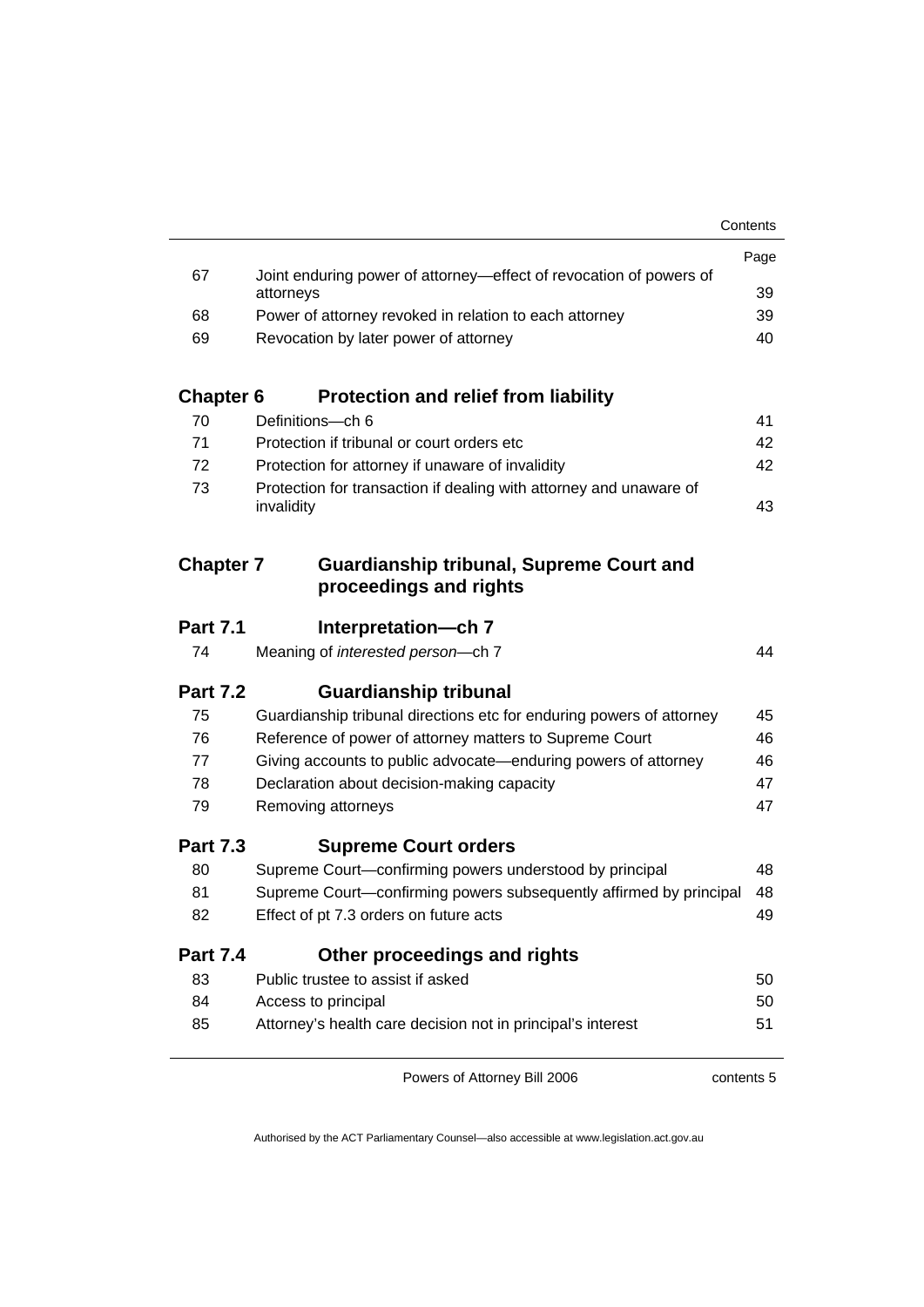| 86                | Adequate pain relief                                            |                                                                  |    |
|-------------------|-----------------------------------------------------------------|------------------------------------------------------------------|----|
| 87                | Medical certificate about impaired decision-making capacity     |                                                                  |    |
|                   |                                                                 |                                                                  | 52 |
| <b>Chapter 8</b>  |                                                                 | Interstate documents equivalent to powers of<br>attorney         |    |
| 88                | Recognition of general powers of attorney made under other laws |                                                                  |    |
| 89                |                                                                 | Recognition of enduring powers of attorney made under other laws | 53 |
| <b>Chapter 9</b>  |                                                                 | <b>Miscellaneous</b>                                             |    |
| 90                |                                                                 | Dishonestly inducing making etc of power of attorney             | 55 |
| 91                |                                                                 | Things that do not indicate impaired decision-making capacity    | 55 |
| 92                |                                                                 | Approved forms                                                   | 55 |
| 93                |                                                                 | Regulation-making power                                          | 56 |
|                   |                                                                 |                                                                  |    |
| <b>Chapter 20</b> |                                                                 | <b>Transitional provisions</b>                                   |    |
| 150               |                                                                 | Definitions-ch 20                                                | 57 |
| 151               |                                                                 | Repeal of Powers of Attorney Act 1956                            | 57 |
| 152               | Application of Act-transitional                                 |                                                                  | 57 |
| 153               | Powers of attorney under previous Act, s 6 and s 7-transitional |                                                                  | 57 |
| 154               | transitional                                                    | Powers of attorney made under Medical Treatment Act 1994-        | 58 |
| 155               |                                                                 | Legislation amended-sch 2                                        | 58 |
| 156               |                                                                 | <b>Transitional regulations</b>                                  | 58 |
| 157               | Expiry-ch 20                                                    |                                                                  | 59 |
|                   |                                                                 |                                                                  |    |
| <b>Schedule 1</b> |                                                                 | General principles for enduring powers of                        |    |
|                   |                                                                 | attorney                                                         | 60 |
| 1.1               |                                                                 | Access to family members and relatives                           | 60 |
| 1.2               |                                                                 | Human worth and dignity                                          | 60 |
| 1.3               |                                                                 | Role as a member of society                                      | 60 |
| 1.4               |                                                                 | Participation in community life                                  | 60 |
| 1.5               |                                                                 | Quality of life                                                  | 60 |

contents 6 Powers of Attorney Bill 2006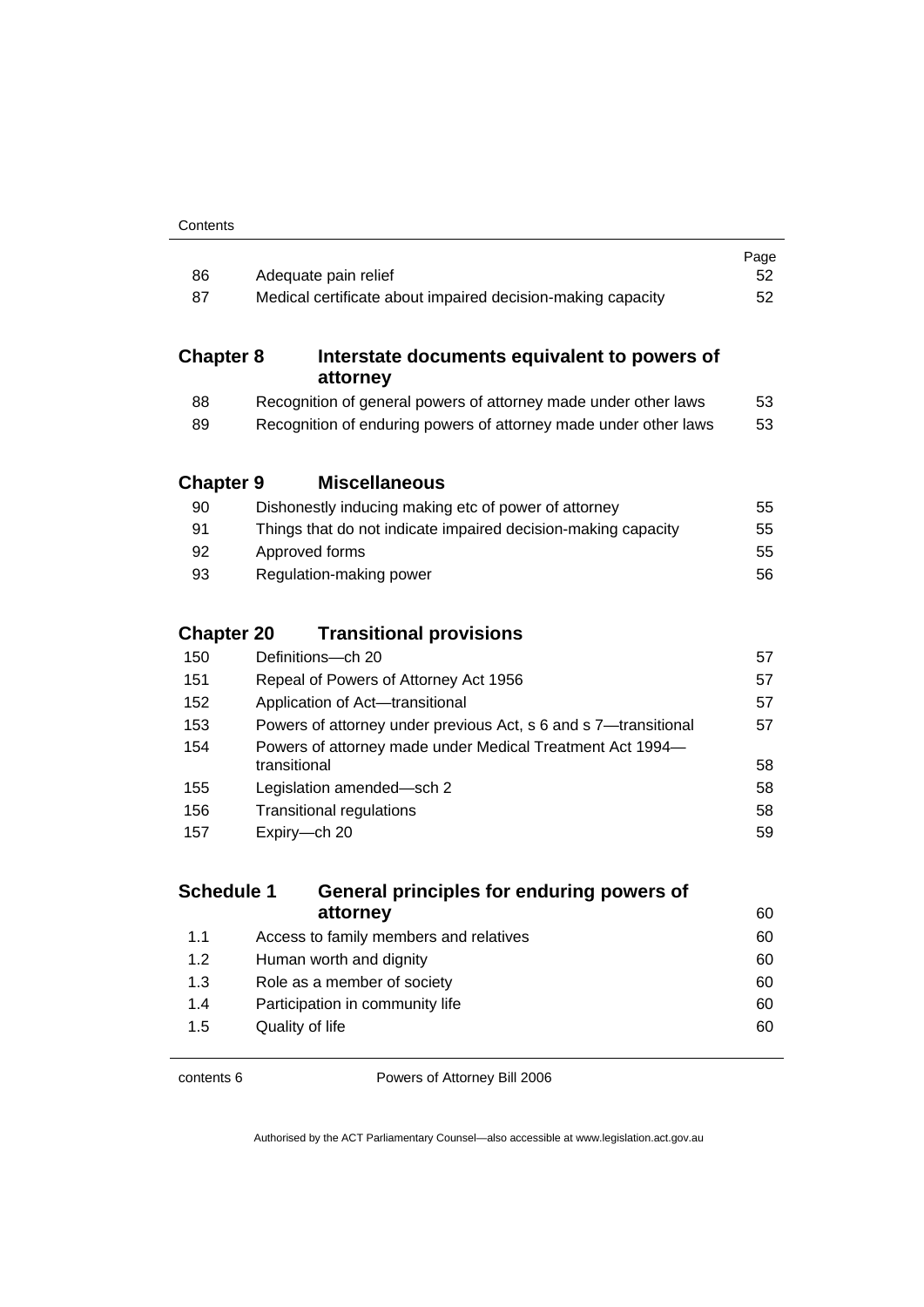|                   |                 |                                                         | Page |
|-------------------|-----------------|---------------------------------------------------------|------|
| 1.6               |                 | Participation in decision making                        | 61   |
| 1.7               |                 | Individual taken to be able to make decisions           | 62   |
| 1.8               |                 | Maintenance of existing supportive relationships        | 62   |
| 1.9               |                 | Maintenance of environment and values                   | 62   |
| 1.10              | Confidentiality |                                                         | 63   |
| 1.11              | Health care     |                                                         | 63   |
|                   |                 |                                                         |      |
| <b>Schedule 2</b> |                 | <b>Consequential amendments</b>                         | 64   |
| <b>Part 2.1</b>   |                 | <b>Guardianship and Management of Property Act 1991</b> | 64   |
| <b>Part 2.2</b>   |                 | <b>Land Titles Act 1925</b>                             | 68   |
| <b>Part 2.3</b>   |                 | <b>Mental Health (Treatment and Care) Act 1994</b>      | 68   |
| <b>Part 2.4</b>   |                 | <b>Registration of Deeds Act 1957</b>                   | 69   |
| <b>Part 2.5</b>   |                 | Trustee Act 1925                                        | 70   |
|                   |                 |                                                         |      |

| <b>Dictionary</b> |  |
|-------------------|--|
|                   |  |

contents 7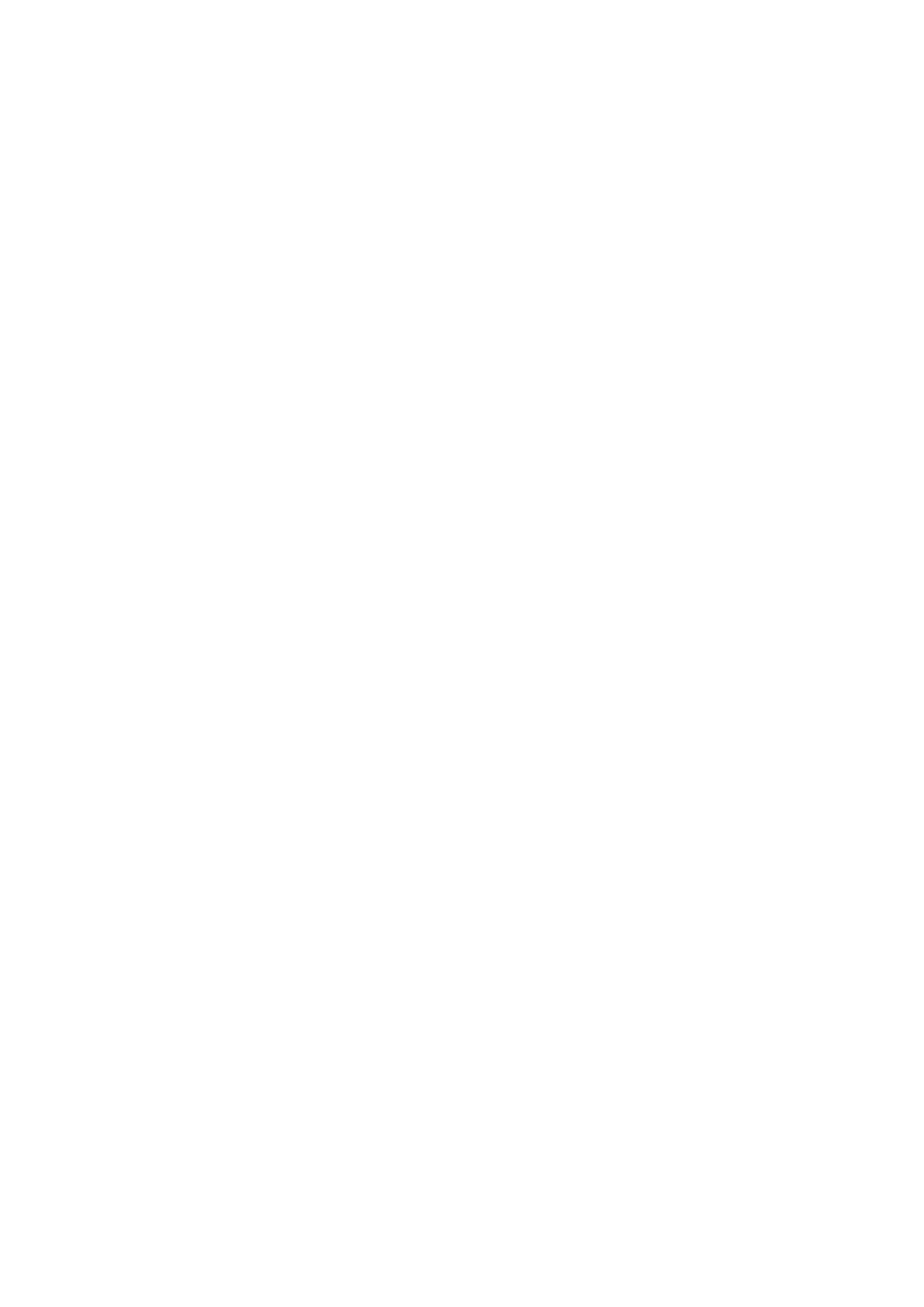2006

THE LEGISLATIVE ASSEMBLY FOR THE AUSTRALIAN CAPITAL TERRITORY

(As presented)

(Attorney-General)

# **Powers of Attorney Bill 2006**

### **A Bill for**

Ī

An Act about powers of attorney, and for other purposes

The Legislative Assembly for the Australian Capital Territory enacts as follows:

J2005-70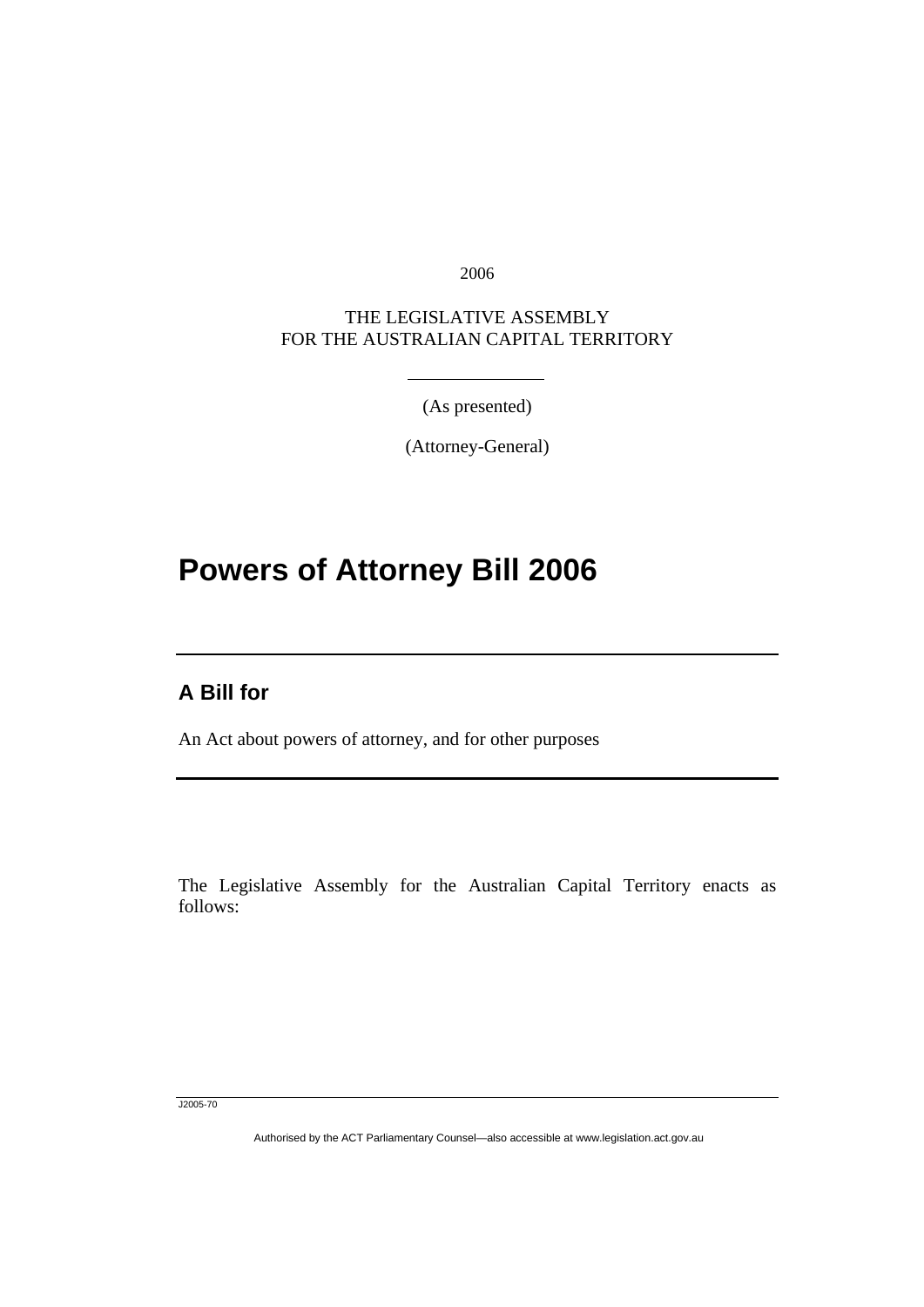**Chapter 1** Preliminary

Section 1

# **Chapter 1 Preliminary**

| 1            |                   | <b>Name of Act</b>                                                                                                                                                                   |
|--------------|-------------------|--------------------------------------------------------------------------------------------------------------------------------------------------------------------------------------|
|              |                   | This Act is the <i>Powers of Attorney Act 2006</i> .                                                                                                                                 |
| $\mathbf{2}$ |                   | <b>Commencement</b>                                                                                                                                                                  |
|              | notice.           | This Act commences on a day fixed by the Minister by written                                                                                                                         |
|              | Note 1            | The naming and commencement provisions automatically commence on<br>the notification day (see Legislation Act, $s$ 75 (1)).                                                          |
|              | Note 2            | A single day or time may be fixed, or different days or times may be<br>fixed, for the commencement of different provisions (see Legislation<br>Act, $s$ 77 (1)).                    |
|              |                   |                                                                                                                                                                                      |
|              | Note 3            | If a provision has not commenced within 6 months beginning on the<br>notification day, it automatically commences on the first day after that<br>period (see Legislation Act, s 79). |
| 3            | <b>Dictionary</b> |                                                                                                                                                                                      |
|              |                   | The dictionary at the end of this Act is part of this Act.                                                                                                                           |
|              | Note 1            | The dictionary at the end of this Act defines certain terms used in this<br>Act, and includes references (signpost definitions) to other terms<br>defined elsewhere in this Act.     |
|              |                   | For example, the signpost definition 'decision-making capacity-see<br>section $9(1)$ . means that the term 'decision-making capacity' is defined<br>in that subsection.              |
|              |                   |                                                                                                                                                                                      |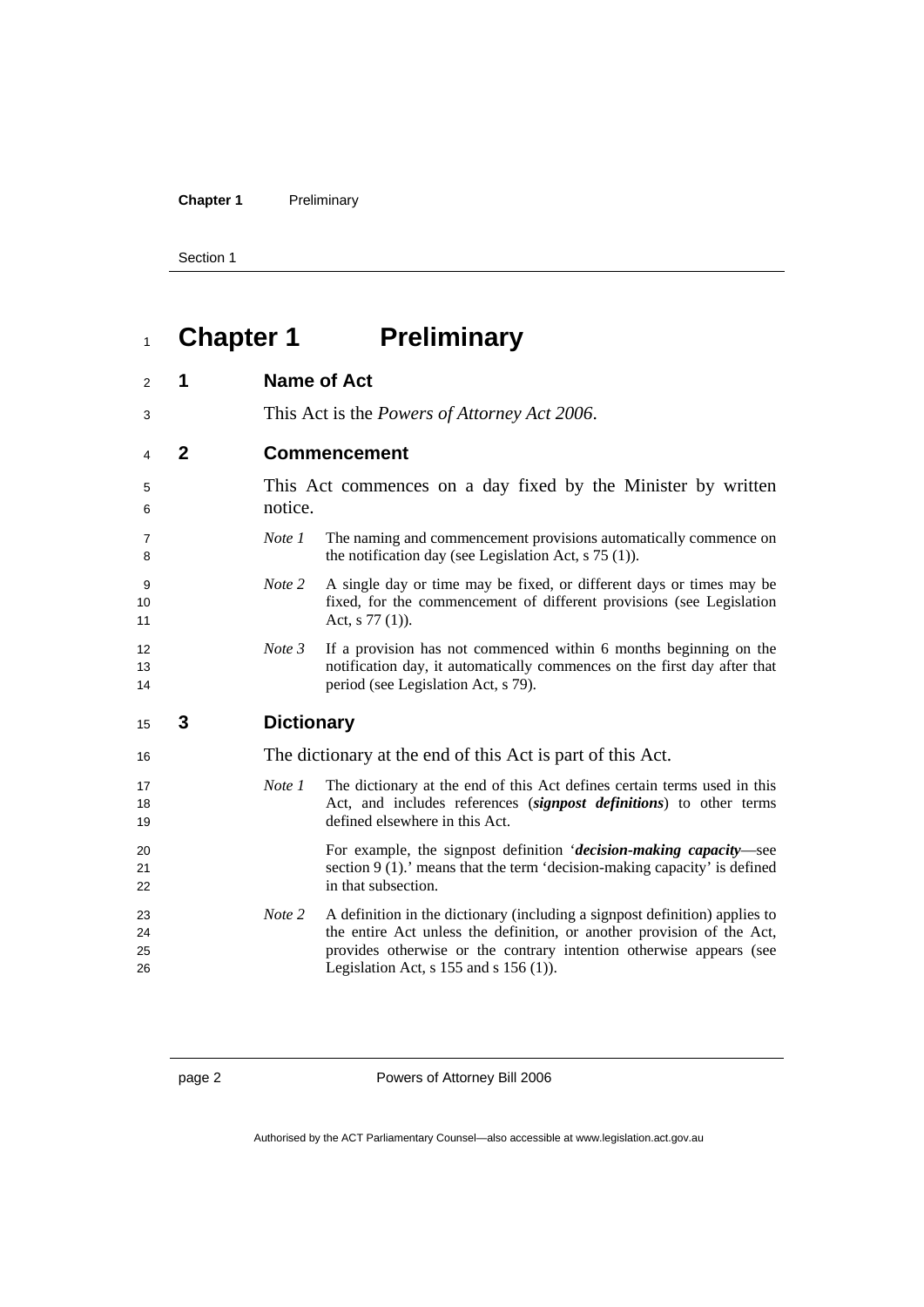|  | Section 4 |  |
|--|-----------|--|
|--|-----------|--|

|                | 4 | <b>Notes</b> |                                                                                                                           |
|----------------|---|--------------|---------------------------------------------------------------------------------------------------------------------------|
| 2              |   |              | A note included in this Act is explanatory and is not part of this Act.                                                   |
| 3<br>4         |   | <b>Note</b>  | See the Legislation Act, s $127(1)$ , (4) and (5) for the legal status of<br>notes.                                       |
| 5              | 5 |              | Offences against Act-application of Criminal Code etc                                                                     |
| 6              |   |              | Other legislation applies in relation to offences against this Act.                                                       |
| $\overline{7}$ |   | Note 1       | Criminal Code                                                                                                             |
| 8<br>9         |   |              | The Criminal Code, ch 2 applies to all offences against this Act (see<br>Code, pt $2.1$ ).                                |
| 10             |   |              | The chapter sets out the general principles of criminal responsibility                                                    |
| 11             |   |              | (including burdens of proof and general defences), and defines terms                                                      |
| 12<br>13       |   |              | used for offences to which the Code applies (eg conduct, intention,<br><i>recklessness</i> and <i>strict liability</i> ). |
| 14             |   | Note 2       | <b>Penalty</b> units                                                                                                      |
| 15             |   |              | The Legislation Act, s 133 deals with the meaning of offence penalties                                                    |
| 16             |   |              | that are expressed in penalty units.                                                                                      |

page 3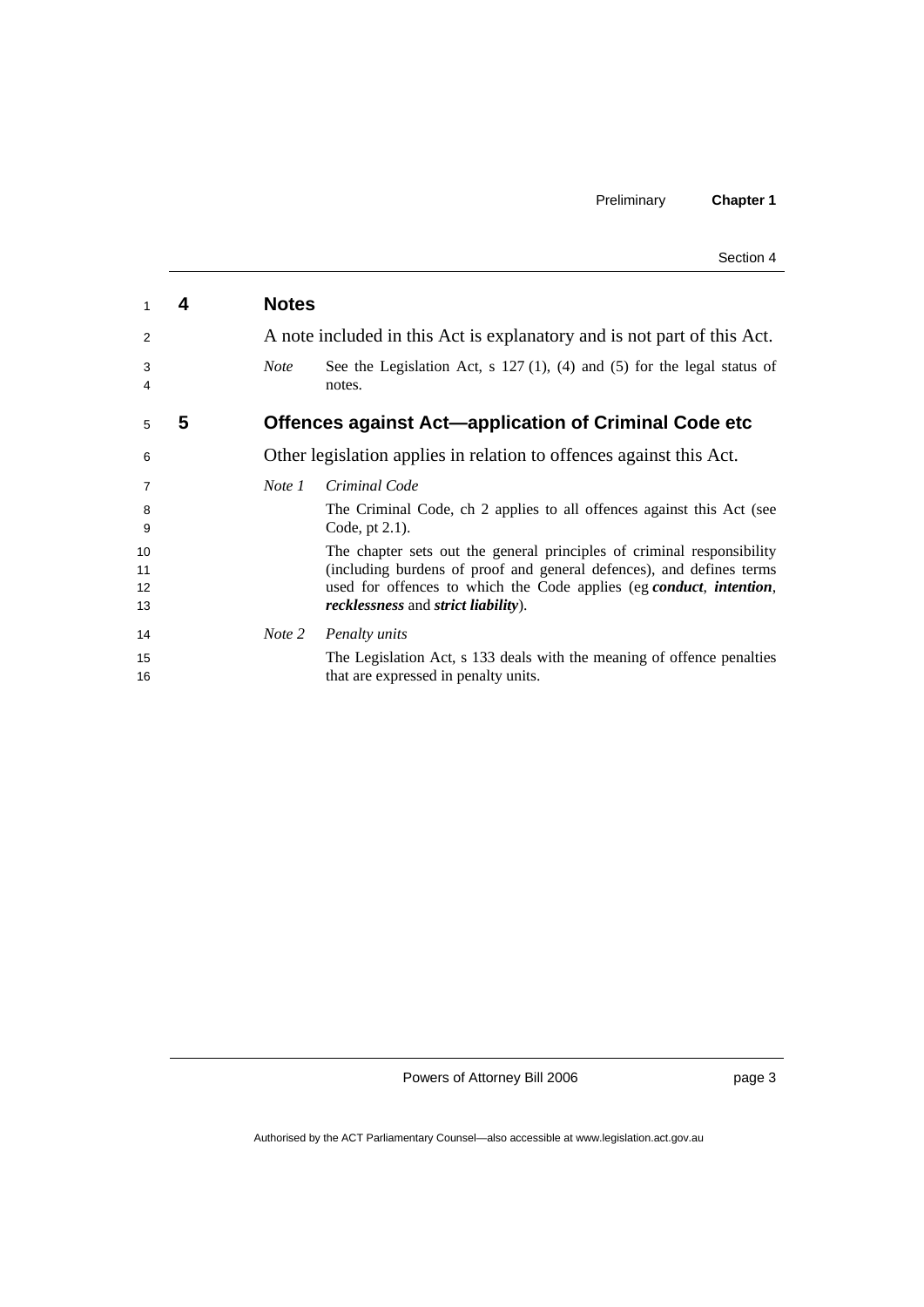## **Chapter 2 General overview and important concepts**

| 3              | 6 |     | <b>Principal and attorney</b>                                                                                                                                                                            |
|----------------|---|-----|----------------------------------------------------------------------------------------------------------------------------------------------------------------------------------------------------------|
| 4<br>5<br>6    |   |     | An <i>attorney</i> is a person who is authorised under a power of attorney<br>to make decisions and do particular other things for the person (the<br><i>principal</i> ) who made the power of attorney. |
| $\overline{7}$ | 7 |     | What is a general power of attorney?                                                                                                                                                                     |
| 8<br>9         |   |     | A general power of attorney is a power of attorney under this Act<br>that operates only while the principal has decision-making capacity.                                                                |
| 10             | 8 |     | What is an enduring power of attorney?                                                                                                                                                                   |
| 11<br>12<br>13 |   |     | An <i>enduring power of attorney</i> is a power of attorney under this<br>Act that is not revoked by the principal becoming a person with<br>impaired decision-making capacity.                          |
| 14<br>15       |   |     | An enduring power of attorney operates as a general power of attorney<br><b>Note</b><br>while the principal has decision-making capacity (see s 31).                                                     |
| 16<br>17       | 9 |     | What are decision-making capacity and impaired<br>decision-making capacity?                                                                                                                              |
| 18<br>19<br>20 |   | (1) | For this Act, a person has <i>decision-making capacity</i> if the person<br>can make decisions in relation to the person's affairs and<br>understands the nature and effect of the decisions.            |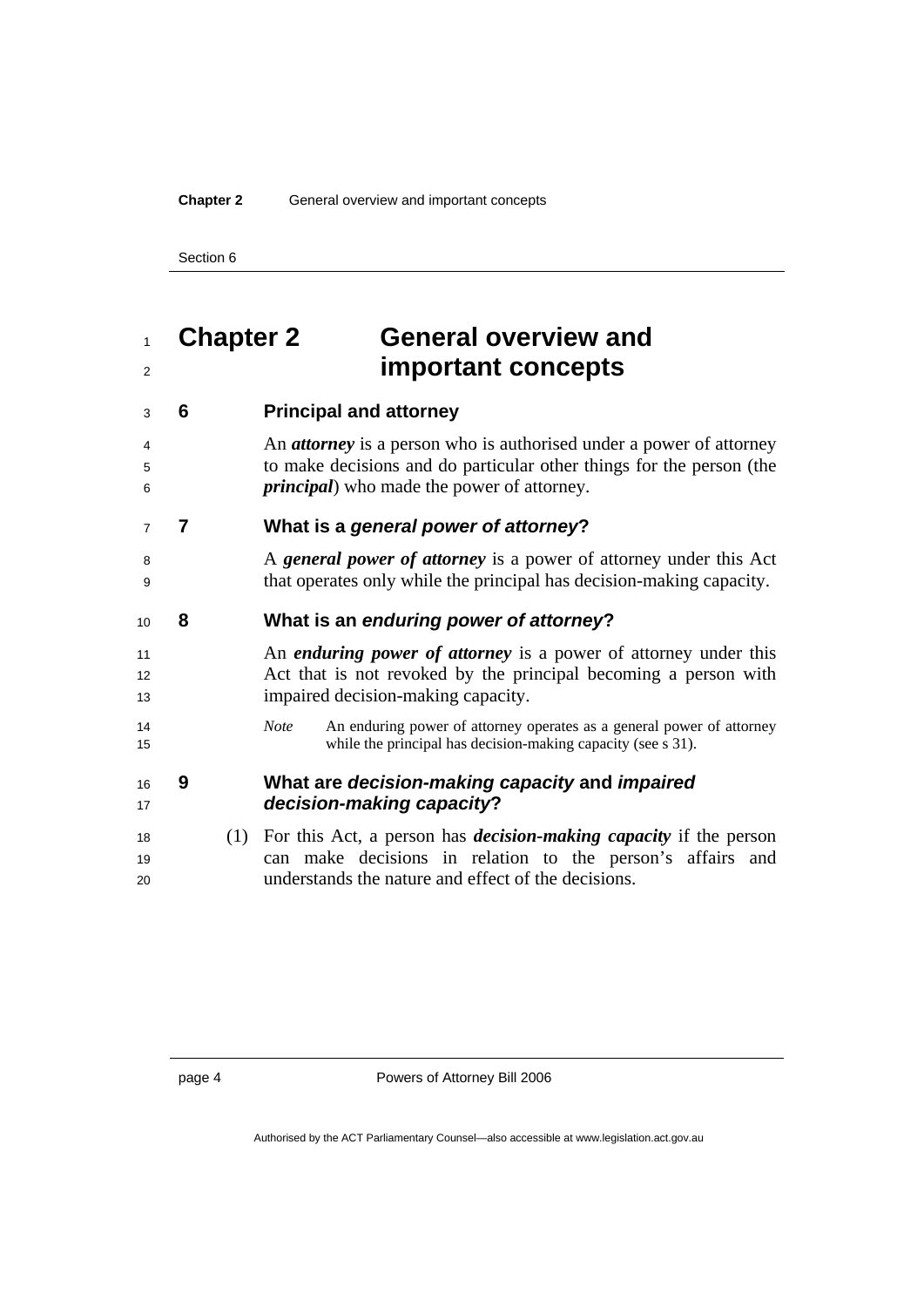| 1<br>2<br>3<br>4 |    | (2) | For this Act, a person has <i>impaired decision-making capacity</i> if the<br>person cannot make decisions in relation to the person's affairs or<br>does not understand the nature or effect of the decisions the person<br>makes in relation to the person's affairs. |                                                                                                                                                                                                       |
|------------------|----|-----|-------------------------------------------------------------------------------------------------------------------------------------------------------------------------------------------------------------------------------------------------------------------------|-------------------------------------------------------------------------------------------------------------------------------------------------------------------------------------------------------|
| 5<br>6           |    |     | Note 1                                                                                                                                                                                                                                                                  | A person is not taken to have impaired decision-making capacity only<br>because of certain attributes or behaviours (see s 91).                                                                       |
| 7<br>8           |    |     | Note 2                                                                                                                                                                                                                                                                  | For the criteria to work out if a person understands the nature and effect<br>of making an enduring power of attorney, see s 17.                                                                      |
| 9                | 10 |     |                                                                                                                                                                                                                                                                         | <b>Meaning of property matter</b>                                                                                                                                                                     |
| 10               |    |     | In this Act:                                                                                                                                                                                                                                                            |                                                                                                                                                                                                       |
| 11<br>12         |    |     |                                                                                                                                                                                                                                                                         | <i>property matter</i> , for a principal, means a matter relating to the<br>principal's property.                                                                                                     |
| 13               |    |     |                                                                                                                                                                                                                                                                         | Examples of property matters a power of attorney may deal with                                                                                                                                        |
| 14<br>15         |    |     | 1                                                                                                                                                                                                                                                                       | paying maintenance and accommodation expenses for the principal and the<br>principal's dependants                                                                                                     |
| 16               |    |     | 2                                                                                                                                                                                                                                                                       | paying the principal's debts and expenses                                                                                                                                                             |
| 17               |    |     | 3                                                                                                                                                                                                                                                                       | receiving and recovering amounts payable to the principal                                                                                                                                             |
| 18               |    |     | 4                                                                                                                                                                                                                                                                       | carrying on the principal's trade or business                                                                                                                                                         |
| 19               |    |     | 5                                                                                                                                                                                                                                                                       | performing contracts entered into by the principal                                                                                                                                                    |
| 20               |    |     | 6                                                                                                                                                                                                                                                                       | discharging a mortgage over the principal's property                                                                                                                                                  |
| 21               |    |     | 7                                                                                                                                                                                                                                                                       | paying rates, taxes and other outgoings for the principal's property                                                                                                                                  |
| 22               |    |     | 8                                                                                                                                                                                                                                                                       | insuring the principal or the principal's property                                                                                                                                                    |
| 23               |    |     | 9                                                                                                                                                                                                                                                                       | preserving or improving the principal's estate                                                                                                                                                        |
| 24               |    |     | 10                                                                                                                                                                                                                                                                      | investing in authorised investments for the principal                                                                                                                                                 |
| 25<br>26<br>27   |    |     | 11                                                                                                                                                                                                                                                                      | continuing investments of the principal, including taking up rights to share<br>issues, or options for new shares, to which the principal becomes entitled<br>because of the principal's shareholding |
| 28<br>29         |    |     | 12                                                                                                                                                                                                                                                                      | undertaking transactions for the principal involving the use of the principal's<br>property as security for the benefit of the principal                                                              |
| 30               |    |     | 13                                                                                                                                                                                                                                                                      | undertaking a real estate transaction for the principal                                                                                                                                               |
| 31               |    |     | 14                                                                                                                                                                                                                                                                      | dealing with land under the <i>Land Titles Act 1925</i> for the principal                                                                                                                             |

page 5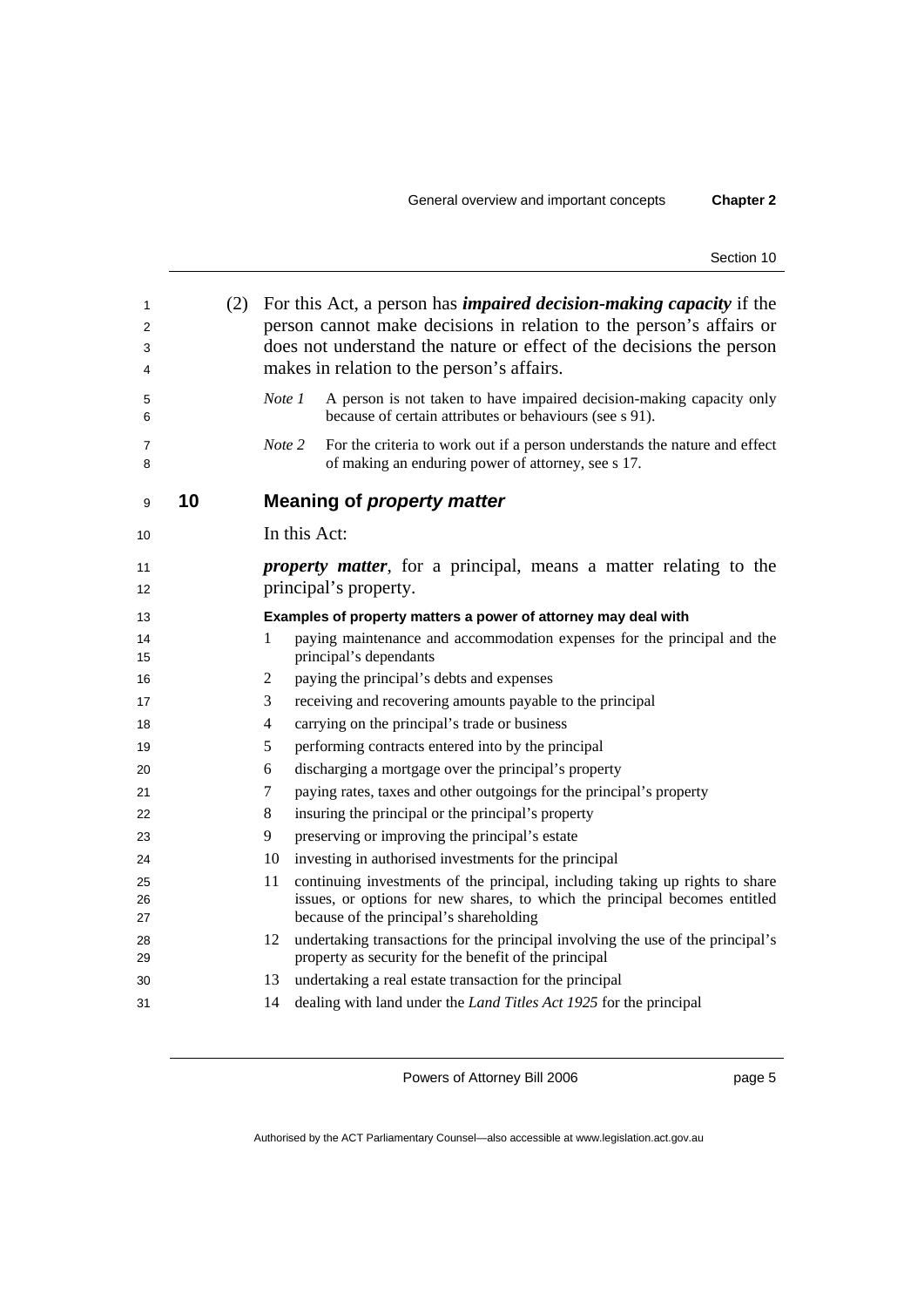#### **Chapter 2** General overview and important concepts

|                       | Section 11 |                                                                                                                                                                                                                                                                                                                                                                                           |
|-----------------------|------------|-------------------------------------------------------------------------------------------------------------------------------------------------------------------------------------------------------------------------------------------------------------------------------------------------------------------------------------------------------------------------------------------|
| 1<br>2<br>3<br>4<br>5 |            | 15<br>withdrawing amounts from, or depositing amounts into, an account of the<br>principal held with an authorised deposit-taking institution<br>legal matters in relation to the principal's finances and property<br>16<br><b>Note</b><br>An example is part of the Act, is not exhaustive and may extend, but<br>does not limit, the meaning of the provision in which it appears (see |
| 6                     | 11         | Legislation Act, s 126 and s 132).<br><b>Meaning of personal care matter</b>                                                                                                                                                                                                                                                                                                              |
| 7                     |            |                                                                                                                                                                                                                                                                                                                                                                                           |
| 8                     |            | In this Act:                                                                                                                                                                                                                                                                                                                                                                              |
| 9                     |            | <i>personal care matter</i> , for a principal, means a matter, other than a                                                                                                                                                                                                                                                                                                               |
| 10                    |            | health care matter, special personal matter or special health care                                                                                                                                                                                                                                                                                                                        |
| 11                    |            | matter relating to the principal's personal care, including the                                                                                                                                                                                                                                                                                                                           |
| 12                    |            | principal's welfare.                                                                                                                                                                                                                                                                                                                                                                      |
| 13                    |            | Examples of personal care matters a power of attorney may deal with                                                                                                                                                                                                                                                                                                                       |
| 14                    |            | where the principal lives<br>1                                                                                                                                                                                                                                                                                                                                                            |
| 15                    |            | who the principal lives with<br>2                                                                                                                                                                                                                                                                                                                                                         |
| 16<br>17              |            | 3<br>whether the principal works and, if the principal works, where and how the<br>principal works                                                                                                                                                                                                                                                                                        |
| 18                    |            | what education or training the principal gets<br>4                                                                                                                                                                                                                                                                                                                                        |
| 19                    |            | whether the principal applies for a licence or permit<br>5                                                                                                                                                                                                                                                                                                                                |
| 20                    |            | the principal's daily dress and diet<br>6                                                                                                                                                                                                                                                                                                                                                 |
| 21                    |            | whether to consent to a forensic examination of the principal<br>7                                                                                                                                                                                                                                                                                                                        |
| 22                    |            | whether the principal will go on holiday and where<br>8                                                                                                                                                                                                                                                                                                                                   |
| 23                    |            | legal matters relating to the principal's personal care<br>9                                                                                                                                                                                                                                                                                                                              |
| 24<br>25              |            | Special personal matter-see s 36. Special health care matter-<br>Note 1<br>see s 37.                                                                                                                                                                                                                                                                                                      |
| 26                    |            | Note 2<br>An example is part of the Act, is not exhaustive and may extend, but                                                                                                                                                                                                                                                                                                            |
| 27                    |            | does not limit, the meaning of the provision in which it appears (see                                                                                                                                                                                                                                                                                                                     |
| 28                    |            | Legislation Act, s 126 and s 132).                                                                                                                                                                                                                                                                                                                                                        |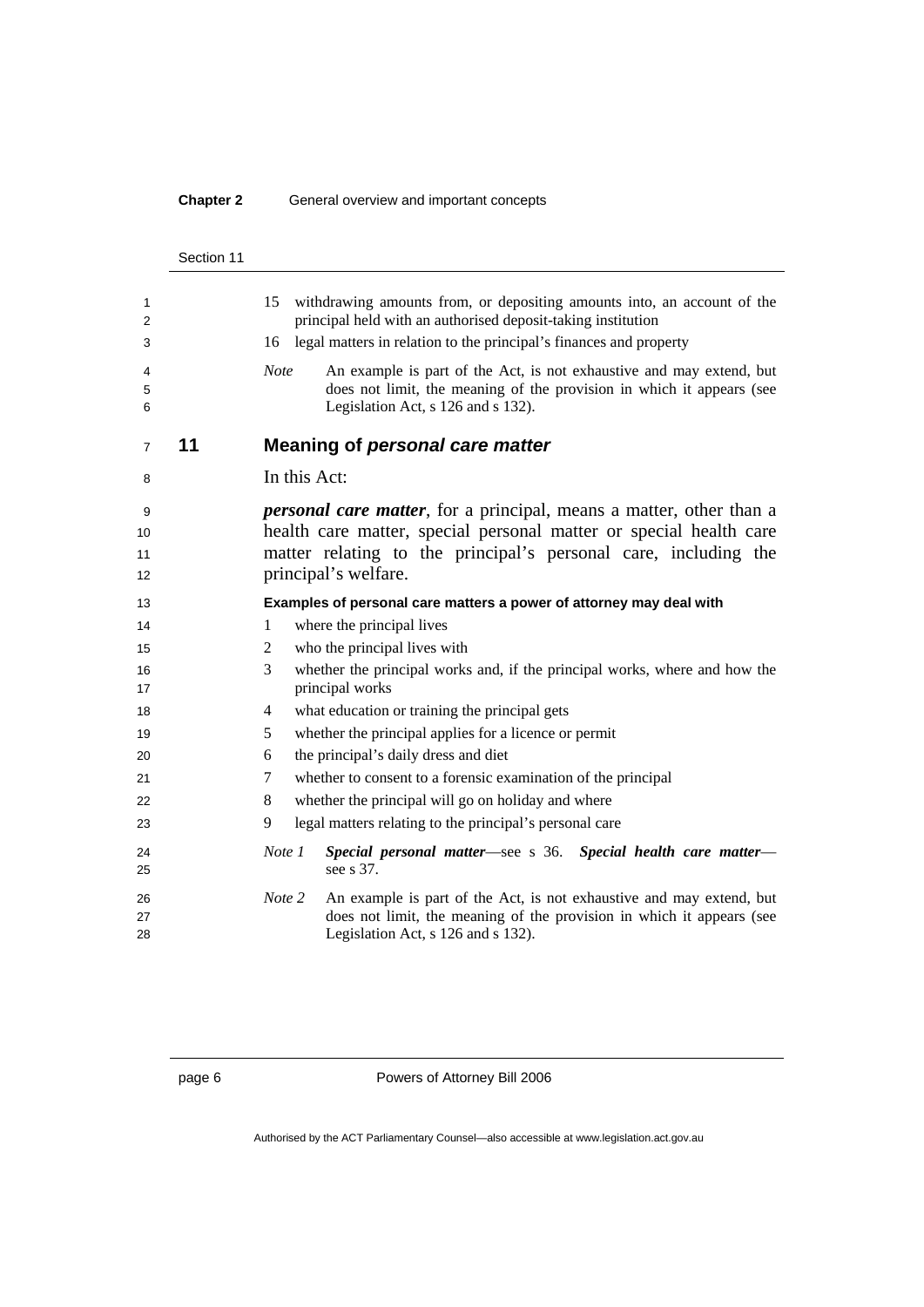| 1              | 12 | Meaning of health care matter                                                                                                                                                                 |
|----------------|----|-----------------------------------------------------------------------------------------------------------------------------------------------------------------------------------------------|
| 2              |    | In this Act:                                                                                                                                                                                  |
| 3<br>4         |    | <i>health care matter</i> , for a principal, means a matter, other than a<br>special health care matter, relating to the principal's health care.                                             |
| 5              |    | Examples of health care matters a power of attorney may deal with                                                                                                                             |
| 6<br>7         |    | 1<br>consenting to lawful medical treatment necessary for the principal's<br>wellbeing                                                                                                        |
| 8<br>9         |    | 2<br>donations under the <i>Transplantation and Anatomy Act 1978</i> by the principal<br>or someone else                                                                                      |
| 10             |    | 3<br>with holding or withdrawal of medical treatment for the principal                                                                                                                        |
| 11             |    | legal matters relating to the principal's health care<br>4                                                                                                                                    |
| 12             |    | Special health care matter—see s 37.<br>Note 1                                                                                                                                                |
| 13<br>14<br>15 |    | An example is part of the Act, is not exhaustive and may extend, but<br>Note 2<br>does not limit, the meaning of the provision in which it appears (see<br>Legislation Act, s 126 and s 132). |

Powers of Attorney Bill 2006

page 7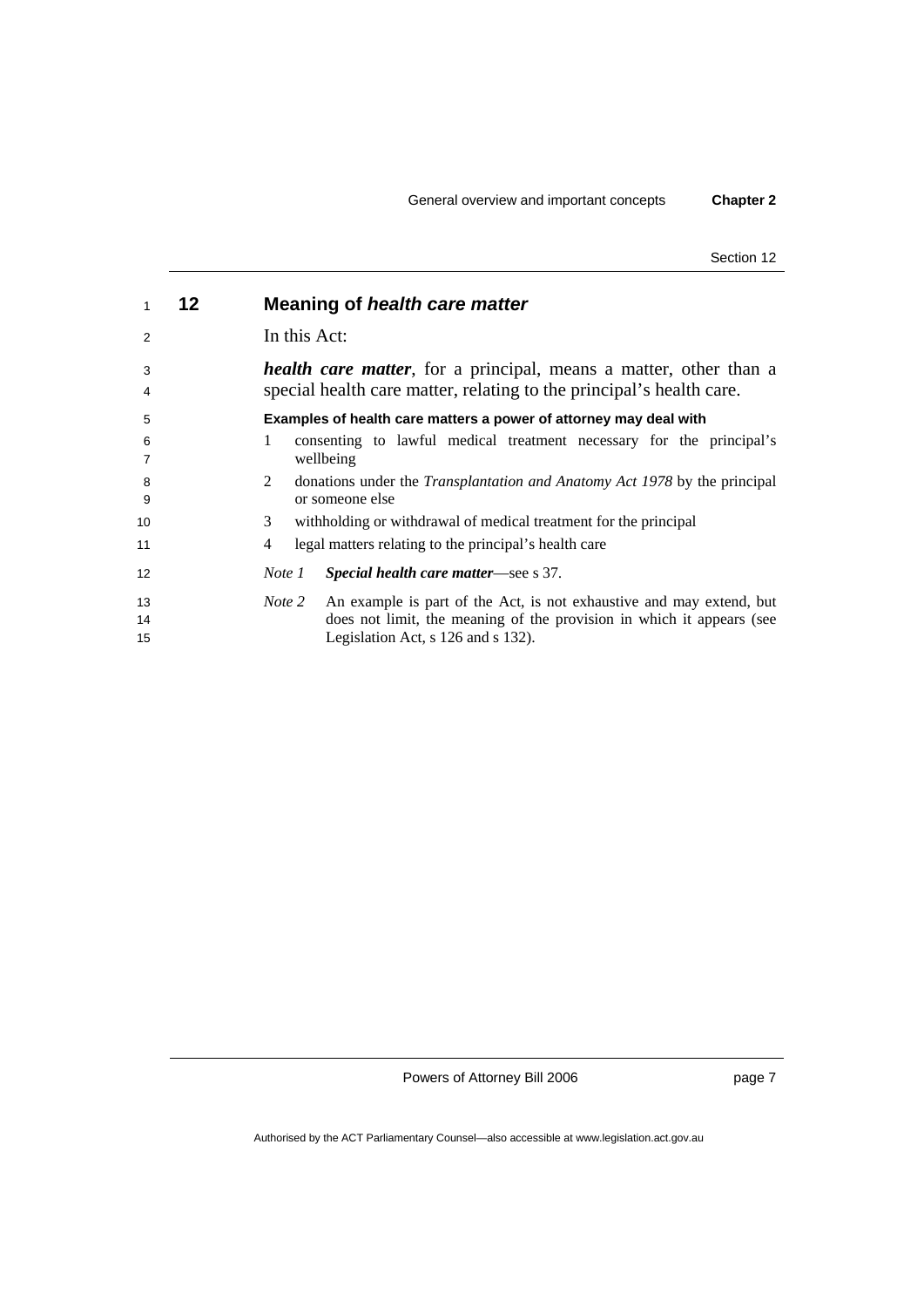**Chapter 3** How to appoint an attorney **Part 3.1** What the principal needs to do

Section 13

## **Chapter 3 How to appoint an attorney**

## **Part 3.1 What the principal needs to do**

| 3                                | 13 |     |             | <b>Authorisation of attorneys</b>                                                                                                                                                                                                                                                                                                                                                                            |
|----------------------------------|----|-----|-------------|--------------------------------------------------------------------------------------------------------------------------------------------------------------------------------------------------------------------------------------------------------------------------------------------------------------------------------------------------------------------------------------------------------------|
| $\overline{4}$<br>5<br>6         |    | (1) |             | An adult (the <i>principal</i> ) may, by a power of attorney, authorise 1 or<br>more people to do anything for the principal that the principal can<br>lawfully do by an attorney.                                                                                                                                                                                                                           |
| $\overline{7}$<br>8              |    |     | Note 1      | If a form is approved under s 92 for this provision, the form must be<br>used.                                                                                                                                                                                                                                                                                                                               |
| 9<br>10                          |    |     | Note 2      | The principal must understand the nature and effect of making the<br>power of attorney (see s 17 and s 18).                                                                                                                                                                                                                                                                                                  |
| 11<br>12                         |    |     | Note 3      | Section 14 contains limits on this general power of appointment in<br>relation to enduring powers of attorney.                                                                                                                                                                                                                                                                                               |
| 13<br>14                         |    |     | Note 4      | A power to authorise a person to do something includes a power to<br>authorise a corporation to do the thing (see Legislation Act, $s$ 160 (1)).                                                                                                                                                                                                                                                             |
| 15<br>16<br>17<br>18<br>19<br>20 |    | (2) |             | By an enduring power of attorney, an adult (the <i>principal</i> ) may also<br>authorise 1 or more people to do anything in relation to 1 or more<br>property matters, personal care matters or health care matters for the<br>principal that the principal could lawfully do by an attorney if the<br>principal had decision-making capacity for the matter when the<br>power to do the thing is exercised. |
| 21                               |    |     | <b>Note</b> | Section 14 contains limits on this general power of appointment.                                                                                                                                                                                                                                                                                                                                             |
| 22<br>23                         |    | (3) |             | However, the adult must not, by a power of attorney, authorise a<br>child as an attorney.                                                                                                                                                                                                                                                                                                                    |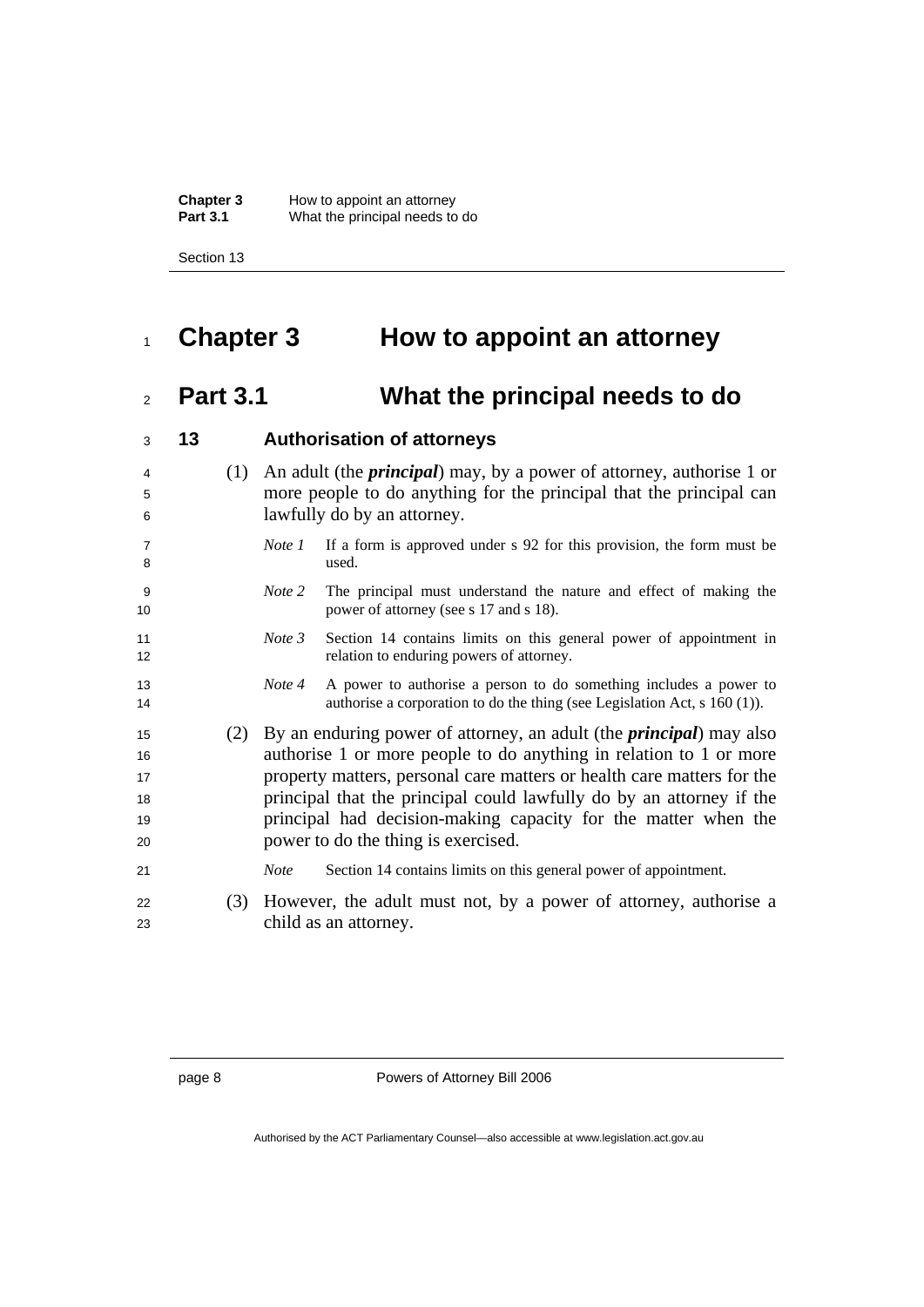| $\mathbf{1}$<br>2    | 14 |     | Limit on s 13 power to appoint attorneys—enduring<br>powers of attorney                                                                                                                                                                   |
|----------------------|----|-----|-------------------------------------------------------------------------------------------------------------------------------------------------------------------------------------------------------------------------------------------|
| 3<br>4               |    | (1) | Under section 13, a principal must not, in an enduring power of<br>attorney, appoint as an attorney for a property matter—                                                                                                                |
| 5                    |    |     | (a) a corporation other than—                                                                                                                                                                                                             |
| 6                    |    |     | the public trustee; or<br>(i)                                                                                                                                                                                                             |
| $\overline{7}$<br>8  |    |     | (ii)<br>a trustee company under the Trustee Companies<br>Act 1947; or                                                                                                                                                                     |
| 9<br>10              |    |     | a person who is bankrupt or has executed a personal insolvency<br>(b)<br>agreement.                                                                                                                                                       |
| 11<br>12             |    |     | For the extended meaning of <b>bankrupt</b> and <b>personal insolvency</b><br><b>Note</b><br><i>agreement</i> , see the dictionary.                                                                                                       |
| 13<br>14<br>15       |    | (2) | Under section 13, a principal must not, in an enduring power of<br>attorney, appoint a corporation as an attorney for a personal care or<br>health care matter.                                                                           |
| 16<br>17<br>18       |    | (3) | Under section 13, a principal must not, in an enduring power of<br>attorney, appoint the public advocate as an attorney for a matter<br>other than a personal care or health care matter.                                                 |
| 19<br>20<br>21<br>22 |    | (4) | A person for whom a guardian or manager is appointed under the<br>Guardianship and Management of Property Act 1991 cannot make<br>an enduring power of attorney unless the guardianship tribunal<br>approves the provisions of the power. |
| 23                   | 15 |     | Authorisation of attorneys by name or position                                                                                                                                                                                            |
| 24<br>25             |    |     | A principal may authorise an attorney to act under a power of<br>attorney by-                                                                                                                                                             |
| 26                   |    |     | (a) naming the person authorised; or                                                                                                                                                                                                      |

Powers of Attorney Bill 2006

page 9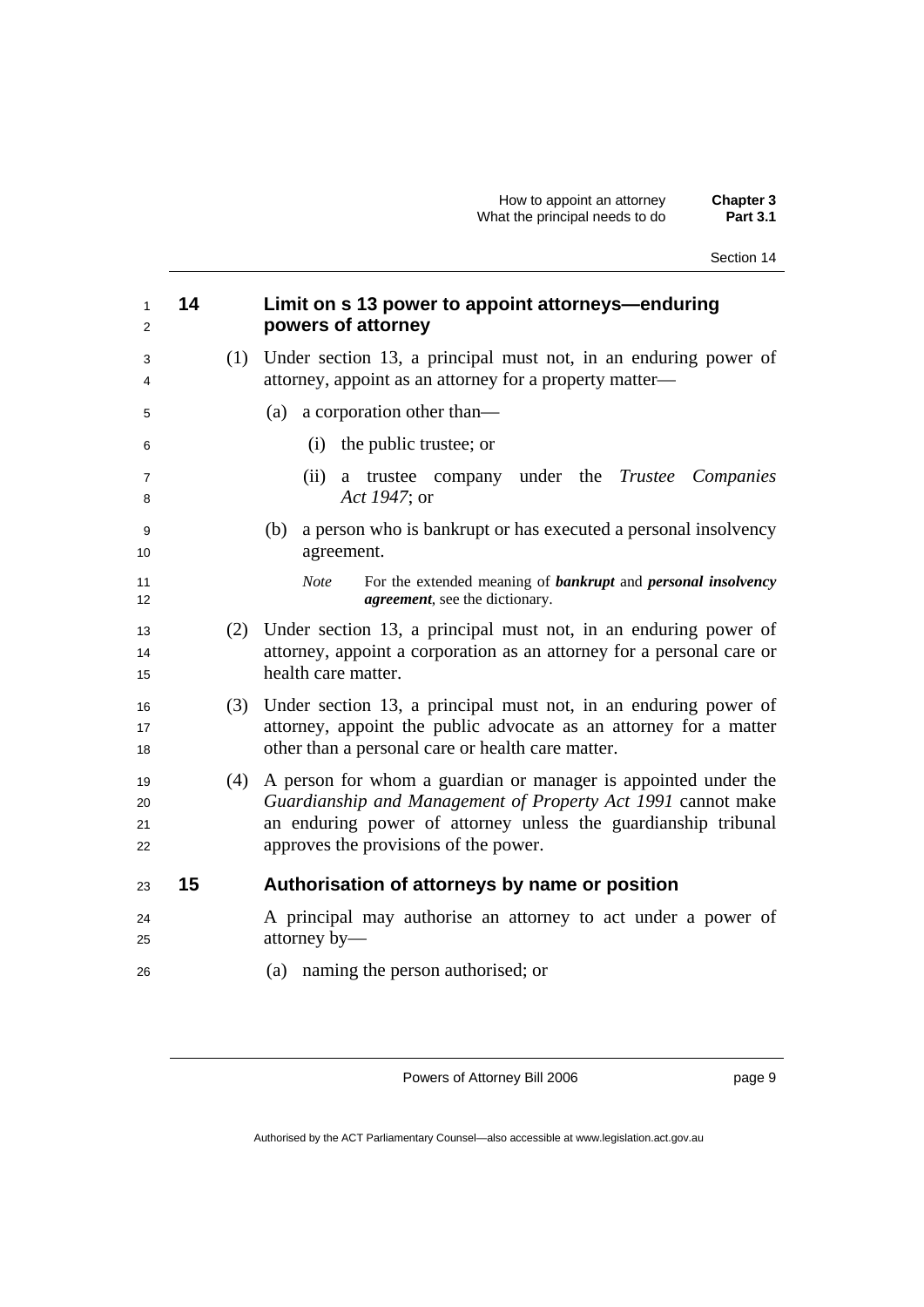|                     | Chapter 3<br><b>Part 3.1</b> | How to appoint an attorney<br>What the principal needs to do                                                                                                                                       |
|---------------------|------------------------------|----------------------------------------------------------------------------------------------------------------------------------------------------------------------------------------------------|
|                     | Section 16                   |                                                                                                                                                                                                    |
| 1<br>2              |                              | nominating the occupant of a position (however described), at<br>(b)<br>a particular time or from time to time.                                                                                    |
| 3<br>4              |                              | <b>Note</b><br>The principal may revoke a power of attorney if the principal has<br>decision-making capacity.                                                                                      |
| 5<br>6              | 16                           | When and how power under power of attorney<br>exercisable                                                                                                                                          |
| 7<br>8              | (1)                          | A principal may state in a power of attorney when, and how, power<br>under the power of attorney is exercisable.                                                                                   |
| 9<br>10<br>11<br>12 |                              | Examples of when power may be exercisable<br>if I am outside Australia for more than 1 month<br>1<br>if the property at 13 Mae West Drive is sold<br>2<br>starting on 14 February 2007<br>3        |
| 13<br>14<br>15      |                              | An example is part of the Act, is not exhaustive and may extend, but<br><b>Note</b><br>does not limit, the meaning of the provision in which it appears (see<br>Legislation Act, s 126 and s 132). |
| 16<br>17<br>18      | (2)                          | However, if the power of attorney does not state when the power is<br>exercisable, the power can be exercised once the power of attorney<br>is made.                                               |
| 19<br>20            | 17                           | Understanding nature and effect of making powers of<br>attorney                                                                                                                                    |
| 21<br>22            |                              | Understanding the nature and effect of making a power of attorney<br>includes understanding each of the following:                                                                                 |
| 23<br>24            |                              | that the principal may, in the power of attorney, state or limit<br>(a)<br>the power to be given to an attorney;                                                                                   |
| 25<br>26            |                              | that the principal may, in the power of attorney, instruct the<br>(b)<br>attorney about the exercise of the power;                                                                                 |
| 27                  |                              | when the power under the power of attorney can be exercised;<br>(c)                                                                                                                                |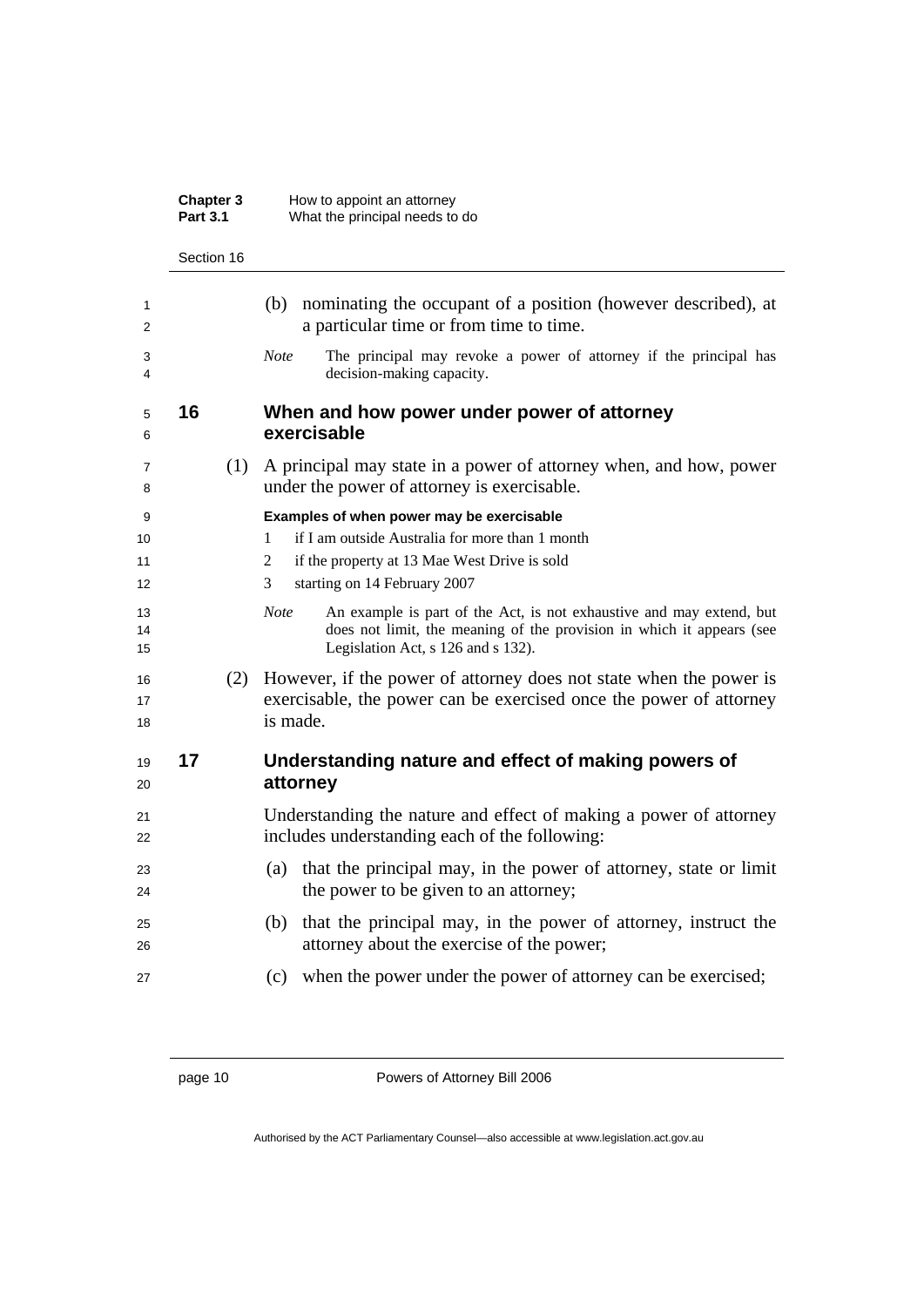| 1<br>2<br>3<br>4<br>5 |    | (d) that, if the power under a power of attorney can be exercised<br>for a matter, the attorney has the power to make decisions in<br>relation to, and will have full control over, the matter subject to<br>terms or information about exercising the power that are<br>included in the power of attorney; |
|-----------------------|----|-------------------------------------------------------------------------------------------------------------------------------------------------------------------------------------------------------------------------------------------------------------------------------------------------------------|
| 6<br>7                |    | that the principal may revoke the power of attorney at any time<br>(e)<br>the principal is capable of making the power of attorney;                                                                                                                                                                         |
| 8                     |    | for enduring powers of attorney only—<br>(f)                                                                                                                                                                                                                                                                |
| 9<br>10<br>11         |    | that the power given by the principal continues even if the<br>(i)<br>principal becomes<br>with<br>a person<br>impaired<br>decision-making capacity; and                                                                                                                                                    |
| 12<br>13<br>14        |    | (ii) that, at any time the principal is not capable of revoking<br>the power of attorney, the principal cannot effectively<br>oversee the use of the power.                                                                                                                                                 |
| 15<br>16<br>17        |    | A person has decision-making capacity if the person can make decisions<br><b>Note</b><br>in relation to the person's affairs and understands the nature and effect<br>of the decisions (see $s \ 9(1)$ ).                                                                                                   |
| 18<br>19              | 18 | Presumption that principal understands nature and effect<br>of making power of attorney                                                                                                                                                                                                                     |
| 20<br>21<br>22        |    | In the absence of evidence to the contrary, a principal who makes a<br>power of attorney is taken, for this Act, to understand the nature and<br>effect of making the power of attorney.                                                                                                                    |

page 11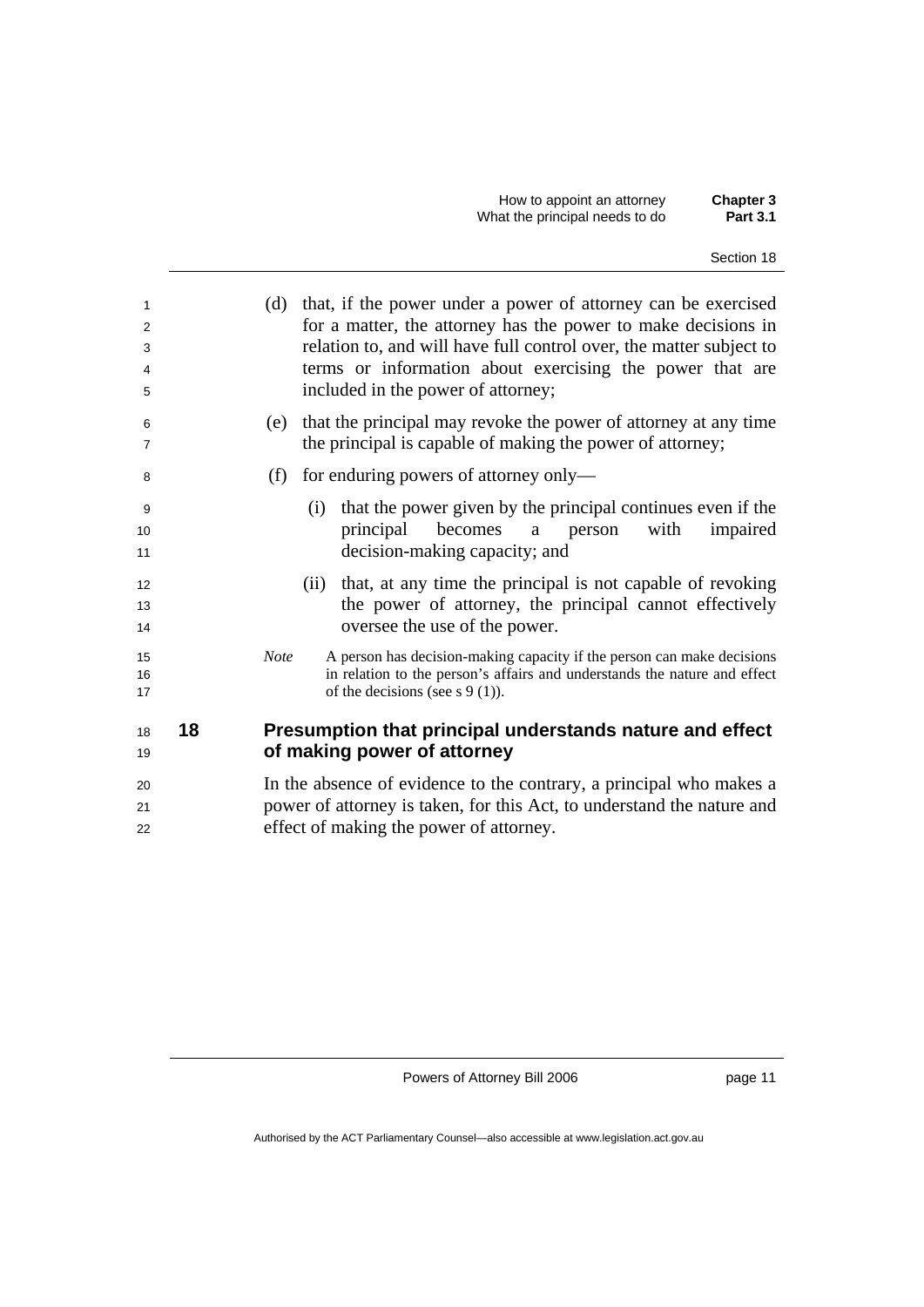**Chapter 3** How to appoint an attorney **Part 3.2 Technical requirements** 

Section 19

## **Part 3.2 Technical requirements**

| 2        | 19 |     | Formal requirements for powers of attorney                                                                        |
|----------|----|-----|-------------------------------------------------------------------------------------------------------------------|
| 3        |    | (1) | A power of attorney must be signed—                                                                               |
| 4        |    |     | (a) by the principal; or                                                                                          |
| 5<br>6   |    |     | by the direction, and in the presence, of the principal, by<br>(b)<br>someone eligible to sign for the principal. |
| 7        |    |     | See s 20 for who is eligible to sign for the principal.<br><b>Note</b>                                            |
| 8        |    | (2) | The power of attorney must—                                                                                       |
| 9<br>10  |    |     | be signed and dated by 2 adult witnesses in the presence of the<br>(a)<br>principal and each other; and           |
| 11<br>12 |    |     | contain a certificate signed by each witness in accordance with<br>(b)<br>section 22.                             |
| 13       |    |     | Section 21 sets out who can be a witness to a power of attorney.<br><b>Note</b>                                   |
|          |    |     |                                                                                                                   |
| 14       | 20 |     | Who can sign for the principal?                                                                                   |
| 15<br>16 |    |     | A person is eligible to sign a power of attorney for the principal if<br>the person—                              |
| 17       |    |     | (a) is an adult; and                                                                                              |
| 18       |    |     | (b) is not a witness for the power of attorney; and                                                               |
| 19       |    |     | is not an attorney for the principal.<br>(c)                                                                      |
| 20       | 21 |     | Who can be a witness?                                                                                             |
| 21<br>22 |    | (1) | A person cannot be a witness to a power of attorney if the person<br>$is-$                                        |

page 12 Powers of Attorney Bill 2006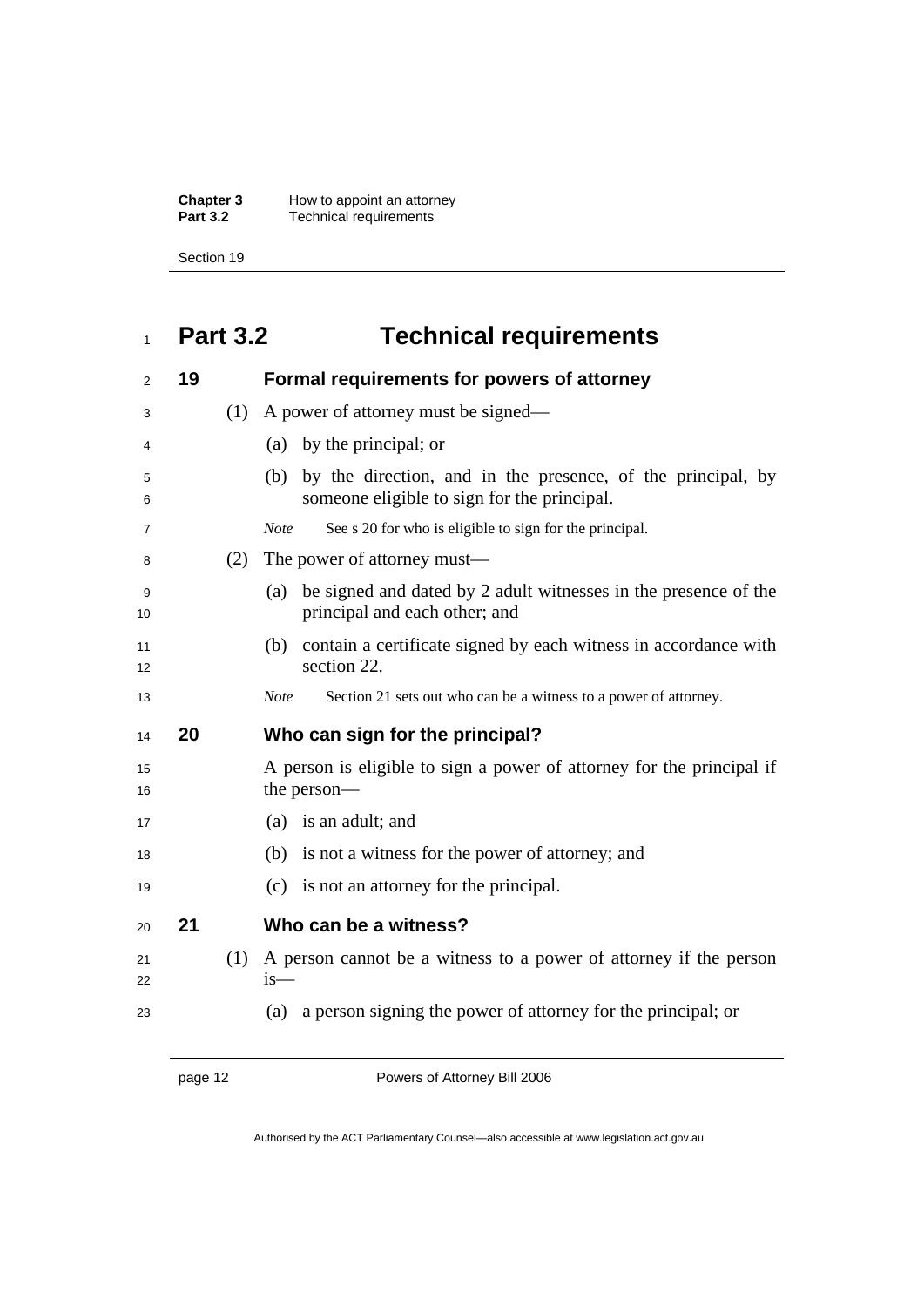| Section 22 |  |
|------------|--|
|            |  |

| 1                    |    |     | (b) a person authorised as attorney under the power of attorney; or                                                                                                                                                                                                                                    |
|----------------------|----|-----|--------------------------------------------------------------------------------------------------------------------------------------------------------------------------------------------------------------------------------------------------------------------------------------------------------|
| 2                    |    |     | $(c)$ a child.                                                                                                                                                                                                                                                                                         |
| 3<br>4               |    | (2) | Only 1 of the witnesses to the power of attorney can be a relative<br>$of$ —                                                                                                                                                                                                                           |
| 5                    |    |     | (a) the principal; or                                                                                                                                                                                                                                                                                  |
| 6                    |    |     | a person authorised as attorney under the power of attorney.<br>(b)                                                                                                                                                                                                                                    |
| $\overline{7}$<br>8  |    | (3) | For an enduring power of attorney, 1 witness must be a person<br>authorised to witness the signing of a statutory declaration.                                                                                                                                                                         |
| 9                    | 22 |     | Certificates by witnesses to powers of attorney                                                                                                                                                                                                                                                        |
| 10<br>11<br>12       |    |     | (1) If a power of attorney is signed by the principal, the power of<br>attorney must include a certificate signed by each witness stating<br>$that$ —                                                                                                                                                  |
| 13<br>14             |    |     | (a) the principal signed the power of attorney voluntarily in the<br>presence of the witness; and                                                                                                                                                                                                      |
| 15<br>16<br>17       |    |     | (b) at the time the principal signed the power of attorney, the<br>principal appeared to the witness to understand the nature and<br>effect of making the power of attorney.                                                                                                                           |
| 18<br>19<br>20<br>21 |    |     | A principal must understand the matters in s 17 to understand the nature<br><b>Note</b><br>and effect of making a power of attorney. However, in the absence of<br>evidence to the contrary, the principal is taken to understand the nature<br>and effect of making the power of attorney (see s 18). |
| 22<br>23<br>24       |    | (2) | If a power of attorney is signed by a person for the principal, the<br>power of attorney must include a certificate signed by each witness<br>stating that—                                                                                                                                            |
| 25<br>26             |    |     | (a) the principal directed the person to sign the power of attorney<br>for the principal; and                                                                                                                                                                                                          |
| 27<br>28             |    |     | (b) the principal gave the direction voluntarily in the presence of<br>the witness; and                                                                                                                                                                                                                |
|                      |    |     |                                                                                                                                                                                                                                                                                                        |

page 13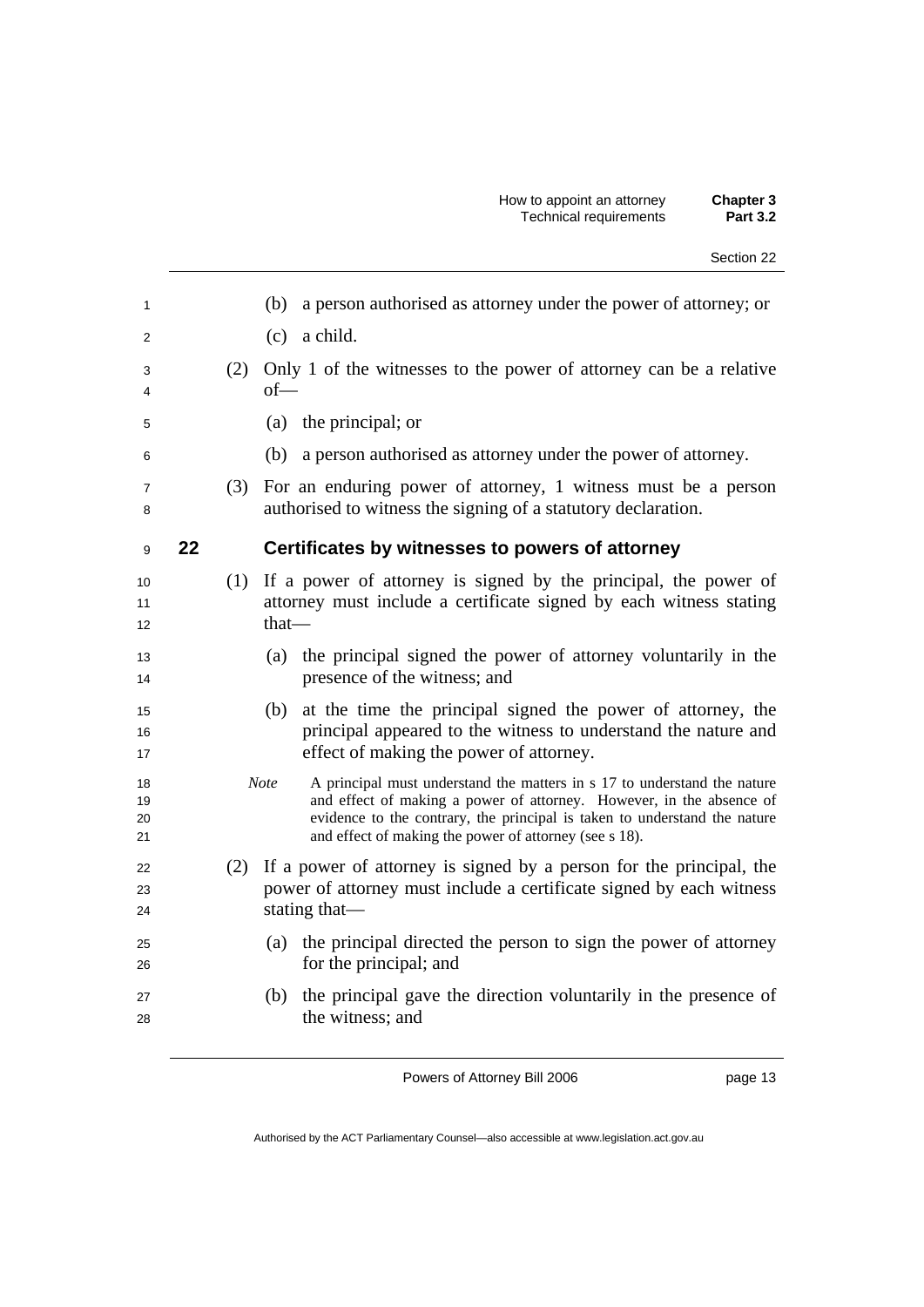| <b>Chapter 3</b> | How to appoint an attorney |
|------------------|----------------------------|
| <b>Part 3.2</b>  | Technical requirements     |

| 6<br>7 | 23 | Enduring power of attorney ineffective for attorney<br>unless accepted |
|--------|----|------------------------------------------------------------------------|
| 5      |    | effect of making the power of attorney.                                |
| 4      |    | principal appeared to the witness to understand the nature and         |
| 3      |    | (d) at the time the principal signed the power of attorney, the        |
| 2      |    | principal and the witness; and                                         |
| 1      |    | (c) the person signed the power of attorney in the presence of the     |

An enduring power of attorney is effective in relation to an attorney only if the attorney has accepted the appointment by signing the 10 enduring power of attorney.

*Note* For what happens if 1 of multiple attorneys does not accept 12 appointment, see section 28.

#### **24 Powers of attorney may be made outside ACT**

For this Act, it does not matter whether a power of attorney made under this Act is made in or outside the ACT.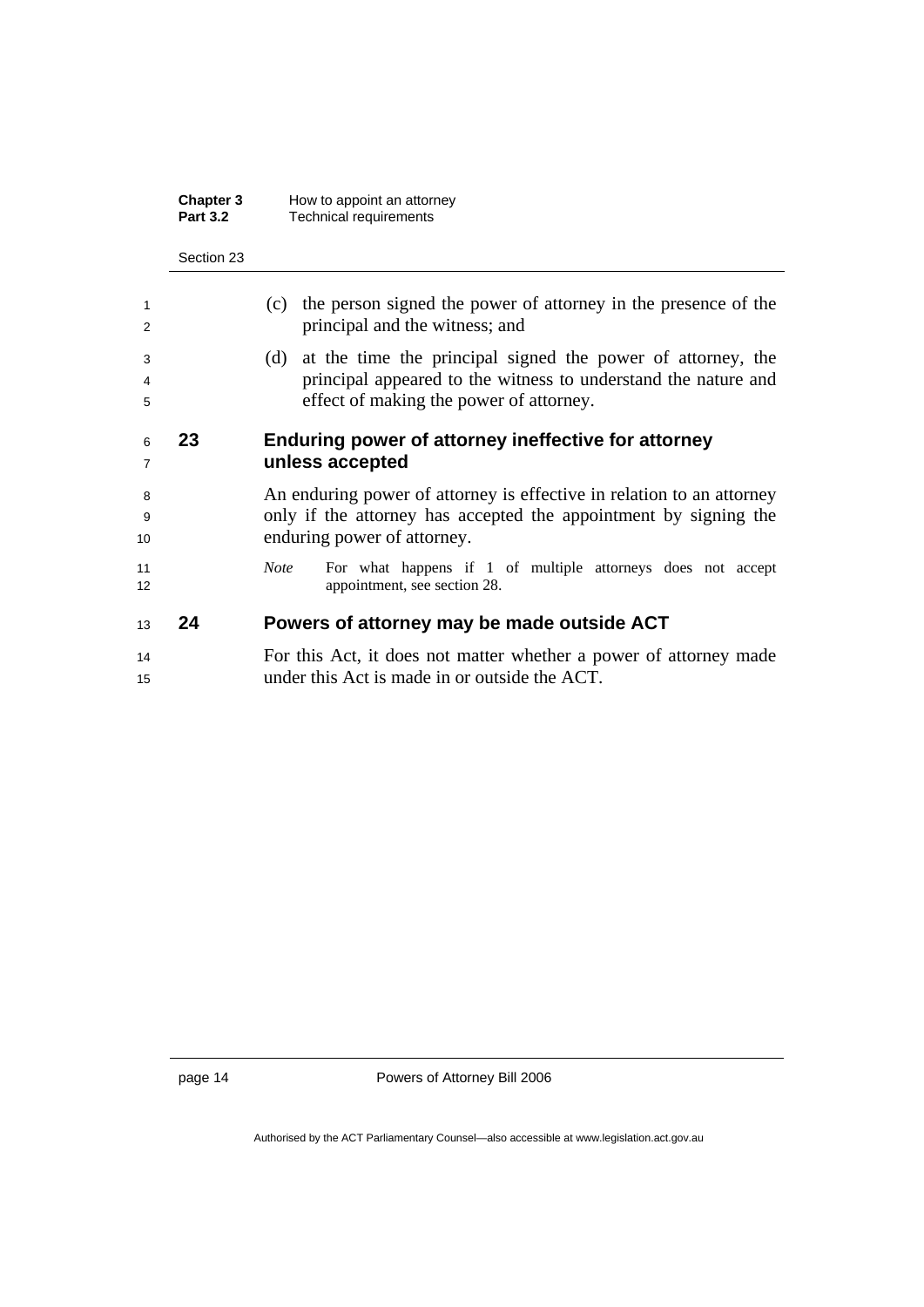## **Part 3.3 Appointment of 2 or more attorneys**

| 3                   |    | Note to pt 3.3                                                                                                                                                                                     |
|---------------------|----|----------------------------------------------------------------------------------------------------------------------------------------------------------------------------------------------------|
| 4                   |    | For provisions about multiple attorneys and revocation, see s 65 to s 68.                                                                                                                          |
| 5<br>6              | 25 | Appointment of 2 or more attorneys under power of<br>attorney                                                                                                                                      |
| $\overline{7}$<br>8 |    | A principal may, under a power of attorney, authorise 2 or more<br>attorneys in either or both of the following ways:                                                                              |
| 9<br>10             |    | by authorising the attorneys to act together or separately, or in<br>(a)<br>any combination;                                                                                                       |
| 11<br>12<br>13      |    | (b) by authorising different attorneys to act in different<br>circumstances, on the happening of different events or in<br>relation to different matters.                                          |
| 14<br>15            |    | <b>Examples</b><br>A power of attorney authorises Jo to act for the principal only if Wilhelm<br>1                                                                                                 |
| 16<br>17            |    | (another attorney) becomes a person with impaired decision-making<br>capacity.                                                                                                                     |
| 18<br>19            |    | A power of attorney authorises Frank to act for the principal until Melissa<br>2<br>turns 18 and becomes the attorney.                                                                             |
| 20<br>21<br>22      |    | A power of attorney authorises Violet and Ian as attorneys act separately for<br>3<br>the principal, except in relation to health care matters when they must make<br>decisions together.          |
| 23<br>24<br>25      |    | An example is part of the Act, is not exhaustive and may extend, but<br><b>Note</b><br>does not limit, the meaning of the provision in which it appears (see<br>Legislation Act, s 126 and s 132). |

Powers of Attorney Bill 2006

page 15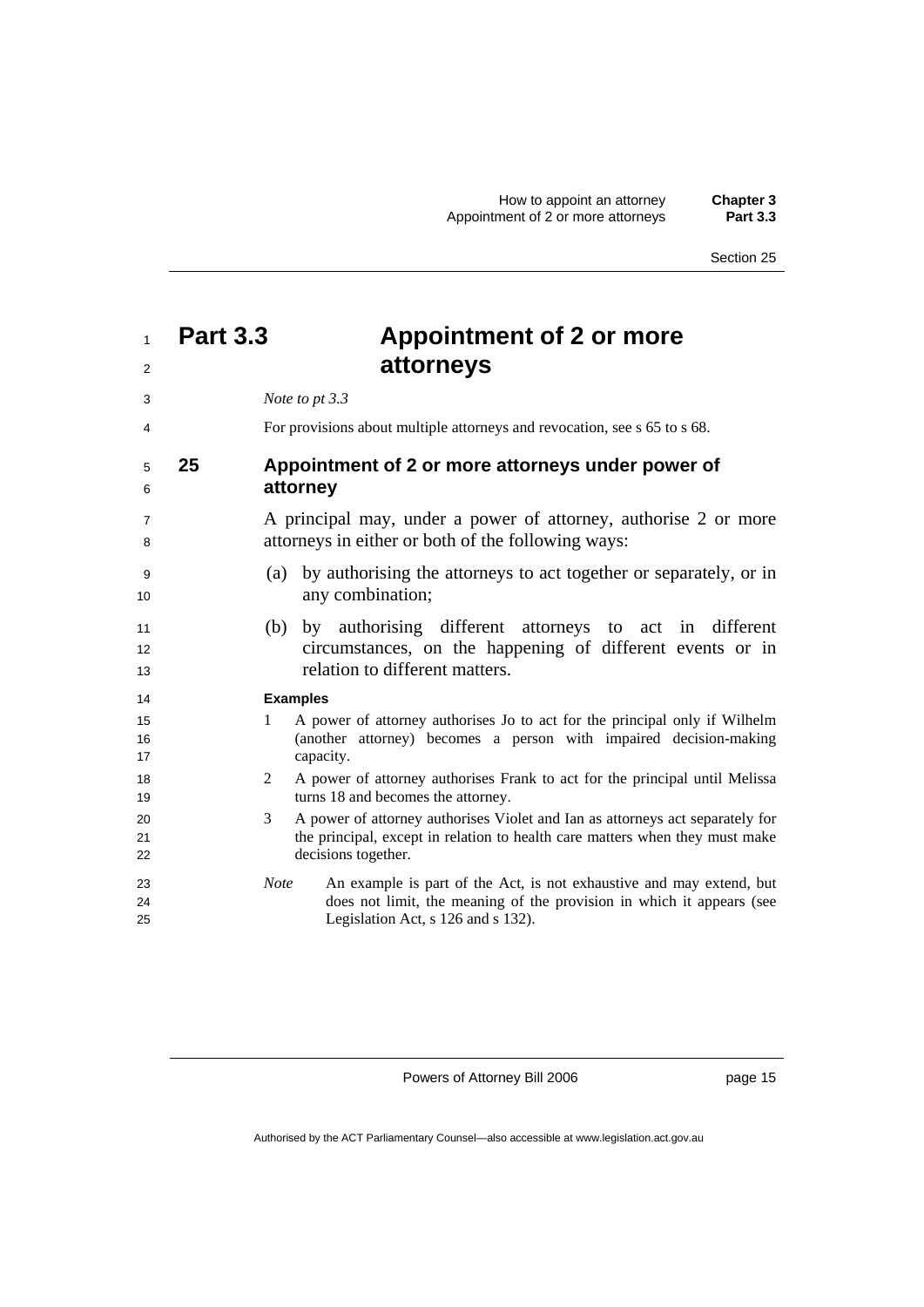#### **Chapter 3** How to appoint an attorney **Part 3.3** ••• Appointment of 2 or more attorneys

Section 26

| 1              | 26 |     | Multiple attorneys usually joint                                                                                                                                          |
|----------------|----|-----|---------------------------------------------------------------------------------------------------------------------------------------------------------------------------|
| 2              |    | (1) | This section applies if—                                                                                                                                                  |
| 3<br>4         |    |     | 2 or more attorneys are authorised under a power of attorney in<br>(a)<br>relation to a matter; and                                                                       |
| 5<br>6         |    |     | (b) the power of attorney does not state how they are to share a<br>power given to them.                                                                                  |
| 7<br>8         |    | (2) | The attorneys are authorised to exercise the power together but not<br>separately.                                                                                        |
| 9              | 27 |     | If multiple attorneys cannot exercise power unanimously                                                                                                                   |
| 10             |    | (1) | This section applies if—                                                                                                                                                  |
| 11<br>12       |    |     | 2 or more attorneys are authorised under an enduring power of<br>(a)<br>attorney by a principal in relation to a matter; and                                              |
| 13<br>14       |    |     | (b) the power of attorney does not state how they are to share a<br>power given to them; and                                                                              |
| 15             |    |     | (c) the principal has impaired decision-making capacity; and                                                                                                              |
| 16<br>17       |    |     | (d) it is impracticable or impossible for the attorneys to exercise<br>the power unanimously.                                                                             |
| 18<br>19<br>20 |    | (2) | One or more of the attorneys, or another interested person in relation<br>to the power of attorney, may apply to the guardianship tribunal for<br>directions or an order. |
| 21             |    | (3) | In this section:                                                                                                                                                          |
| 22             |    |     | <i>interested person</i> —see section 74.                                                                                                                                 |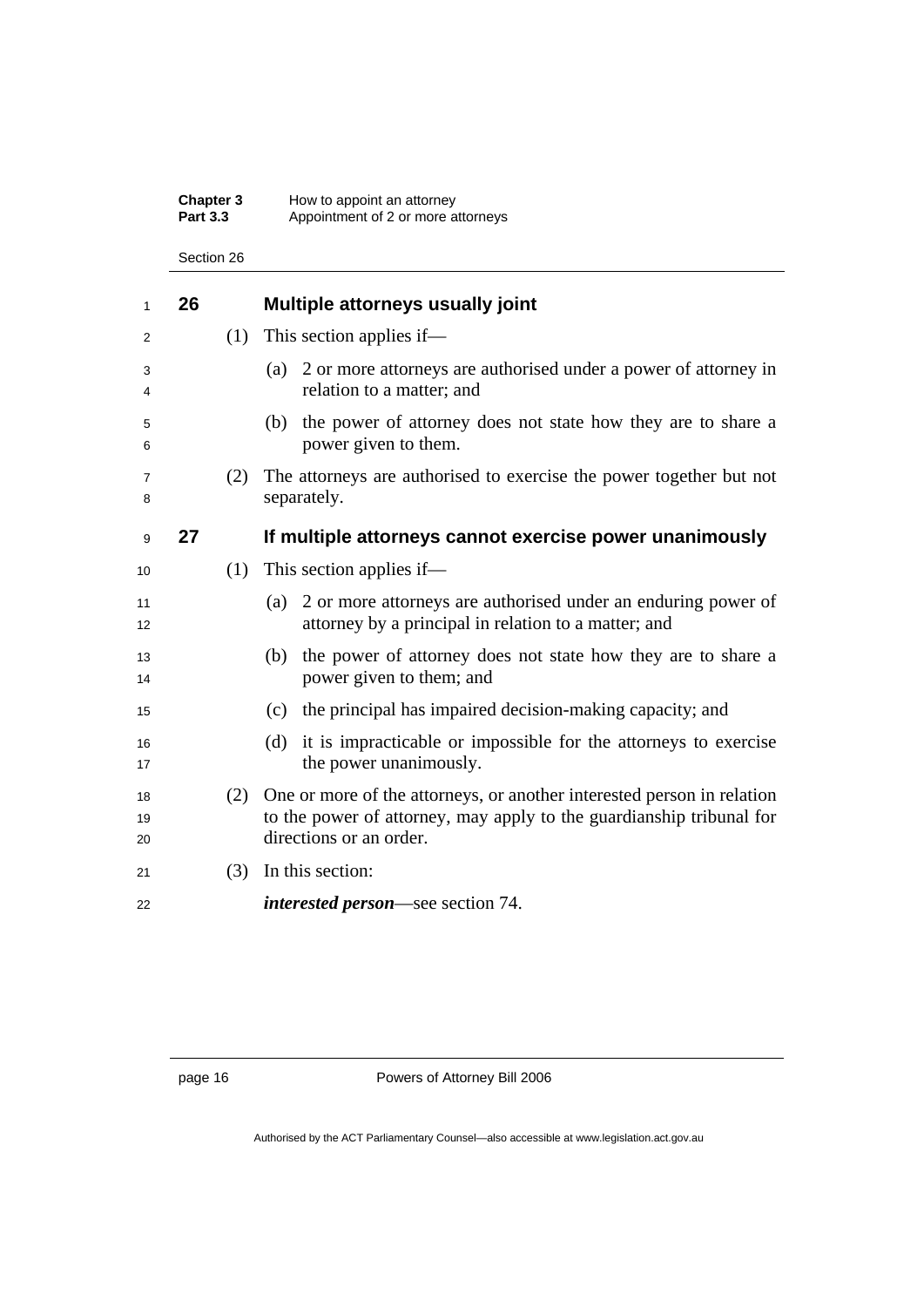| Section 28 |  |
|------------|--|
|------------|--|

| 1<br>2                     | 28 |     | Effect of joint attorney not accepting enduring power of<br>attorney                                                                                                                                                                                                                                                                                                                                 |
|----------------------------|----|-----|------------------------------------------------------------------------------------------------------------------------------------------------------------------------------------------------------------------------------------------------------------------------------------------------------------------------------------------------------------------------------------------------------|
| 3                          |    |     | $(1)$ This section applies if—                                                                                                                                                                                                                                                                                                                                                                       |
| 4<br>5                     |    |     | an enduring power of attorney authorises 3 or more attorneys<br>(a)<br>to exercise a power together but not separately; and                                                                                                                                                                                                                                                                          |
| 6<br>7<br>8                |    |     | the power of attorney does not require a stated number of<br>(b)<br>attorneys to accept the power of attorney before the attorneys<br>may exercise the power; and                                                                                                                                                                                                                                    |
| 9<br>10                    |    |     | not all, but at least 2, of the attorneys have accepted the power<br>(c)<br>of attorney.                                                                                                                                                                                                                                                                                                             |
| 11<br>12                   |    | (2) | The attorneys who have accepted the power under the enduring<br>power of attorney may exercise the power.                                                                                                                                                                                                                                                                                            |
| 13                         |    |     | <b>Example</b>                                                                                                                                                                                                                                                                                                                                                                                       |
| 14<br>15<br>16<br>17<br>18 |    |     | Alex authorises Beryl, Claude and David to act together as attorneys under an<br>enduring power of attorney. Beryl and David accept the power of attorney,<br>Claude does not. Beryl and David may exercise a power under the power of<br>attorney together. Claude accepts the enduring power of attorney later. After<br>Claude accepts, Beryl and David cannot exercise the power without Claude. |
| 19<br>20<br>21             |    |     | <b>Note</b><br>An example is part of the Act, is not exhaustive and may extend, but<br>does not limit, the meaning of the provision in which it appears (see<br>Legislation Act, s 126 and s 132).                                                                                                                                                                                                   |
| 22<br>23<br>24<br>25       |    |     | (3) However, if the enduring power of attorney requires a stated number<br>of attorneys to exercise a power together, the power must not be<br>exercised unless that number of attorneys accepts the power of<br>attorney.                                                                                                                                                                           |

page 17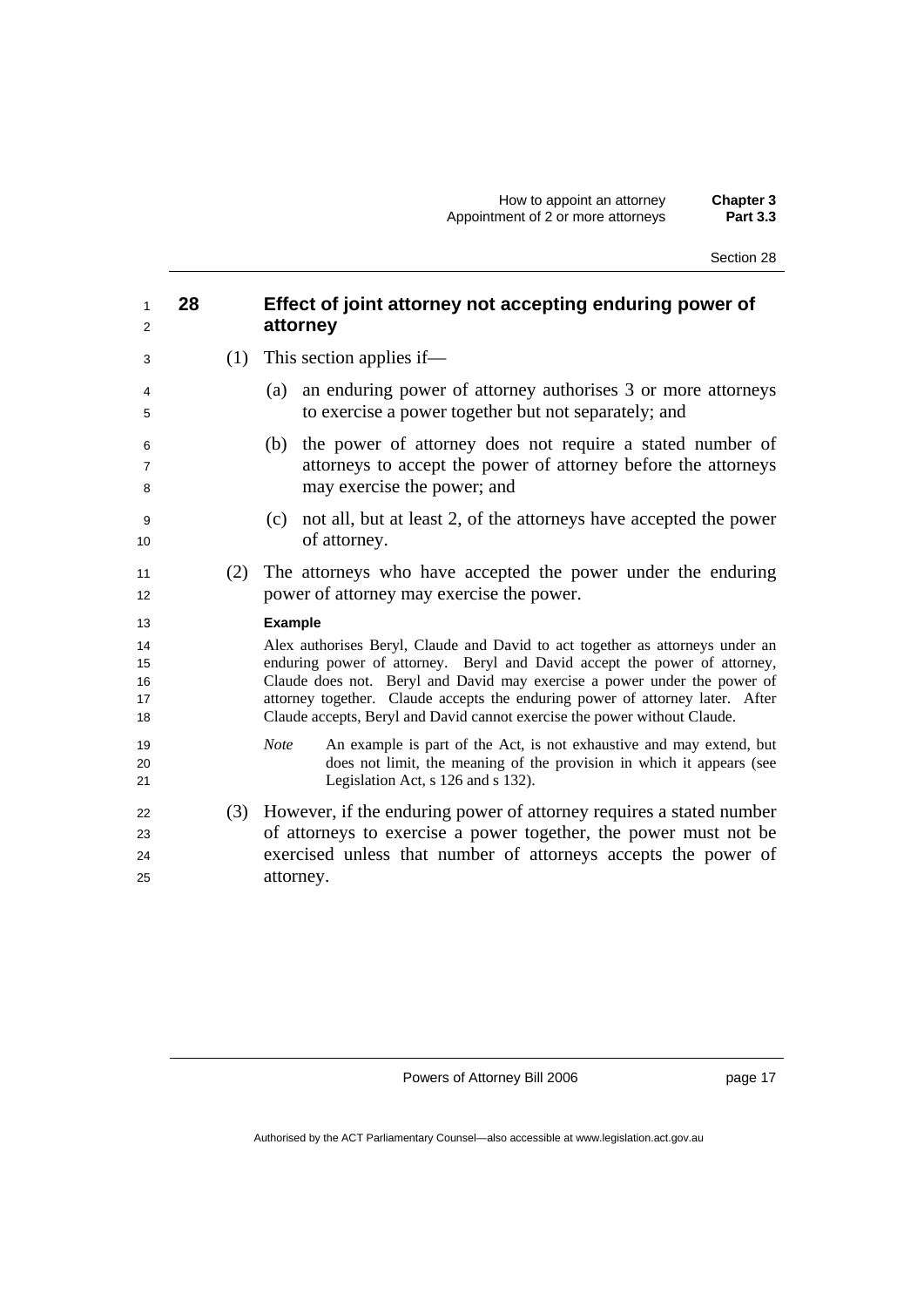## **Chapter 4 Operation of powers of attorney**

## **Part 4.1 Operation of powers of attorney generally**

#### **29 Powers of attorney are deeds**

| 6<br>$\overline{7}$<br>8 |    | (1) | A power of attorney that complies with this Act is, for all purposes,<br>taken to be a deed, even though it is not expressed to be a deed or to<br>be sealed.                                         |
|--------------------------|----|-----|-------------------------------------------------------------------------------------------------------------------------------------------------------------------------------------------------------|
| 9<br>10<br>11            |    |     | A deed may be registered (see Registration of Deeds Act 1957) and<br><b>Note</b><br>must be registered for a dealing with land by the attorney to be<br>registered (see Land Titles Act 1925, s 130). |
| 12                       |    | (2) | In this section:                                                                                                                                                                                      |
| 13                       |    |     | <i>power of attorney</i> includes—                                                                                                                                                                    |
| 14                       |    |     | an amendment of a power of attorney; and<br>(a)                                                                                                                                                       |
| 15                       |    |     | (b) a revocation of a power of attorney.                                                                                                                                                              |
| 16                       | 30 |     | Principal may act despite giving power of attorney                                                                                                                                                    |
| 17<br>18<br>19           |    |     | To remove any doubt, the giving of a power of attorney does not<br>affect the principal's power to do anything that the principal is<br>otherwise legally capable of doing.                           |
| 20<br>21                 | 31 |     | How does enduring power of attorney operate while<br>principal has capacity?                                                                                                                          |
| 22<br>23                 |    | (1) | This section applies to an enduring power of attorney that operates<br>while the principal has decision-making capacity.                                                                              |
|                          |    |     |                                                                                                                                                                                                       |

page 18 Powers of Attorney Bill 2006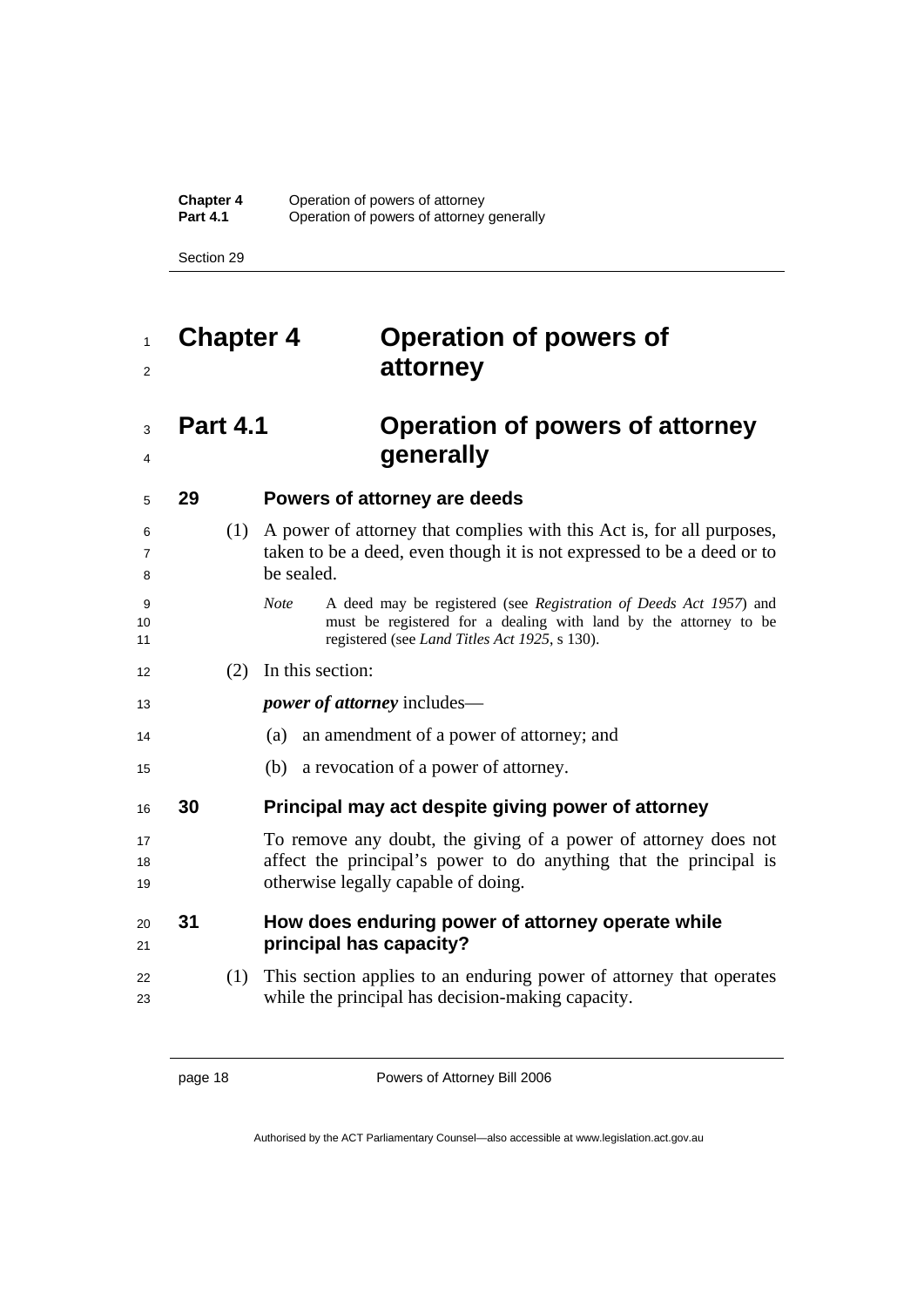<sup>1</sup>(2) While the principal has decision-making capacity, the power of 2 attorney operates as a general power of attorney.

Powers of Attorney Bill 2006

page 19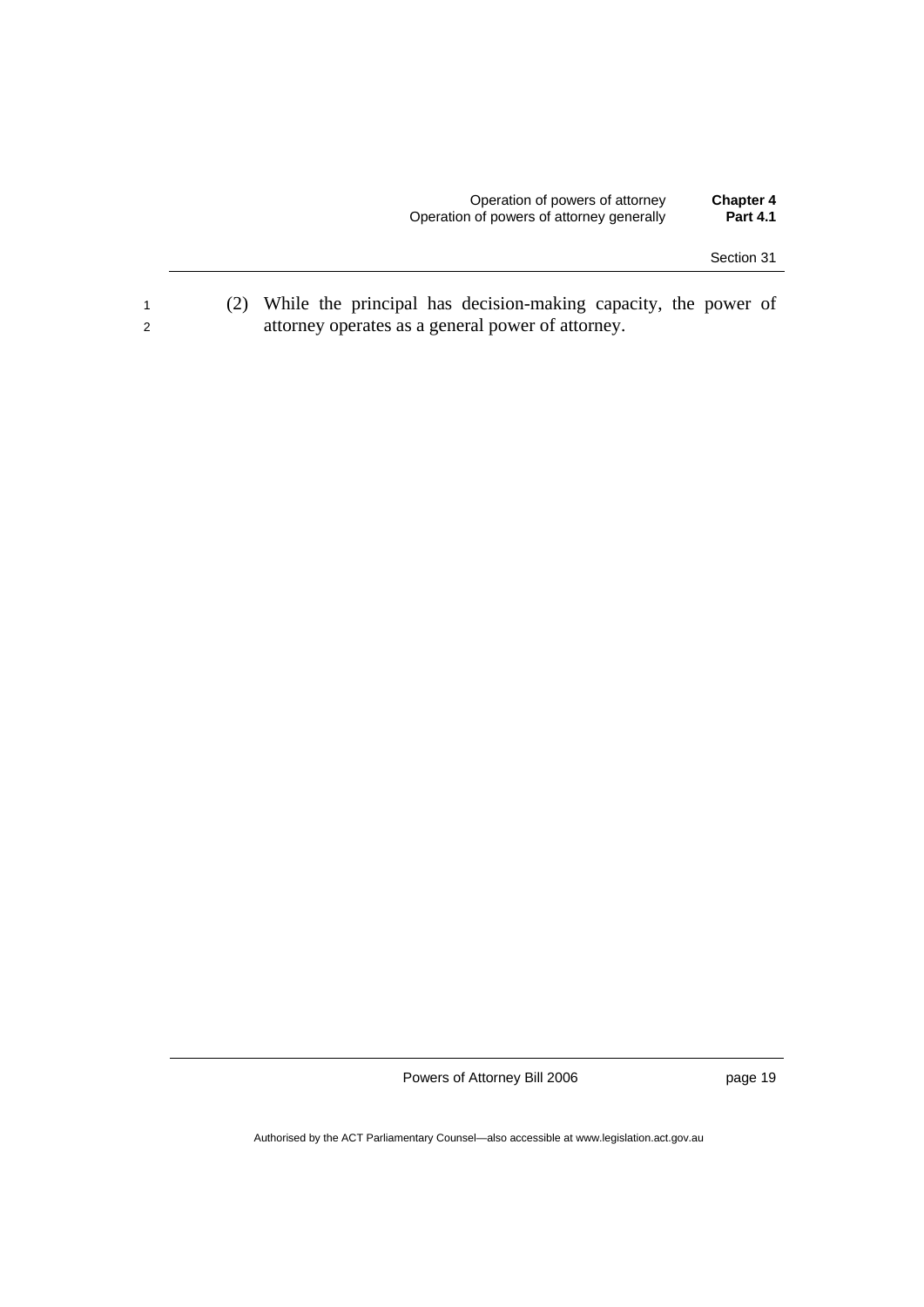**Chapter 4** Operation of powers of attorney<br>**Part 4.2** Operation of enduring powers of **Paration of enduring powers of attorney** 

Section 32

## <sup>1</sup>**Part 4.2 Operation of enduring powers of**  <sup>2</sup>**attorney**

# <sup>3</sup>**32 Enduring power of attorney—principal's impaired**

<sup>4</sup>**decision-making capacity** 

(1) An enduring power of attorney giving power in relation to a matter is not revoked by the principal becoming a person with impaired decision-making capacity, either generally or in relation to the 8 matter.

- 9  $(2)$  Also
- <sup>10</sup>(a) a power under an enduring power of attorney can be exercised 11 while the principal has impaired decision-making capacity; and
- <sup>12</sup>(b) it does not matter whether a condition that must be satisfied <sup>13</sup>before the power can be exercised has not been satisfied.
- 14 *Note* A medical certificate can be evidence that the principal had, or did not 15 have, impaired decision-making capacity (see s 87).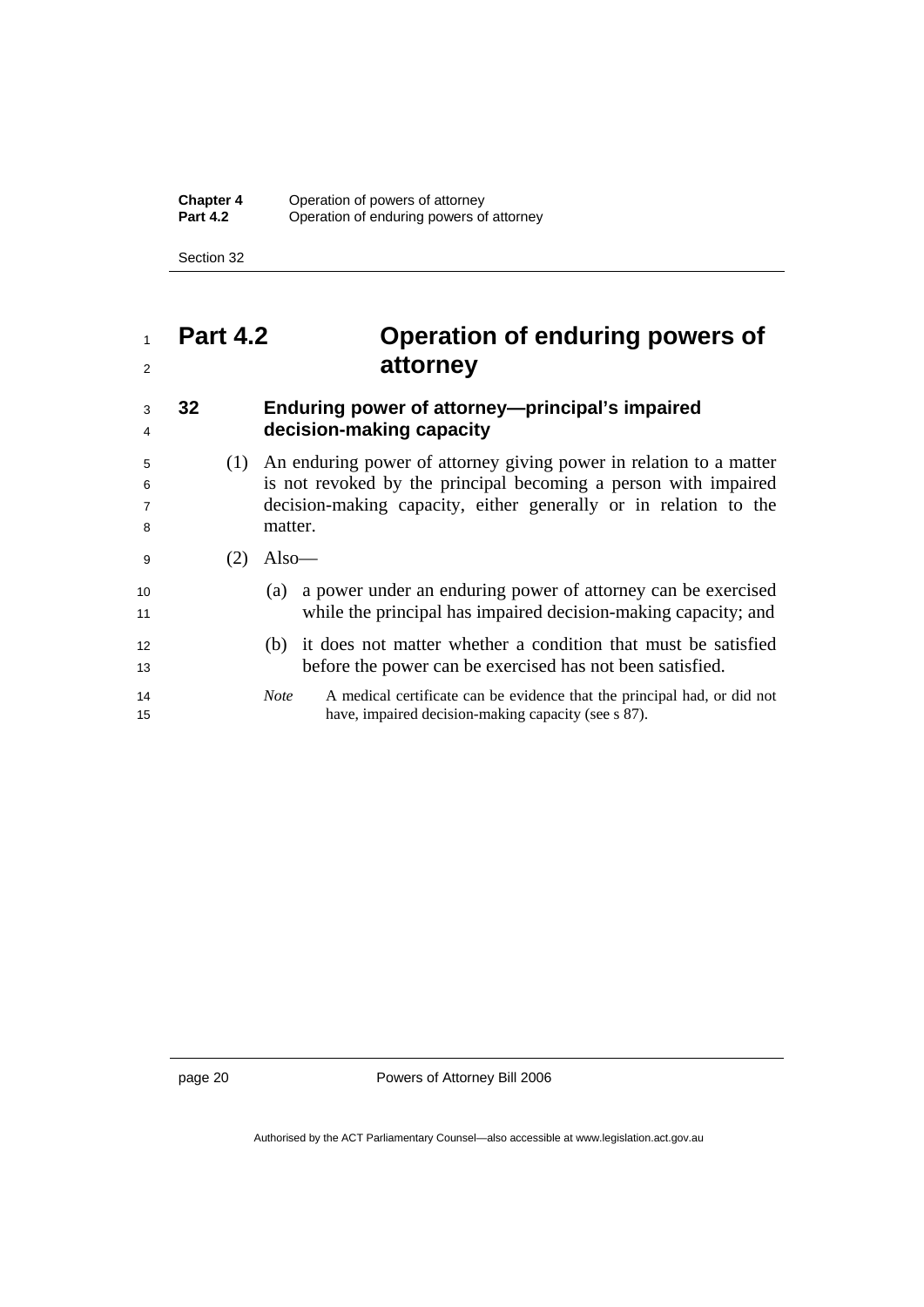## **Part 4.3 Things attorneys can and cannot do**

#### **Division 4.3.1 Things attorneys can and cannot do generally**

#### **33 Others acting for attorney**

(1) An attorney under a general power of attorney may authorise someone else to exercise all or any of the attorney's powers, whether or not there is express power for the authorisation.

#### **Examples of authorisations**

- 10 1 substitute decision-maker
- 11 2 delegate
- 3 sub-attorney
- *Note 1* An example is part of the Act, is not exhaustive and may extend, but does not limit, the meaning of the provision in which it appears (see Legislation Act, s 126 and s 132).
- *Note 2* If a form is approved under s 92 for this provision, the form must be used.
- (2) An enduring power of attorney does not authorise an attorney to 19 authorise anyone else to exercise the powers of the attorney while 20 the principal has impaired decision-making ability.
- (3) However, if an enduring power of attorney expressly authorises an 22 attorney to authorise someone else to exercise all or any of the attorney's powers, the attorney may, in accordance with the express authorisation, authorise someone else to exercise the attorney's 25 powers if—
- (a) the person could be appointed as an attorney under an enduring power of attorney; and

Powers of Attorney Bill 2006

page 21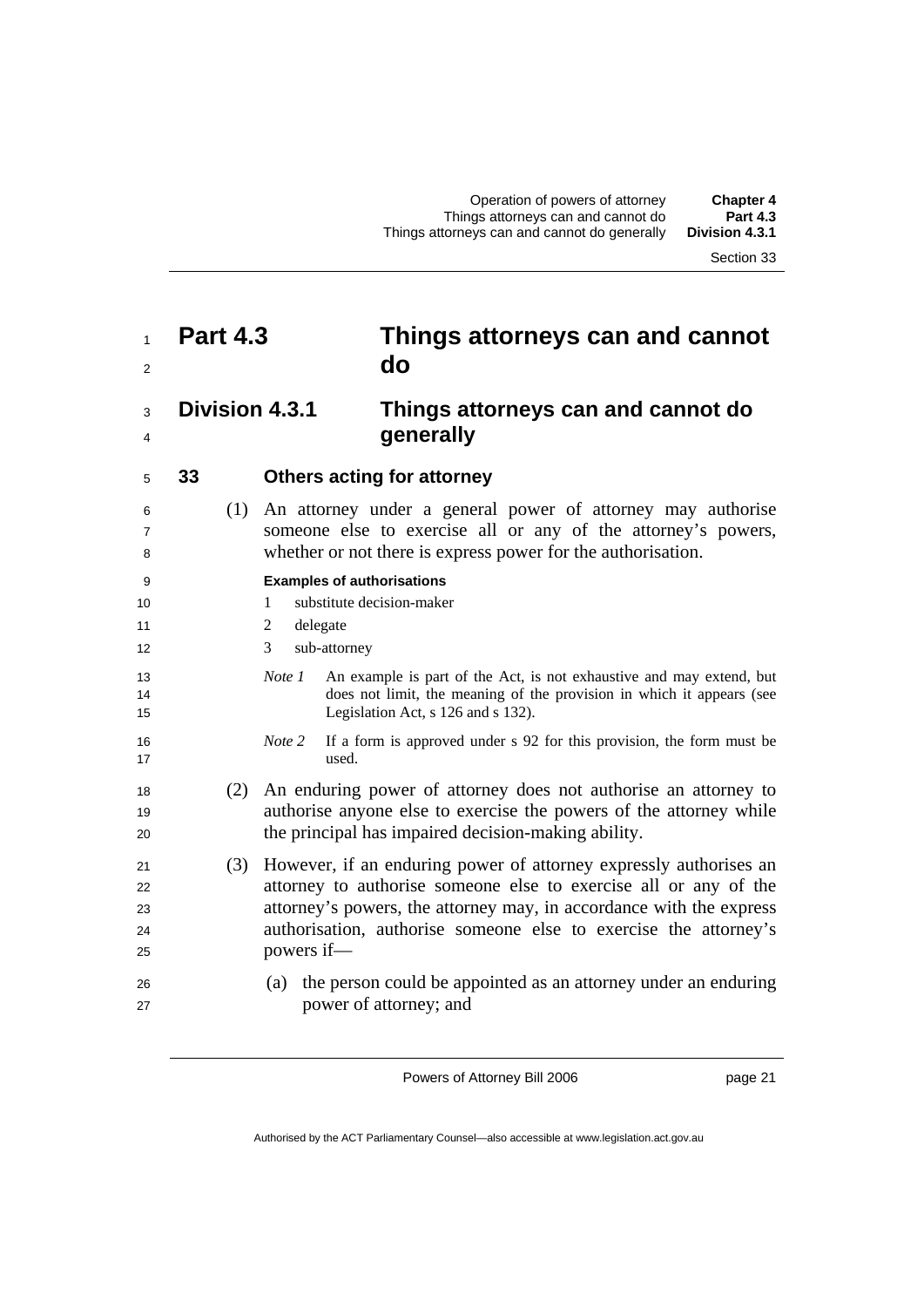|                          | <b>Chapter 4</b><br><b>Part 4.3</b><br>Division 4.3.1 | Operation of powers of attorney<br>Things attorneys can and cannot do<br>Things attorneys can and cannot do generally                                                                                                                                                                             |
|--------------------------|-------------------------------------------------------|---------------------------------------------------------------------------------------------------------------------------------------------------------------------------------------------------------------------------------------------------------------------------------------------------|
|                          | Section 34                                            |                                                                                                                                                                                                                                                                                                   |
| 1<br>2<br>3              |                                                       | (b) the person authorised is known to the principal, or was known<br>to the principal when the principal had decision-making<br>capacity.                                                                                                                                                         |
| 4<br>5                   | (4)                                                   | To remove any doubt, a person authorised under this section to<br>exercise an attorney's powers is taken to be the attorney for this Act.                                                                                                                                                         |
| 6<br>7                   | 34                                                    | Powers of attorney do not generally give authority to<br>benefit attorneys                                                                                                                                                                                                                        |
| 8<br>9<br>10<br>11<br>12 |                                                       | A power of attorney does not authorise an attorney to execute an<br>assurance or other document, or do anything else, that would result<br>in a benefit being given to the attorney unless the power of attorney<br>expressly authorises the giving of a benefit of that kind to the<br>attorney. |
| 13                       | 35                                                    | Things that cannot be lawfully done by attorneys                                                                                                                                                                                                                                                  |
| 14<br>15                 |                                                       | A principal cannot do the following by an attorney under a power of<br>attorney:                                                                                                                                                                                                                  |
| 16<br>17                 |                                                       | authorise the attorney to exercise power in relation to special<br>(a)<br>personal matters;                                                                                                                                                                                                       |
| 18<br>19                 |                                                       | authorise the attorney to exercise power in relation to special<br>(b)<br>health care matters.                                                                                                                                                                                                    |
| 20<br>21                 |                                                       | Special personal matter-see s 36. Special health care matter-<br><b>Note</b><br>see s 37.                                                                                                                                                                                                         |
| 22                       | 36                                                    | <b>Special personal matters</b>                                                                                                                                                                                                                                                                   |
| 23<br>24                 |                                                       | For this Act, each of the following is a <i>special personal matter</i> for a<br>principal:                                                                                                                                                                                                       |
| 25                       |                                                       | making or revoking the principal's will;<br>(a)                                                                                                                                                                                                                                                   |
| 26<br>27                 |                                                       | making or revoking a power of attorney or enduring power of<br>(b)<br>attorney for the principal;                                                                                                                                                                                                 |

page 22 **Powers of Attorney Bill 2006**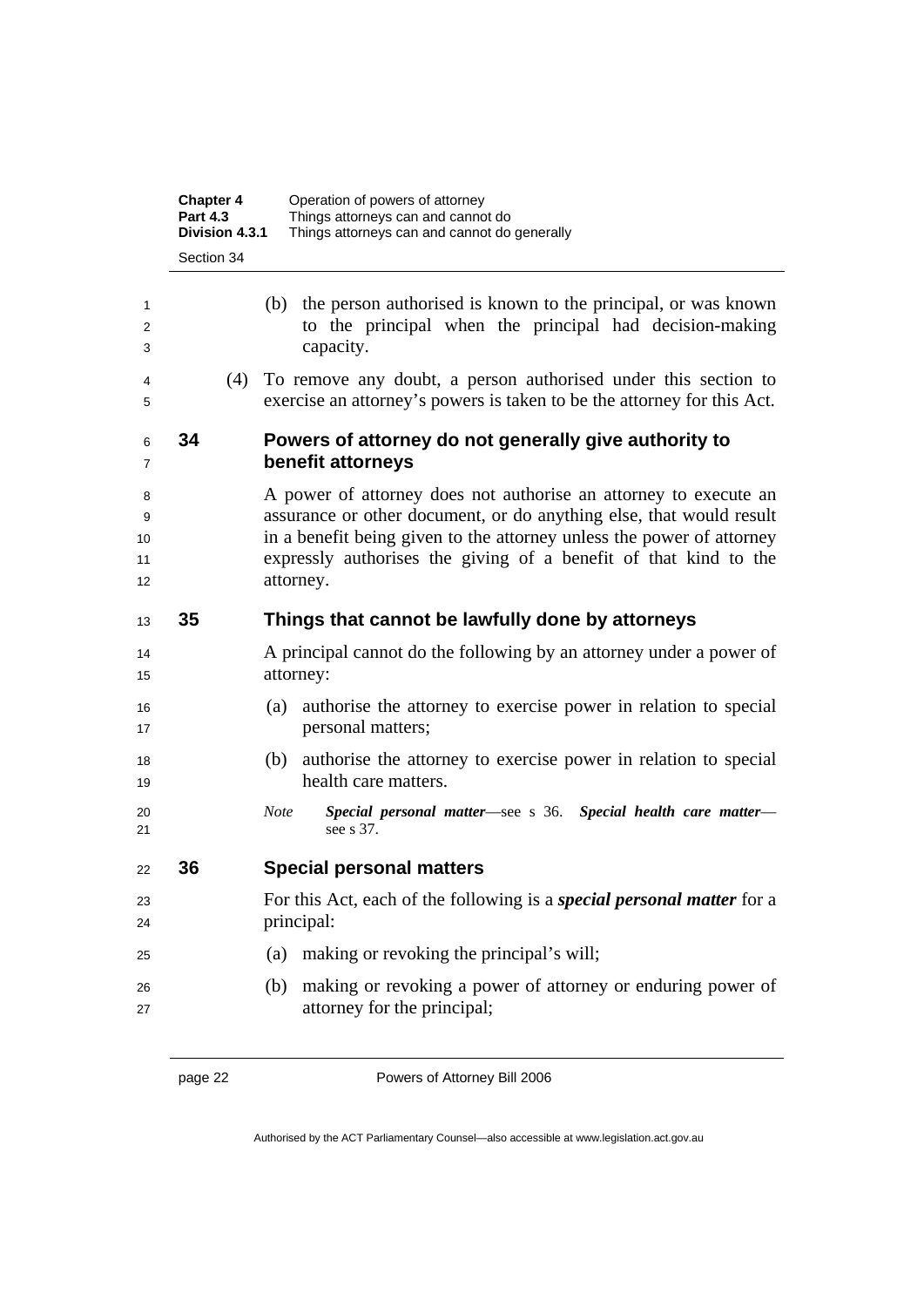|                     |    |     | <b>Part 4.3</b><br>Things attorneys can and cannot do<br>Division 4.3.1<br>Things attorneys can and cannot do generally         |
|---------------------|----|-----|---------------------------------------------------------------------------------------------------------------------------------|
|                     |    |     | Section 37                                                                                                                      |
|                     |    |     |                                                                                                                                 |
| 1<br>$\overline{2}$ |    |     | (c) exercising the principal's right to vote in a Commonwealth,<br>Territory, State or local government election or referendum; |
| 3<br>4              |    |     | consenting to the adoption of a child of the principal who is<br>(d)<br>under 18 years;                                         |
| 5                   |    |     | consenting to the marriage of the principal.<br>(e)                                                                             |
| 6                   | 37 |     | <b>Special health care matters</b>                                                                                              |
| $\overline{7}$<br>8 |    | (1) | For this Act, each of the following is a special health care matter<br>for a principal:                                         |
| 9<br>10             |    |     | removal of non-regenerative tissue from the principal while<br>(a)<br>alive for donation to someone else;                       |
| 11<br>12            |    |     | (b) sterilisation of the principal if the principal is, or is reasonably<br>likely to be, fertile;                              |
| 13                  |    |     | termination of the principal's pregnancy;<br>(c)                                                                                |
| 14                  |    |     | participation in medical research or experimental health care;<br>(d)                                                           |
| 15                  |    |     | treatment for mental illness;<br>(e)                                                                                            |
| 16                  |    |     | electroconvulsive therapy or psychiatric surgery;<br>(f)                                                                        |
| 17                  |    |     | health care prescribed by regulation.<br>(g)                                                                                    |
| 18                  |    |     | <b>Note</b><br><b>Health care—see the dictionary.</b>                                                                           |
| 19                  |    | (2) | In this section:                                                                                                                |
| 20<br>21            |    |     | <b>electroconvulsive therapy—see the Mental Health (Treatment and</b><br>Care) Act 1994, section 55.                            |

Operation of powers of attorney **Chapter 4** 

Powers of Attorney Bill 2006

page 23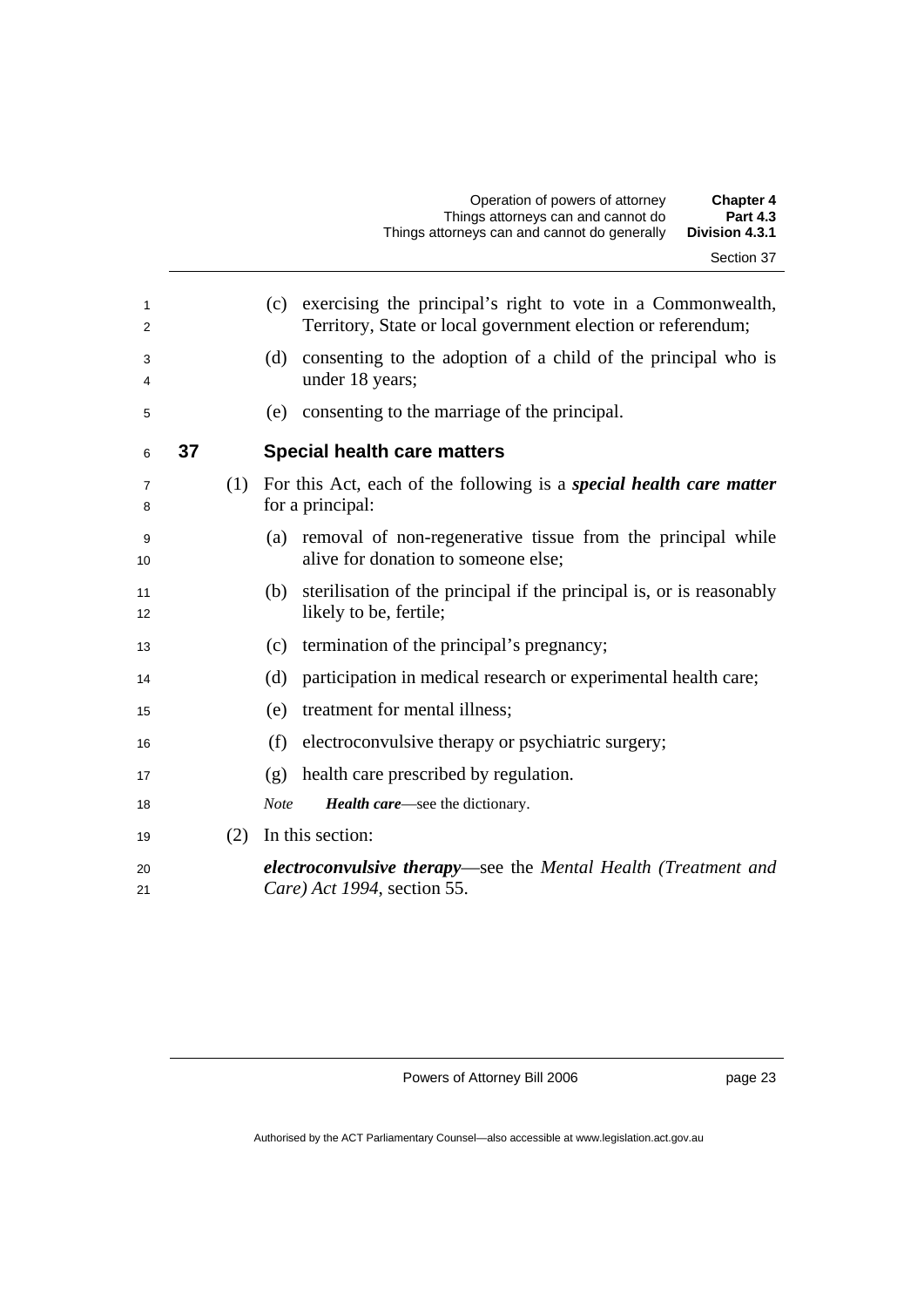| <b>Chapter 4</b> | Operation of powers of attorney              |
|------------------|----------------------------------------------|
| <b>Part 4.3</b>  | Things attorneys can and cannot do           |
| Division 4.3.1   | Things attorneys can and cannot do generally |
| Section 37       |                                              |

| 1  | <i>health care primarily to treat organic malfunction or disease, of a</i>     |
|----|--------------------------------------------------------------------------------|
| 2  | principal, means health care without which an organic malfunction              |
| 3  | or disease of the principal is likely to cause serious or irreversible         |
| 4  | damage to the principal's physical health.                                     |
| 5  | Examples of health care covered by par (a)                                     |
| 6  | Health care involving sterilisation may be primarily to treat organic<br>1     |
| 7  | malfunction or disease if the principal has cancer affecting the reproductive  |
| 8  | system or cryptorchidism.                                                      |
| 9  | A procedure involving termination of a principal's pregnancy may be<br>2       |
| 10 | primarily to treat organic malfunction if the principal requires abdominal     |
| 11 | surgery for injuries sustained in an accident.                                 |
| 12 | Note 1 Health care primarily to treat organic malfunction or disease is used   |
| 13 | in the definitions of <i>sterilisation</i> and <i>termination</i> .            |
| 14 | An example is part of the Act, is not exhaustive and may extend, but<br>Note 2 |
| 15 | does not limit, the meaning of the provision in which it appears (see          |
| 16 | Legislation Act, s 126 and s 132).                                             |
| 17 | <b>mental illness—see the Mental Health (Treatment and Care)</b>               |
| 18 | Act 1994, dictionary.                                                          |
| 19 | <b>non-regenerative tissue—see the Transplantation and Anatomy</b>             |
| 20 | Act 1978, section 4 (1) (Interpretation).                                      |
| 21 | psychiatric surgery-see the Mental Health (Treatment and Care)                 |
|    | Act 1994, dictionary.                                                          |
| 22 |                                                                                |
| 23 | <i>sterilisation</i> , of a principal—                                         |
| 24 | (a) means health care of the principal that is intended, or                    |
| 25 | reasonably likely, to make the principal, or ensure the principal              |
| 26 | is, permanently infertile; but                                                 |
|    |                                                                                |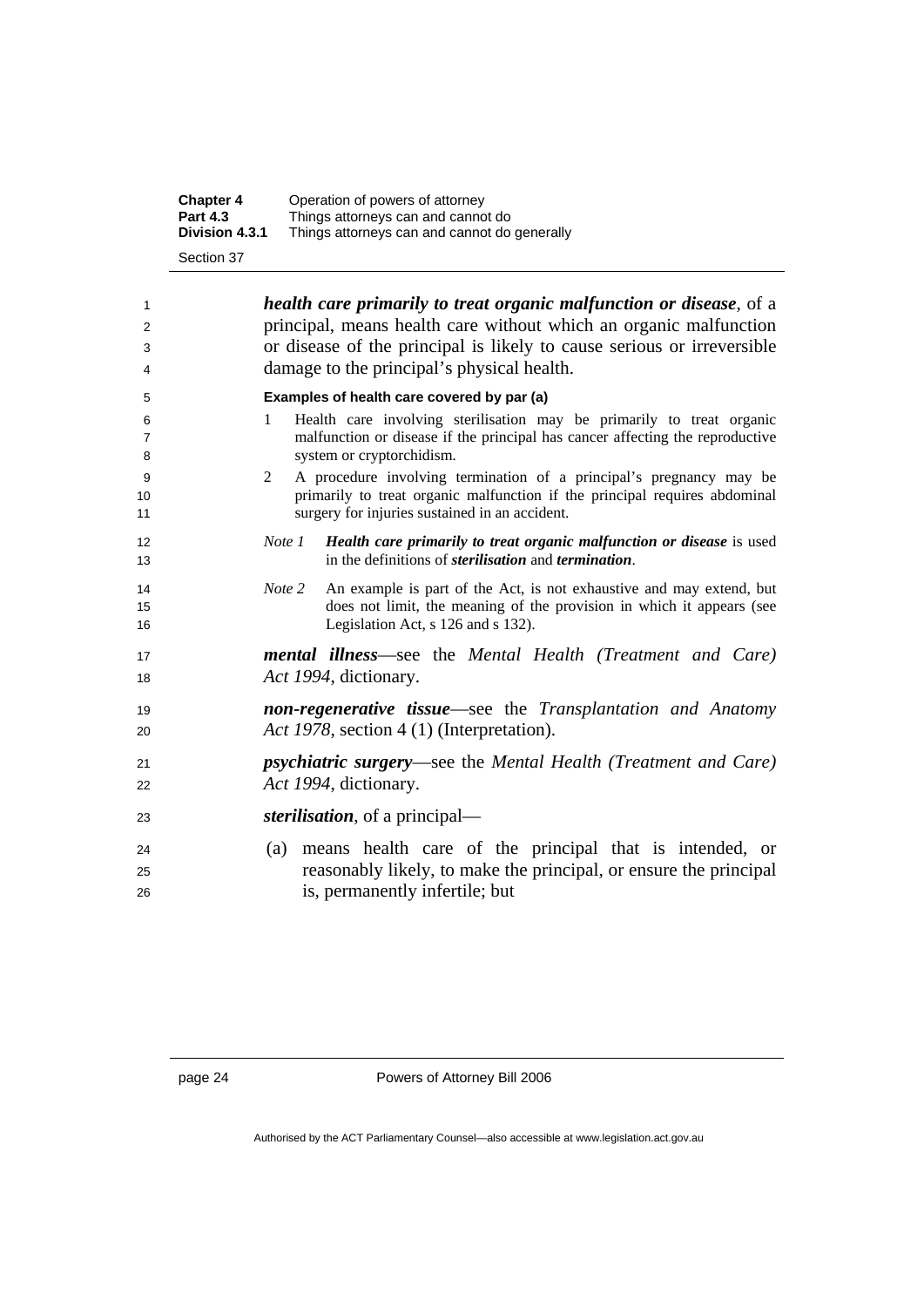| Section 38 |  |
|------------|--|
|------------|--|

| 1<br>2         |    | (b) does not include health care primarily to treat organic<br>malfunction or disease of the principal.                                              |
|----------------|----|------------------------------------------------------------------------------------------------------------------------------------------------------|
| 3<br>4         |    | Examples of sterilisation if not primarily to treat organic malfunction or<br>disease                                                                |
| 5              |    | endometrial oblation<br>1                                                                                                                            |
| 6              |    | hysterectomy<br>2                                                                                                                                    |
| $\overline{7}$ |    | tubal ligation<br>3                                                                                                                                  |
| 8              |    | vasectomy<br>$\overline{4}$                                                                                                                          |
| 9<br>10        |    | <i>termination</i> , of a principal's pregnancy, does not include health care<br>primarily to treat organic malfunction or disease of the principal. |
| 11             |    | <b>Division 4.3.2</b><br>Things attorneys can and cannot do                                                                                          |
| 12             |    | under enduring powers of attorney                                                                                                                    |
| 13             | 38 | Enduring powers of attorney do not generally give                                                                                                    |
| 14             |    | authority to make gifts                                                                                                                              |
| 15             |    | An enduring power of attorney does not authorise the attorney to                                                                                     |
| 16             |    | make a gift of all or any of the principal's property to anyone else                                                                                 |
| 17<br>18       |    | unless the power of attorney expressly authorises the making of the<br>gift.                                                                         |
| 19<br>20       | 39 | Express general authority to make gifts in enduring<br>powers of attorney                                                                            |
| 21<br>22       |    | This section applies if an enduring power of attorney contains a<br>(1)<br>general authorisation to make gifts.                                      |
| 23<br>24       |    | A general authorisation to make gifts (however described) in an<br>(2)<br>enduring power of attorney authorises the following gifts:                 |
| 25<br>26       |    | a gift made to a relative or close friend of the principal for a<br>(a)<br>celebration or special event;                                             |
|                |    |                                                                                                                                                      |

page 25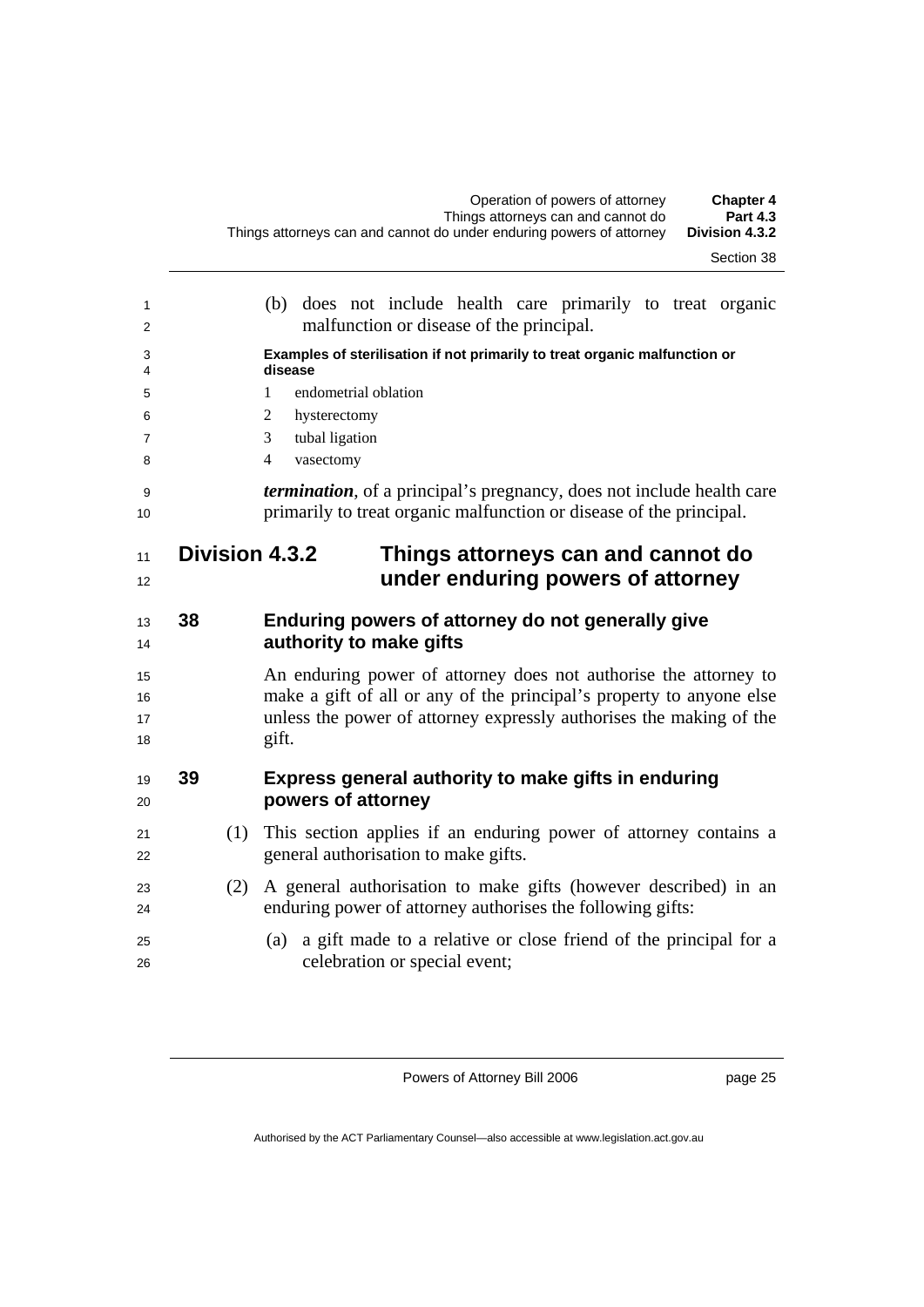|          | <b>Chapter 4</b><br><b>Part 4.3</b><br>Division 4.3.2 | Operation of powers of attorney<br>Things attorneys can and cannot do<br>Things attorneys can and cannot do under enduring powers of attorney |
|----------|-------------------------------------------------------|-----------------------------------------------------------------------------------------------------------------------------------------------|
|          | Section 39                                            |                                                                                                                                               |
| 1        |                                                       | a gift that is a donation of a kind that—<br>(b)                                                                                              |
| 2<br>3   |                                                       | the<br>principal<br>made<br>when<br>the<br>(i)<br>principal<br>had<br>decision-making capacity; or                                            |
| 4        |                                                       | the principal might reasonably be expected to make.<br>(ii)                                                                                   |
| 5        |                                                       | Examples of celebrations for par (a)                                                                                                          |
| 6        |                                                       | birthday<br>1                                                                                                                                 |
| 7        |                                                       | $\overline{2}$<br>Easter                                                                                                                      |
| 8        |                                                       | 3<br>Hanukah                                                                                                                                  |
| 9        |                                                       | Examples of special events for par (a)                                                                                                        |
| 10       |                                                       | $\mathbf{1}$<br>birth                                                                                                                         |
| 11       |                                                       | 2<br>marriage                                                                                                                                 |
| 12       |                                                       | 3<br>graduation                                                                                                                               |
| 13       |                                                       | <b>Note</b><br>An example is part of the Act, is not exhaustive and may extend,                                                               |
| 14<br>15 |                                                       | but does not limit, the meaning of the provision in which it<br>appears (see Legislation Act, s 126 and s 132).                               |
| 16       | (3)                                                   | However, the general authorisation to make gifts in an enduring                                                                               |
| 17       |                                                       | power of attorney does not authorise making a gift mentioned in                                                                               |
| 18       |                                                       | subsection (2) if the value of the gift is more than is reasonable to                                                                         |
| 19       |                                                       | make.                                                                                                                                         |
| 20       | (4)                                                   | In working out what is reasonable for subsection (3), and without                                                                             |
| 21       |                                                       | limiting what must be considered, the principal's financial                                                                                   |
| 22       |                                                       | circumstances and the size of the principal's estate must be                                                                                  |
| 23       |                                                       | considered.                                                                                                                                   |
| 24       | (5)                                                   | Subsection (2) does not prevent the attorney, or a charity with which                                                                         |
| 25       |                                                       | the attorney has a connection, from receiving a gift under the                                                                                |
| 26       |                                                       | general authorisation to make gifts.                                                                                                          |
|          |                                                       |                                                                                                                                               |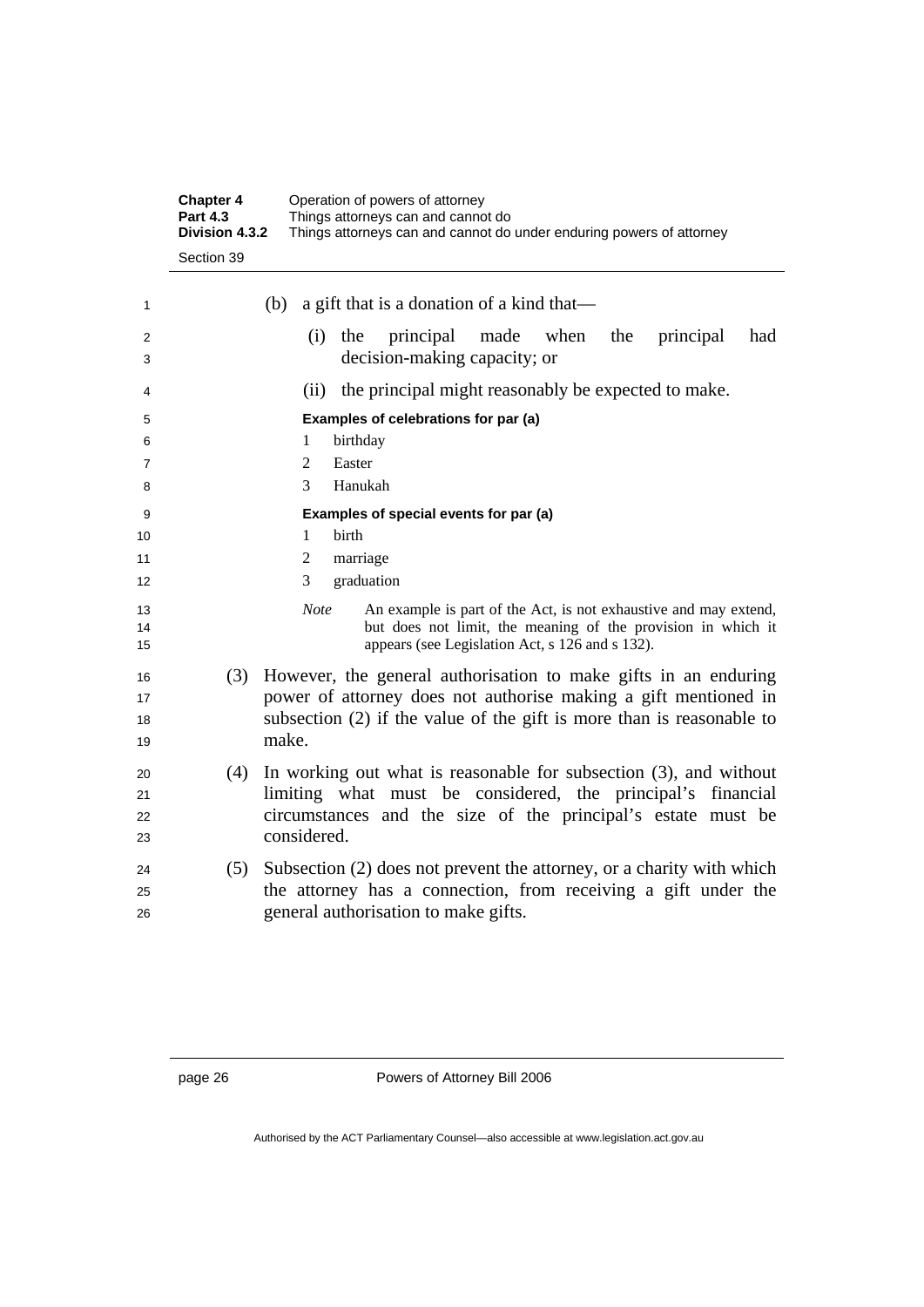#### **40 Express general authority to provide for reasonable living expenses in enduring powers of attorney**

- (1) This section applies if an enduring power of attorney expressly authorises the payment of reasonable living expenses (however described) for a named person.
- (2) Unless the power of attorney expressly provides otherwise, the power of attorney only authorises the payment of reasonable costs of the following in relation to the named person:
- (a) housing;
- (b) food;
- 11 (c) education;
- 12 (d) transportation;
- (e) medical care and medication.
- (3) In working out what are reasonable costs for subsection (2), and without limiting what must be considered, the principal's financial circumstances and the size of the principal's estate must be 17 considered.

#### **41 Powers to maintain principal's dependants—enduring powers of attorney**

- (1) An attorney for a property matter under an enduring power of attorney may provide from the principal's estate for the needs of a 22 dependant of the principal.
- (2) However, unless there is a contrary intention expressed in the enduring power of attorney, what is provided must not be more than what is reasonable considering all the circumstances and, in particular, the principal's financial circumstances.

Powers of Attorney Bill 2006

page 27

Authorised by the ACT Parliamentary Counsel—also accessible at www.legislation.act.gov.au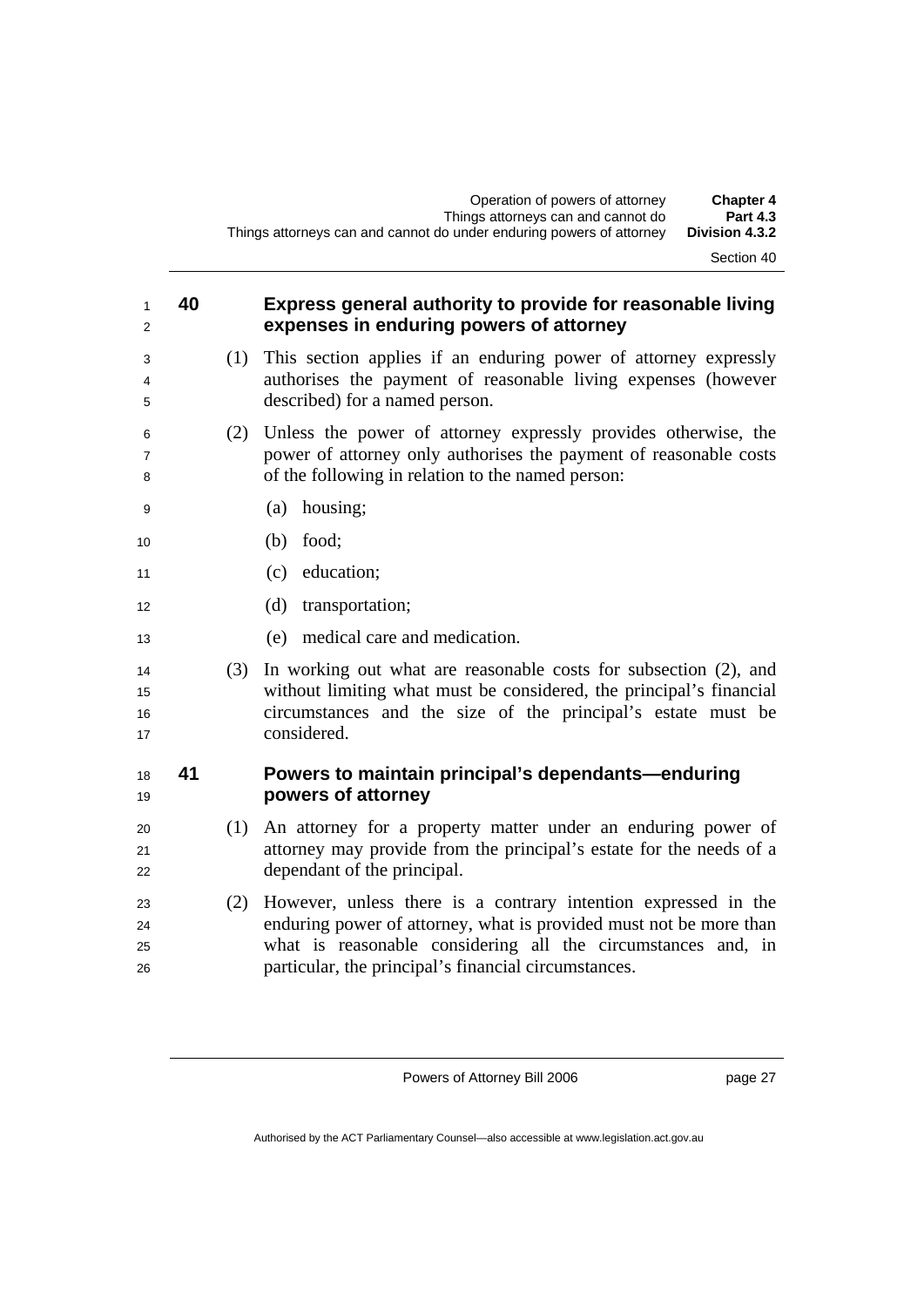**Chapter 4** Operation of powers of attorney **Part 4.4** Obligations of attorneys and others **Division 4.4.1** Obligations of all attorneys Section 42

## <sup>1</sup>**Part 4.4 Obligations of attorneys and**  <sup>2</sup>**others**

<sup>3</sup>**Division 4.4.1 Obligations of all attorneys** 

| 4              | 42  | <b>Conflict transactions</b>                                                                                                                                                                               |
|----------------|-----|------------------------------------------------------------------------------------------------------------------------------------------------------------------------------------------------------------|
| 5<br>6         |     | (1) For this section, a <i>conflict transaction</i> is a transaction that results,<br>or may result, in conflict between—                                                                                  |
| 7              |     | the duty of an attorney towards the principal; and<br>(a)                                                                                                                                                  |
| 8              |     | $(b)$ either—                                                                                                                                                                                              |
| 9<br>10        |     | the interests of the attorney, or a relative, business<br>(i)<br>associate or close friend of the attorney; or                                                                                             |
| 11             |     | (ii) another duty of the attorney.                                                                                                                                                                         |
| 12<br>13<br>14 | (2) | However, a transaction is not a <i>conflict transaction</i> only because,<br>by the transaction, the attorney in the attorney's own right and on<br>behalf of the principal—                               |
| 15             |     | deals with an interest in property jointly held; or<br>(a)                                                                                                                                                 |
| 16             |     | acquires a joint interest in property; or<br>(b)                                                                                                                                                           |
| 17<br>18       |     | obtains a loan or gives a guarantee or indemnity in relation to a<br>(c)<br>transaction mentioned in paragraph (a) or (b).                                                                                 |
| 19<br>20<br>21 | (3) | An attorney may enter into a conflict transaction only if the<br>principal authorises the transaction, conflict transactions of that kind<br>or conflict transactions generally, in the power of attorney. |
| 22             | (4) | In this section:                                                                                                                                                                                           |
| 23<br>24       |     | <i>joint interest</i> includes an interest as a joint tenant or tenant in<br>common.                                                                                                                       |

page 28 Powers of Attorney Bill 2006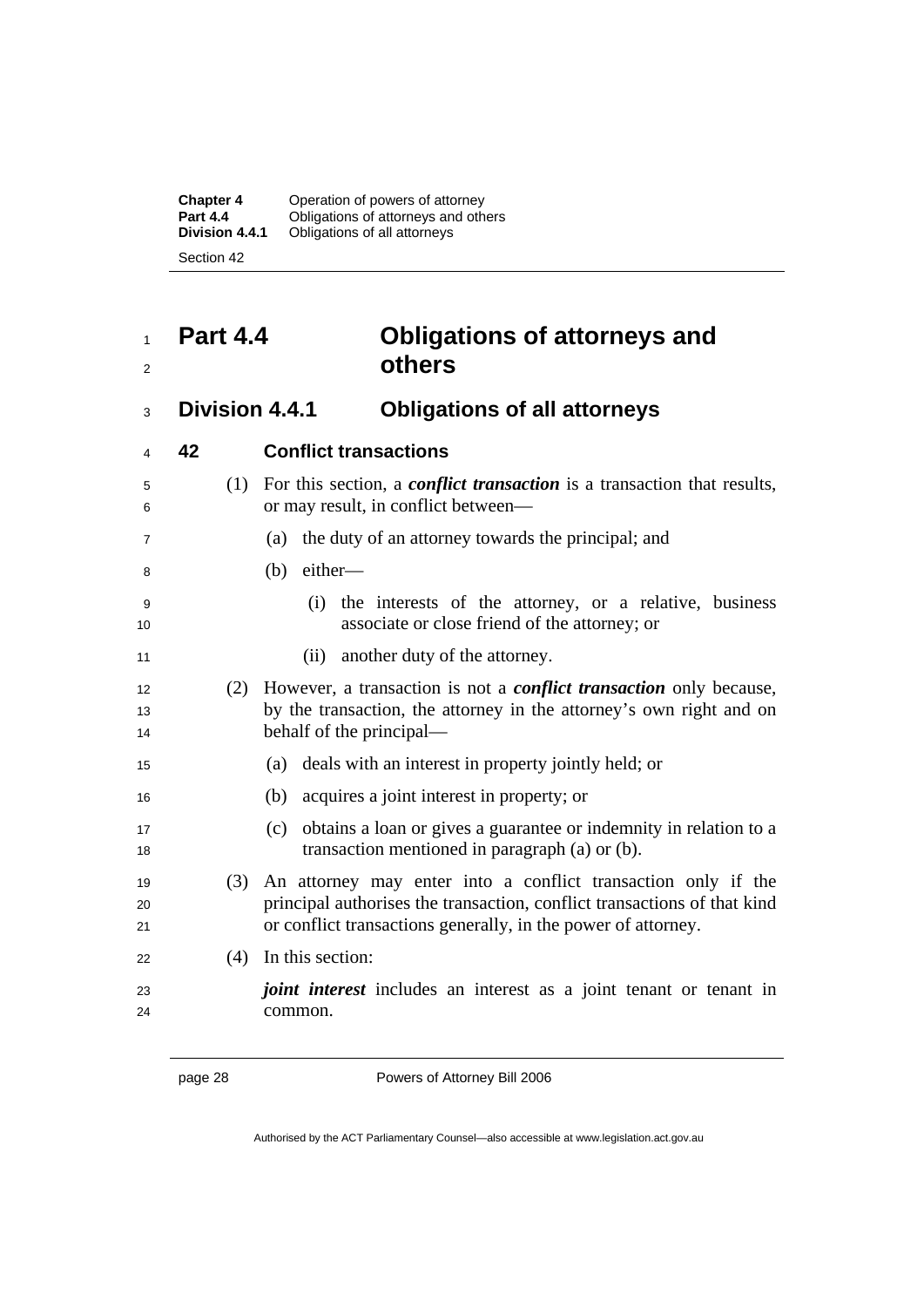| 1<br>2                     | 43  | Obligation of attorneys to keep interested people<br>informed                                                                                                                                                                                                                |
|----------------------------|-----|------------------------------------------------------------------------------------------------------------------------------------------------------------------------------------------------------------------------------------------------------------------------------|
| 3                          | (1) | This section applies if any of the following events happen:                                                                                                                                                                                                                  |
| 4<br>5                     |     | a person (the <i>relevant person</i> ) resigns the<br>person's<br>(a)<br>authorisation as attorney under a power of attorney;                                                                                                                                                |
| 6<br>$\overline{7}$        |     | (b) the authorisation of a person (the <i>relevant person</i> ) as an<br>attorney under a power of attorney is revoked;                                                                                                                                                      |
| 8<br>9<br>10               |     | (c) a court or the guardianship tribunal makes an order in relation<br>to a power of attorney that affects the authorisation of a person<br>(the <i>relevant person</i> ) under the power of attorney.                                                                       |
| 11                         | (2) | The relevant person must give notice of the event to-                                                                                                                                                                                                                        |
| 12<br>13<br>14             |     | any other attorney or person authorised under the power of<br>(a)<br>attorney to exercise the relevant person's powers as attorney;<br>and                                                                                                                                   |
| 15<br>16<br>17<br>18<br>19 |     | if the event is the making of a court order or guardianship<br>(b)<br>tribunal order in relation to the power of attorney that affects<br>the relevant person's authorisation under the power of<br>attorney—each person dealing with the relevant person as an<br>attorney. |
| 20<br>21                   |     | An attorney under a general power of attorney may authorise someone<br><b>Note</b><br>to exercise the attorney's powers (see s 33).                                                                                                                                          |
| 22<br>23<br>24<br>25       | (3) | However, the relevant person need not give notice under<br>subsection $(2)$ to a person (the <i>informed person</i> ) about an event if<br>the relevant person believes, on reasonable grounds, that the<br>informed person already knows about the event.                   |

page 29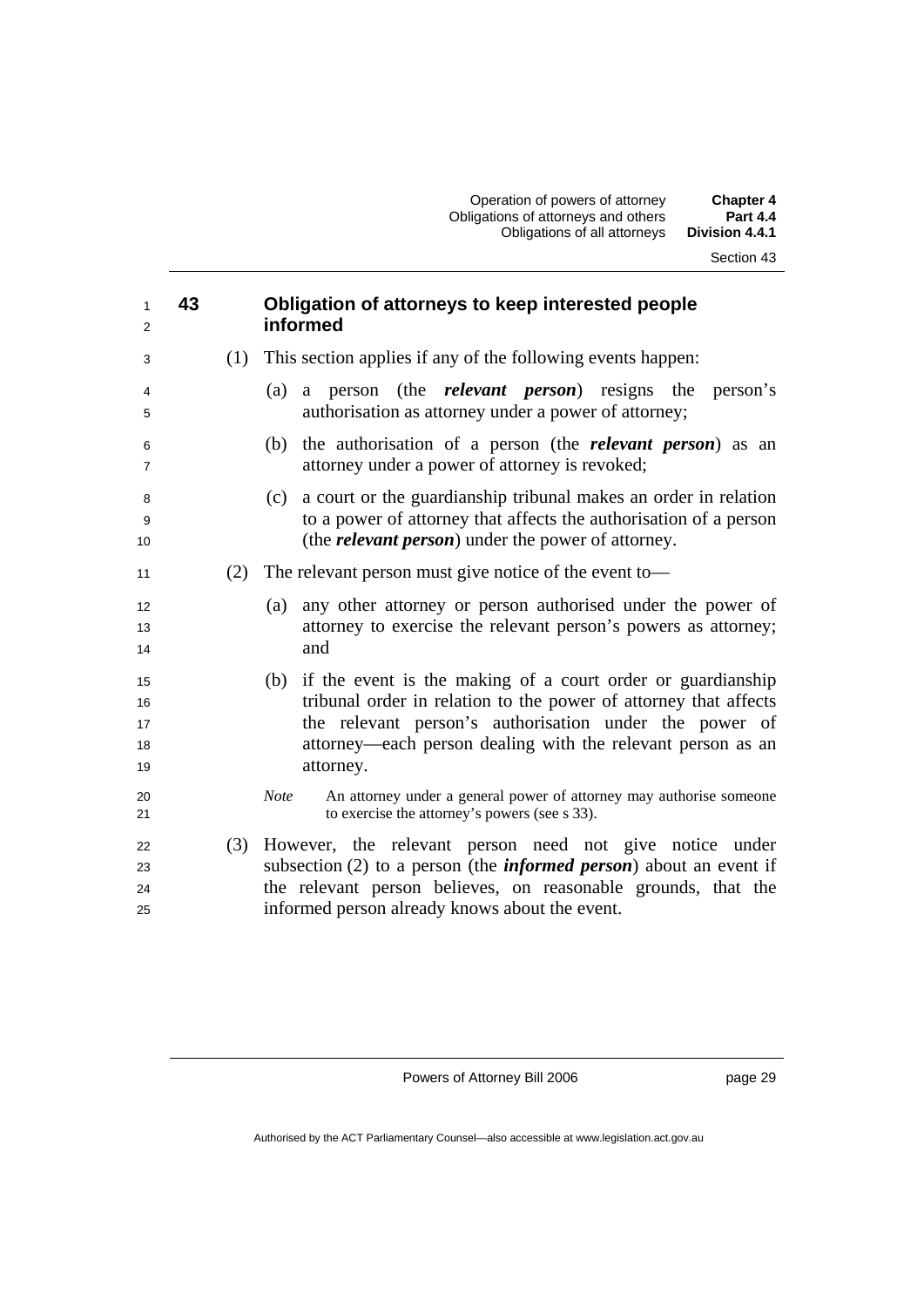| <b>Chapter 4</b><br><b>Part 4.4</b><br>Division 4.4.2 | Operation of powers of attorney<br>Obligations of attorneys and others<br>Obligations of attorneys under enduring power of attorney—principal with<br>impaired decision-making capacity |
|-------------------------------------------------------|-----------------------------------------------------------------------------------------------------------------------------------------------------------------------------------------|
| Section 44                                            |                                                                                                                                                                                         |

## **Division 4.4.2 Obligations of attorneys under enduring power of attorney—principal with impaired decision-making capacity**

## **44 Principles for attorneys under enduring powers of attorney**

The principles (the *general principles*) set out in schedule 1 must be complied with to the maximum extent possible by a person who exercises the functions of an attorney under an enduring power of 10 10 10 attorney in relation to a principal with impaired decision-making 11 capacity.

## **45 Right of attorneys to information—enduring powers of attorney**

- (1) This section applies in relation to an enduring power of attorney if 15 the principal has impaired decision-making capacity.
- (2) An attorney under the enduring power of attorney has a right to all 17 the information (the *available information*) that the principal would have been entitled to if the principal had decision-making capacity.
- (3) A person who has custody or control of the available information must disclose the information to the attorney if asked.
- (4) However, subsections (2) and (3) are subject to any contrary 22 intention, or express limitation, in the enduring power of attorney.

### **46 Conditions on exercise of power in relation to medical treatment—enduring powers of attorney**

(1) This section applies in relation to an enduring power of attorney if the principal has impaired decision-making capacity.

page 30 Powers of Attorney Bill 2006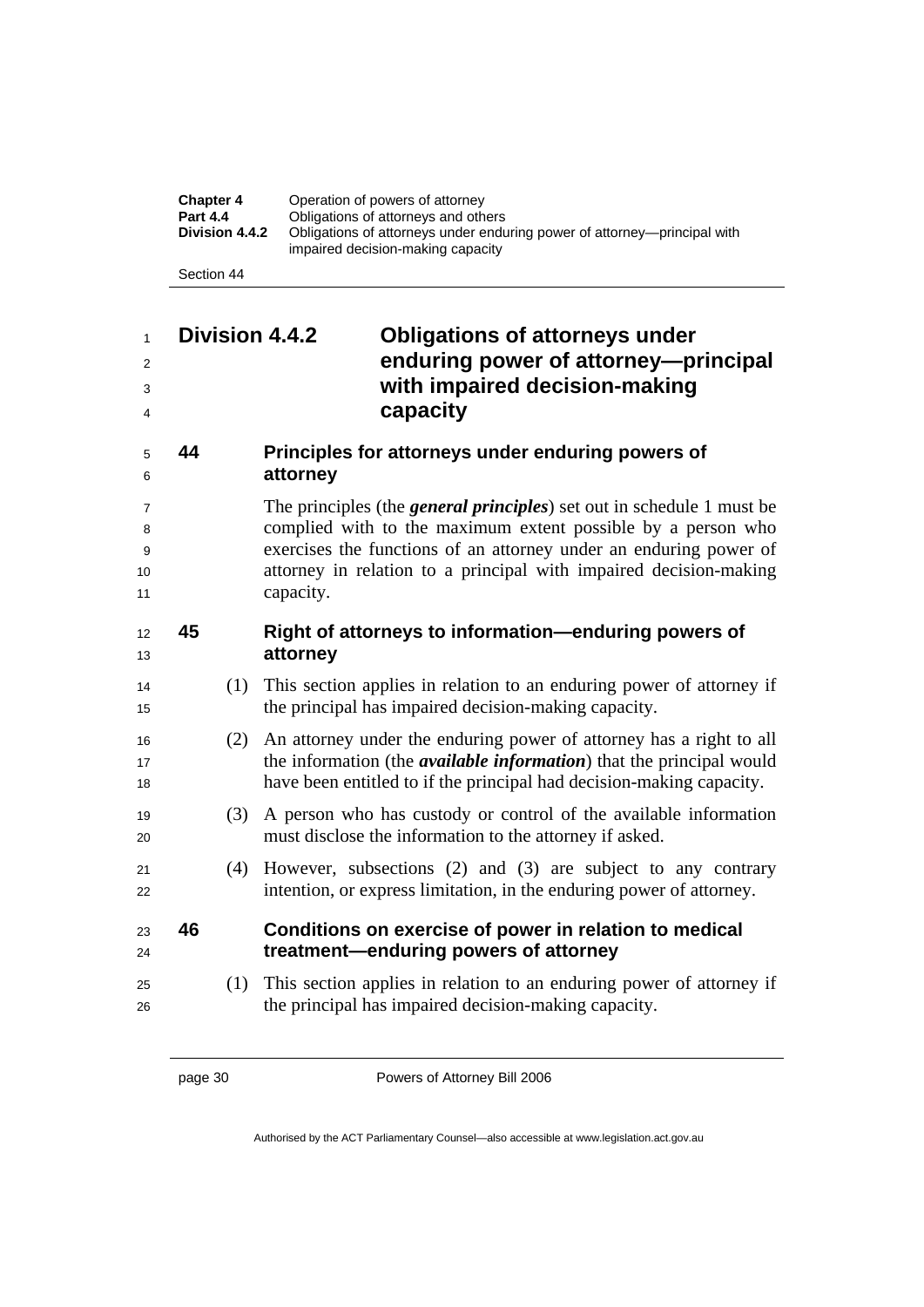| Section 47 |  |
|------------|--|
|------------|--|

| 1<br>2<br>3                |    | (2) | An attorney under the enduring power of attorney must not ask for<br>medical treatment to be withheld or withdrawn from the principal<br>unless-                                                                                                                                                       |
|----------------------------|----|-----|--------------------------------------------------------------------------------------------------------------------------------------------------------------------------------------------------------------------------------------------------------------------------------------------------------|
| 4                          |    |     | the attorney has consulted a doctor about—<br>(a)                                                                                                                                                                                                                                                      |
| 5                          |    |     | the nature of the principal's illness; and<br>(i)                                                                                                                                                                                                                                                      |
| 6<br>7                     |    |     | any alternative forms of treatment available to the<br>(ii)<br>principal; and                                                                                                                                                                                                                          |
| 8<br>9                     |    |     | the consequences to the principal of remaining untreated;<br>(iii)<br>and                                                                                                                                                                                                                              |
| 10<br>11<br>12             |    |     | (b) the attorney believes, on reasonable grounds, that the principal<br>would ask for the medical treatment to be withheld or<br>withdrawn if the principal—                                                                                                                                           |
| 13                         |    |     | could make a rational judgment; and<br>(i)                                                                                                                                                                                                                                                             |
| 14<br>15                   |    |     | were to give serious consideration to the principal's own<br>(ii)<br>health and wellbeing.                                                                                                                                                                                                             |
| 16                         | 47 |     | Keeping records-enduring powers of attorney                                                                                                                                                                                                                                                            |
| 17<br>18<br>19<br>20       |    |     | An attorney for a property matter under an enduring power of<br>attorney must, while the principal has impaired decision-making<br>capacity, keep accurate records and accounts of all dealings and<br>transactions made under the power.                                                              |
| 21                         | 48 |     | Keeping property separate—enduring powers of attorney                                                                                                                                                                                                                                                  |
| 22<br>23<br>24<br>25<br>26 |    | (1) | An attorney for a property matter under an enduring power of<br>attorney must, while the principal has impaired decision-making<br>capacity, keep the attorney's property separate from the principal's<br>property.<br><b>Property</b> includes money and financial assets (see dict).<br><b>Note</b> |

page 31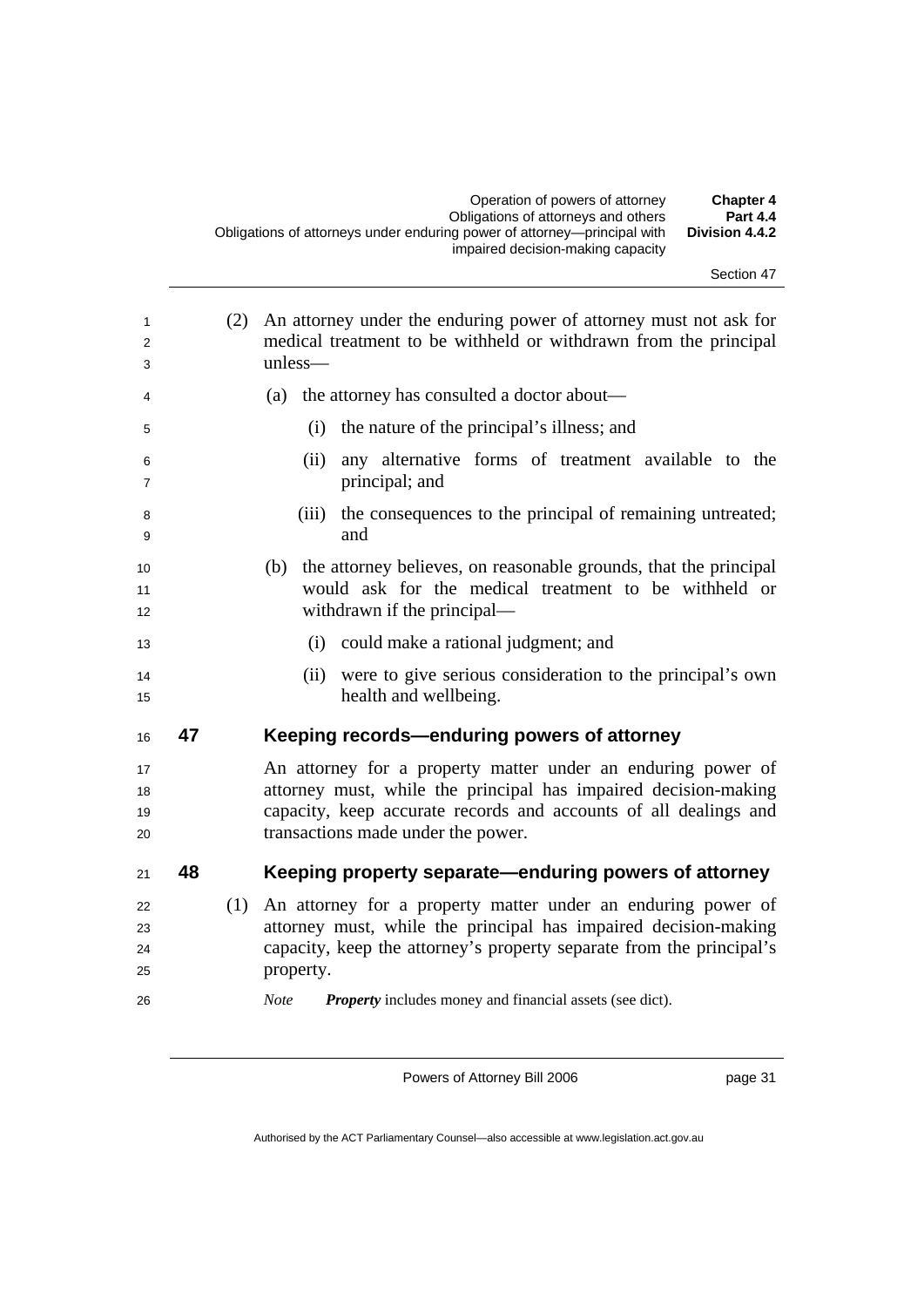|                | <b>Chapter 4</b><br><b>Part 4.4</b><br>Division 4.4.3 | Operation of powers of attorney<br>Obligations of attorneys and others<br>Obligations in relation to health care                                                            |  |  |
|----------------|-------------------------------------------------------|-----------------------------------------------------------------------------------------------------------------------------------------------------------------------------|--|--|
|                | Section 49                                            |                                                                                                                                                                             |  |  |
| 1              | (2)                                                   | This section does not—                                                                                                                                                      |  |  |
| 2<br>3         |                                                       | apply to property owned jointly by the principal and attorney;<br>(a)<br><sub>or</sub>                                                                                      |  |  |
| 4              |                                                       | affect any other obligation imposed under territory law.<br>(b)                                                                                                             |  |  |
| 5              | <b>Division 4.4.3</b>                                 | Obligations in relation to health care                                                                                                                                      |  |  |
| 6<br>7         | 49                                                    | Obligations on health care facilities in relation to powers<br>of attorney                                                                                                  |  |  |
| 8<br>9         |                                                       | The person in charge of a health care facility must take all<br>reasonable steps to ensure that—                                                                            |  |  |
| 10<br>11<br>12 |                                                       | each person receiving care at the facility is asked whether the<br>(a)<br>person has an enduring power of attorney for personal care<br>matters or health care matters; and |  |  |
| 13<br>14       |                                                       | if a person has a power of attorney of that kind—a copy of the<br>(b)<br>power of attorney is kept with the person's records; and                                           |  |  |
| 15<br>16       |                                                       | a process is in place to periodically check the currency of<br>(c)<br>powers of attorney kept.                                                                              |  |  |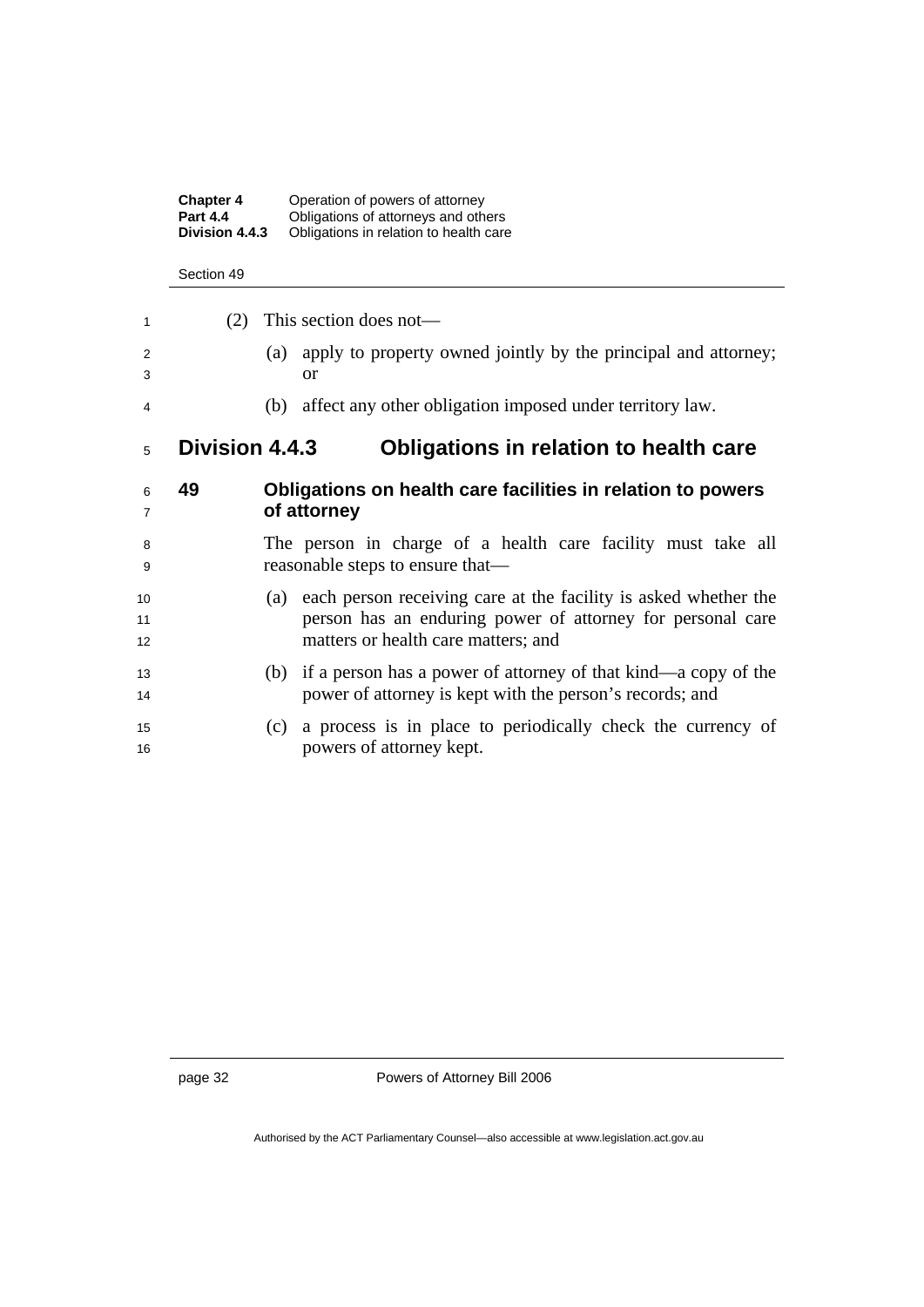## <sup>1</sup>**Part 4.5 If attorneys do not comply with**  <sup>2</sup> Act

<sup>3</sup>**50 Compensation for failure to comply with Act** 

(1) An attorney under a power of attorney may be ordered by the Supreme Court to compensate the principal (or, if the principal has died, the principal's estate) for a loss caused by the attorney's failure to comply with this Act in the exercise of a power.

8 *Note* Under s 52, the attorney may be relieved from liability.

- <sup>9</sup>(2) Subsection (1) applies whether or not the attorney is convicted of an 10 offence in relation to the attorney's failure.
- <sup>11</sup>(3) If the principal or attorney has died, the application for 12 compensation must be made to a court within 6 months after the day 13 of the death.
- <sup>14</sup>(4) If the principal and the attorney have died, the application for <sup>15</sup>compensation must be made to a court within 6 months after the day 16 of the first death.
- <sup>17</sup>(5) The Supreme Court may extend the application time under 18 subsection (3) or (4).
- 19 *Note* An application for an extension may be made before or after the end of 20 the period to be extended (see Legislation Act, s 151C).

#### <sup>21</sup>**51 Compensation under s 50 and later civil proceeding**

- $22$  (1) This section applies if—
- <sup>23</sup>(a) compensation for an attorney's failure to comply with this Act 24 is paid in accordance with an order under section 50; and

Powers of Attorney Bill 2006

page 33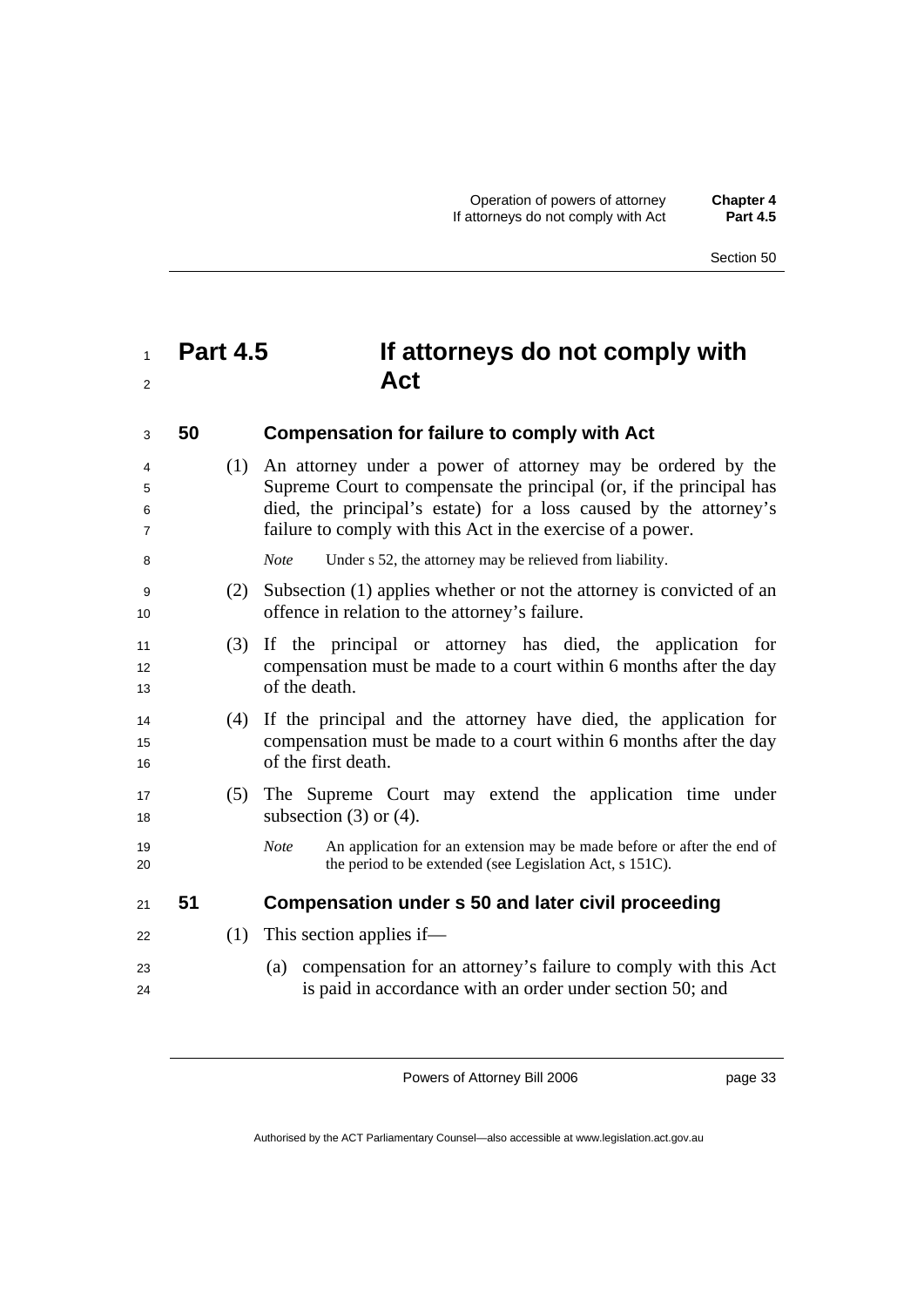| <b>Chapter 4</b> | Operation of powers of attorney     |
|------------------|-------------------------------------|
| <b>Part 4.5</b>  | If attorneys do not comply with Act |

#### Section 52

| 1<br>2               |    |     | (b) a later civil proceeding is brought in relation to the same<br>failure.                                                                                                                                                                                 |
|----------------------|----|-----|-------------------------------------------------------------------------------------------------------------------------------------------------------------------------------------------------------------------------------------------------------------|
| 3<br>4               |    | (2) | The payment of compensation must be taken into account in<br>assessing damages in the civil proceeding.                                                                                                                                                     |
| 5                    | 52 |     | Relief from personal liability by court                                                                                                                                                                                                                     |
| 6                    |    | (1) | This section applies if a court considers that—                                                                                                                                                                                                             |
| $\overline{7}$<br>8  |    |     | an attorney is, or may be, personally liable for a contravention<br>(a)<br>of this Act; and                                                                                                                                                                 |
| 9<br>10              |    |     | (b) the attorney has acted honestly and reasonably and ought fairly<br>to be excused for the contravention.                                                                                                                                                 |
| 11<br>12             |    | (2) | The court may relieve the attorney from all or part of the attorney's<br>personal liability for the contravention.                                                                                                                                          |
| 13<br>14<br>15<br>16 |    | (3) | If the attorney is an attorney under an enduring power of attorney, in<br>deciding whether the attorney should be relieved of liability, the<br>court must consider the extent to which the attorney has acted<br>consistently with the general principles. |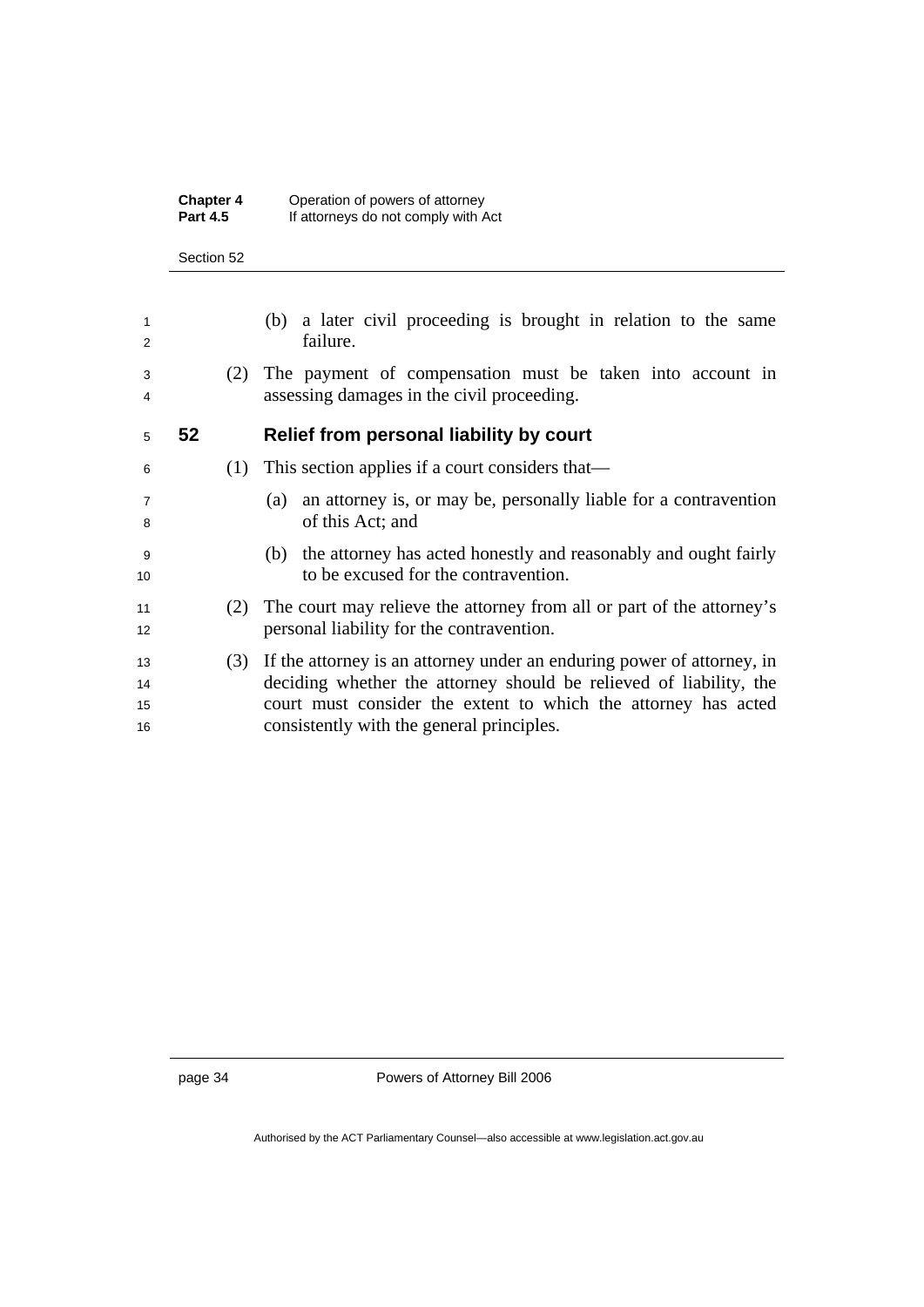| 1                   |    |     | <b>Chapter 5</b><br><b>Ending powers of attorney</b>                                                                                                                                                                         |
|---------------------|----|-----|------------------------------------------------------------------------------------------------------------------------------------------------------------------------------------------------------------------------------|
| 2                   |    |     | Note to ch 5                                                                                                                                                                                                                 |
| 3<br>4              |    |     | An enduring power of attorney, or part of the power, may also be revoked by the<br>guardianship tribunal.                                                                                                                    |
| 5<br>6              | 53 |     | Resignation of attorney's authorisation under power of<br>attorney                                                                                                                                                           |
| 7<br>8              |    | (1) | An attorney may resign the attorney's authorisation under a power<br>of attorney by written notice of resignation given to the principal.                                                                                    |
| 9<br>10<br>11<br>12 |    | (2) | However, if a principal has impaired decision-making capacity for a<br>matter, an attorney under an enduring power of attorney may only<br>resign as attorney for the matter with the leave of the guardianship<br>tribunal. |
| 13<br>14            |    |     | The guardianship tribunal may appoint a guardian for the principal (see<br><b>Note</b><br>Guardianship and Management of Property Act 1991, s 7).                                                                            |
| 15<br>16<br>17      |    | (3) | To remove any doubt, a power of attorney is revoked in relation to<br>an attorney if the attorney resigns the attorney's authorisation in<br>accordance with this section.                                                   |
| 18                  | 54 |     | No irrevocable powers of attorney                                                                                                                                                                                            |
| 19<br>20            |    |     | A power of attorney may be revoked under this Act, whether or not<br>the power states otherwise.                                                                                                                             |
| 21                  | 55 |     | Advice of revocation of power of attorney                                                                                                                                                                                    |
| 22<br>23            |    |     | If a principal revokes a power of attorney, the principal must take<br>reasonable steps to tell all attorneys affected by the revocation.                                                                                    |
|                     |    |     |                                                                                                                                                                                                                              |

page 35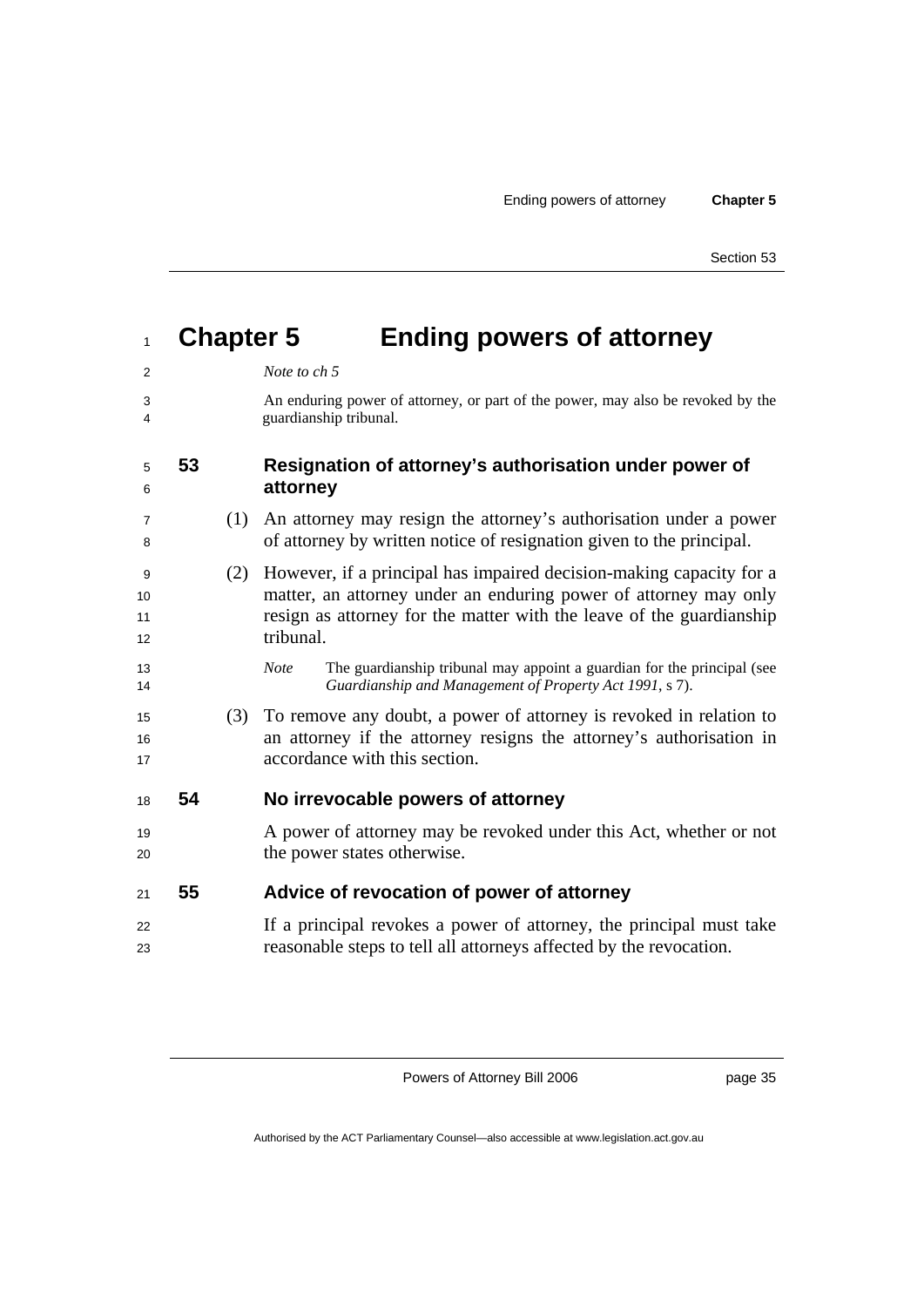## **Chapter 5** Ending powers of attorney

| 1              | 56 |     | Revocation of power of attorney according to its terms                                                                                                                                             |
|----------------|----|-----|----------------------------------------------------------------------------------------------------------------------------------------------------------------------------------------------------|
| 2<br>3         |    |     | If a power of attorney ceases to have effect according to its terms,<br>the power of attorney is revoked.                                                                                          |
| 4              |    |     | <b>Examples</b>                                                                                                                                                                                    |
| 5<br>6         |    |     | If a general power of attorney is expressed to operate from 1 January 2006 to<br>1<br>25 January 2006, it is revoked at the end of that period.                                                    |
| 7<br>8         |    |     | If a general power of attorney is expressed to operate for the sale of a house,<br>2<br>it is revoked once the sale is complete.                                                                   |
| 9<br>10<br>11  |    |     | An example is part of the Act, is not exhaustive and may extend, but<br><b>Note</b><br>does not limit, the meaning of the provision in which it appears (see<br>Legislation Act, s 126 and s 132). |
| 12<br>13       | 57 |     | Principal's impaired decision-making capacity-general<br>power of attorney                                                                                                                         |
| 14<br>15<br>16 |    |     | If the principal for a general power of attorney becomes a person<br>with impaired decision-making capacity, the power of attorney is<br>revoked.                                                  |
| 17<br>18       |    |     | <b>Note</b><br>A person must not be taken to have impaired decision-making capacity<br>only because of certain attributes or behaviours (see s 91).                                                |
| 19<br>20       | 58 |     | Enduring power of attorney sometimes revoked by<br>marriage                                                                                                                                        |
| 21             |    | (1) | This section applies to an enduring power of attorney if—                                                                                                                                          |
| 22<br>23       |    |     | a person is appointed as attorney under the power of attorney;<br>(a)<br>and                                                                                                                       |
| 24             |    |     | the principal gets married; and<br>(b)                                                                                                                                                             |
| 25             |    |     | the attorney is not the person the principal marries.<br>(c)                                                                                                                                       |
| 26<br>27<br>28 |    | (2) | The enduring power of attorney is revoked in relation to the attorney<br>unless the power of attorney expressly states that it is not revoked in<br>the circumstances.                             |

page 36 Powers of Attorney Bill 2006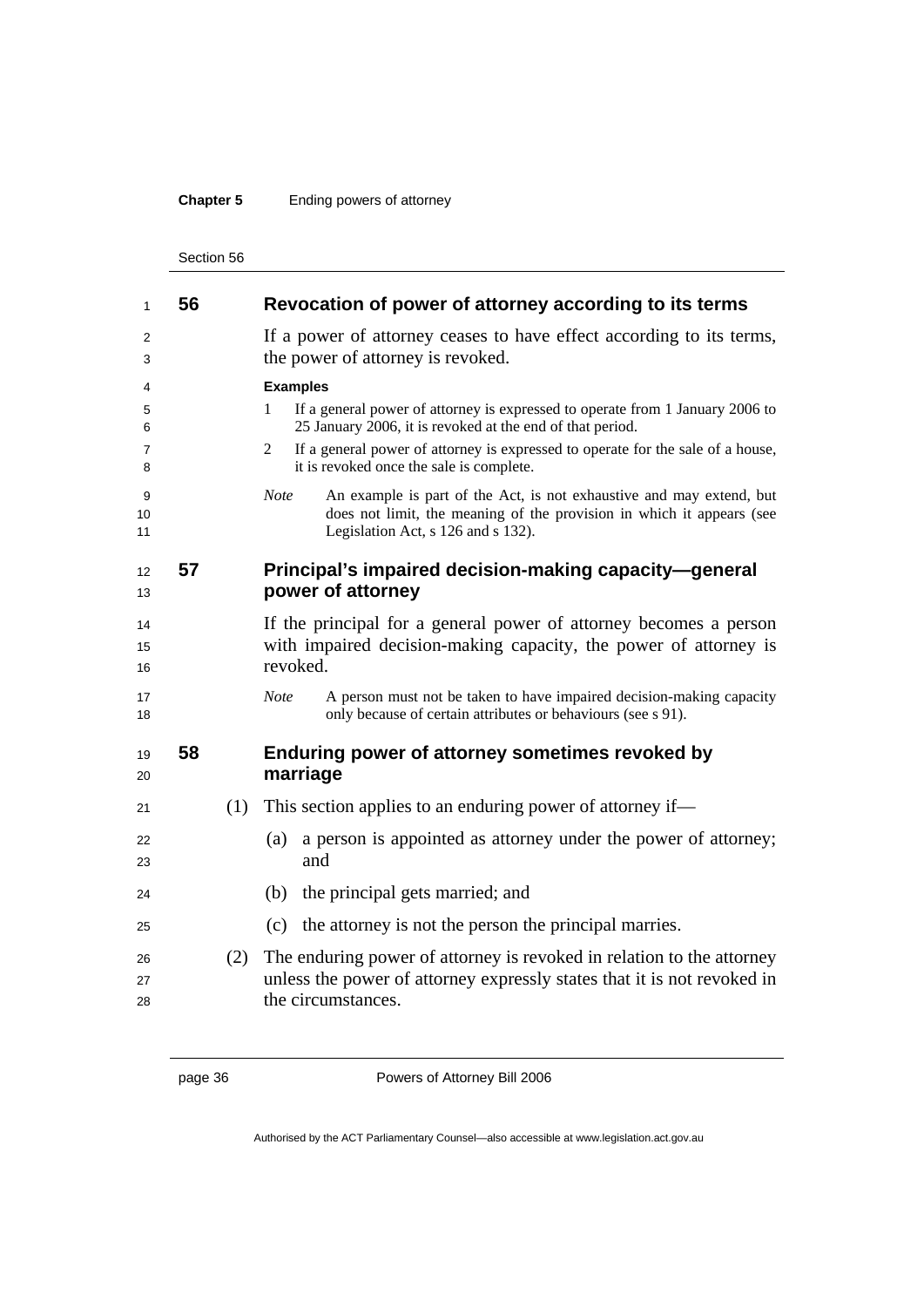| 1<br>2   | 59 |     | Enduring power of attorney sometimes revoked by<br>divorce                                                                            |
|----------|----|-----|---------------------------------------------------------------------------------------------------------------------------------------|
| 3        |    | (1) | This section applies to an enduring power of attorney if—                                                                             |
| 4<br>5   |    |     | a person is appointed as attorney under the power of attorney;<br>(a)<br>and                                                          |
| 6        |    |     | the principal marries, or is married to, the attorney; and<br>(b)                                                                     |
| 7        |    |     | the principal and the attorney divorce.<br>(c)                                                                                        |
| 8<br>9   |    | (2) | The enduring power of attorney is revoked in relation to the<br>attorney.                                                             |
| 10       | 60 |     | Death of principal for power of attorney                                                                                              |
| 11<br>12 |    |     | If the principal for a power of attorney dies, the power of attorney is<br>revoked.                                                   |
| 13       | 61 |     | Death of attorney under power of attorney                                                                                             |
| 14<br>15 |    |     | If an attorney under a power of attorney dies, the power of attorney<br>is revoked to the extent that it gives power to the attorney. |
| 16       | 62 |     | <b>Effect of bankruptcy of individual attorney</b>                                                                                    |
| 17       |    | (1) | This section applies if—                                                                                                              |
| 18<br>19 |    |     | an attorney under an enduring power of attorney is an<br>(a)<br>individual; and                                                       |
| 20<br>21 |    |     | attorney becomes<br>bankrupt or executes a personal<br>(b)<br>the<br>insolvency agreement.                                            |
| 22<br>23 |    | (2) | The power of attorney is revoked to the extent that it gives power to<br>the attorney in relation to property matters.                |
| 24<br>25 |    |     | <b>Note</b><br>For the extended meaning of <b>bankrupt</b> and <b>personal insolvency</b><br><i>agreement</i> , see the dictionary.   |

page 37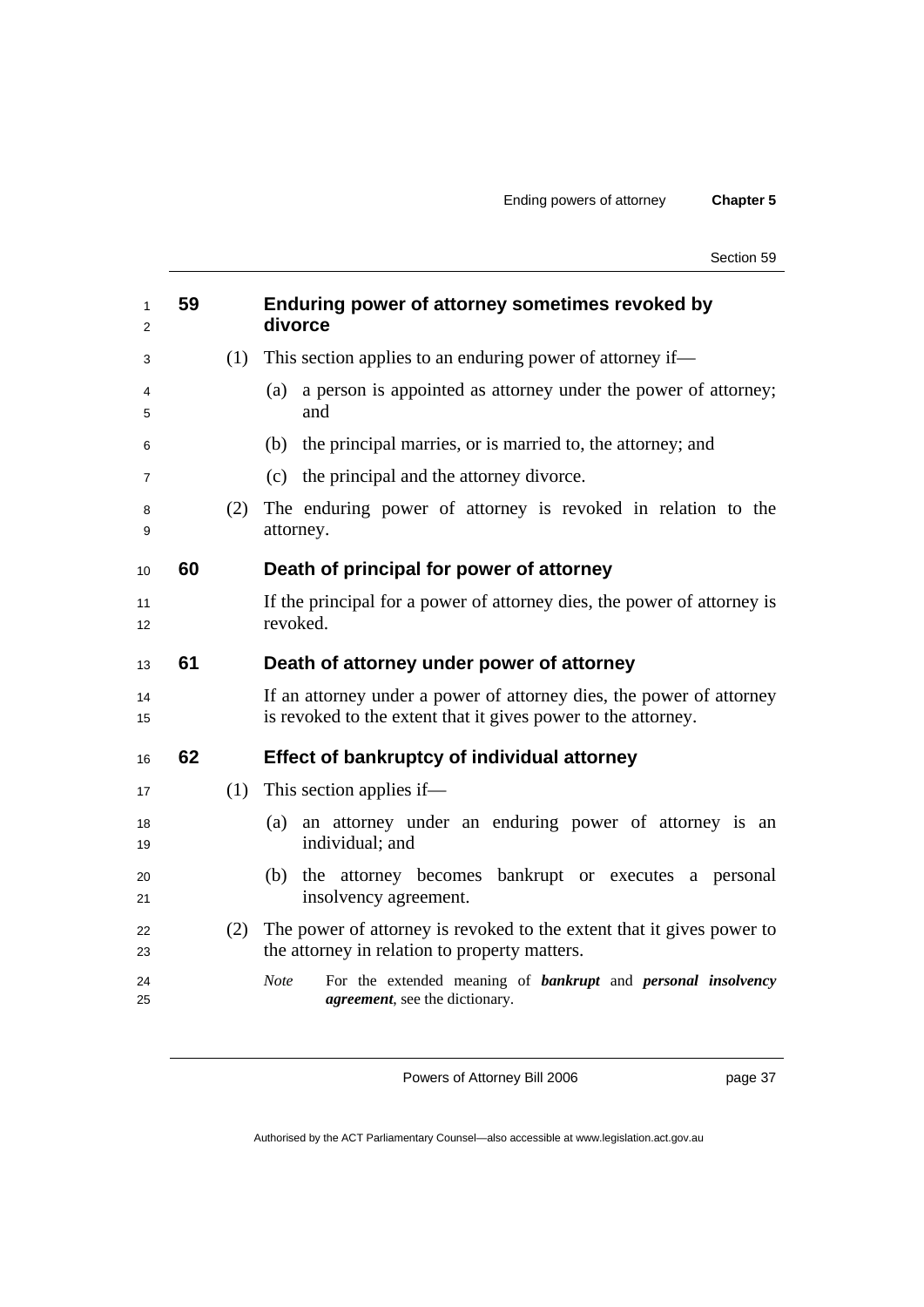## **Chapter 5** Ending powers of attorney

Section 63

| 1<br>2               | 63 |     | Attorney's impaired decision-making capacity for power<br>of attorney                                                                                                                                                                                                                     |
|----------------------|----|-----|-------------------------------------------------------------------------------------------------------------------------------------------------------------------------------------------------------------------------------------------------------------------------------------------|
| 3<br>4<br>5          |    |     | If an attorney under a power of attorney becomes a person with<br>impaired decision-making capacity, the power of attorney is revoked<br>in relation to the attorney.                                                                                                                     |
| 6<br>$\overline{7}$  |    |     | A person must not be taken to have impaired decision-making capacity<br><b>Note</b><br>only because of certain attributes or behaviours (see s 91).                                                                                                                                       |
| 8                    | 64 |     | Effect of winding up etc of corporate attorney                                                                                                                                                                                                                                            |
| 9                    |    | (1) | This section applies if—                                                                                                                                                                                                                                                                  |
| 10                   |    |     | an attorney under a power of attorney is a corporation; and<br>(a)                                                                                                                                                                                                                        |
| 11                   |    |     | (b)<br>either-                                                                                                                                                                                                                                                                            |
| 12                   |    |     | the attorney has been, or is being, wound up; or<br>(i)                                                                                                                                                                                                                                   |
| 13                   |    |     | a liquidator is appointed for the attorney.<br>(ii)                                                                                                                                                                                                                                       |
| 14                   |    |     | Liquidator—see the dictionary.<br><b>Note</b>                                                                                                                                                                                                                                             |
| 15<br>16             |    | (2) | The power of attorney is revoked to the extent that it gives power to<br>the attorney.                                                                                                                                                                                                    |
| 17<br>18             | 65 |     | Multiple attorneys with separate powers-effect of<br>revocation of powers of some attorneys                                                                                                                                                                                               |
| 19<br>20<br>21<br>22 |    |     | If a power of attorney authorises 2 or more people as attorneys to act<br>separately (whether or not in relation to a matter), the revocation of<br>the power of attorney in relation to 1 or more attorneys does not<br>revoke the power of attorney in relation to the other attorneys. |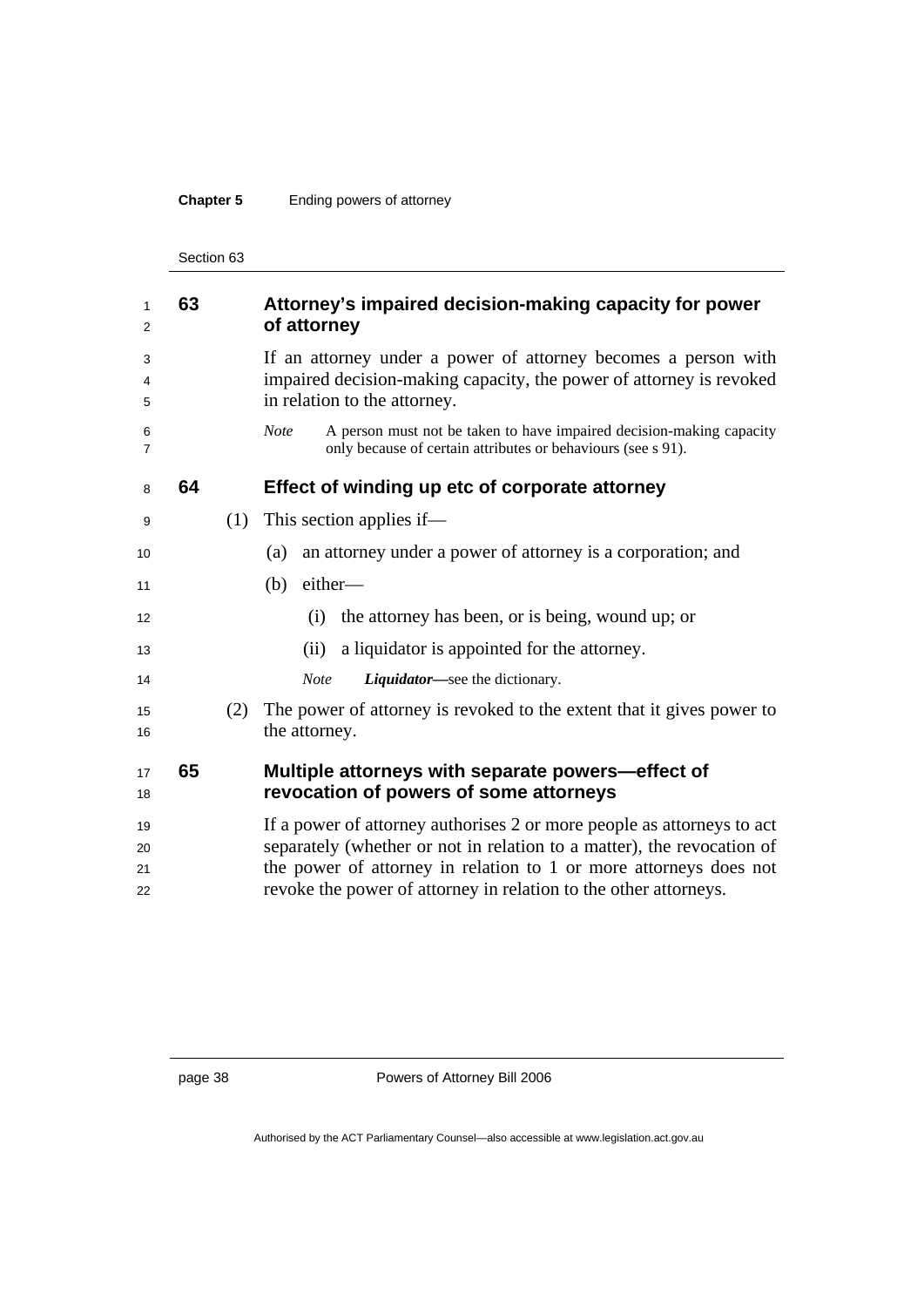Section 66

| 66 |     | Joint general power of attorney-effect of revocation of<br>powers of some attorneys                                                                                                                                                                                          |
|----|-----|------------------------------------------------------------------------------------------------------------------------------------------------------------------------------------------------------------------------------------------------------------------------------|
|    |     | If a general power of attorney authorises 2 or more people to<br>exercise power as attorneys together but not separately (whether or<br>not in relation to a matter), the power of attorney is revoked if the<br>power is revoked in relation to 1 or more of the attorneys. |
| 67 |     | Joint enduring power of attorney—effect of revocation of<br>powers of attorneys                                                                                                                                                                                              |
|    | (1) | This section applies if—                                                                                                                                                                                                                                                     |
|    |     | an attorney's power under an enduring power of attorney for a<br>(a)<br>matter is revoked; and                                                                                                                                                                               |
|    |     | the attorney was authorised to exercise power for the matter<br>(b)<br>under the power of attorney together with 1 or more other<br>attorneys, but not separately; and                                                                                                       |
|    |     | the principal has impaired decision-making capacity.<br>(c)                                                                                                                                                                                                                  |
|    | (2) | If there is only 1 remaining attorney in relation to the matter, the<br>remaining attorney may exercise power for the matter.                                                                                                                                                |
|    | (3) | If there are 2 or more remaining attorneys in relation to the matter,<br>the remaining attorneys may exercise power in relation to the matter<br>and, if exercising power, must exercise power together.                                                                     |
| 68 |     | Power of attorney revoked in relation to each attorney                                                                                                                                                                                                                       |
|    |     | A power of attorney is revoked when—                                                                                                                                                                                                                                         |
|    |     | (a) if there is only 1 attorney appointed—the power of attorney is<br>revoked in relation to the attorney; or                                                                                                                                                                |
|    |     | (b) if there are 2 or more attorneys appointed—the power of<br>attorney is revoked in relation to each or the last of them.                                                                                                                                                  |
|    |     | <b>Note</b><br>If an attorney resigns, the power of attorney is revoked in relation to the<br>attorney (see s $53$ (3)).                                                                                                                                                     |
|    |     |                                                                                                                                                                                                                                                                              |

Powers of Attorney Bill 2006

page 39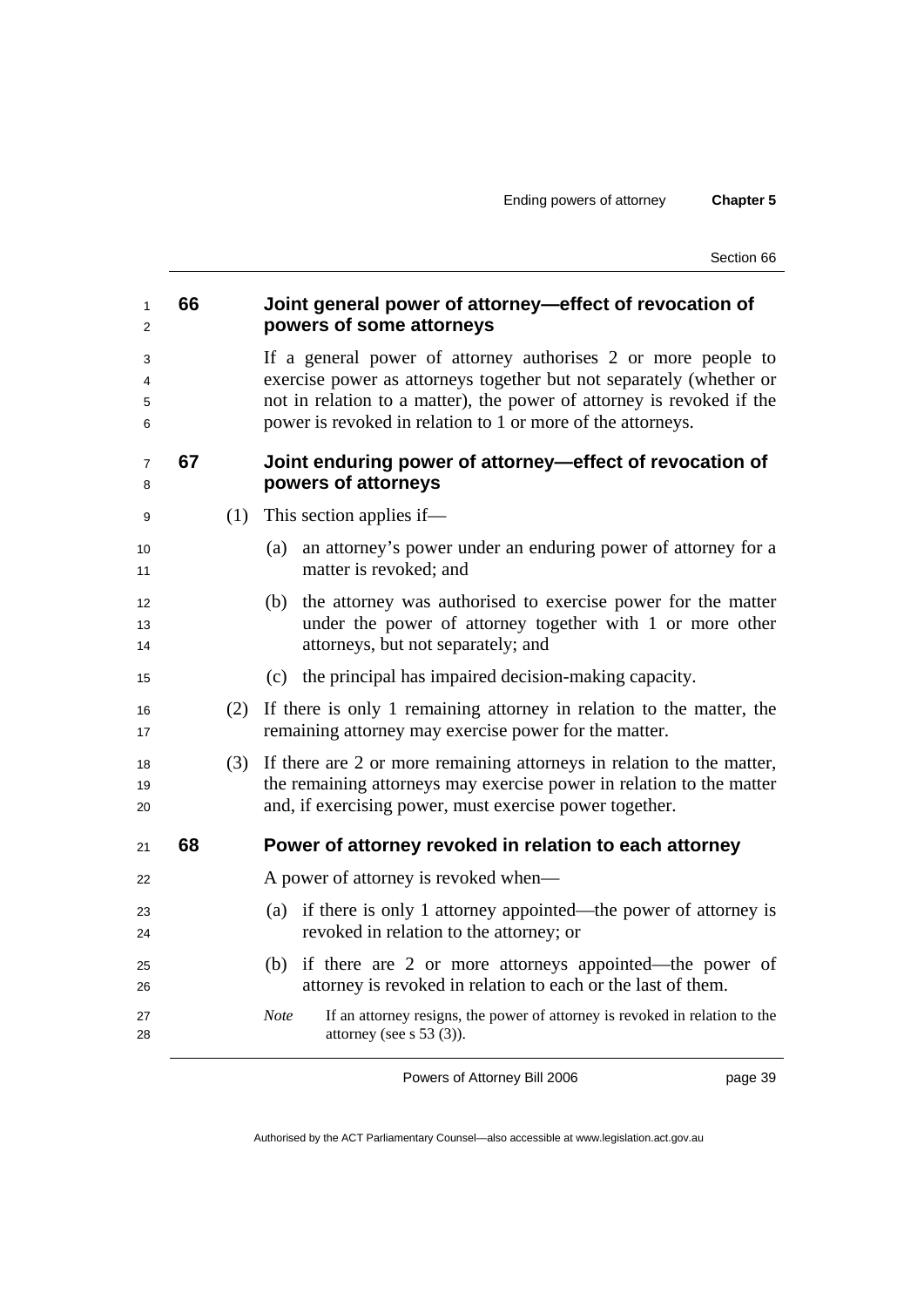## **Chapter 5** Ending powers of attorney

#### Section 69

|   | 69 | Revocation by later power of attorney                           |
|---|----|-----------------------------------------------------------------|
|   |    | A principal's power of attorney is revoked, to the extent of an |
| 3 |    | inconsistency, by a later power of attorney of the principal.   |

page 40 Powers of Attorney Bill 2006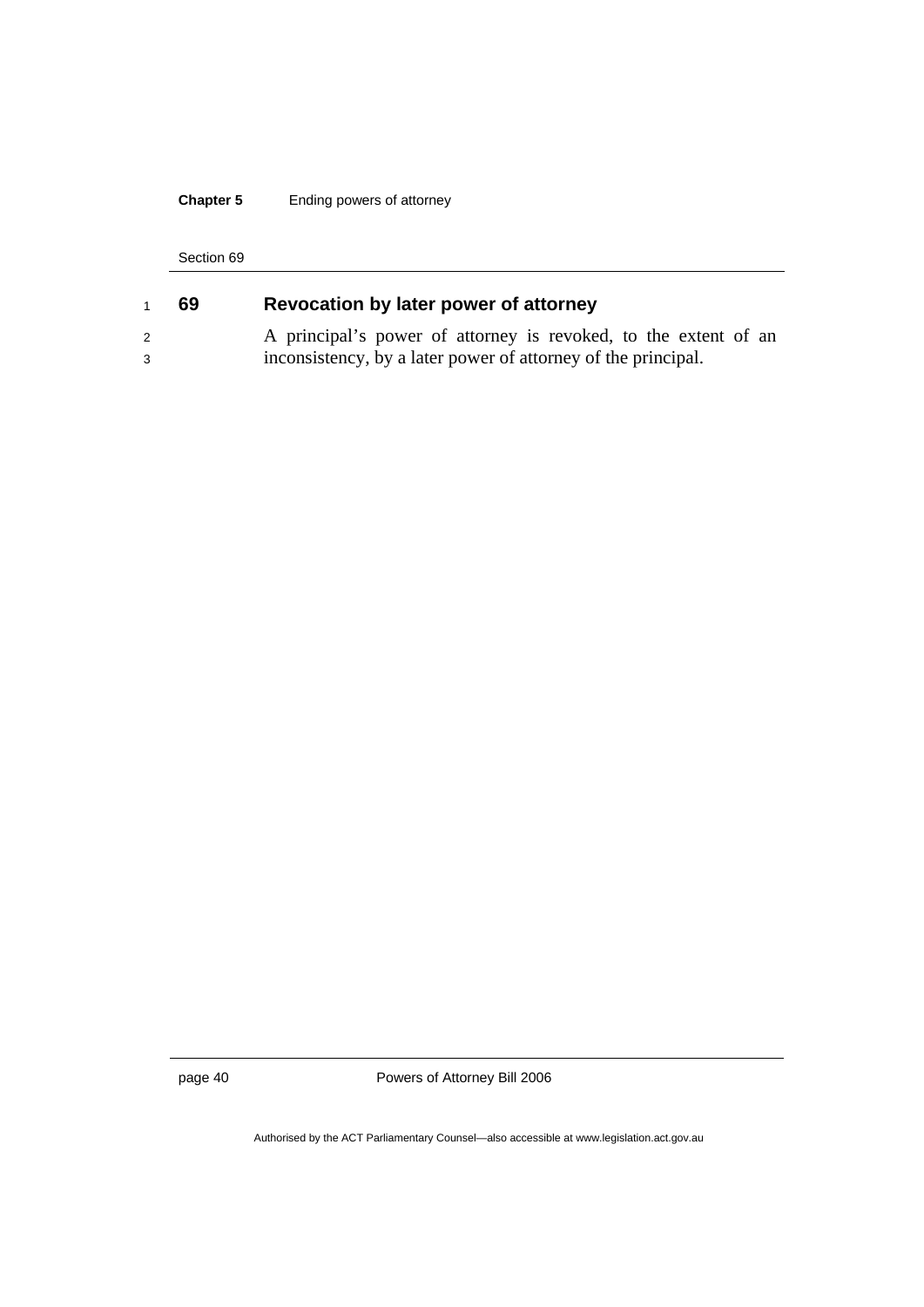# <sup>1</sup>**Chapter 6 Protection and relief from**  <sup>2</sup>

| 3              | 70 | Definitions-ch 6                                                                                                                                                                                   |
|----------------|----|----------------------------------------------------------------------------------------------------------------------------------------------------------------------------------------------------|
| 4              |    | In this chapter:                                                                                                                                                                                   |
| 5              |    | <i>invalidity</i> , of a power of attorney—                                                                                                                                                        |
| 6              |    | means <i>invalidity</i> because—<br>(a)                                                                                                                                                            |
| 7<br>8<br>9    |    | the power of attorney purports to have been made under<br>(i)<br>the law of a State or Territory and does not comply with<br>the requirements of that law; or                                      |
| 10<br>11<br>12 |    | the person making the power of attorney could not make<br>(ii)<br>the power of attorney at the time the person purported to<br>make it; or                                                         |
| 13<br>14<br>15 |    | the power of attorney has been revoked, either completely<br>(iii)<br>or in relation to the person purporting to exercise power<br>under the power of attorney; and                                |
| 16<br>17       |    | (b) includes <i>invalidity</i> of the power of attorney for any other<br>reason.                                                                                                                   |
| 18             |    | Example for par (a) (ii)                                                                                                                                                                           |
| 19<br>20<br>21 |    | A person purports to make a power of attorney but a guardian has been appointed<br>for the person and the guardianship tribunal has not approved the provisions of the<br>power (see s $14(4)$ ).  |
| 22<br>23<br>24 |    | An example is part of the Act, is not exhaustive and may extend, but<br><b>Note</b><br>does not limit, the meaning of the provision in which it appears (see<br>Legislation Act, s 126 and s 132). |
| 25             |    | <i>invalidity</i> , of a power under a power of attorney—                                                                                                                                          |
| 26<br>27       |    | means <i>invalidity</i> because the power is not exercisable at the<br>(a)<br>time it is purportedly exercised; and                                                                                |

Powers of Attorney Bill 2006

page 41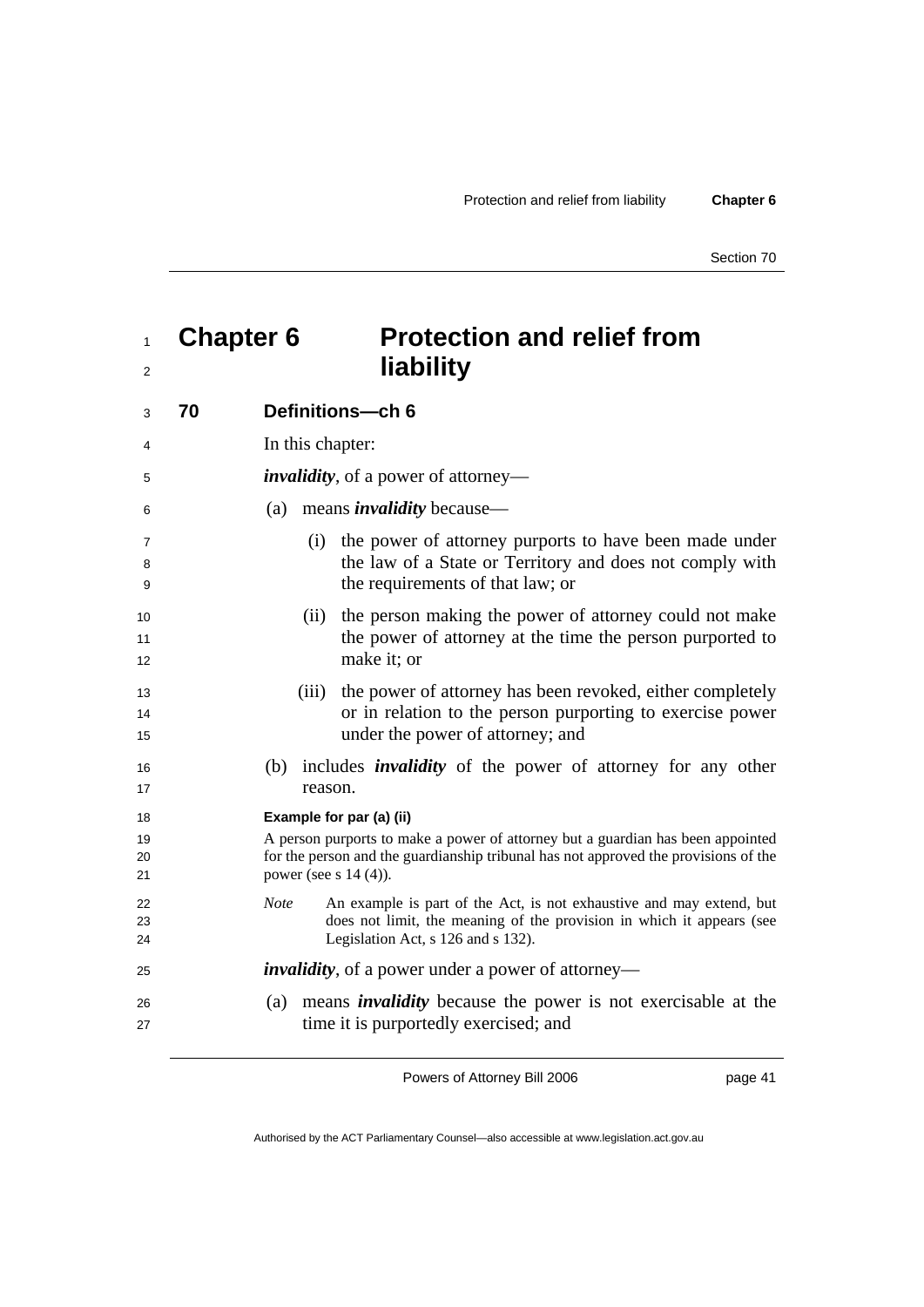## **Chapter 6** Protection and relief from liability

|                | Section 71 |     |                                                                                                                                                                                                             |
|----------------|------------|-----|-------------------------------------------------------------------------------------------------------------------------------------------------------------------------------------------------------------|
| 1              |            |     | (b) includes <i>invalidity</i> of the power for any other reason.                                                                                                                                           |
| 2<br>3         |            |     | <b>know</b> , of the invalidity of a power of attorney or a power under a<br>power of attorney, includes—                                                                                                   |
| 4<br>5         |            |     | (a) know of the happening of an event that invalidates the power<br>of attorney or power; or                                                                                                                |
| 6<br>7         |            |     | (b) have reason to believe the power of attorney or power is<br>invalid.                                                                                                                                    |
| 8<br>9         |            |     | <i>power of attorney</i> includes a document purporting to be a power of<br>attorney.                                                                                                                       |
| 10             | 71         |     | Protection if tribunal or court orders etc                                                                                                                                                                  |
| 11<br>12<br>13 |            | (1) | This section applies if a court, or the guardianship tribunal, gives an<br>order or direction in relation to the exercise of power under a power<br>of attorney.                                            |
| 14<br>15       |            | (2) | An attorney who acts in accordance with the order or direction is<br>taken to have complied with this Act.                                                                                                  |
| 16<br>17<br>18 |            | (3) | However, subsection (2) does not apply in relation to the order or<br>direction if the attorney knowingly gave the court or tribunal false or<br>misleading information relevant to the order or direction. |
| 19             | 72         |     | Protection for attorney if unaware of invalidity                                                                                                                                                            |
| 20             |            | (1) | This section applies if—                                                                                                                                                                                    |
| 21             |            |     | (a) a power of attorney is invalid; and                                                                                                                                                                     |
| 22<br>23       |            |     | the attorney purports to exercise a power under the power of<br>(b)<br>attorney without knowing the power of attorney is invalid.                                                                           |
| 24             |            | (2) | This section also applies if—                                                                                                                                                                               |
| 25             |            |     | a power exercised under a power of attorney is invalid; and<br>(a)                                                                                                                                          |

page 42 Powers of Attorney Bill 2006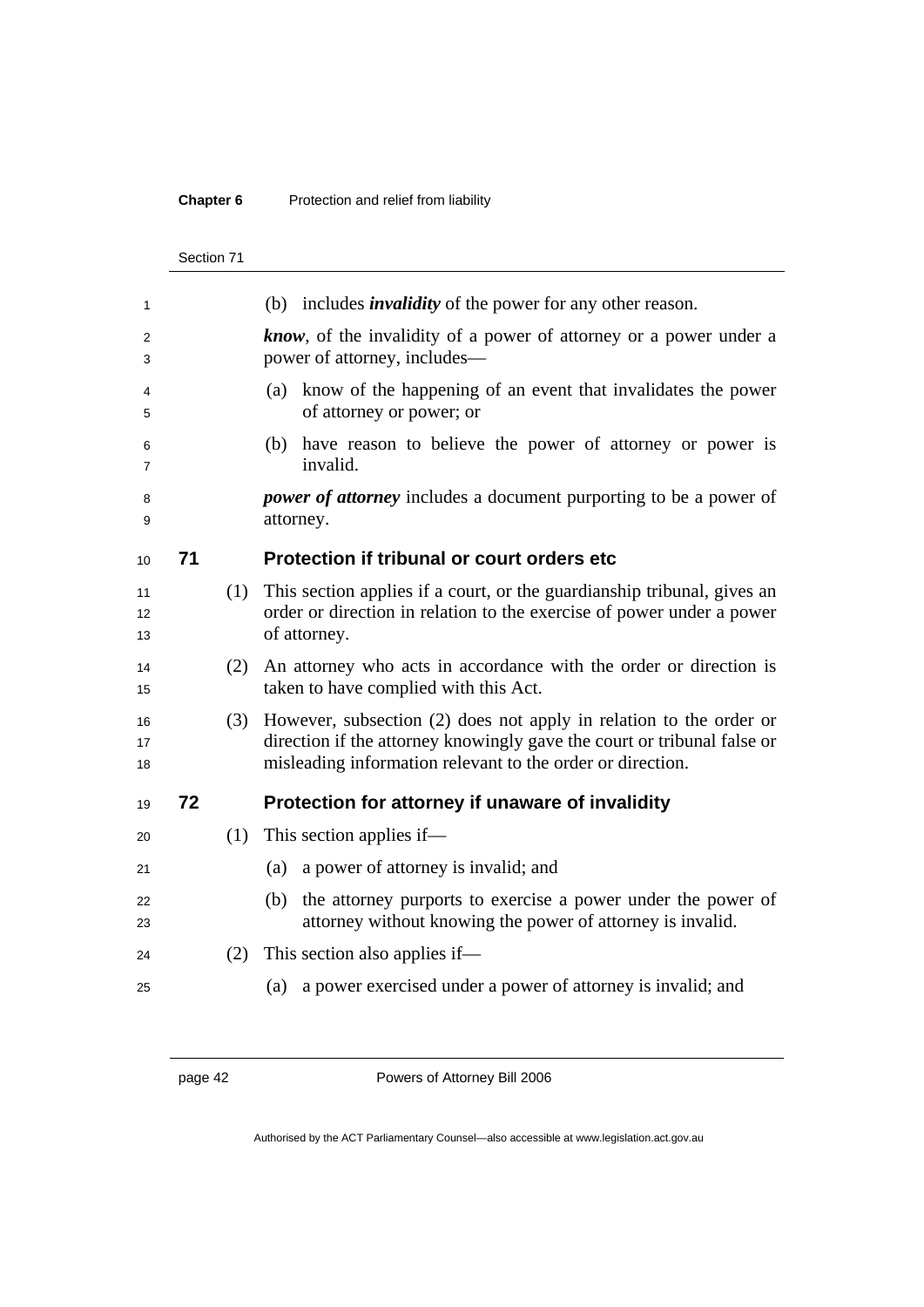Section 73

| 1<br>2                        |    |     | (b) the attorney purports to exercise the power without knowing<br>the power is invalid.                                                                                                                                            |
|-------------------------------|----|-----|-------------------------------------------------------------------------------------------------------------------------------------------------------------------------------------------------------------------------------------|
| 3<br>4                        |    | (3) | The attorney does not incur any liability, either to the principal or<br>anyone else, because of the invalidity.                                                                                                                    |
| 5<br>6<br>$\overline{7}$<br>8 |    | (4) | Anything done by the attorney in the exercise of the power under<br>the invalid power of attorney or of an invalid power is, for all<br>purposes, taken to have been done as if the power of attorney or<br>power were not invalid. |
| 9<br>10                       | 73 |     | Protection for transaction if dealing with attorney and<br>unaware of invalidity                                                                                                                                                    |
| 11                            |    | (1) | This section applies to a person who-                                                                                                                                                                                               |
| 12<br>13                      |    |     | (a) deals with a person (the <i>attorney</i> ) who is acting, or purporting<br>to act, as an attorney under a power of attorney; and                                                                                                |
| 14<br>15                      |    |     | at the time of the dealing, did not know that the power of<br>(b)<br>attorney, or power under the power of attorney, was invalid.                                                                                                   |
| 16<br>17<br>18                |    | (2) | A transaction between the attorney and the person is, in favour of<br>the person, as valid as if the power of attorney or power were not<br>invalid.                                                                                |
|                               |    |     |                                                                                                                                                                                                                                     |

Powers of Attorney Bill 2006

page 43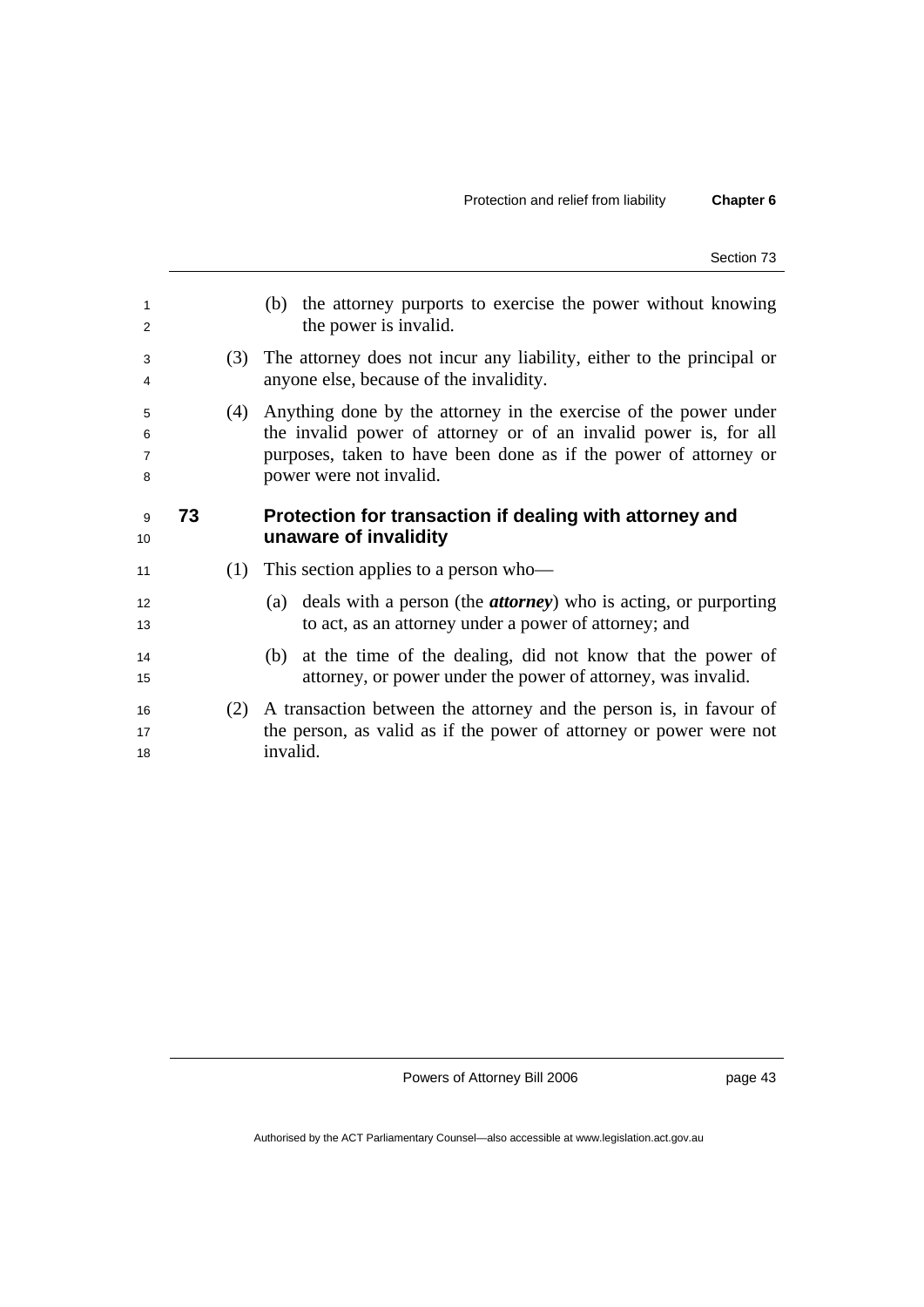**Chapter 7** Guardianship tribunal, Supreme Court and proceedings and rights **Part 7.1 Interpretation—ch 7** 

Section 74

# **Chapter 7 Guardianship tribunal, Supreme Court and proceedings and rights**

# **Part 7.1 Interpretation—ch 7**

| 5                   | 74 | Meaning of <i>interested</i> person--ch 7                                                                             |
|---------------------|----|-----------------------------------------------------------------------------------------------------------------------|
| 6                   |    | In this chapter:                                                                                                      |
| $\overline{7}$<br>8 |    | <i>interested person</i> —each of the following is an <i>interested person</i> in<br>relation to a power of attorney: |
| 9                   |    | an attorney;<br>(a)                                                                                                   |
| 10                  |    | (b) the principal;                                                                                                    |
| 11                  |    | a relative of the principal;<br>(c)                                                                                   |
| 12                  |    | (d) the public advocate;                                                                                              |
| 13                  |    | the public trustee;<br>(e)                                                                                            |
| 14                  |    | a guardian of the principal;<br>(f)                                                                                   |
| 15                  |    | a manager of the principal.<br>(g)                                                                                    |
|                     |    |                                                                                                                       |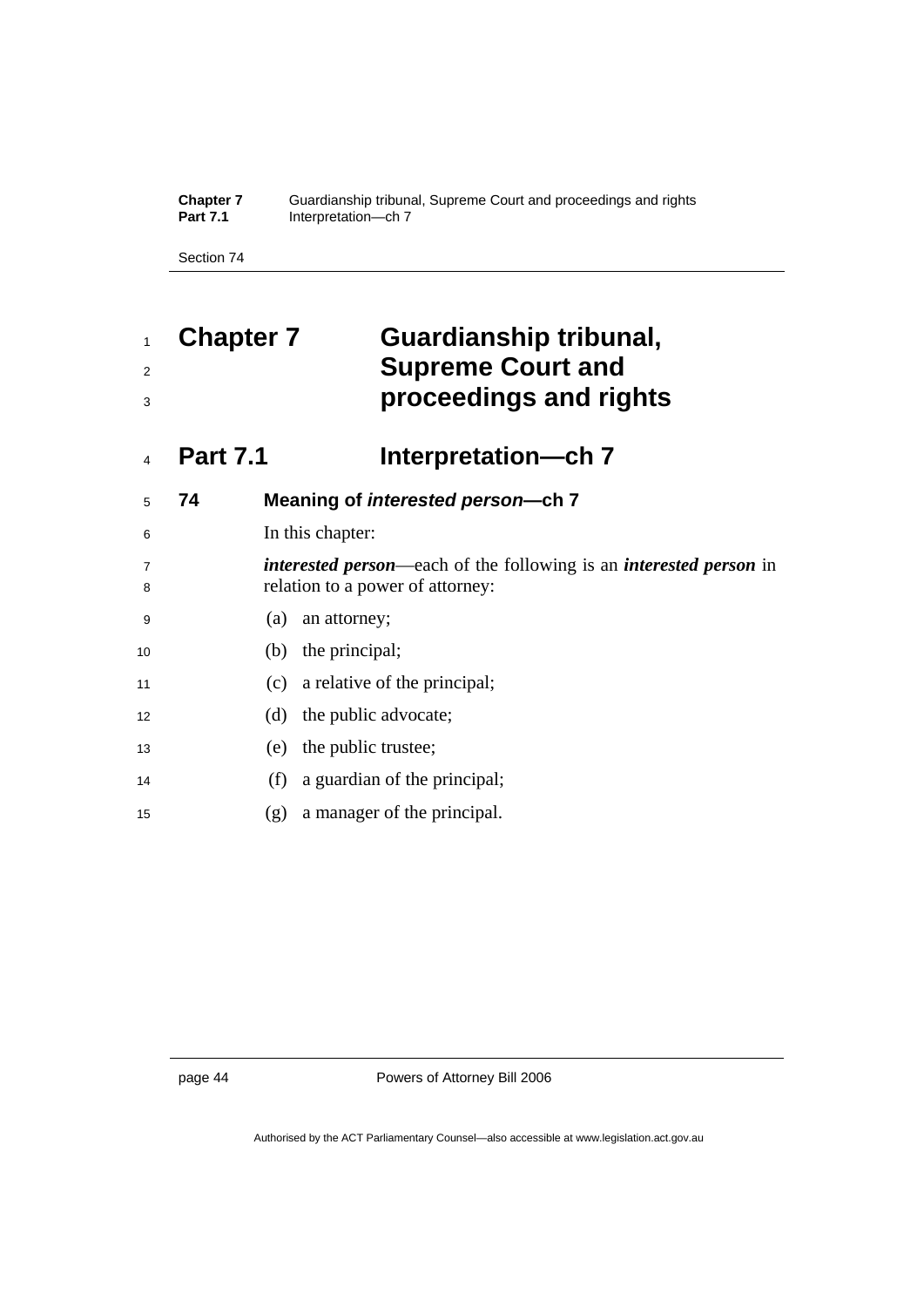# **Part 7.2 Guardianship tribunal**

| $\overline{2}$<br>3      | 75 |     | Guardianship tribunal directions etc for enduring powers<br>of attorney                                                                                                                                                                              |
|--------------------------|----|-----|------------------------------------------------------------------------------------------------------------------------------------------------------------------------------------------------------------------------------------------------------|
| 4<br>5                   |    | (1) | This section applies in relation to an enduring power of attorney if<br>the principal has impaired decision-making capacity.                                                                                                                         |
| 6<br>$\overline{7}$<br>8 |    | (2) | On application, or on its own initiative on hearing a matter under the<br>Guardianship and Management of Property Act 1991, the<br>guardianship tribunal may, by order—                                                                              |
| 9<br>10                  |    |     | give a direction, not inconsistent with this Act or the power of<br>(a)<br>attorney, that the attorney do or not do a stated act; or                                                                                                                 |
| 11<br>12<br>13           |    |     | direct the attorney to produce stated books, accounts or other<br>(b)<br>records of transactions carried out by the attorney for the<br>principal; or                                                                                                |
| 14                       |    |     | (c) revoke the enduring power of attorney, or part of it; or                                                                                                                                                                                         |
| 15<br>16                 |    |     | make a declaration about the interpretation or effect of the<br>(d)<br>enduring power of attorney.                                                                                                                                                   |
| 17<br>18<br>19<br>20     |    |     | <b>Note</b><br>The guardianship tribunal may only make an order if an inquiry has<br>been held (see Guardianship and Management of Property Act 1991,<br>s 33) unless the tribunal is satisfied that there is an emergency (see that<br>Act, s 68A). |
| 21<br>22                 |    | (3) | An application under subsection (2) may be made by an interested<br>person or, with leave of the guardianship tribunal, someone else.                                                                                                                |
| 23<br>24<br>25<br>26     |    | (4) | If the guardianship tribunal revokes an enduring power of attorney,<br>the tribunal may, under the Guardianship and Management of<br><i>Property Act 1991</i> , appoint a guardian or manager for the person<br>who was the principal for the power. |

Powers of Attorney Bill 2006

page 45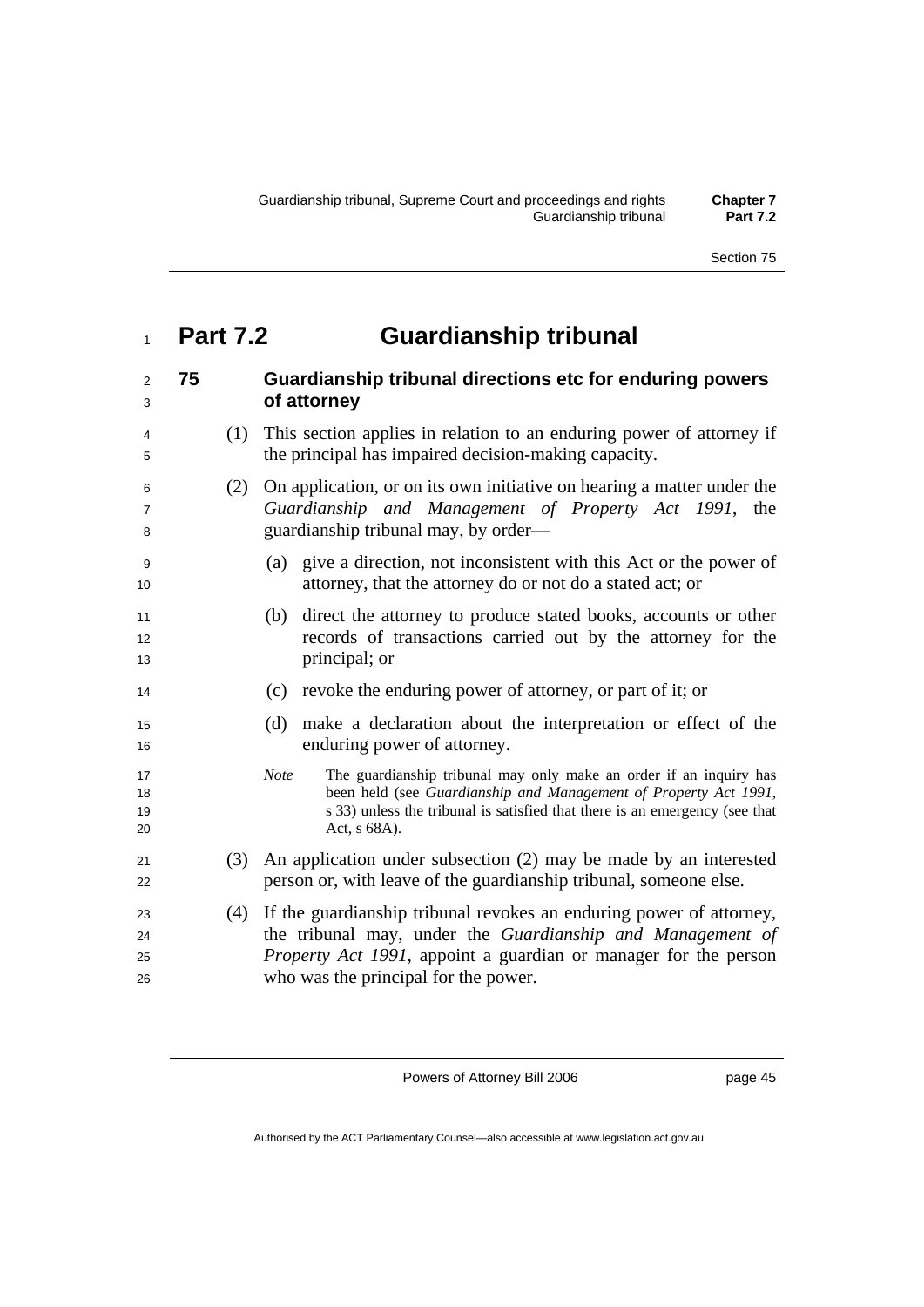| <b>Chapter 7</b> | Guardianship tribunal, Supreme Court and proceedings and rights |
|------------------|-----------------------------------------------------------------|
| <b>Part 7.2</b>  | Guardianship tribunal                                           |

Section 76

| 1              | 76 |     | Reference of power of attorney matters to Supreme Court                                                                                                    |
|----------------|----|-----|------------------------------------------------------------------------------------------------------------------------------------------------------------|
| 2<br>3         |    | (1) | This section applies in relation to an application to the guardianship<br>tribunal under section $75(2)$ .                                                 |
| 4<br>5         |    | (2) | A presidential member of the guardianship tribunal may refer the<br>matter, or part of the matter, to the Supreme Court.                                   |
| 6<br>7         |    | (3) | In deciding whether to refer a matter to the Supreme Court, the<br>presidential member of the guardianship tribunal—                                       |
| 8              |    |     | must take into consideration the following matters:<br>(a)                                                                                                 |
| 9<br>10<br>11  |    |     | whether the matter relates to the effect of the enduring<br>(i)<br>power of attorney on people other than the attorney or<br>principal;                    |
| 12<br>13<br>14 |    |     | whether the matter is likely to raise for consideration<br>(ii)<br>complex or novel legal issues that the Supreme Court is<br>better suited to decide; and |
| 15<br>16       |    |     | may take into consideration anything else the presidential<br>(b)<br>member considers relevant.                                                            |
| 17             |    | (4) | In this section:                                                                                                                                           |
| 18<br>19       |    |     | <b>presidential member—see the Guardianship and Management of</b><br>Property Act 1991, dictionary.                                                        |
| 20<br>21       | 77 |     | Giving accounts to public advocate-enduring powers of<br>attorney                                                                                          |
| 22<br>23       |    | (1) | This section applies in relation to an enduring power of attorney if<br>the principal has impaired decision-making capacity.                               |
|                |    |     |                                                                                                                                                            |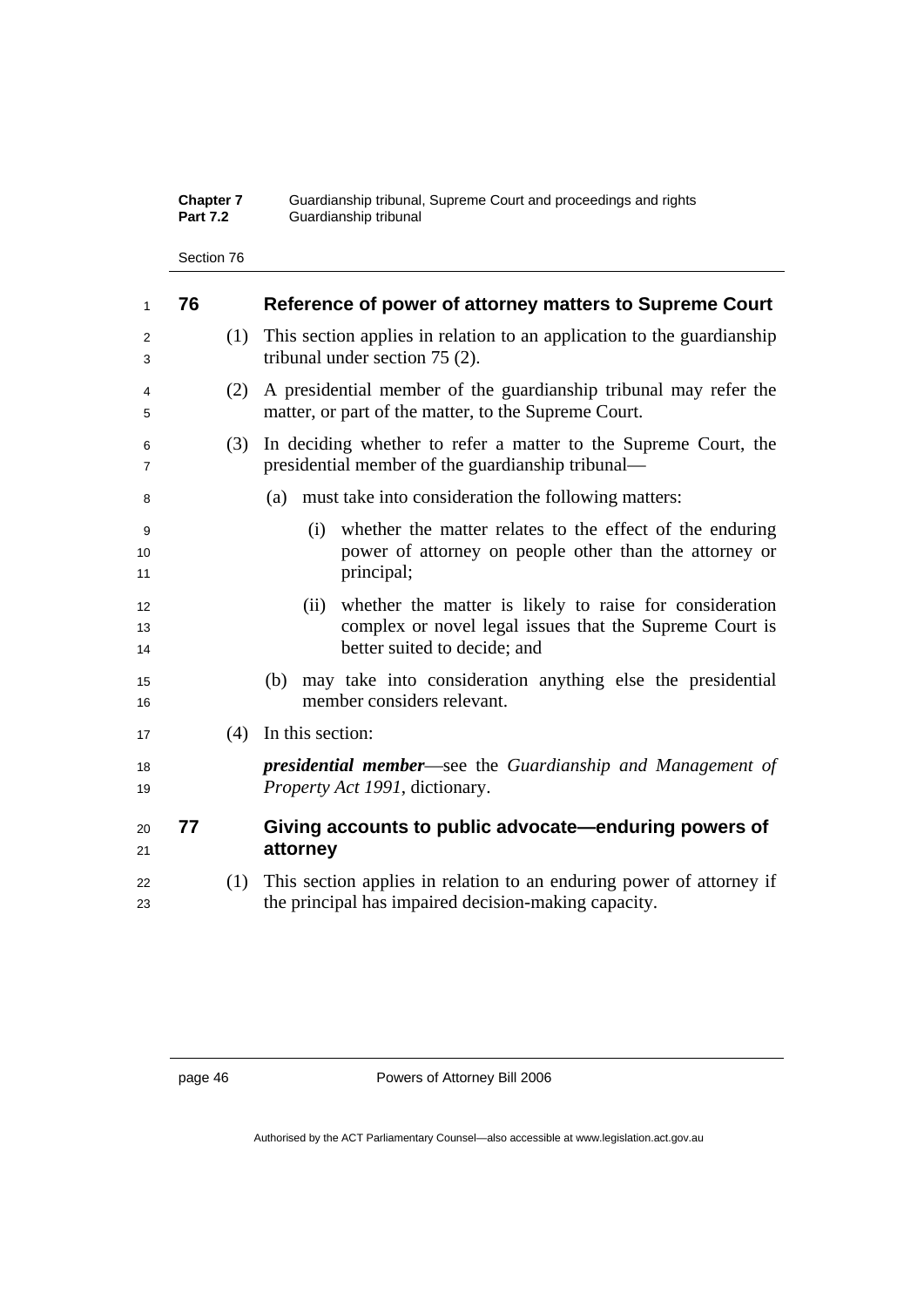| 1<br>2<br>3<br>4<br>5    | (2) | The public advocate may, by written notice given to a person who is<br>or has been an attorney under the enduring power of attorney,<br>require the person to give the public advocate stated books, accounts<br>or other records of transactions carried out by the person for the<br>principal under the power of attorney. |
|--------------------------|-----|-------------------------------------------------------------------------------------------------------------------------------------------------------------------------------------------------------------------------------------------------------------------------------------------------------------------------------|
| 6<br>$\overline{7}$<br>8 |     | The public trustee may be an attorney and, if the public trustee is an<br><b>Note</b><br>attorney, the public advocate may give the public trustee a notice under<br>this section.                                                                                                                                            |
| 78<br>9                  |     | Declaration about decision-making capacity                                                                                                                                                                                                                                                                                    |
| 10<br>11<br>12           |     | (1) The guardianship tribunal may, on application, declare that a person<br>who is the principal for an enduring power of attorney has<br>decision-making capacity or impaired decision-making capacity.                                                                                                                      |
| 13<br>14                 | (2) | A declaration under subsection (1) may be general or may relate<br>only to a property matter, personal care matter or health care matter.                                                                                                                                                                                     |
| 79<br>15                 |     | <b>Removing attorneys</b>                                                                                                                                                                                                                                                                                                     |
| 16<br>17                 | (1) | This section applies in relation to an enduring power of attorney if<br>the principal has impaired decision-making capacity.                                                                                                                                                                                                  |
| 18<br>19<br>20           | (2) | The guardianship tribunal may, by order, remove an attorney under<br>the enduring power of attorney if satisfied that it is in the interests of<br>the principal to remove the attorney.                                                                                                                                      |

page 47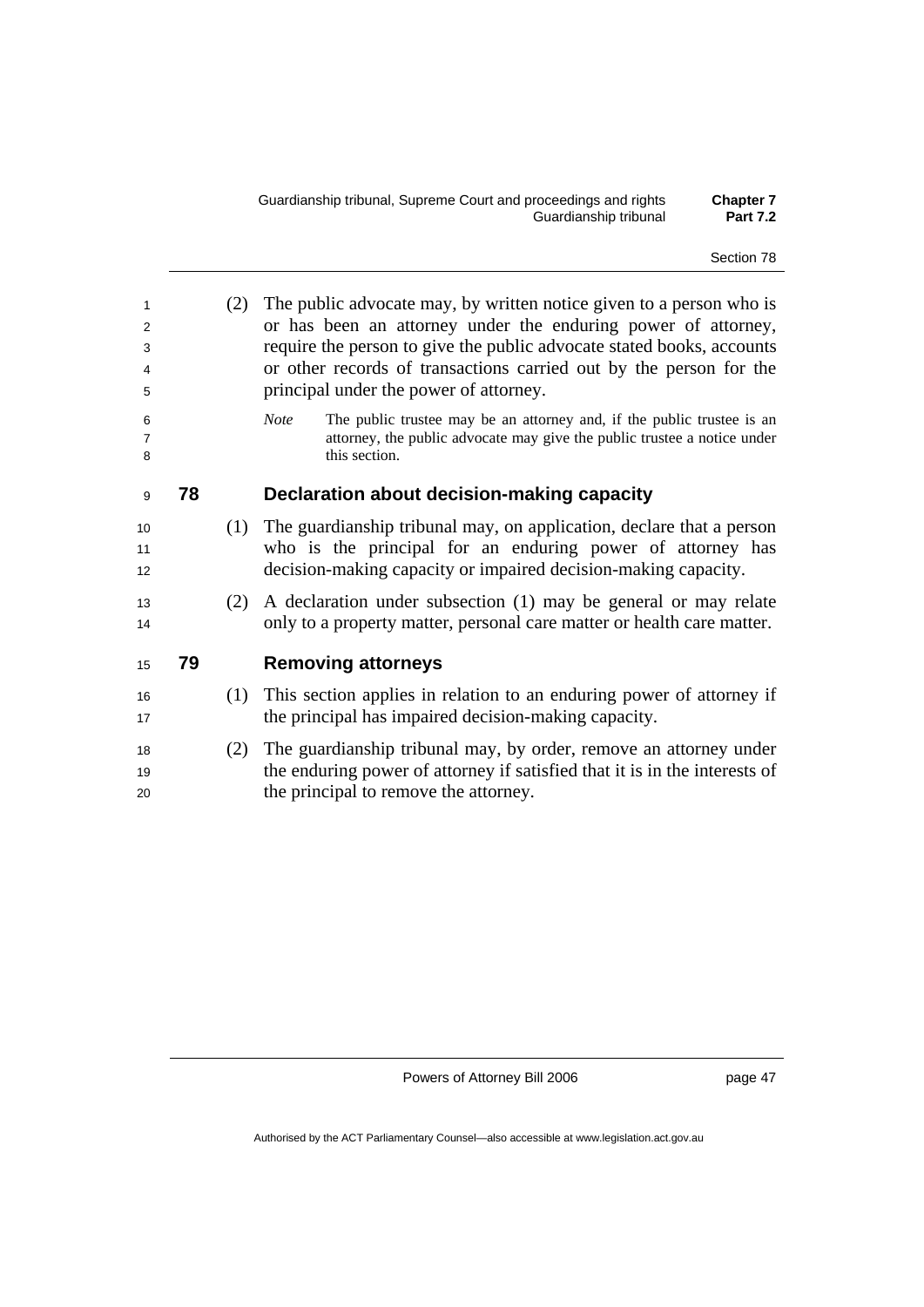| <b>Chapter 7</b> | Guardianship tribunal, Supreme Court and proceedings and rights |
|------------------|-----------------------------------------------------------------|
| <b>Part 7.3</b>  | Supreme Court orders                                            |

Section 80

## **Part 7.3 Supreme Court orders**

## **80 Supreme Court—confirming powers understood by principal**  (1) A principal with decision-making capacity may apply to the

- Supreme Court for an order confirming that an attorney had power under a power of attorney to do an act.
- (2) The Supreme Court may make an order confirming (whether completely or in part) that the attorney had the power to do the act if satisfied that the principal understood the nature and effect of making the power of attorney when the principal made the power of 11 attorney.
- *Note* In the absence of evidence to the contrary, the principal is taken to have understood the nature and effect of making a power of attorney when 14 the principal made the power of attorney (see s 18).

### **81 Supreme Court—confirming powers subsequently affirmed by principal**

- 17 (1) This section applies if—
- (a) a principal had impaired decision-making capacity when the **principal made a power of attorney; and**
- (b) an attorney acted, or purported to act, under the power of 21 attorney.

### (2) The principal may apply to the Supreme Court for an order confirming that the attorney had power under the power of attorney to do the act.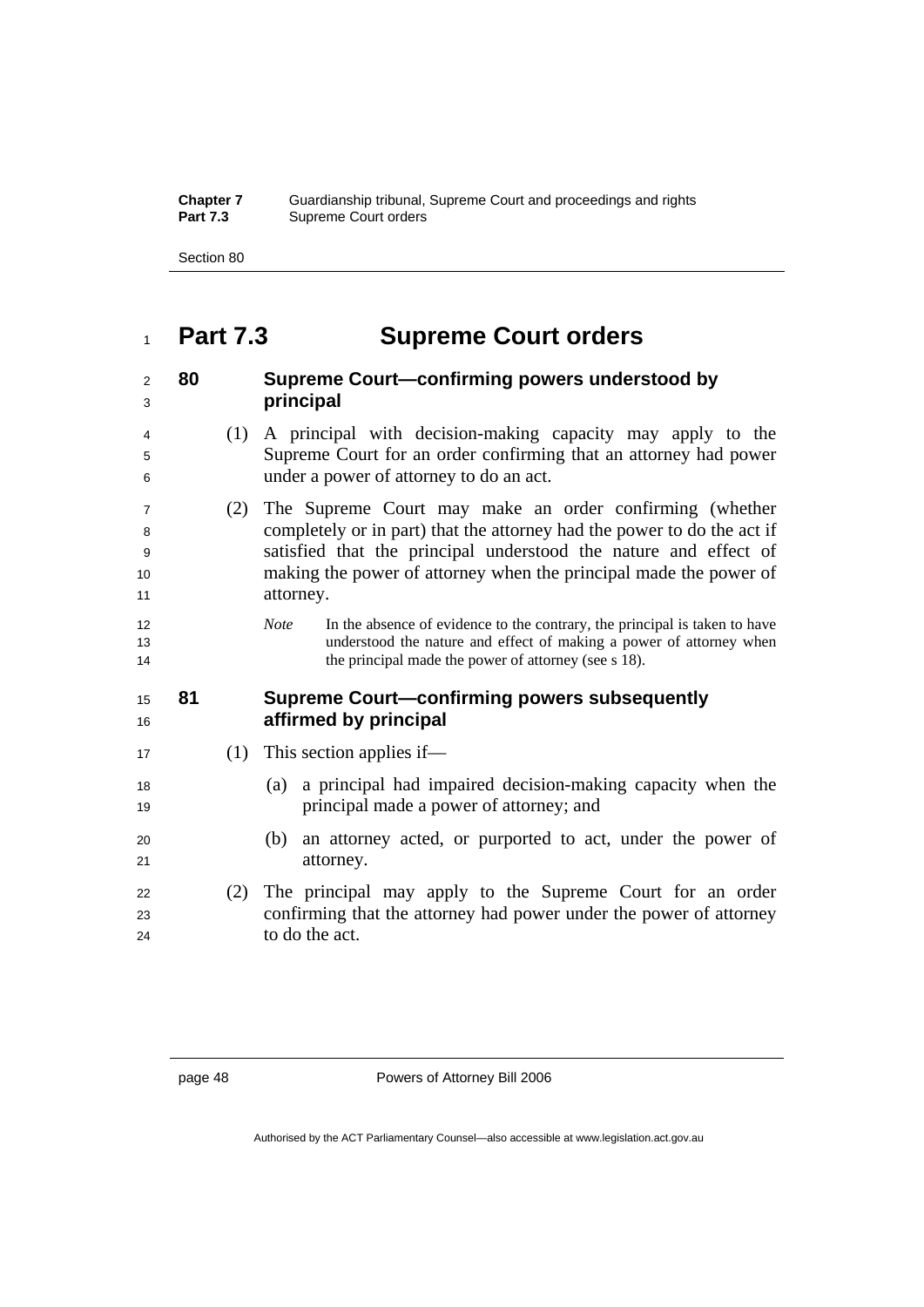| 1<br>2<br>3<br>4         |    | (3) | The Supreme Court may make an order confirming (whether<br>completely or in part) that the attorney had power to do the act if<br>satisfied that-<br>the principal affirmed the power of attorney before or during<br>(a) |
|--------------------------|----|-----|---------------------------------------------------------------------------------------------------------------------------------------------------------------------------------------------------------------------------|
| 5<br>6<br>$\overline{7}$ |    |     | the proceeding on the application; and<br>the principal had decision-making capacity when affirming the<br>(b)<br>power of attorney.                                                                                      |
| 8                        | 82 |     | Effect of pt 7.3 orders on future acts                                                                                                                                                                                    |
| 9<br>10<br>11            |    | (1) | This section applies if the Supreme Court makes an order under this<br>part confirming (whether completely or in part) the power of an<br>attorney to do an act under a power of attorney.                                |
| 12<br>13<br>14<br>15     |    | (2) | Any act done by the attorney after the order takes effect that is<br>within the scope of the power confirmed is taken to be as valid for<br>all purposes and between all people as if, when the order took effect,        |

page 49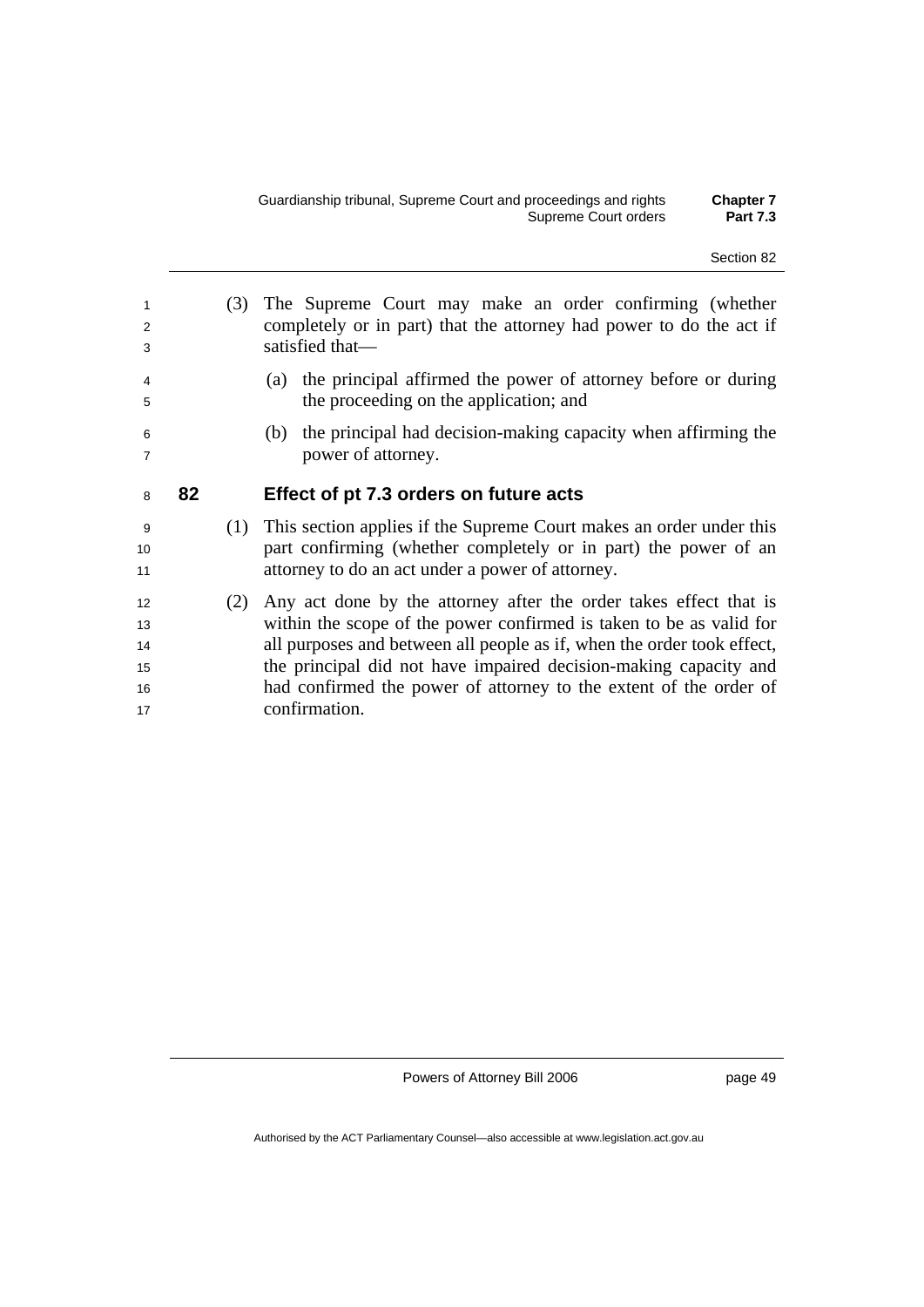#### **Chapter 7** Guardianship tribunal, Supreme Court and proceedings and rights **Part 7.4 Other proceedings and rights**

Section 83

# **Part 7.4 Other proceedings and rights**

| 2                             | 83 |     | <b>Public trustee to assist if asked</b>                                                                                                                                                                                                                            |
|-------------------------------|----|-----|---------------------------------------------------------------------------------------------------------------------------------------------------------------------------------------------------------------------------------------------------------------------|
| 3<br>4                        |    | (1) | This section applies in relation to an enduring power of attorney if<br>the principal has impaired decision-making capacity.                                                                                                                                        |
| 5<br>6<br>$\overline{7}$<br>8 |    | (2) | The public trustee must, if asked by the guardianship tribunal, assist<br>the tribunal by examining and reporting on the books, accounts or<br>other records of transactions carried out by an attorney for the<br>principal under the enduring power of attorney.  |
| 9<br>10<br>11<br>12           |    | (3) | The public trustee must, if asked by the public advocate, assist the<br>public advocate by examining and reporting on the books, accounts<br>or other records of transactions carried out by an attorney for the<br>principal under the enduring power of attorney. |
| 13                            | 84 |     | <b>Access to principal</b>                                                                                                                                                                                                                                          |
|                               |    |     |                                                                                                                                                                                                                                                                     |
| 14<br>15                      |    | (1) | This section applies in relation to an enduring power of attorney if<br>the principal has impaired decision-making capacity.                                                                                                                                        |
| 16                            |    | (2) | The public advocate is entitled to reasonable access to the principal.                                                                                                                                                                                              |
| 17<br>18                      |    | (3) | An interested person may apply to the guardianship tribunal for<br>access to the principal.                                                                                                                                                                         |
| 19<br>20<br>21                |    | (4) | The guardianship tribunal may, by order, grant the interested person<br>access to the principal, whether with or without conditions, if<br>satisfied that-                                                                                                          |
| 22                            |    |     | an attorney has denied the person access to the principal; and<br>(a)                                                                                                                                                                                               |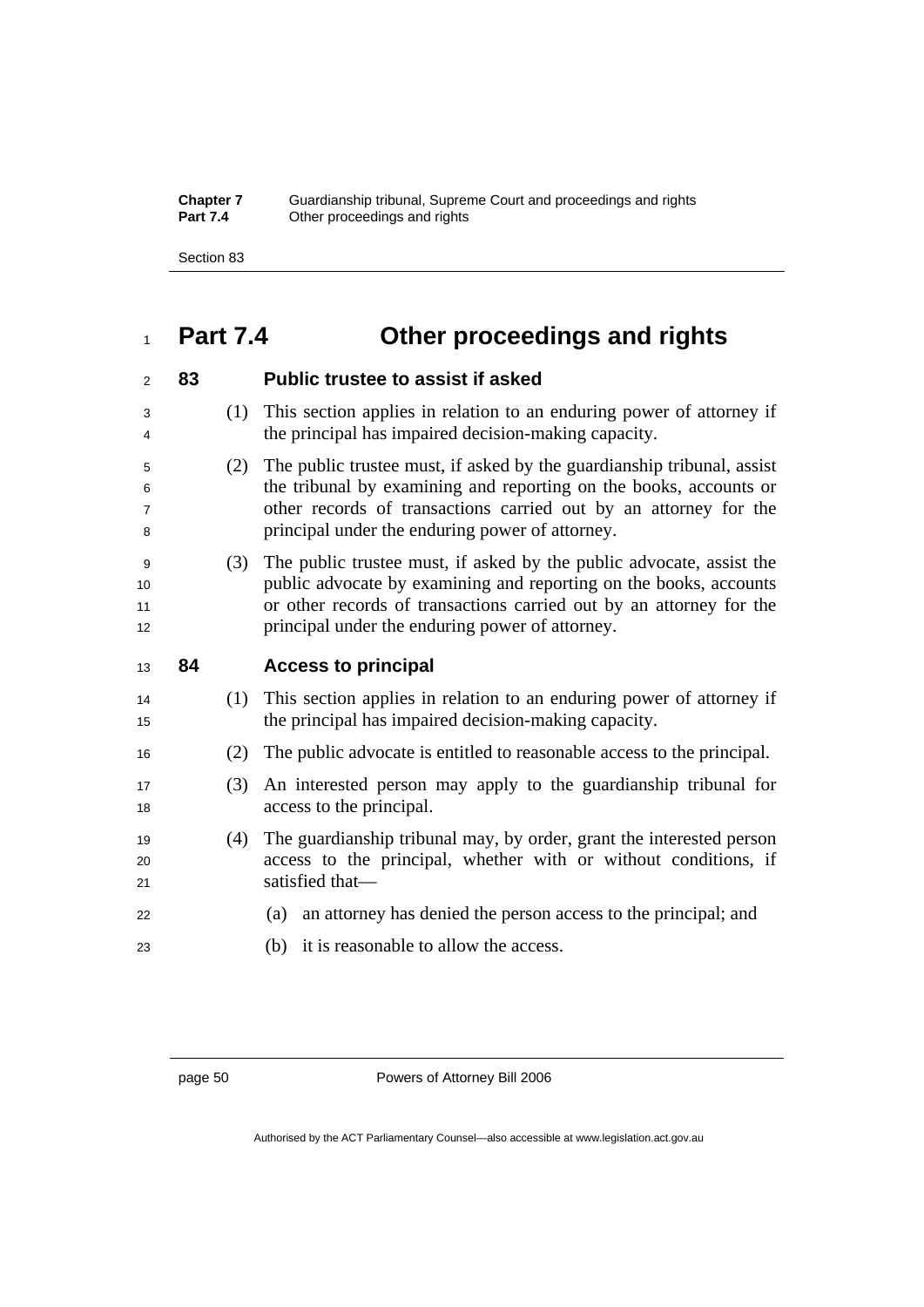| 1                   |    | (5) | In this section:                                                                                                                                                                   |
|---------------------|----|-----|------------------------------------------------------------------------------------------------------------------------------------------------------------------------------------|
| 2<br>3              |    |     | <i>interested person</i> , for an application mentioned in subsection (3),<br>includes-                                                                                            |
| 4                   |    |     | (a)<br>a relative of the principal; and                                                                                                                                            |
| 5<br>6              |    |     | a person who is a carer of the principal or has been a carer of<br>(b)<br>the principal in the last 12 months; and                                                                 |
| $\overline{7}$<br>8 |    |     | a lawyer, or doctor, acting on behalf of a member of the<br>(c)<br>principal's family or relative of the principal.                                                                |
| 9                   |    |     | <b>Note</b><br>Interested person-see s 74.                                                                                                                                         |
| 10                  | 85 |     | Attorney's health care decision not in principal's interest                                                                                                                        |
| 11                  |    | (1) | In this section:                                                                                                                                                                   |
| 12<br>13            |    |     | <i>relevant person</i> , in relation to a person who is a principal for a<br>power of attorney, means—                                                                             |
| 14<br>15            |    |     | a health professional who is treating, or has at any time treated,<br>(a)<br>the principal; or                                                                                     |
| 16<br>17            |    |     | (b) a person in charge of a health care facility where the principal<br>is being, or has at any time been, treated.                                                                |
| 18                  |    | (2) | This section applies if—                                                                                                                                                           |
| 19<br>20            |    |     | an attorney makes a decision in relation to the health care of<br>(a)<br>the principal; and                                                                                        |
| 21<br>22            |    |     | a relevant person believes, on reasonable grounds, that the<br>(b)<br>decision is not in the best interests of the principal.                                                      |
| 23<br>24<br>25      |    | (3) | The relevant person may tell the public advocate about the decision<br>and explain why the relevant person believes the decision is not in<br>the best interests of the principal. |
| 26<br>27            |    |     | Giving information to the public advocate honestly and without<br><b>Note</b><br>recklessness is protected (see Public Advocate Act 2005, s 15).                                   |

page 51

Section 85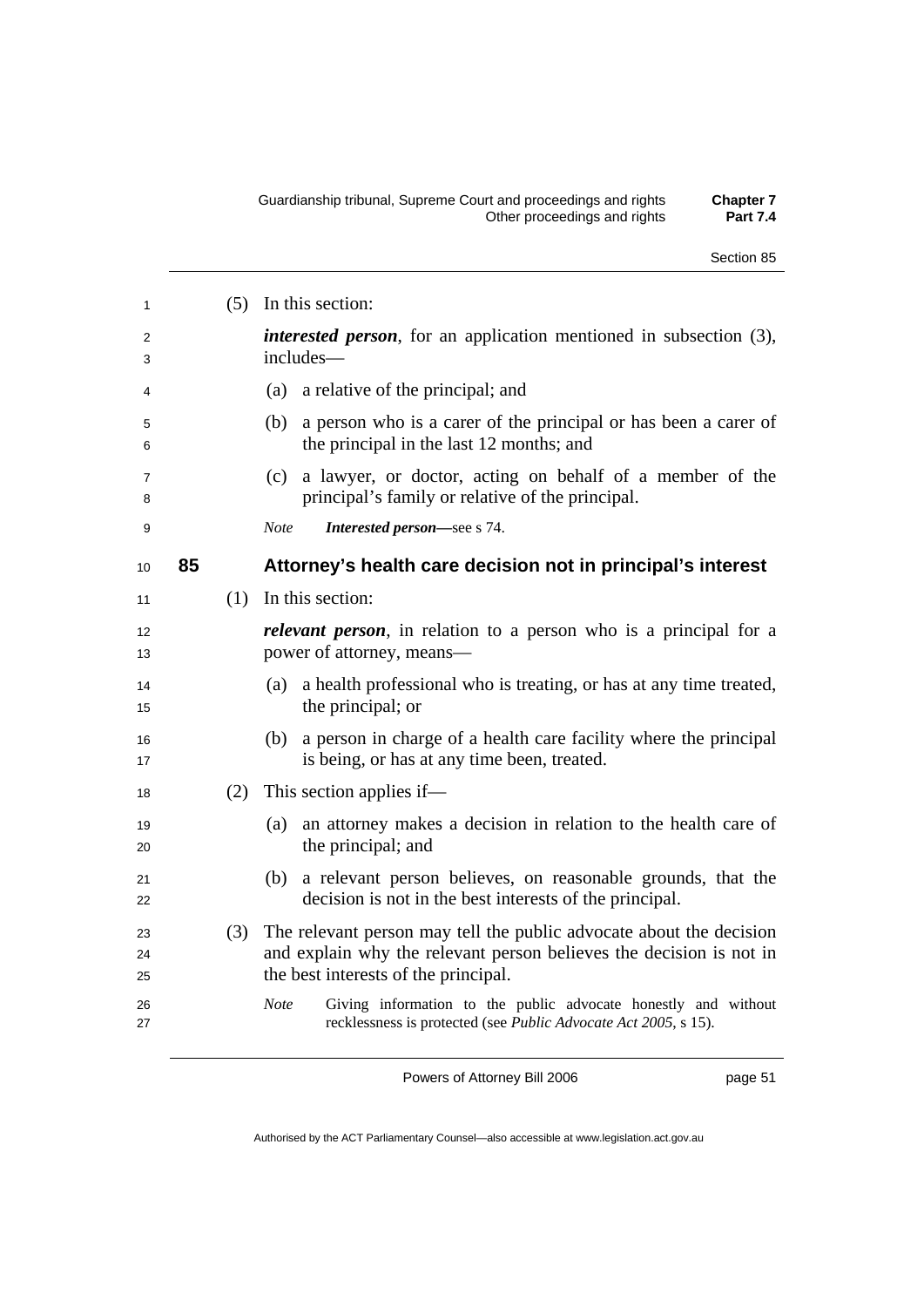#### **Chapter 7** Guardianship tribunal, Supreme Court and proceedings and rights **Part 7.4 Other proceedings and rights**

Section 86

| 1                          | 86 |     | Adequate pain relief                                                                                                                                                                                                                                                                      |
|----------------------------|----|-----|-------------------------------------------------------------------------------------------------------------------------------------------------------------------------------------------------------------------------------------------------------------------------------------------|
| 2                          |    | (1) | This section applies if—                                                                                                                                                                                                                                                                  |
| 3<br>4                     |    |     | an attorney has made a decision that medical treatment be<br>(a)<br>withheld or withdrawn from the principal; and                                                                                                                                                                         |
| 5                          |    |     | (b) the principal is under the care of a health professional.                                                                                                                                                                                                                             |
| 6                          |    | (2) | The principal has a right to-                                                                                                                                                                                                                                                             |
| 7<br>8                     |    |     | receive relief from pain, suffering and discomfort to the<br>(a)<br>maximum extent that is reasonable in the circumstances; and                                                                                                                                                           |
| 9                          |    |     | (b) the reasonable provision of food and water.                                                                                                                                                                                                                                           |
| 10<br>11<br>12<br>13       |    | (3) | In providing relief from pain, suffering and discomfort to the<br>principal, the health professional must give adequate consideration<br>to the principal's account of the principal's level of pain, suffering<br>and discomfort.                                                        |
| 14<br>15                   | 87 |     | Medical certificate about impaired decision-making<br>capacity                                                                                                                                                                                                                            |
| 16<br>17<br>18<br>19<br>20 |    | (1) | This section applies if, in a proceeding, a question arises about<br>whether, on a particular day or during a particular period, the<br>principal for an enduring power of attorney had impaired<br>decision-making capacity, whether generally or in relation to a<br>particular matter. |
| 21<br>22<br>23             |    | (2) | A certificate by a doctor stating that the principal had, or did not<br>have, impaired decision-making capacity either generally or in<br>relation to a particular matter on the day or during the period is                                                                              |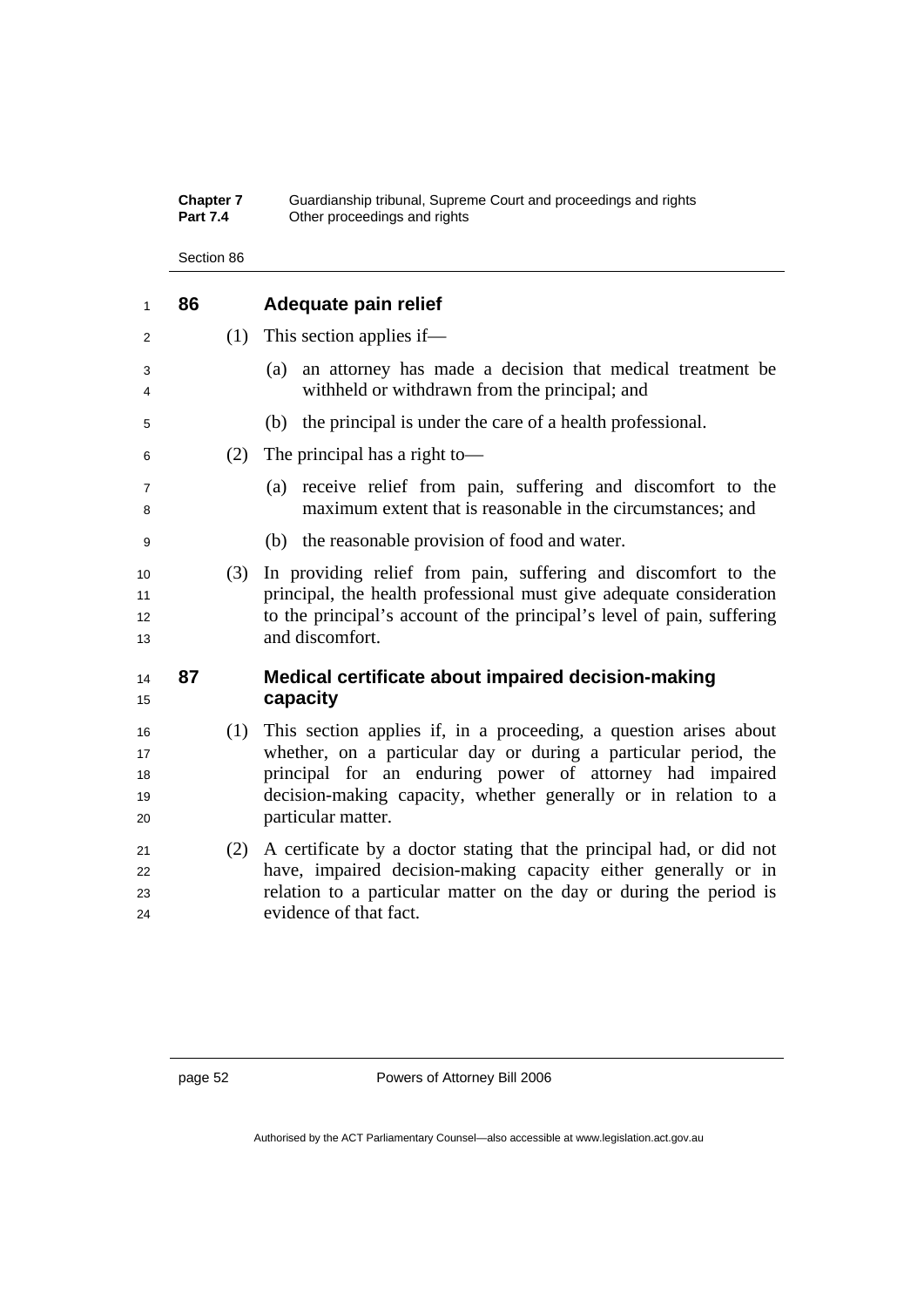Section 88

# <sup>1</sup>**Chapter 8 Interstate documents**  <sup>2</sup>**equivalent to powers of**  <sup>3</sup>**attorney**

### <sup>4</sup>**88 Recognition of general powers of attorney made under**  <sup>5</sup>**other laws**

- <sup>6</sup>(1) This section applies if—
- <sup>7</sup>(a) a document (the *interstate general power of attorney*) is <sup>8</sup>expressed to be a power of attorney made under the law of a <sup>9</sup>State or another Territory; and
- <sup>10</sup>(b) the interstate general power of attorney is not expressed to 11 operate when the principal has impaired decision-making 12 capacity (however described).
- <sup>13</sup>(2) The interstate general power of attorney is taken to be a general 14 power of attorney made under, and in compliance with, this Act to 15 the extent that the powers it gives could validly have been given by <sup>16</sup>a general power of attorney made under this Act.

### <sup>17</sup>**89 Recognition of enduring powers of attorney made under**  <sup>18</sup>**other laws**

- 19 (1) This section applies if—
- <sup>20</sup>(a) a document (the *interstate enduring power of attorney*) is <sup>21</sup>expressed to be a power of attorney or guardianship document 22 made under the law of a State or another Territory; and
- 23 (b) the interstate enduring power of attorney is not—
- <sup>24</sup>(i) revoked if the principal loses decision-making capacity; 25 or

Powers of Attorney Bill 2006

page 53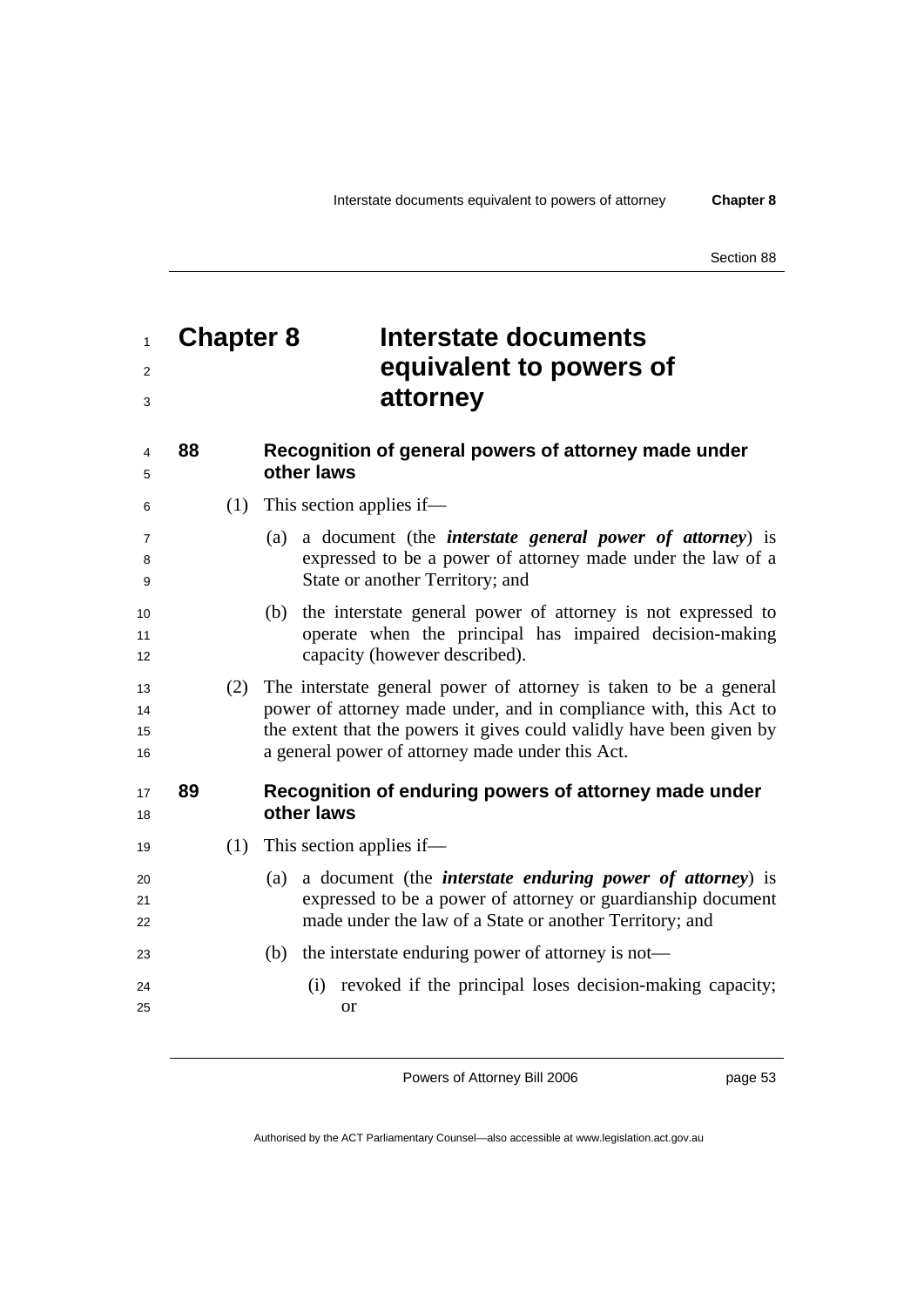#### **Chapter 8** Interstate documents equivalent to powers of attorney

#### Section 89

| 1 |  |
|---|--|
| 2 |  |
| 3 |  |
| 4 |  |
| 5 |  |

- <sup>1</sup>(ii) expressed to be irrevocable, whether completely or for a stated period.
- <sup>3</sup>(2) An interstate enduring power of attorney to which this section applies is taken to be an enduring power of attorney made under, and in compliance with, this Act, to the extent that the powers it <sup>6</sup>gives could validly have been given by an enduring power of 7 attorney made under this Act.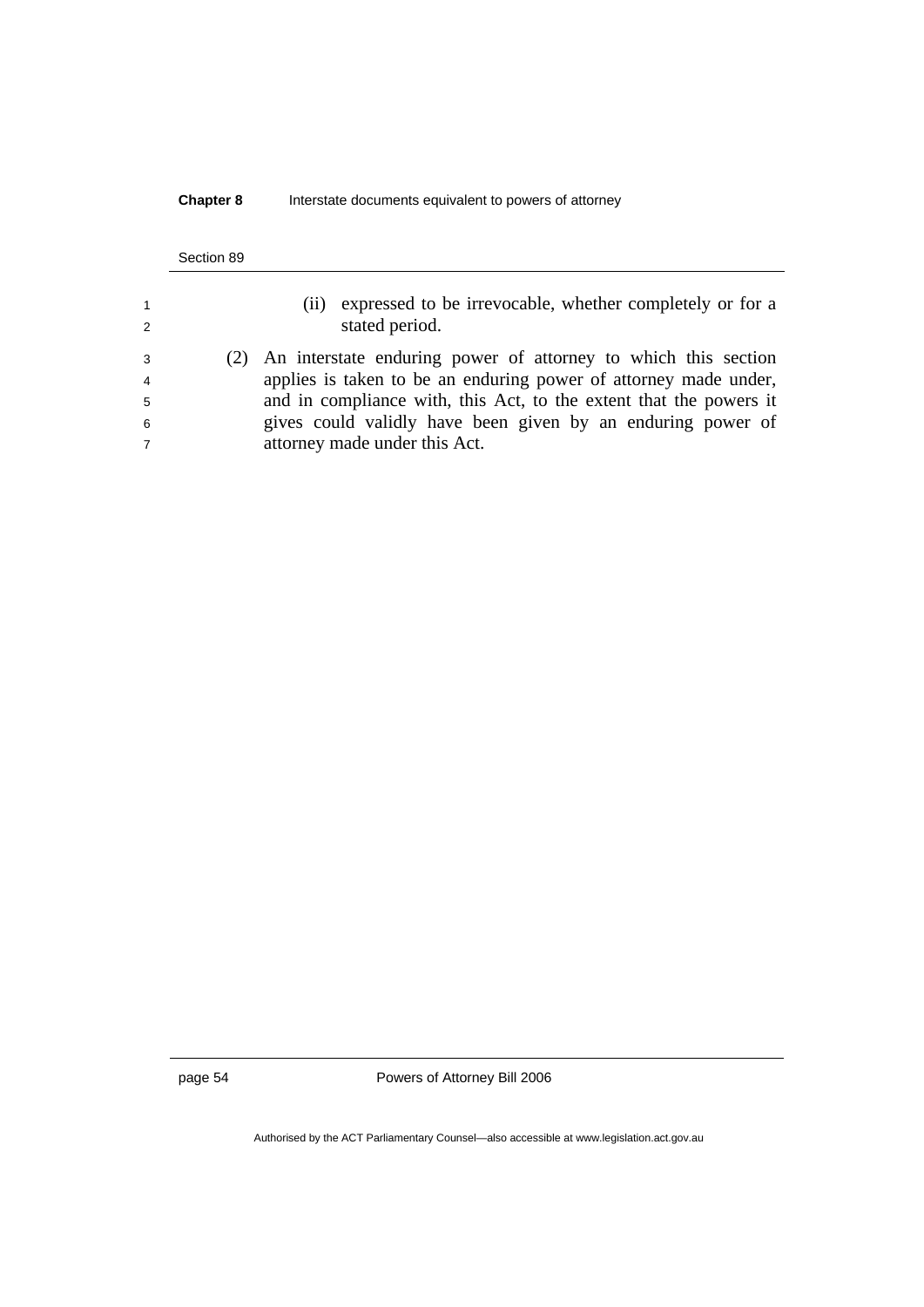| Section 90 |  |
|------------|--|
|            |  |

# <sup>1</sup>**Chapter 9 Miscellaneous**

| $\overline{2}$      | 90 |     | Dishonestly inducing making etc of power of attorney                                                                                                           |
|---------------------|----|-----|----------------------------------------------------------------------------------------------------------------------------------------------------------------|
| 3<br>4              |    |     | A person must not dishonestly induce someone else to make or<br>revoke a power of attorney.                                                                    |
| 5<br>6              |    |     | Maximum penalty: 100 penalty units, imprisonment for 1 year or<br>both.                                                                                        |
| $\overline{7}$<br>8 | 91 |     | Things that do not indicate impaired decision-making<br>capacity                                                                                               |
| 9<br>10             |    | (1) | For this Act, a person is not taken to have impaired decision-making<br>capacity only because the person—                                                      |
| 11                  |    |     | (a) is eccentric; or                                                                                                                                           |
| 12                  |    |     | makes unwise decisions; or<br>(b)                                                                                                                              |
| 13<br>14            |    |     | does or does not express a particular political or religious<br>(c)<br>opinion; or                                                                             |
| 15<br>16            |    |     | has a particular sexual orientation or expresses a particular<br>(d)<br>sexual preference; or                                                                  |
| 17                  |    |     | engages or has engaged in illegal or immoral conduct; or<br>(e)                                                                                                |
| 18                  |    |     | takes or has taken drugs, including alcohol.<br>(f)                                                                                                            |
| 19<br>20<br>21      |    | (2) | deciding whether a person<br>However, in<br>has<br>impaired<br>decision-making capacity, any effect of drug-taking on the person<br>may be taken into account. |
| 22                  | 92 |     | <b>Approved forms</b>                                                                                                                                          |
| 23                  |    | (1) | The Minister may approve forms for this Act.                                                                                                                   |
|                     |    |     |                                                                                                                                                                |

Powers of Attorney Bill 2006

page 55

Authorised by the ACT Parliamentary Counsel—also accessible at www.legislation.act.gov.au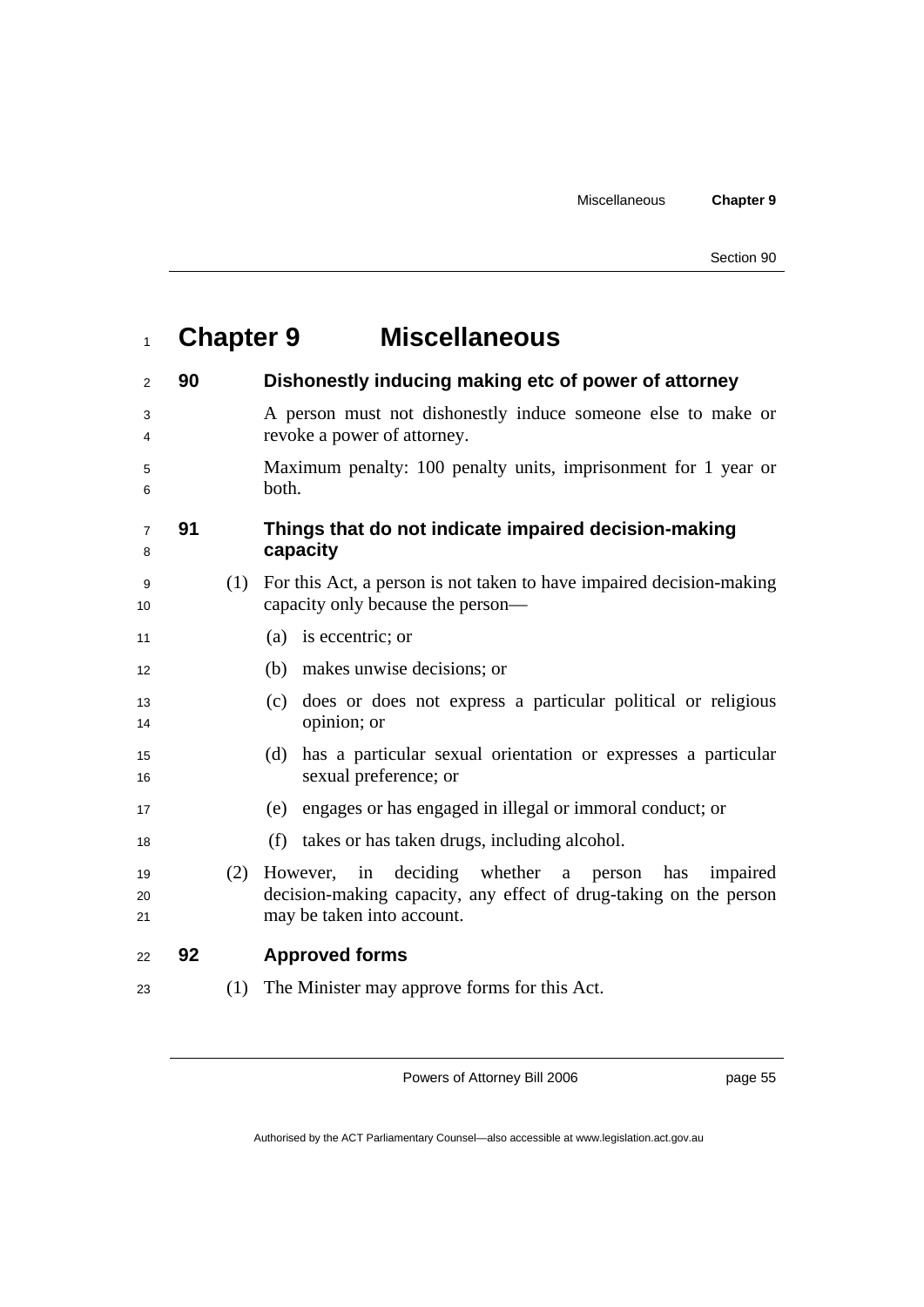## **Chapter 9** Miscellaneous

#### Section 93

| $\mathbf{1}$<br>2 |    |     | (2) If the Minister approves a form for a particular purpose, the<br>approved form must be used for that purpose. |
|-------------------|----|-----|-------------------------------------------------------------------------------------------------------------------|
| 3                 |    |     | The Legislation Act contains provisions about forms (see s 255).<br><i>Note</i>                                   |
| $\overline{4}$    |    | (3) | An approved form is a notifiable instrument.                                                                      |
| 5                 |    |     | A notifiable instrument must be notified under the Legislation Act.<br><b>Note</b>                                |
|                   |    |     |                                                                                                                   |
| 6                 | 93 |     | <b>Regulation-making power</b>                                                                                    |
| $\overline{7}$    |    |     | The Executive may make regulations for this Act.                                                                  |

page 56 Powers of Attorney Bill 2006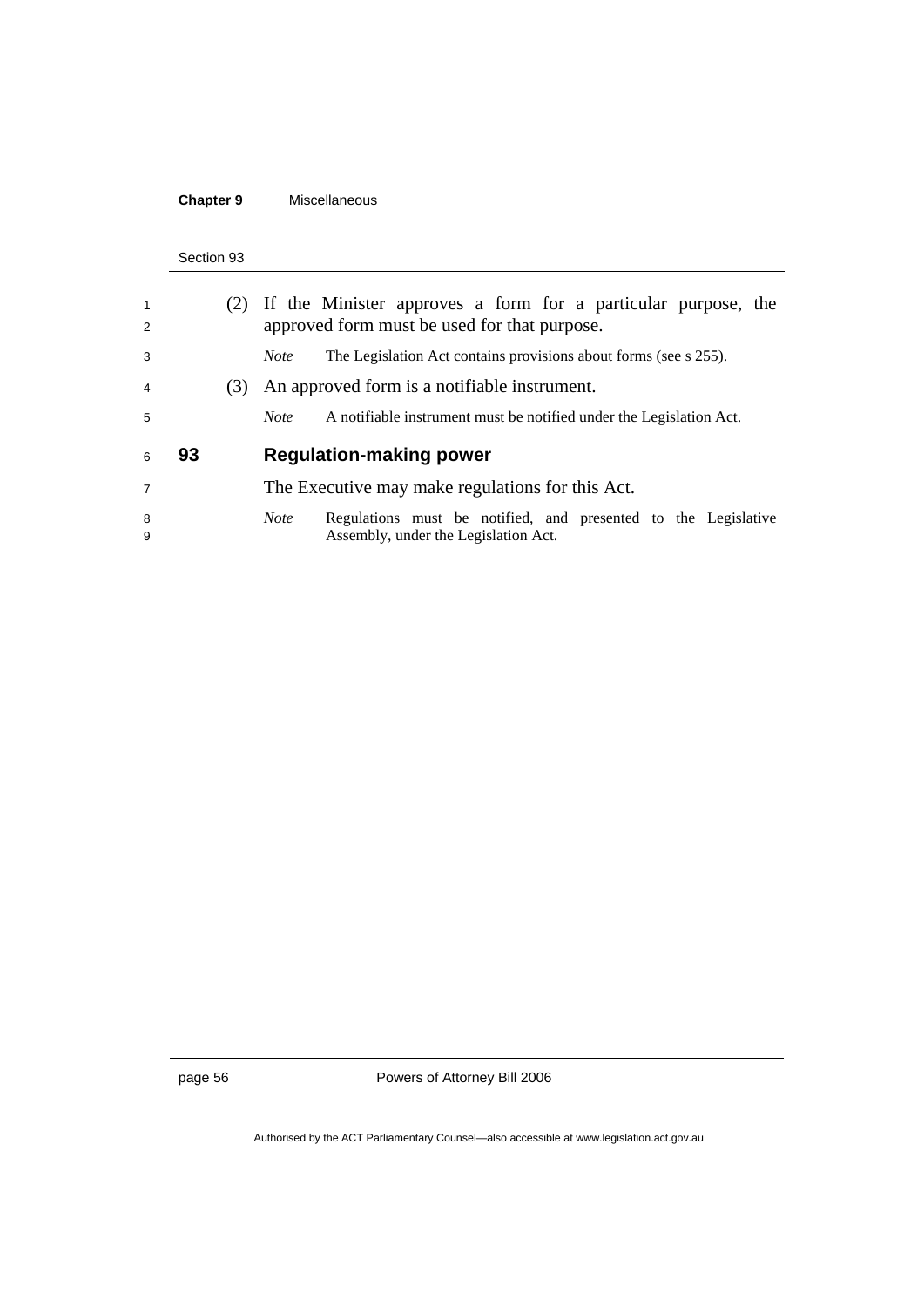# **Chapter 20 Transitional provisions**

| $\overline{2}$             | 150 |     | Definitions-ch 20                                                                                                                                                                                                                                                                                              |
|----------------------------|-----|-----|----------------------------------------------------------------------------------------------------------------------------------------------------------------------------------------------------------------------------------------------------------------------------------------------------------------|
| 3                          |     |     | In this chapter:                                                                                                                                                                                                                                                                                               |
| 4                          |     |     | <i>commencement day</i> means the day this Act commences.                                                                                                                                                                                                                                                      |
| 5                          |     |     | <i>previous Act</i> means the <i>Powers of Attorney Act 1956</i> .                                                                                                                                                                                                                                             |
| 6                          | 151 |     | <b>Repeal of Powers of Attorney Act 1956</b>                                                                                                                                                                                                                                                                   |
| $\overline{7}$             |     |     | The Powers of Attorney Act 1956 A1956-17 is repealed.                                                                                                                                                                                                                                                          |
| 8                          | 152 |     | <b>Transitional-application of Act</b>                                                                                                                                                                                                                                                                         |
| 9<br>10<br>11              |     | (1) | This Act applies to a general power of attorney or enduring power<br>of attorney whenever entered into (whether before or after the<br>commencement day).                                                                                                                                                      |
| 12<br>13<br>14<br>15<br>16 |     | (2) | However, if a general power of attorney or enduring power of<br>attorney made before commencement day complied with the<br>previous Act when made, the power of attorney is not taken to be<br>invalid only because it does not comply with a provision of this Act<br>about the making of powers of attorney. |
| 17<br>18                   |     | (3) | This section is a law to which the Legislation Act, section 88<br>(Repeal does not end effect of transitional laws etc) applies.                                                                                                                                                                               |
| 19<br>20                   | 153 |     | Transitional-powers of attorney under previous Act, s 6<br>and s 7                                                                                                                                                                                                                                             |
| 21<br>22                   |     | (1) | This section applies to a power of attorney made before<br>commencement day if-                                                                                                                                                                                                                                |
| 23<br>24                   |     |     | the power of attorney was in force immediately before<br>(a)<br>commencement day; and                                                                                                                                                                                                                          |
|                            |     |     |                                                                                                                                                                                                                                                                                                                |

Powers of Attorney Bill 2006

page 57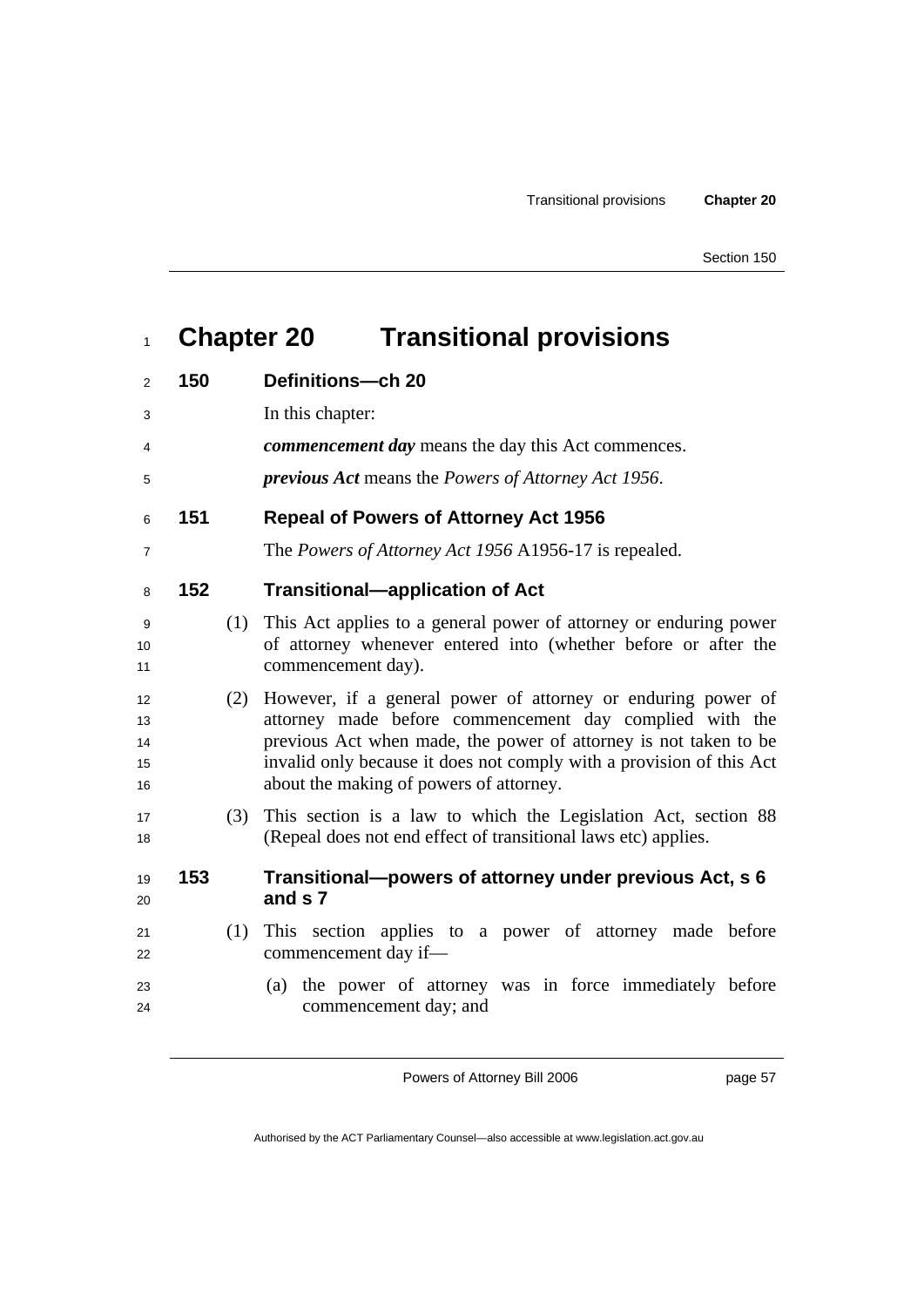#### **Chapter 20** Transitional provisions

|                      | Section 154 |     |                                                                                                                                                                                                                                                                 |
|----------------------|-------------|-----|-----------------------------------------------------------------------------------------------------------------------------------------------------------------------------------------------------------------------------------------------------------------|
| 1<br>2               |             |     | (b) the previous Act, section 6 or section 7 applied to the power of<br>attorney immediately before commencement day.                                                                                                                                           |
| 3<br>4<br>5          |             |     | <b>Note</b><br>The Powers of Attorney Act 1956, s 6 dealt with irrevocable powers of<br>attorney for value and s 7 dealt with powers of attorney that were<br>irrevocable for a fixed period.                                                                   |
| 6<br>7               |             | (2) | The previous Act continues to apply in relation to the power of<br>attorney despite its repeal.                                                                                                                                                                 |
| 8<br>9               |             | (3) | This section is a law to which the Legislation Act, section 88<br>(Repeal does not end effect of transitional laws etc) applies.                                                                                                                                |
| 10<br>11             | 154         |     | Transitional-powers of attorney made under Medical<br><b>Treatment Act 1994</b>                                                                                                                                                                                 |
| 12<br>13<br>14       |             | (1) | This section applies to a power of attorney made under the <i>Medical</i><br>Treatment Act 1994 that was in force immediately before<br>commencement day.                                                                                                       |
| 15<br>16             |             | (2) | The power of attorney is taken to be an enduring power of attorney<br>made under this Act for a health care matter.                                                                                                                                             |
| 17<br>18<br>19<br>20 |             | (3) | However, if the power of attorney complied with the <i>Medical</i><br>Treatment Act 1994 when made, the power of attorney is not taken<br>to be invalid only because it does not comply with a provision of<br>this Act about the making of powers of attorney. |
| 22                   |             | (4) | This section is a law to which the Legislation Act, section 88<br>(Repeal does not end effect of transitional laws etc) applies.                                                                                                                                |
| 23                   | 155         |     | Legislation amended-sch 2                                                                                                                                                                                                                                       |
| 24                   |             |     | This Act amends the legislation mentioned in schedule 2.                                                                                                                                                                                                        |
| 25                   | 156         |     | <b>Transitional regulations</b>                                                                                                                                                                                                                                 |
| 26<br>27<br>28       |             | (1) | A regulation may prescribe transitional matters necessary or<br>convenient to be prescribed because of the enactment of the Medical<br>Treatment (Health Directions) Act 2006 or this Act.                                                                      |
|                      |             |     |                                                                                                                                                                                                                                                                 |

page 58 Powers of Attorney Bill 2006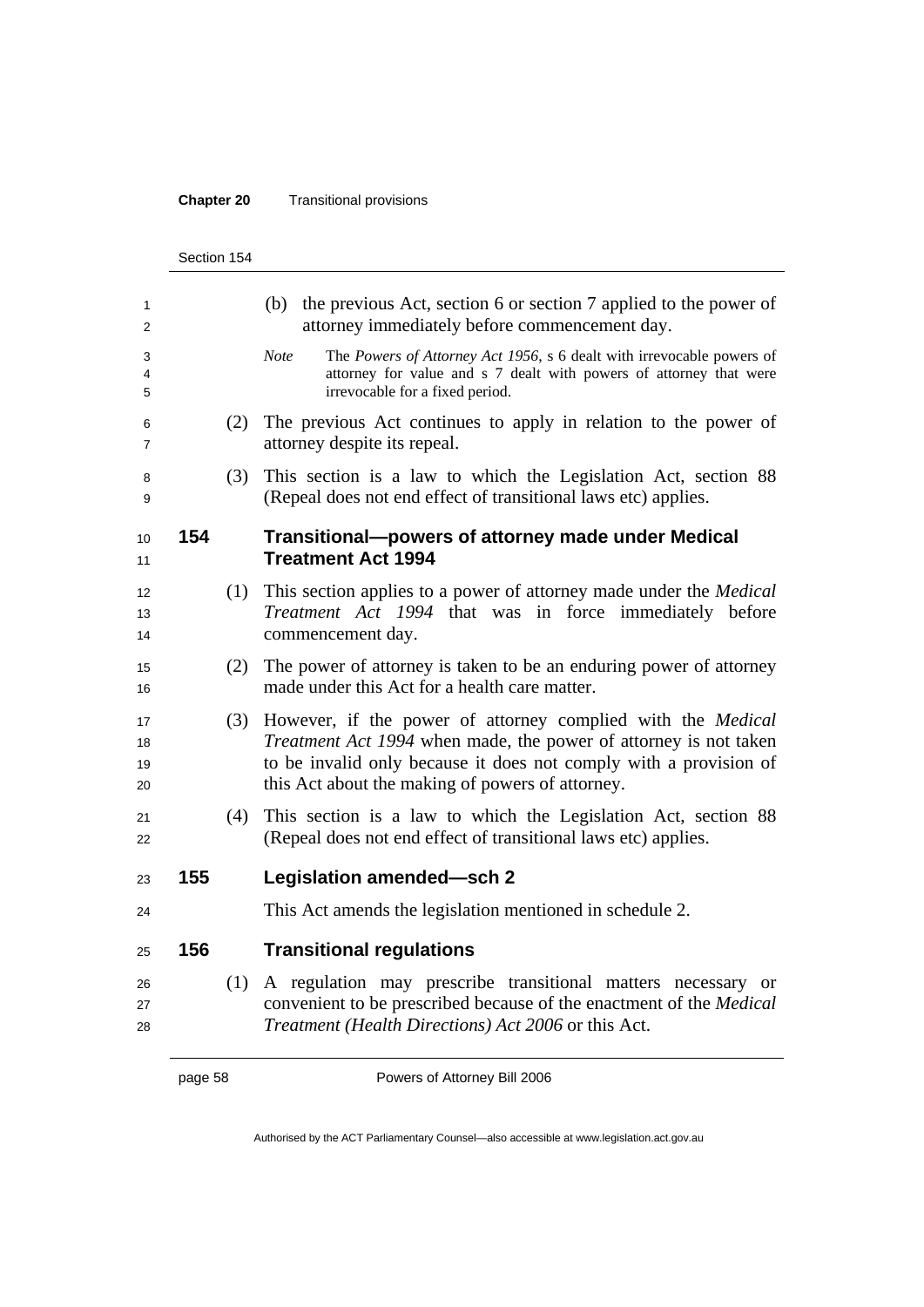| $\overline{1}$<br>2 |     | A regulation may modify this chapter to make provision in relation<br>to anything that, in the Executive's opinion, is not, or is not |
|---------------------|-----|---------------------------------------------------------------------------------------------------------------------------------------|
| 3                   |     | adequately or appropriately, dealt with in this chapter.                                                                              |
| $\overline{4}$<br>5 |     | (3) A regulation under subsection (2) has effect despite anything<br>elsewhere in this Act.                                           |
| 6                   | 157 | Expiry-ch 20                                                                                                                          |
| $\overline{7}$      |     | This chapter expires 2 years after commencement day.                                                                                  |

page 59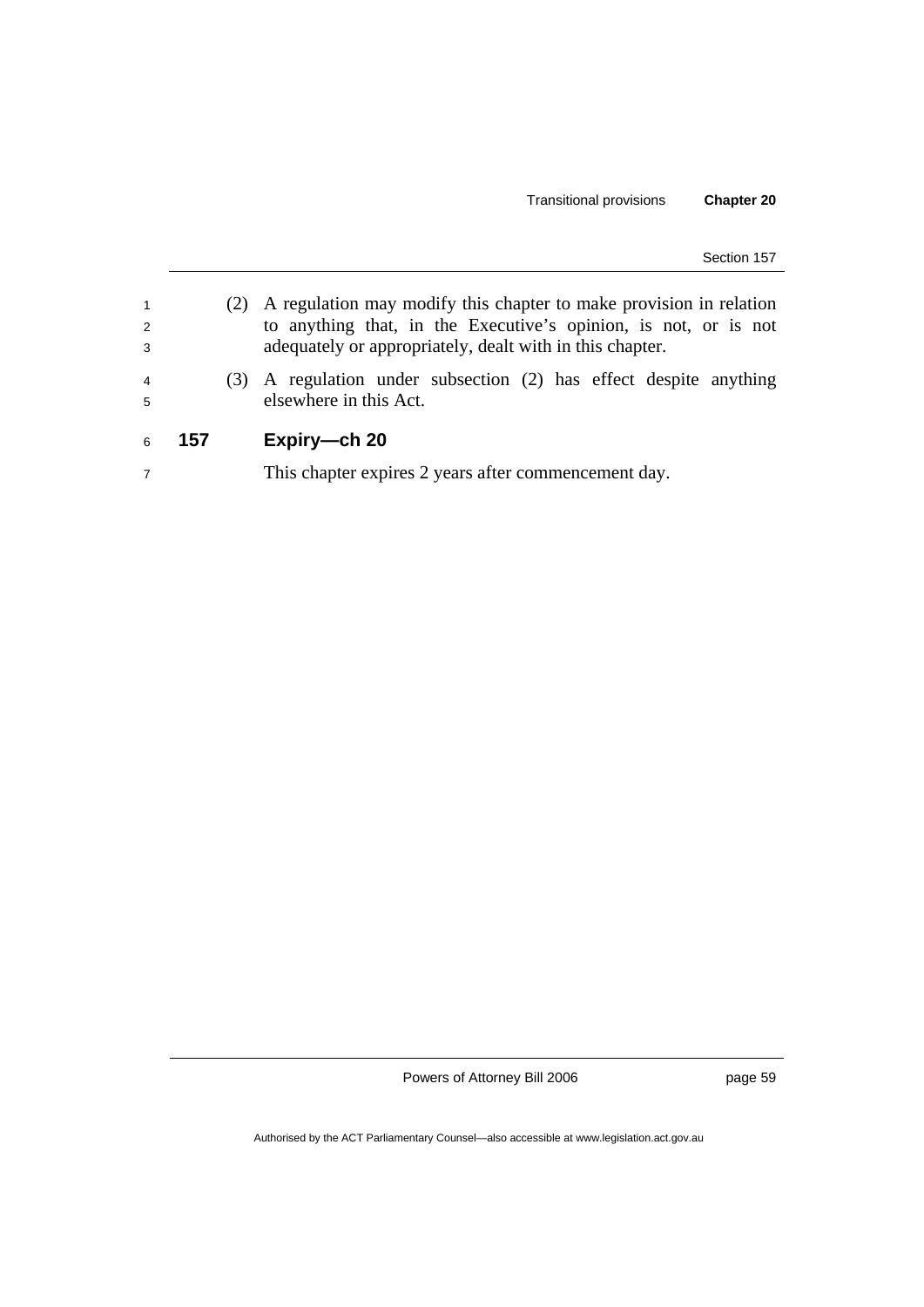#### **Schedule 1** General principles for enduring powers of attorney

Section 1.1

# **Schedule 1 General principles for enduring powers of attorney**

(see s 44)

| $\overline{4}$ | 1.1 |     | Access to family members and relatives                                                                                                                                                   |
|----------------|-----|-----|------------------------------------------------------------------------------------------------------------------------------------------------------------------------------------------|
| 5<br>6<br>7    |     | (1) | An individual's wish and need to have access to family members<br>and relatives, and for them to have access to the individual, must be<br>recognised and taken into account.            |
|                |     |     |                                                                                                                                                                                          |
| 8<br>9<br>10   |     | (2) | An individual's wish to involve family members and relatives in<br>decisions affecting the individual's life, property, health and finance<br>must be recognised and taken into account. |
|                |     |     |                                                                                                                                                                                          |
| 11             | 1.2 |     | Human worth and dignity                                                                                                                                                                  |
| 12             |     |     | An individual with impaired decision-making capacity has an                                                                                                                              |
| 13             |     |     | inherent right to respect for the individual's human worth and                                                                                                                           |
| 14             |     |     | dignity as an individual.                                                                                                                                                                |
| 15             | 1.3 |     | Role as a member of society                                                                                                                                                              |
| 16             |     | (1) | An individual has a right to be a valued member of society.                                                                                                                              |
| 17<br>18       |     | (2) | Because of this right, it is important to encourage and support the<br>individual to perform social roles valued in society.                                                             |
| 19             | 1.4 |     | <b>Participation in community life</b>                                                                                                                                                   |
| 20             |     |     | It is important to encourage and support an individual to live a life                                                                                                                    |
| 21             |     |     | in the general community, and to take part in activities enjoyed by                                                                                                                      |
| 22             |     |     | the community.                                                                                                                                                                           |
| 23             | 1.5 |     | <b>Quality of life</b>                                                                                                                                                                   |
| 24             |     |     | An individual's need and wish to have a reasonable quality of life                                                                                                                       |
| 25             |     |     | must be recognised and taken into account.                                                                                                                                               |
|                |     |     |                                                                                                                                                                                          |

page 60 Powers of Attorney Bill 2006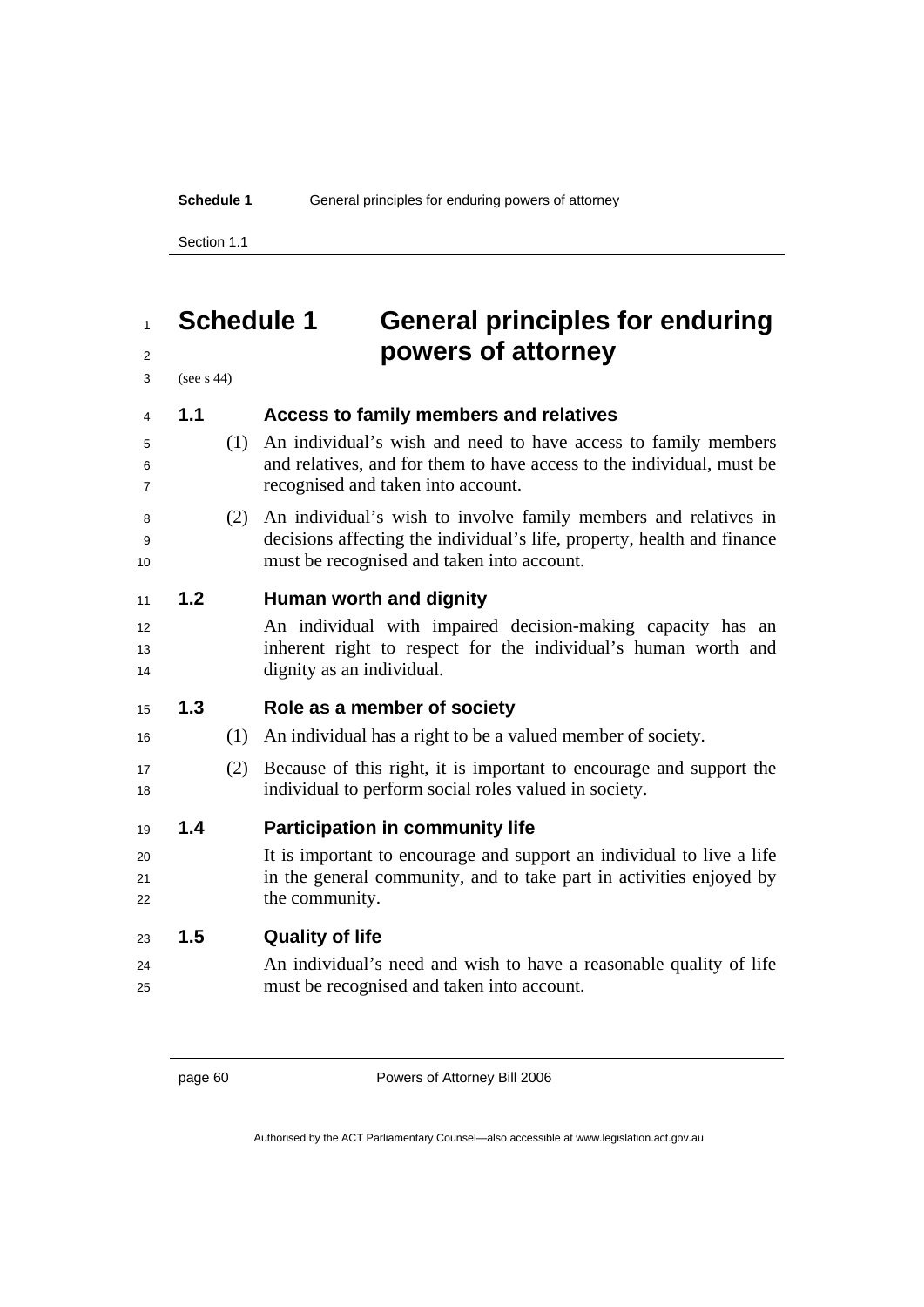| $\mathbf{1}$                     | 1.6 |     | <b>Participation in decision making</b>                                                                                                                                                                                                                                                                                                                                 |
|----------------------------------|-----|-----|-------------------------------------------------------------------------------------------------------------------------------------------------------------------------------------------------------------------------------------------------------------------------------------------------------------------------------------------------------------------------|
| 2<br>3                           |     | (1) | An individual has a right to take part in decisions affecting the<br>individual's life to the greatest extent practicable.                                                                                                                                                                                                                                              |
| 4<br>5<br>6                      |     | (2) | Without limiting subsection (1), an individual also has a right to<br>take part in decisions affecting the individual's property and finance<br>to the greatest extent practicable.                                                                                                                                                                                     |
| 7<br>8                           |     | (3) | The right of the individual to make the individual's own decisions<br>must be preserved to the greatest extent practicable.                                                                                                                                                                                                                                             |
| 9                                |     |     | Examples of preserving individual's right to make own decisions                                                                                                                                                                                                                                                                                                         |
| 10<br>11<br>12                   |     |     | The individual must be given any necessary support, and access to any<br>1<br>necessary information, to allow the individual to take part in decisions<br>affecting the individual's life to the greatest extent practicable.                                                                                                                                           |
| 13<br>14<br>15                   |     |     | To the greatest extent practicable, the individual's views and wishes must be<br>2<br>sought and taken into account before exercising power in relation to the<br>individual.                                                                                                                                                                                           |
| 16<br>17                         |     |     | Power in relation to the individual must be exercised in the way that is least<br>3<br>restrictive of the individual's rights.                                                                                                                                                                                                                                          |
| 18<br>19<br>20                   |     |     | An example is part of the Act, is not exhaustive and may extend, but<br><b>Note</b><br>does not limit, the meaning of the provision in which it appears (see<br>Legislation Act, s 126 and s 132).                                                                                                                                                                      |
| 21<br>22<br>23<br>24<br>25<br>26 |     |     | (4) If an individual's wishes or needs cannot be expressed by the<br>individual, the person exercising power in relation to the individual<br>must try to work out, as far as possible, from the individual's past<br>actions, what the individual's wishes and needs would be if the<br>individual could express them and take those wishes and needs into<br>account. |
| 27<br>28<br>29                   |     | (5) | However, a person exercising a function in relation to an individual<br>must do so in a way consistent with the individual's proper care and<br>protection.                                                                                                                                                                                                             |
| 30<br>31                         |     | (6) | An individual's views and wishes may be expressed orally, in<br>writing or in another way, including, for example, by conduct.                                                                                                                                                                                                                                          |

page 61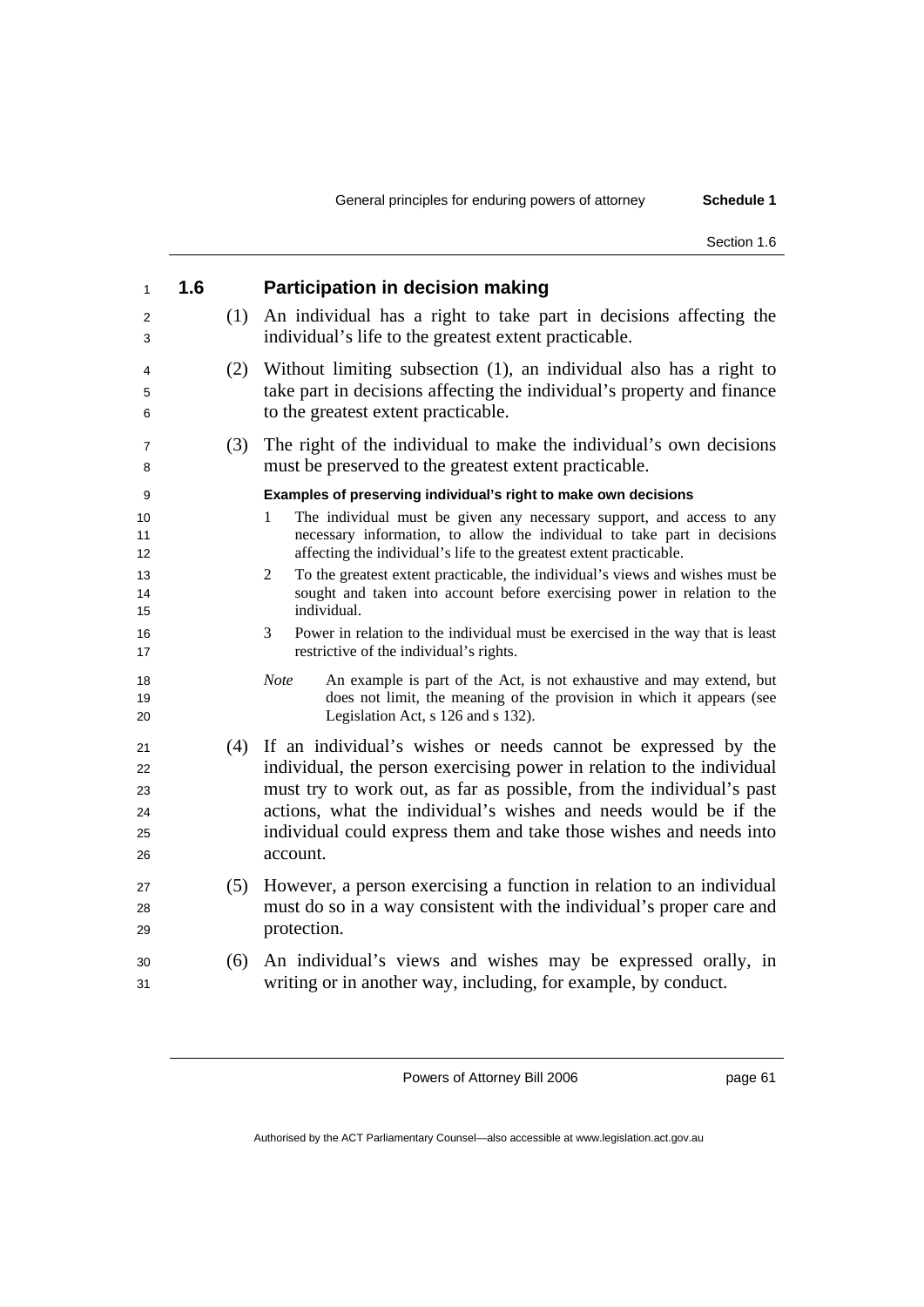|                            | Schedule 1  |     | General principles for enduring powers of attorney                                                                                                                                                                                                                                                                                        |  |  |
|----------------------------|-------------|-----|-------------------------------------------------------------------------------------------------------------------------------------------------------------------------------------------------------------------------------------------------------------------------------------------------------------------------------------------|--|--|
|                            | Section 1.7 |     |                                                                                                                                                                                                                                                                                                                                           |  |  |
| 1                          | 1.7         |     | Individual taken to be able to make decisions                                                                                                                                                                                                                                                                                             |  |  |
| 2<br>3                     |             |     | An individual must not be treated as unable to take part in making a<br>decision only because the individual makes unwise decisions.                                                                                                                                                                                                      |  |  |
| 4                          | 1.8         |     | Maintenance of existing supportive relationships                                                                                                                                                                                                                                                                                          |  |  |
| 5<br>6                     |             |     | The importance of maintaining an individual's existing supportive<br>relationships must be taken into account.                                                                                                                                                                                                                            |  |  |
| 7                          | 1.9         |     | <b>Maintenance of environment and values</b>                                                                                                                                                                                                                                                                                              |  |  |
| 8<br>9<br>10               |             | (1) | The importance of maintaining an individual's cultural and<br>linguistic environment, and set of values (including any religious<br>beliefs) must be taken into account.                                                                                                                                                                  |  |  |
| 11<br>12<br>13<br>14<br>15 |             | (2) | For an individual who is a member of an Aboriginal community or a<br>Torres Strait Islander, this means the importance of maintaining the<br>individual's Aboriginal or Torres Strait Islander cultural and<br>linguistic environment, and set of values (including Aboriginal<br>tradition or Island custom) must be taken into account. |  |  |
| 16                         |             | (3) | In this section:                                                                                                                                                                                                                                                                                                                          |  |  |
| 17                         |             |     | Aboriginal tradition-                                                                                                                                                                                                                                                                                                                     |  |  |
| 18<br>19<br>20             |             |     | means the body of traditions, observances, customs and beliefs<br>(a)<br>of Aboriginal people generally, or of a particular community or<br>group of Aboriginal people; and                                                                                                                                                               |  |  |
| 21<br>22<br>23             |             |     | includes any traditions, observances, customs and beliefs<br>(b)<br>mentioned in paragraph (a) that relate to particular people,<br>areas, objects or relationships.                                                                                                                                                                      |  |  |
| 24                         |             |     | Island custom, known in the Torres Strait as Ailan Kastom-                                                                                                                                                                                                                                                                                |  |  |
| 25<br>26<br>27             |             |     | means the body of customs, traditions, observances and beliefs<br>(a)<br>of Torres Strait Islanders generally, or of a particular<br>community or group of Torres Strait Islanders; and                                                                                                                                                   |  |  |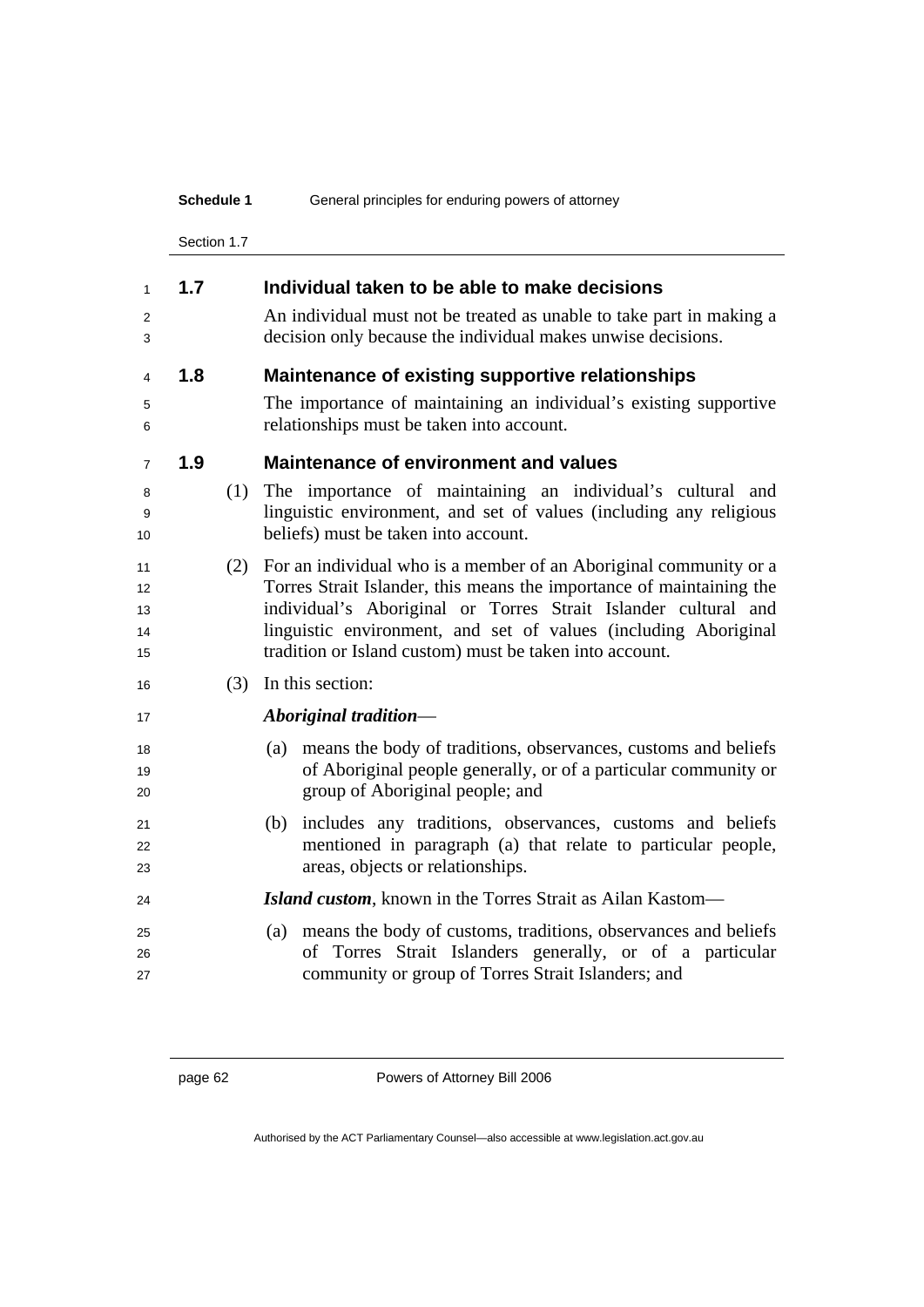| 1<br>2<br>3          |      | includes any traditions, observances, customs and beliefs<br>(b)<br>mentioned in paragraph (a) that relate to particular people,<br>areas, objects or relationships.                                                                                                  |
|----------------------|------|-----------------------------------------------------------------------------------------------------------------------------------------------------------------------------------------------------------------------------------------------------------------------|
| 4                    | 1.10 | <b>Confidentiality</b>                                                                                                                                                                                                                                                |
| 5<br>6               |      | An individual's right to confidentiality of information about the<br>individual must be respected.                                                                                                                                                                    |
| $\overline{7}$       | 1.11 | <b>Health care</b>                                                                                                                                                                                                                                                    |
| 8<br>9               | (1)  | An individual is entitled to have decisions about health care matters<br>made by an attorney—                                                                                                                                                                         |
| 10<br>11             |      | (a) in the way least restrictive of the individual's rights and<br>freedom of action; and                                                                                                                                                                             |
| 12                   |      | only if the exercise of power—<br>(b)                                                                                                                                                                                                                                 |
| 13<br>14<br>15       |      | is, in the attorney's opinion, necessary and appropriate to<br>(i)<br>maintain or promote the individual's health and<br>wellbeing; or                                                                                                                                |
| 16<br>17             |      | is, in all the circumstances, in the individual's best<br>(11)<br>interests.                                                                                                                                                                                          |
| 18<br>19<br>20<br>21 | (2)  | An individual's wishes in relation to health care matters, and any<br>information provided by the individual's health care provider, must<br>be taken into account when an attorney decides what is appropriate<br>in the exercise of power for a health care matter. |

page 63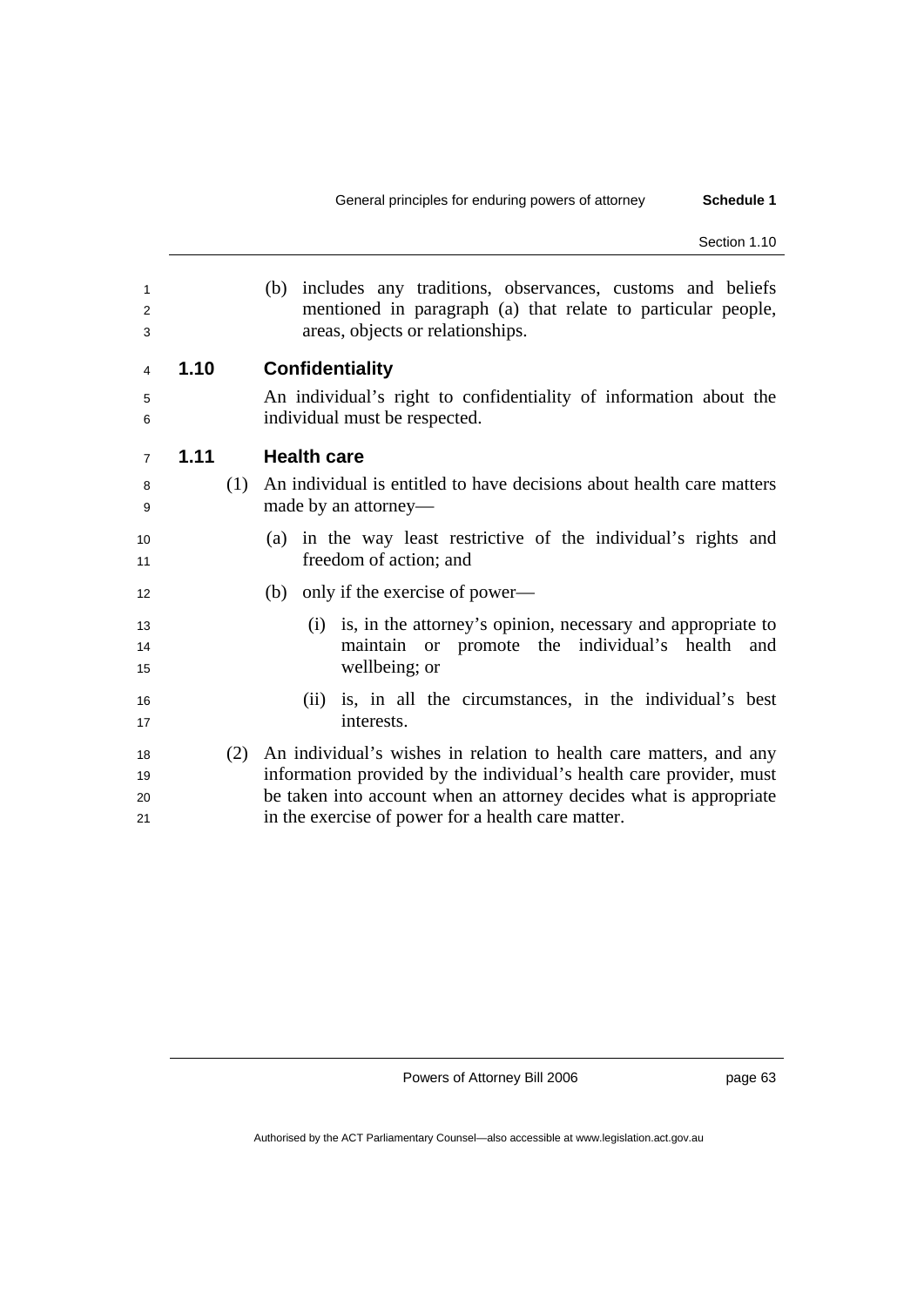**Schedule 2 Consequential amendments** Part 2.1 **Guardianship and Management of Property Act 1991** Amendment [2.1]

# **Schedule 2 Consequential amendments**

(see s 155)

## **Part 2.1 Guardianship and Management of Property Act 1991**

| [2.1] | Section 7 (1), note                                                                                                                                   |
|-------|-------------------------------------------------------------------------------------------------------------------------------------------------------|
|       | substitute                                                                                                                                            |
|       | Note 1<br>See s 8B in relation to appointment of a guardian for a child.                                                                              |
|       | Note 2<br>A person's needs may be met, or the person's interests protected, under<br>an enduring power of attorney (see Powers of Attorney Act 2006). |
| [2.2] | <b>New section 8AB</b>                                                                                                                                |
|       | insert                                                                                                                                                |
| 8AB   | Effect on guardian or manager of enduring power of<br>attorney in relation to health care                                                             |
|       | $(1)$ This section applies if—                                                                                                                        |
|       | a person (the <i>principal</i> ) has made an enduring power of<br>(a)<br>attorney giving power in relation to health care matters; and                |
|       | (b) the principal has become a person<br>with impaired<br>decision-making capacity; and                                                               |
|       | (c) the tribunal appoints a guardian for the principal after the<br>making of the power of attorney; and                                              |
|       | the tribunal revokes the enduring power of attorney, or part of<br>(d)<br>it.                                                                         |
|       | <b>Note</b><br>The tribunal may revoke the enduring power of attorney, or part of it,<br>under the Powers of Attorney Act 2006, s 75 (2) (c).         |

page 64 **Powers of Attorney Bill 2006**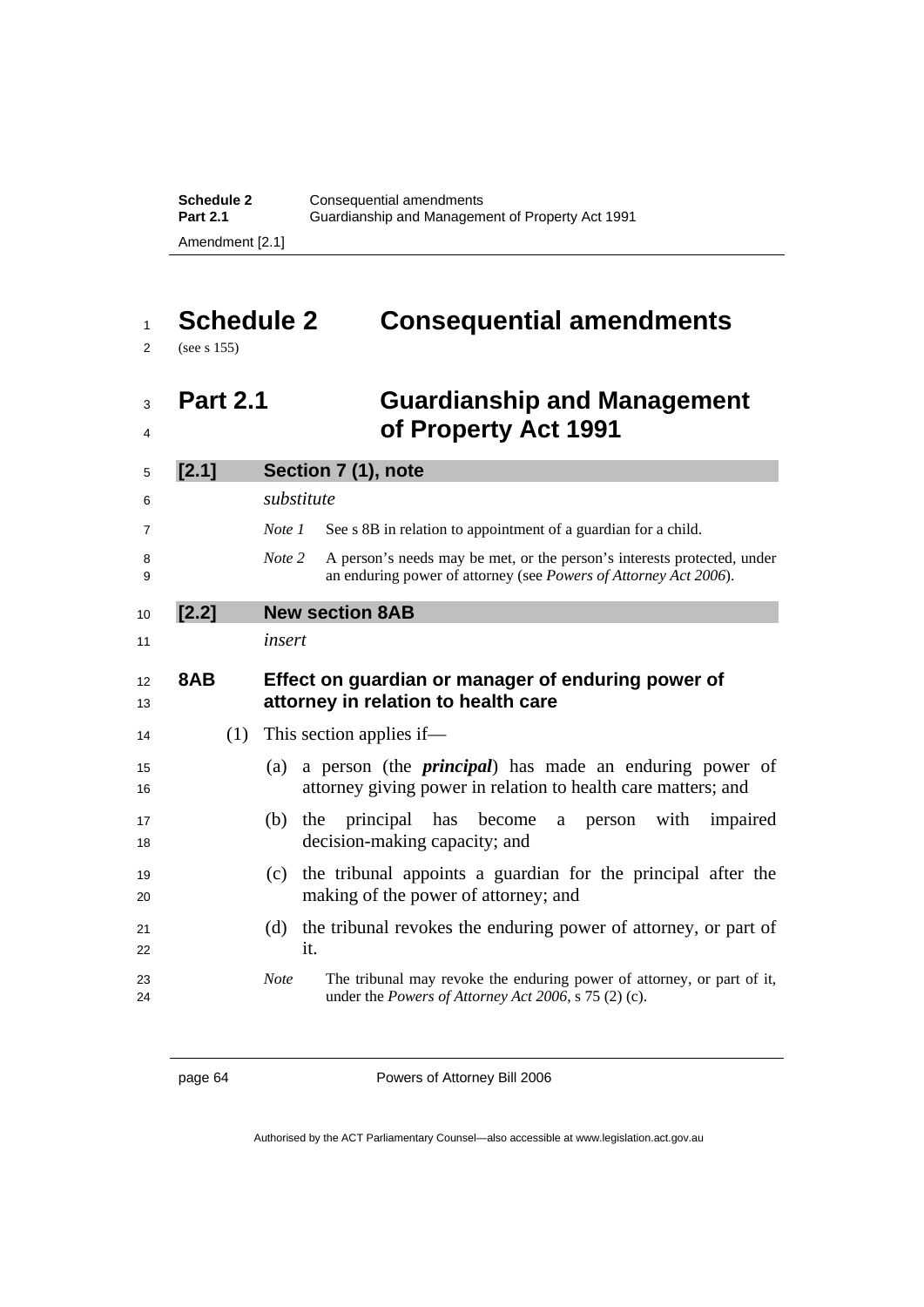| (2)   | If the guardian has power to consent to medical treatment for the<br>person, the guardian must consider the terms of the enduring power<br>of attorney before the enduring power of attorney, or part of it, was<br>revoked.                                                                              |
|-------|-----------------------------------------------------------------------------------------------------------------------------------------------------------------------------------------------------------------------------------------------------------------------------------------------------------|
| [2.3] | <b>Section 33</b>                                                                                                                                                                                                                                                                                         |
|       | substitute                                                                                                                                                                                                                                                                                                |
| 33    | <b>Need for inquiry</b>                                                                                                                                                                                                                                                                                   |
|       | The tribunal must not make an order, whether under this Act or the<br>Powers of Attorney Act 2006, unless the tribunal has held an inquiry<br>in the relevant matter.                                                                                                                                     |
|       | <b>Note</b><br>The tribunal may make an order without holding an inquiry in some<br>circumstances (see s 67, s 68 and s 68A).                                                                                                                                                                             |
| [2.4] | New section 35 (1) (i)                                                                                                                                                                                                                                                                                    |
|       | insert                                                                                                                                                                                                                                                                                                    |
|       | if the matter relates to an enduring power of attorney—each<br>(i)<br>attorney under the power of attorney.                                                                                                                                                                                               |
| [2.5] | Section 40, new note                                                                                                                                                                                                                                                                                      |
|       | insert                                                                                                                                                                                                                                                                                                    |
|       | <b>Note</b><br>The public trustee must, if asked by the tribunal, assist the tribunal by<br>examining and reporting on the books, accounts or other records of<br>transactions carried out by an attorney for a principal under an enduring<br>power of attorney (see Powers of Attorney Act 2006, s 83). |
| [2.6] | Section 56 (1) (c)                                                                                                                                                                                                                                                                                        |
|       | substitute                                                                                                                                                                                                                                                                                                |
|       | for a matter relating to an enduring power of attorney—<br>(c)                                                                                                                                                                                                                                            |
|       | who made the application (the <i>relevant application</i> ) in<br>(i)<br>relation to which the order, direction or decision was<br>made; or                                                                                                                                                               |
|       |                                                                                                                                                                                                                                                                                                           |

page 65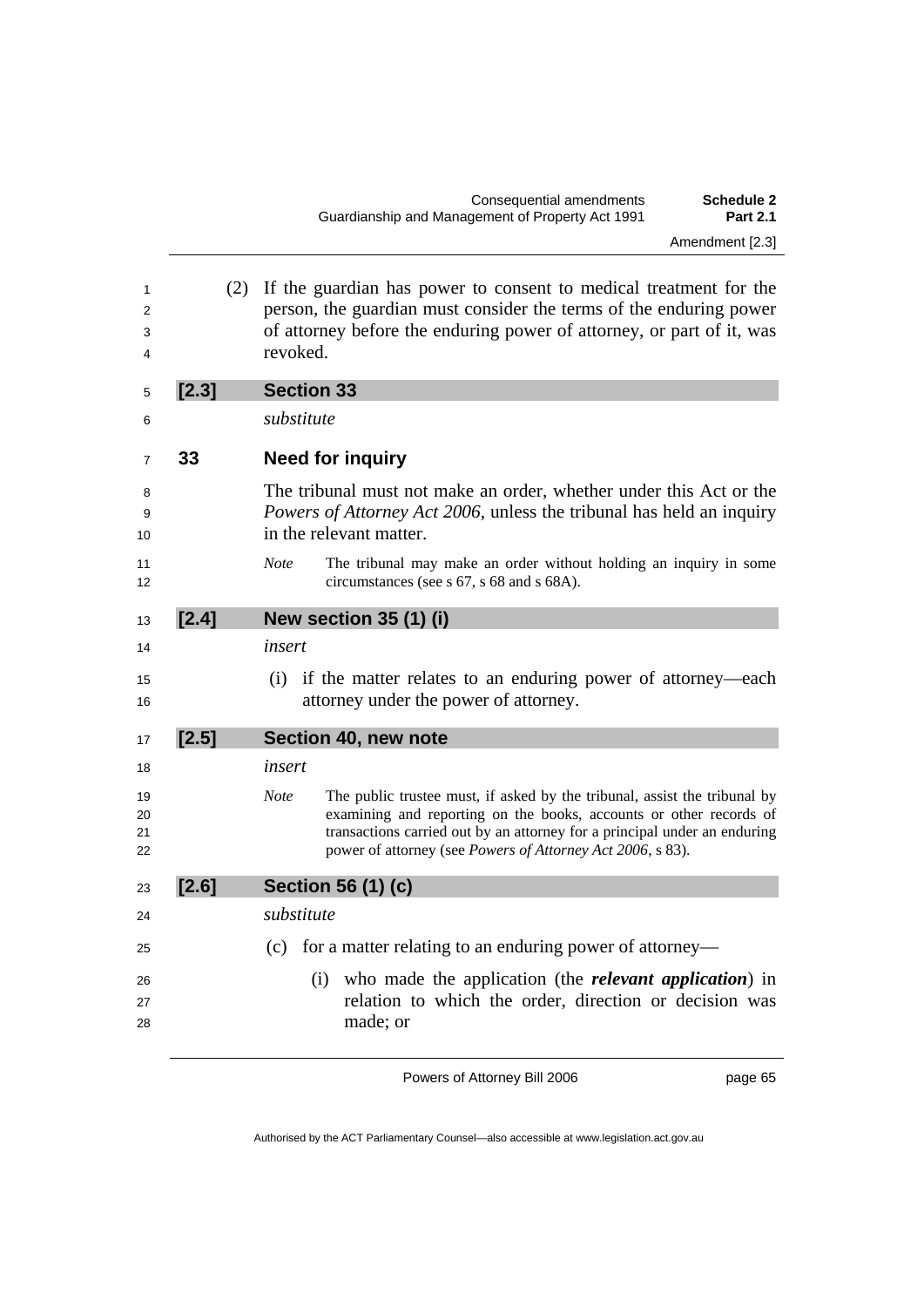|                      | <b>Schedule 2</b><br><b>Part 2.1</b> | Consequential amendments<br>Guardianship and Management of Property Act 1991                                                                                                                                                                                  |
|----------------------|--------------------------------------|---------------------------------------------------------------------------------------------------------------------------------------------------------------------------------------------------------------------------------------------------------------|
|                      | Amendment [2.7]                      |                                                                                                                                                                                                                                                               |
| 1<br>2               |                                      | who, with the leave of the tribunal, would have been<br>(i)<br>allowed to be heard on the relevant application; or                                                                                                                                            |
| 3                    |                                      | in relation to whom the order, direction or decision was made.<br>(d)                                                                                                                                                                                         |
| 4                    | [2.7]                                | <b>Section 58</b>                                                                                                                                                                                                                                             |
| 5                    |                                      | substitute                                                                                                                                                                                                                                                    |
| 6                    | 58                                   | <b>Functions and powers</b>                                                                                                                                                                                                                                   |
| 7<br>8               |                                      | The tribunal has the functions and powers given to it under this Act<br>and the Powers of Attorney Act 2006.                                                                                                                                                  |
| 9<br>10              |                                      | <b>Note</b><br>The power to exercise a function also includes the powers necessary and<br>convenient to exercise the function (see Legislation Act, s 196).                                                                                                   |
| 11                   | [2.8]                                | Section 66B (1), new note                                                                                                                                                                                                                                     |
| 12                   |                                      | insert                                                                                                                                                                                                                                                        |
| 13<br>14<br>15       |                                      | <b>Note</b><br>A presidential member of the tribunal may refer a matter, or part of a<br>matter, relating to an enduring power of attorney to the Supreme Court<br>(see Powers of Attorney Act 2006, s 76).                                                   |
| 16                   | [2.9]                                | <b>New sections 68A and 68B</b>                                                                                                                                                                                                                               |
| 17                   |                                      | insert                                                                                                                                                                                                                                                        |
| 18                   | 68A                                  | <b>Emergency orders-enduring powers of attorney</b>                                                                                                                                                                                                           |
| 19<br>20<br>21       | (1)                                  | This section applies if the tribunal is satisfied that there are special<br>circumstances of urgency that make it proper to make an order<br>under this section.                                                                                              |
| 22<br>23<br>24<br>25 | (2)                                  | The tribunal may make an order under the <i>Powers of Attorney</i><br>Act 2006, section 75 (Guardianship tribunal directions etc for<br>enduring powers of attorney) in relation to an enduring power of<br>attorney without holding an inquiry under part 3. |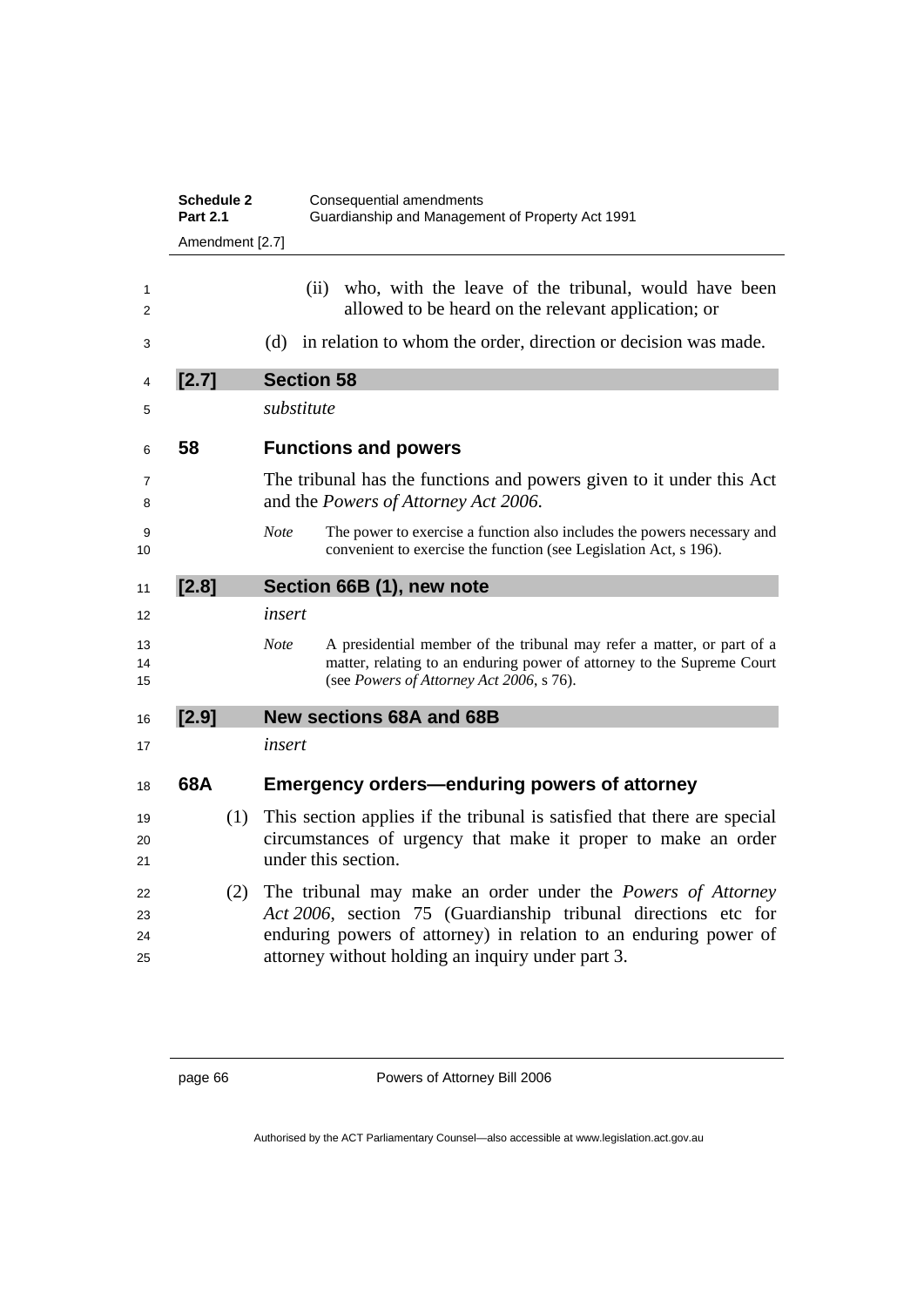| $\mathbf{1}$        | 68B    | Tribunal's power to revoke health direction                                                                         |
|---------------------|--------|---------------------------------------------------------------------------------------------------------------------|
| 2                   | (1)    | This section applies if—                                                                                            |
| 3<br>4              |        | a person has made a health direction under the <i>Medical</i><br>(a)<br>Treatment (Health Directions) Act 2006; and |
| 5<br>6              |        | the person becomes a person with impaired decision-making<br>(b)<br>capacity; and                                   |
| $\overline{7}$<br>8 |        | (c) the tribunal appoints a guardian for the principal after the<br>making of the health direction.                 |
| 9<br>10             | (2)    | The tribunal may revoke the health direction, or part of it, if the<br>tribunal considers appropriate.              |
| 11                  | [2.10] | Dictionary, new definition of enduring power of attorney                                                            |
| 12                  |        | insert                                                                                                              |
|                     |        |                                                                                                                     |
| 13<br>14            |        | enduring power of attorney-see the Powers of Attorney Act 2006,<br>section 8.                                       |
| 15                  | [2.11] | Further amendments, mentions of community advocate                                                                  |
| 16                  |        | omit                                                                                                                |
| 17                  |        | community advocate                                                                                                  |
| 18                  |        | substitute                                                                                                          |
| 19                  |        | public advocate                                                                                                     |
| 20                  |        | in                                                                                                                  |
| 21                  |        | section 9 (1), (2), (4) and (5)<br>$\bullet$                                                                        |
| 22                  |        | section 10 $(2)$ and $(3)$<br>$\bullet$                                                                             |
| 23                  |        | section 32 $(3)$ , $(4)$ , $(5)$ and $(6)$<br>$\bullet$                                                             |
| 24<br>25            |        | section $67(1)$<br>$\bullet$<br>section 68 (1), (6) (a), (b) and (c) and (7)<br>$\bullet$                           |

page 67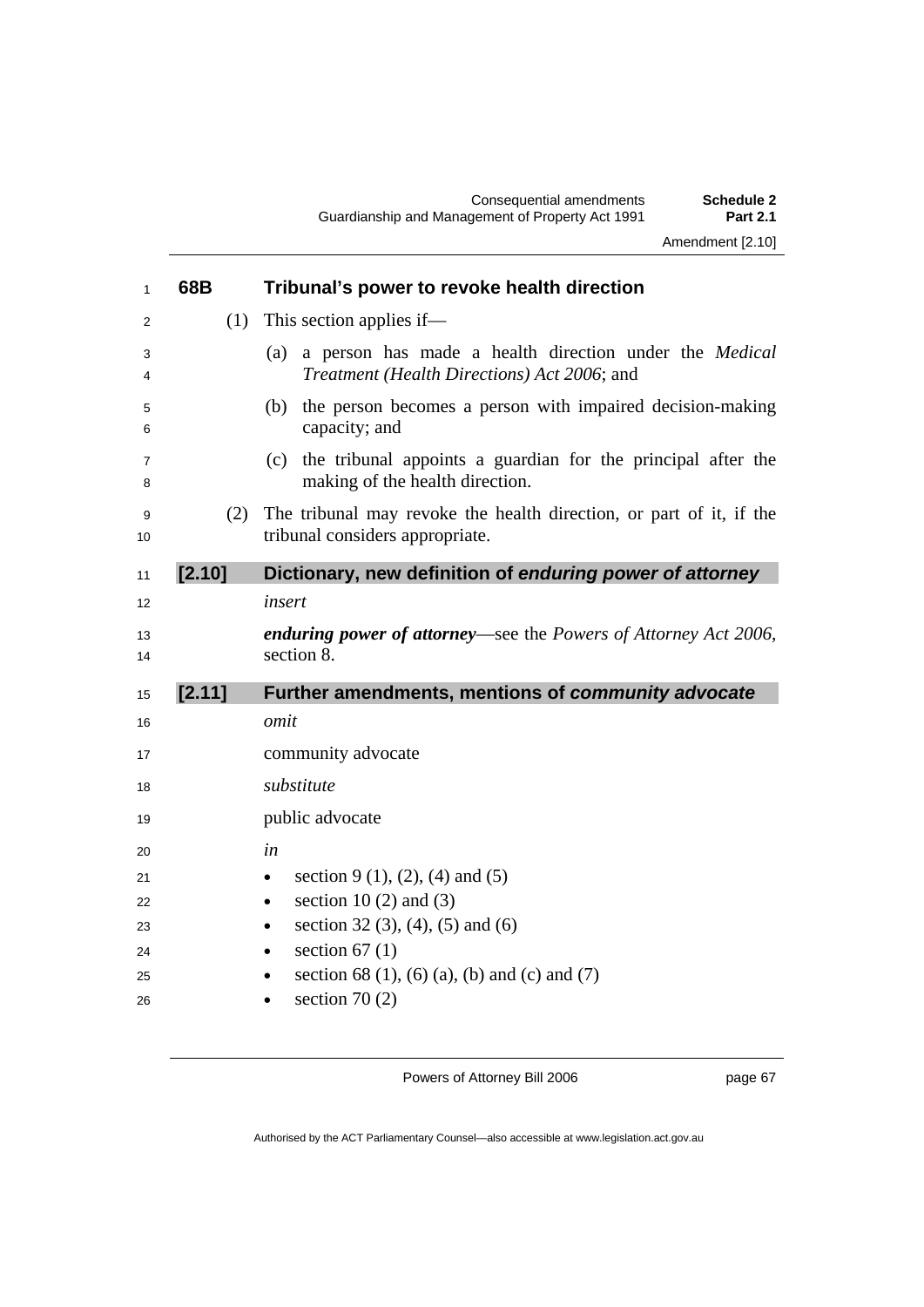**Schedule 2 Consequential amendments Part 2.2** Land Titles Act 1925 Amendment [2.12]

# **Part 2.2 Land Titles Act 1925**

| [2.12]          | <b>Section 130 (2)</b>                                                                                                                                                                  |
|-----------------|-----------------------------------------------------------------------------------------------------------------------------------------------------------------------------------------|
|                 | substitute                                                                                                                                                                              |
| (2)             | An instrument executed under a power of attorney must not be<br>registered under this Act unless the power of attorney has been<br>registered under the Registration of Deeds Act 1957. |
| [2.13]          | <b>Section 131</b>                                                                                                                                                                      |
|                 | omit                                                                                                                                                                                    |
| <b>Part 2.3</b> | <b>Mental Health (Treatment and</b><br><b>Care) Act 1994</b>                                                                                                                            |
| [2.14]          | <b>Section 25 (2)</b>                                                                                                                                                                   |
|                 | substitute                                                                                                                                                                              |
| (2)             | If the person has an attorney appointed under the <i>Powers of Attorney</i><br>Act 2006, the tribunal must also consider consulting the attorney.                                       |
| [2.15]          | <b>Section 32 (4) (c)</b>                                                                                                                                                               |
|                 | substitute                                                                                                                                                                              |
|                 | (c) if the person has an attorney appointed under the <i>Powers of</i><br>Attorney Act 2006—the attorney.                                                                               |
|                 |                                                                                                                                                                                         |
| [2.16]          | Section 36D (3) (b) (ii)                                                                                                                                                                |
|                 | substitute                                                                                                                                                                              |

page 68 Powers of Attorney Bill 2006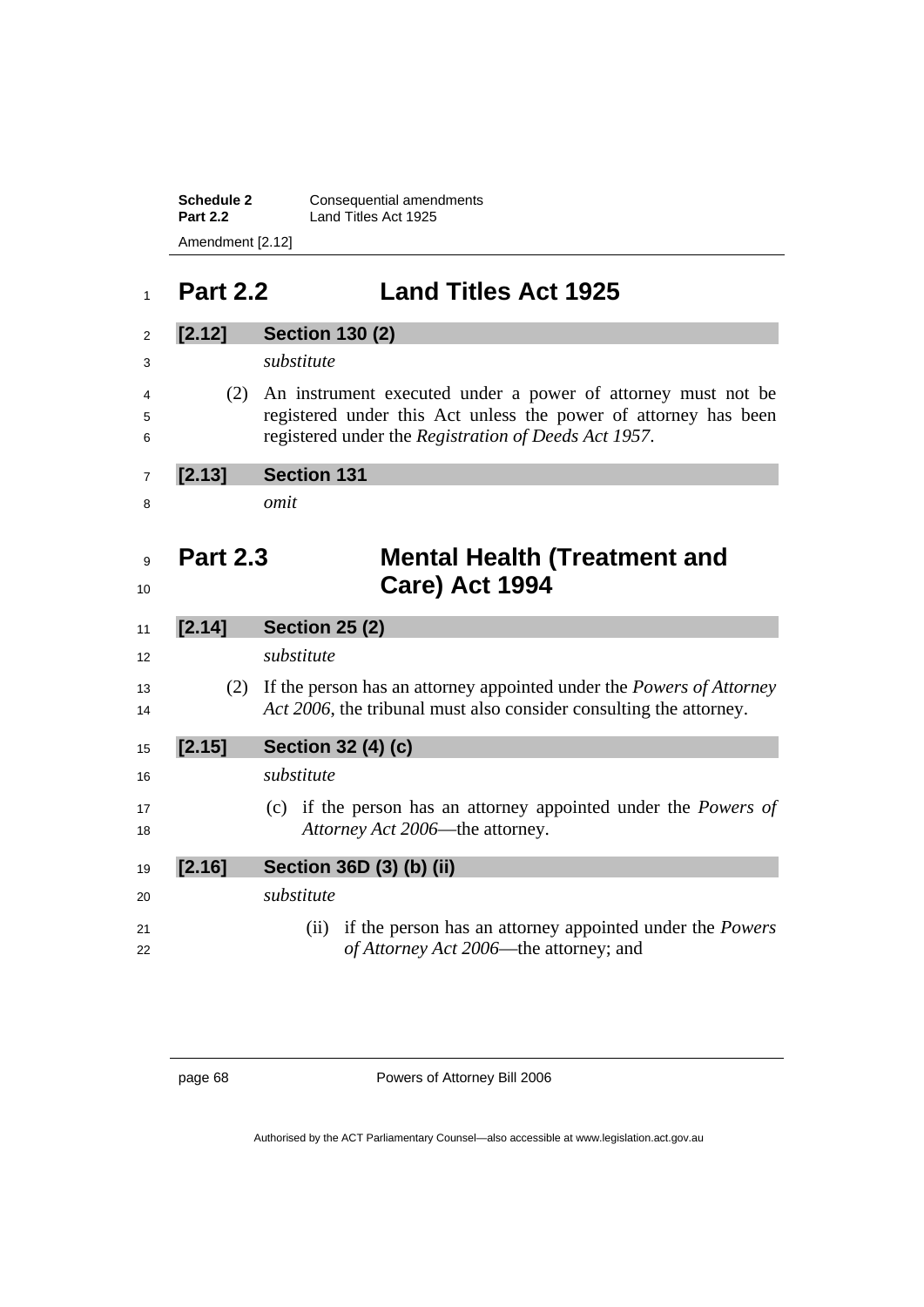#### Consequential amendments **Schedule 2**  Registration of Deeds Act 1957 **Part 2.4**  Amendment [2.17]

| 1              | [2.17] | Section 105 (1) (e) and (f)                                                                                                                     |
|----------------|--------|-------------------------------------------------------------------------------------------------------------------------------------------------|
| $\overline{2}$ |        | substitute                                                                                                                                      |
| 3<br>4<br>5    |        | (e) if the person has made a power of attorney under the <i>Powers of</i><br>Attorney Act 2006—the attorney under the power of attorney;<br>and |
| 6              | [2.18] | Section 105 (1) (g) to (k)                                                                                                                      |
| $\overline{7}$ |        | renumber as section 105 (1) (f) to (j)                                                                                                          |
| 8              | [2.19] | <b>Section 143</b>                                                                                                                              |
| 9              |        | omit                                                                                                                                            |
| 10             |        | Powers of Attorney Act 1956                                                                                                                     |
| 11             |        | substitute                                                                                                                                      |
| 12             |        | Powers of Attorney Act 2006                                                                                                                     |
|                |        |                                                                                                                                                 |

# **Part 2.4 Registration of Deeds Act 1957**

| 14 | [2.20] | <b>Section 3</b>                                                           |
|----|--------|----------------------------------------------------------------------------|
| 15 |        | substitute                                                                 |
| 16 | - 3    | <b>General register of deeds</b>                                           |
| 17 |        | The registrar-general must keep a register (the <i>general register of</i> |
| 18 |        | <i>deeds</i> ) in the form the Minister directs.                           |
|    |        |                                                                            |

Powers of Attorney Bill 2006

page 69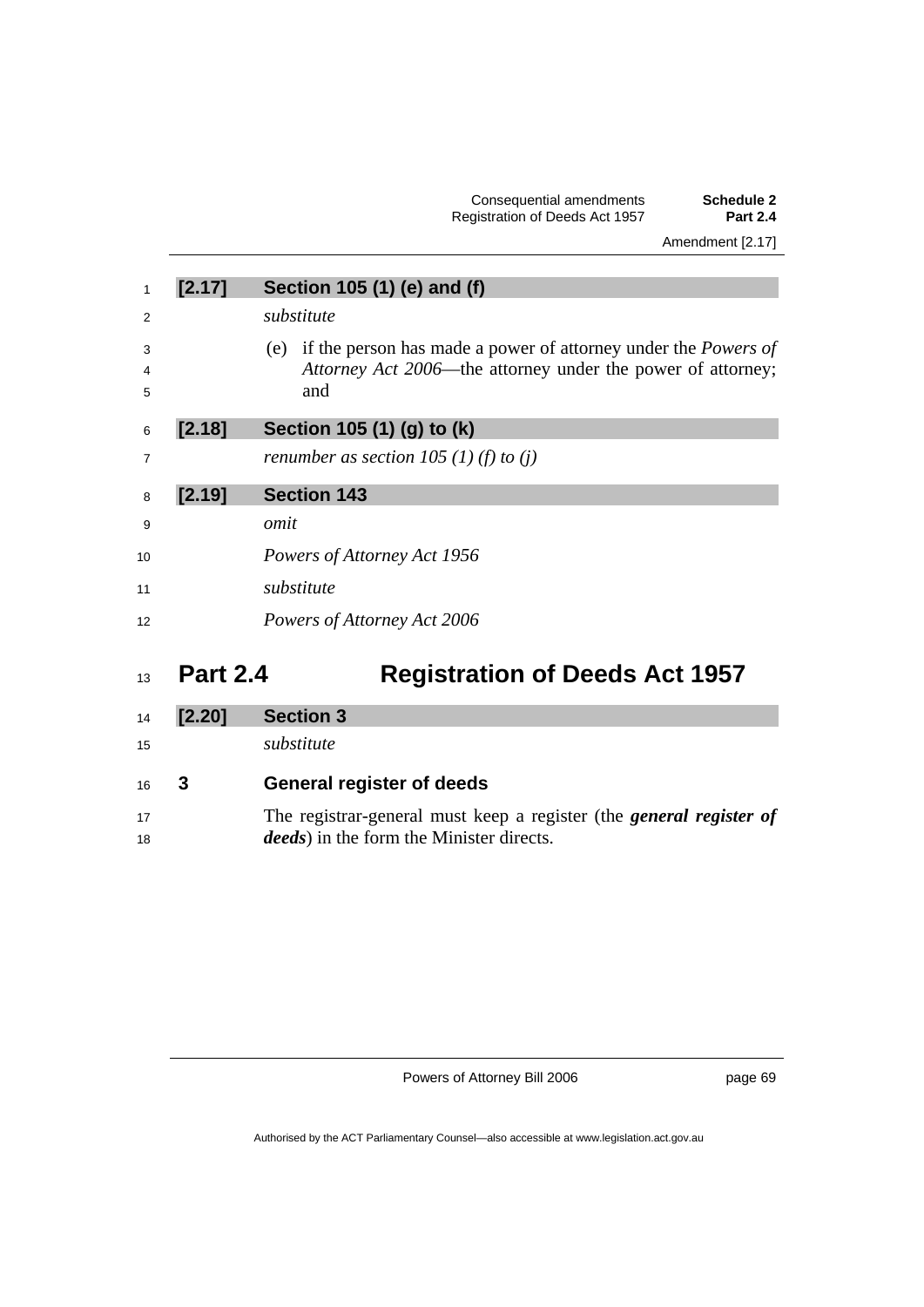**Schedule 2 Consequential amendments** Part 2.5 **Trustee Act 1925** Amendment [2.21]

### <sup>1</sup>**Part 2.5 Trustee Act 1925**

#### <sup>2</sup>**[2.21] Section 67**

<sup>3</sup>*substitute* 

### <sup>4</sup>**67 Power of attorney**

<sup>5</sup>A delegation under this part is taken to be a power of attorney under 6 the *Powers of Attorney Act 2006*.

page 70 Powers of Attorney Bill 2006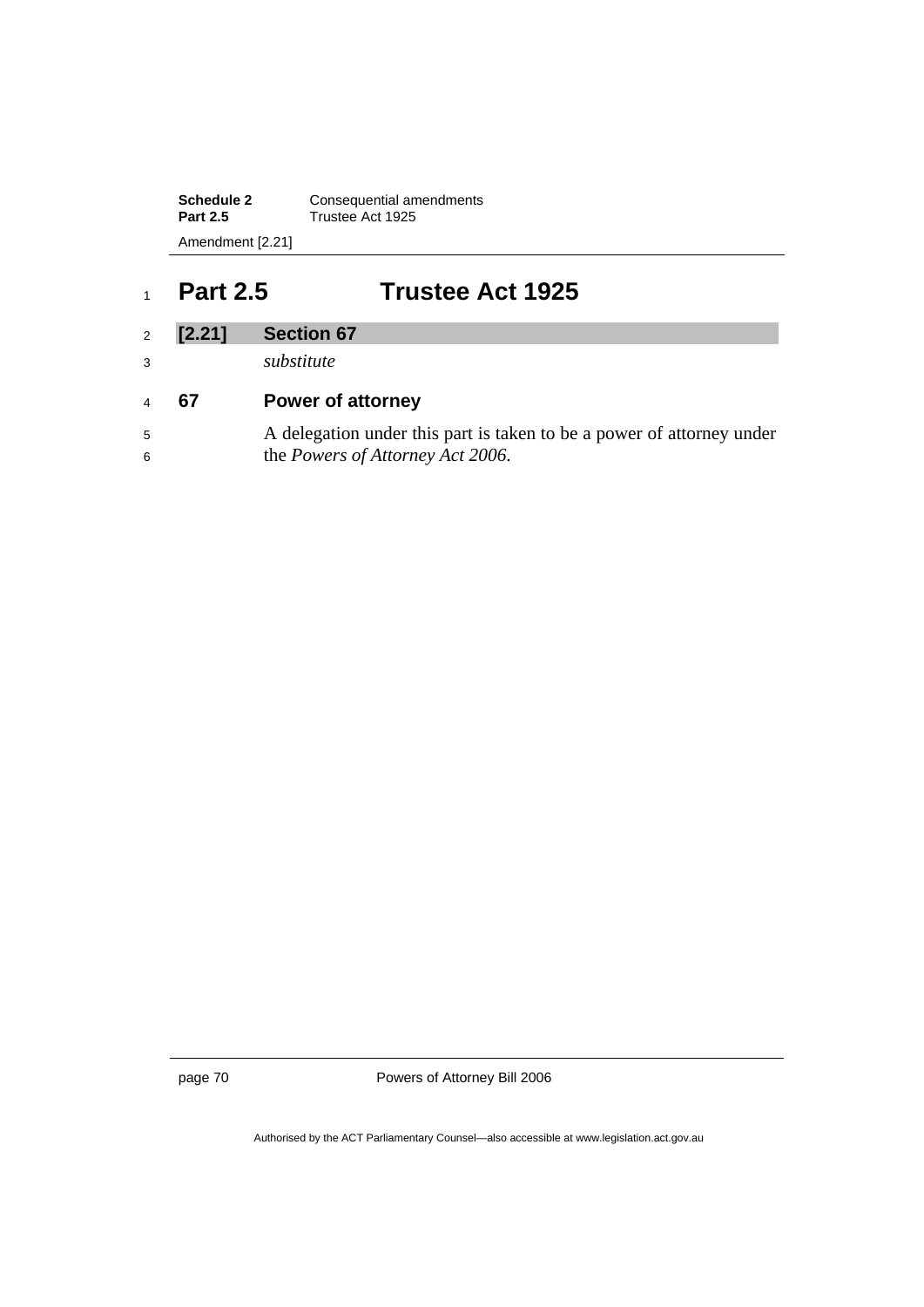| $\mathbf{1}$                | <b>Dictionary</b> |                                                                                                                                                                                                                          |
|-----------------------------|-------------------|--------------------------------------------------------------------------------------------------------------------------------------------------------------------------------------------------------------------------|
| 2                           | (see s 3)         |                                                                                                                                                                                                                          |
| 3<br>4                      | Note 1            | The Legislation Act contains definitions and other provisions relevant to<br>this Act.                                                                                                                                   |
| 5<br>6<br>7<br>8<br>9<br>10 | Note 2            | For example, the Legislation Act, dict, pt 1, defines the following terms:<br>authorised deposit-taking institution<br>child<br>$\bullet$<br>corporation<br>٠<br>domestic partner (see s $169(1)$ )<br>٠<br>exercise     |
| 11                          |                   | guardianship tribunal.                                                                                                                                                                                                   |
| 12<br>13                    |                   | <i>affinity</i> means affinity derived through marriage or any other<br>domestic partnership.                                                                                                                            |
| 14                          |                   | <i>attorney</i> —see section 6.                                                                                                                                                                                          |
| 15<br>16<br>17<br>18        | (Cwlth).          | <b>bankrupt</b> —without limiting when a person becomes bankrupt, a<br>person is taken to become <b>bankrupt</b> if the person takes advantage of<br>a law of a foreign country corresponding to the Bankruptcy Act 1966 |
| 19<br>20<br>21              | welfare.          | <i>close friend</i> , of a person, means someone who has a close personal<br>relationship with the person and a personal interest in the person's                                                                        |
| 22<br>23                    |                   | day hospital means a facility where a person is admitted for surgical<br>or medical treatment and discharged on the same day.                                                                                            |
| 24<br>25<br>26              |                   | <i>disability care</i> means care that is provided to a person with a<br>disability in a residential facility in which the person is also<br>provided with accommodation that includes—                                  |
| 27<br>28                    | (a)               | appropriate staffing to meet the nursing and personal care<br>needs of the person; and                                                                                                                                   |
| 29                          |                   | (b) meals and cleaning services; and                                                                                                                                                                                     |

page 71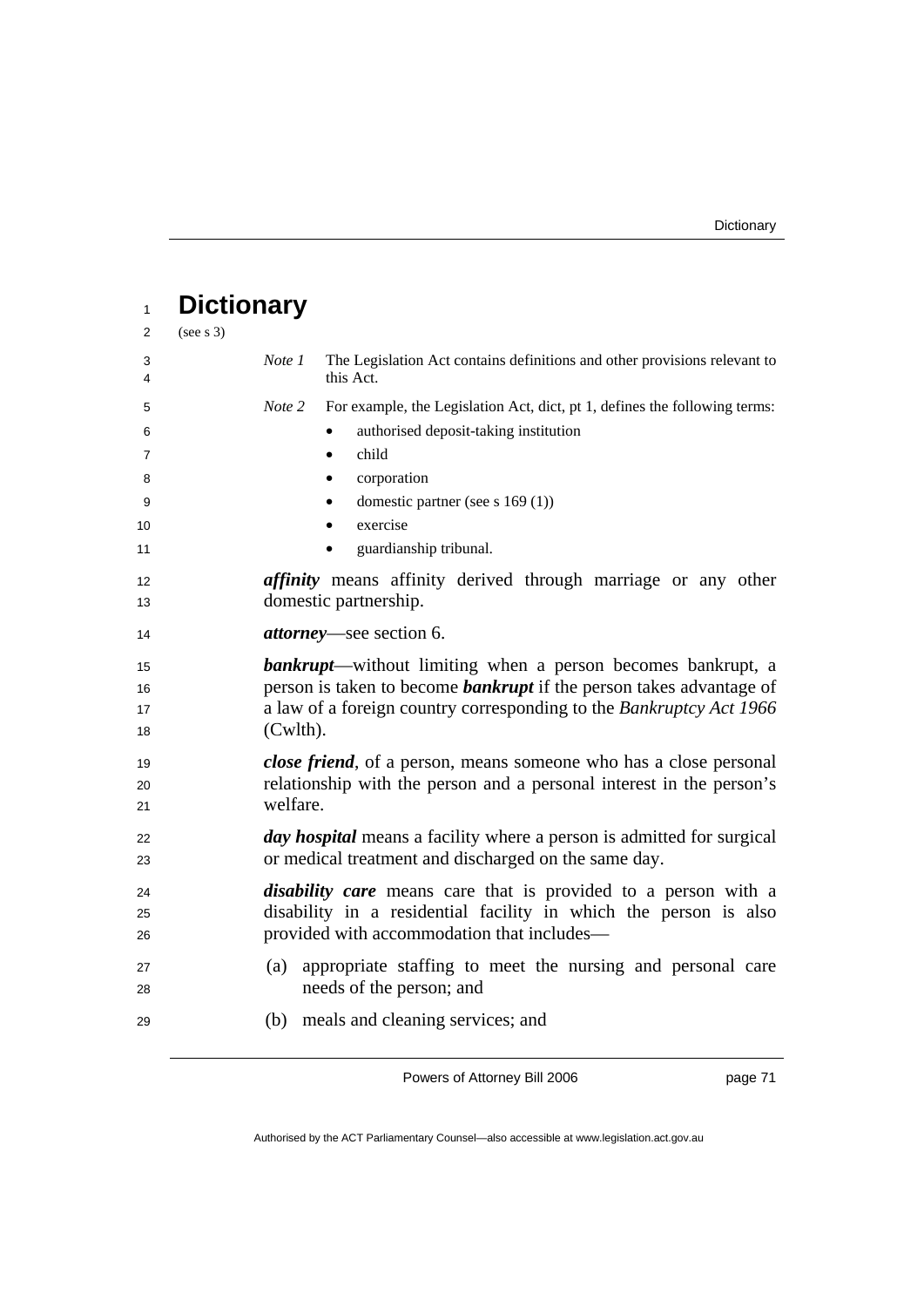#### Dictionary

| 1      | (c) furnishings, furniture and equipment for the provision of the                |
|--------|----------------------------------------------------------------------------------|
| 2      | care and accommodation.                                                          |
| 3      | <i>decision-making capacity</i> —see section $9(1)$ .                            |
| 4      | enduring power of attorney-see section 8.                                        |
| 5      | general power of attorney—see section 7.                                         |
| 6      | <i>general principles</i> —see section 44 and schedule 1.                        |
| 7<br>8 | <b>health care</b> , for a person who is a principal for a power of<br>attorney- |
| 9      | (a) includes withholding or withdrawal of a life-sustaining                      |
| 10     | measure for the principal if starting or continuing the measure                  |
| 11     | for the principal would be inconsistent with good medical                        |
| 12     | practice; but                                                                    |
| 13     | (b) does not include—                                                            |
| 14     | first-aid treatment; or<br>(i)                                                   |
| 15     | (ii)<br>non-intrusive examination made<br>for<br>diagnostic<br>a                 |
| 16     | purposes; or                                                                     |
| 17     | (iii) the administration of a pharmaceutical drug if—                            |
| 18     | (A) a prescription is not needed for the drug; and                               |
| 19     | the drug is normally self-administered; and<br>(B)                               |
| 20     | the administration is for a recommended purpose<br>(C)                           |
| 21     | and at a recommended dosage level.                                               |
| 22     | Example for par (b)                                                              |
| 23     | a visual examination of a principal's mouth, throat, nasal cavity, eyes or       |
| 24     | ears                                                                             |
| 25     | <b>Note</b><br>An example is part of the Act, is not exhaustive and may extend,  |
| 26     | but does not limit, the meaning of the provision in which it                     |
| 27     | appears (see Legislation Act, s 126 and s 132).                                  |

page 72 Powers of Attorney Bill 2006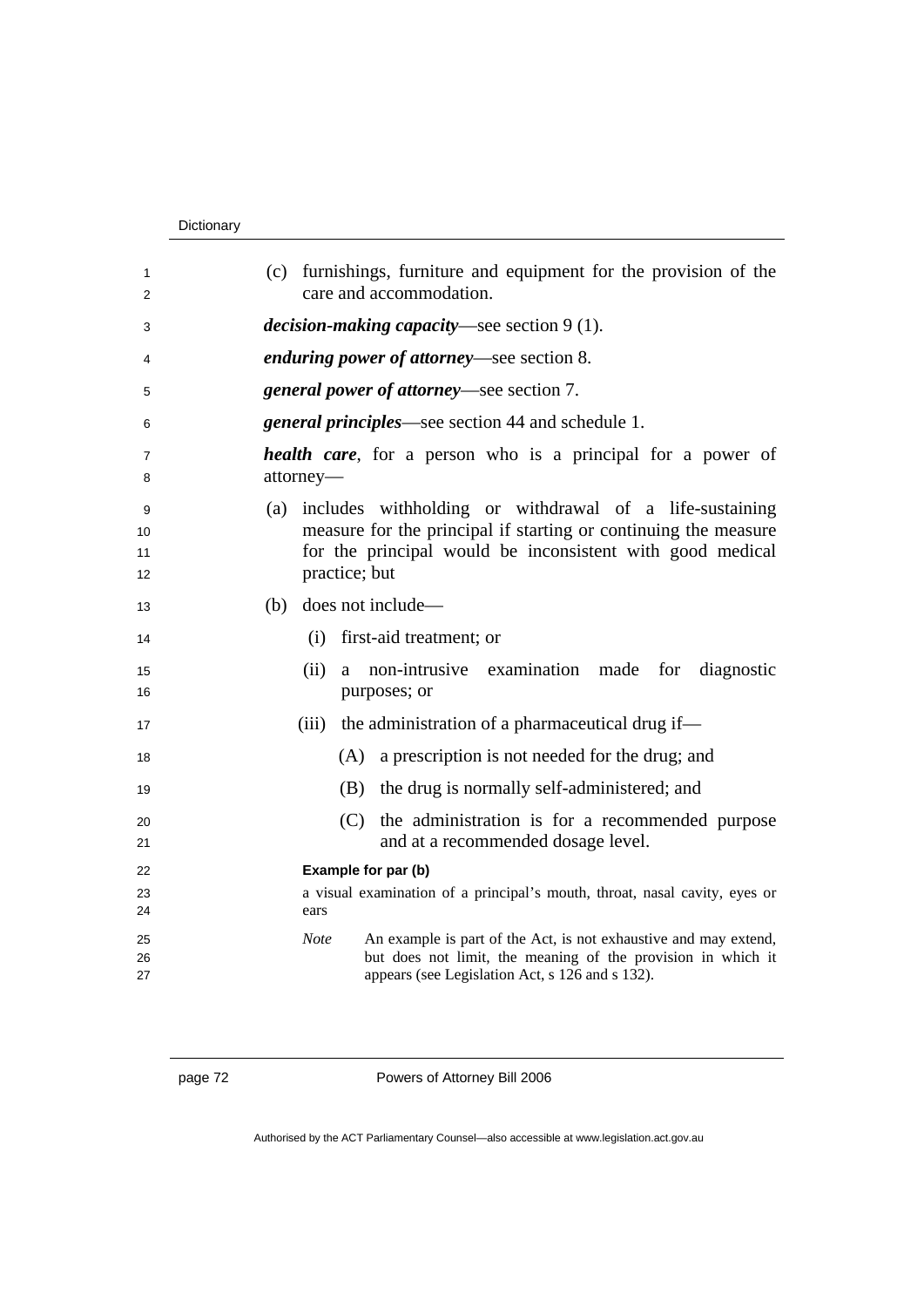| 1              | health care facility means a hospital, residential aged care facility or                                                                                                                      |
|----------------|-----------------------------------------------------------------------------------------------------------------------------------------------------------------------------------------------|
| 2              | residential disability care facility.                                                                                                                                                         |
| 3<br>4         | Hospital, residential aged care facility and residential disability care<br><b>Note</b><br><i>facility</i> are defined in this dictionary.                                                    |
| 5              | <i>health care matter—see section 12.</i>                                                                                                                                                     |
| 6              | <i>health care provider</i> , for a person who is a principal for a power of                                                                                                                  |
| $\overline{7}$ | attorney, means a health professional who provides health care to                                                                                                                             |
| 8              | the principal.                                                                                                                                                                                |
| 9              | <i>health professional</i> means a person who provides health care in the                                                                                                                     |
| 10             | practice of a profession or the ordinary course of business.                                                                                                                                  |
| 11             | <i>hospital</i> means a public hospital, private hospital or day hospital.                                                                                                                    |
| 12             | <i>impaired decision-making capacity</i> —see section $9(2)$ .                                                                                                                                |
| 13             | <i>interested person</i> , for chapter 7 (Guardianship tribunal, Supreme                                                                                                                      |
| 14             | Court and proceedings and rights)—see section 74.                                                                                                                                             |
| 15             | <i>invalidity</i> , of a power of attorney or a power under a power of                                                                                                                        |
| 16             | attorney, for chapter 6 (Protection and relief from liability)-see                                                                                                                            |
| 17             | section 70.                                                                                                                                                                                   |
| 18             | <b>know</b> , of the invalidity of a power of attorney or a power under a                                                                                                                     |
| 19             | power of attorney, for chapter 6 (Protection and relief from                                                                                                                                  |
| 20             | liability)—see section 70.                                                                                                                                                                    |
| 21             | <i>legal matter</i> , for a person who is a principal for a power of attorney,                                                                                                                |
| 22             | means-                                                                                                                                                                                        |
| 23             | (a) the use of legal services for the principal's benefit; or                                                                                                                                 |
| 24<br>25       | bringing or defending a proceeding, including settling a claim<br>(b)<br>before or after a proceeding starts, on behalf of the principal.                                                     |
| 26<br>27<br>28 | <b>Examples of use of legal services</b><br>use of legal services to get information about the principal's legal rights<br>1<br>use of legal services to make a transaction<br>$\overline{2}$ |

page 73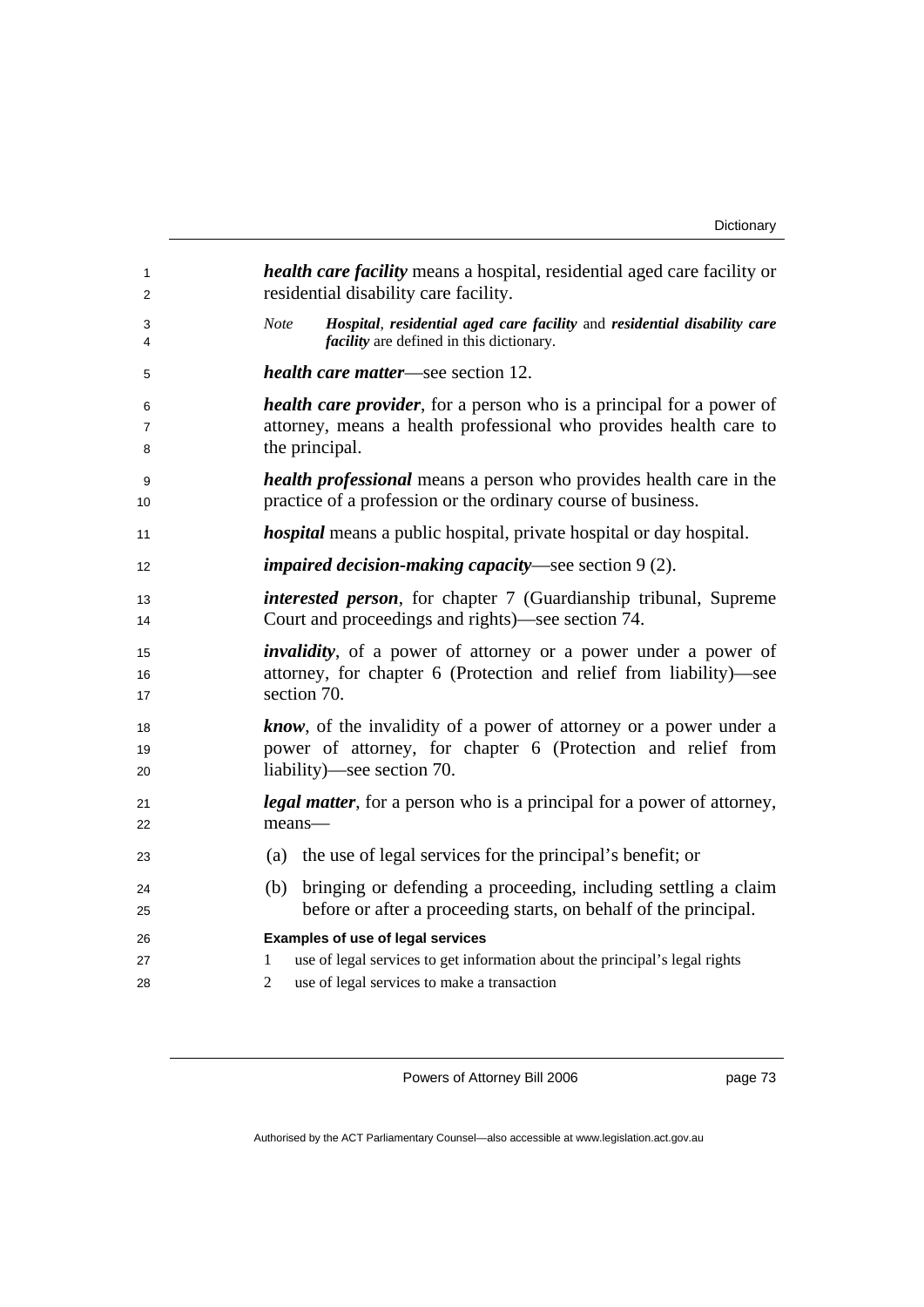| 1<br>2                     | 3<br>use of legal services to bring or defend a proceeding before a court, tribunal<br>or other entity                                                                                                                                                                                                             |
|----------------------------|--------------------------------------------------------------------------------------------------------------------------------------------------------------------------------------------------------------------------------------------------------------------------------------------------------------------|
| 3<br>4<br>5                | An example is part of the Act, is not exhaustive and may extend, but<br><b>Note</b><br>does not limit, the meaning of the provision in which it appears (see<br>Legislation Act, s 126 and s 132).                                                                                                                 |
| 6                          | <i>liquidator</i> , of an attorney, includes—                                                                                                                                                                                                                                                                      |
| 7                          | the official manager of the attorney; or<br>(a)                                                                                                                                                                                                                                                                    |
| 8                          | (b)<br>the receiver of the attorney's property; or                                                                                                                                                                                                                                                                 |
| 9                          | the receiver and manager of the attorney's property; or<br>(c)                                                                                                                                                                                                                                                     |
| 10                         | (d)<br>the managing controller of the attorney's property.                                                                                                                                                                                                                                                         |
| 11                         | <i>personal care matter</i> —see section 11.                                                                                                                                                                                                                                                                       |
| 12<br>13<br>14<br>15<br>16 | <i>personal insolvency agreement—without limiting when a person</i><br>executes a personal insolvency agreement, a person is taken to<br>execute a <i>person insolvency agreement</i> if the person executes an<br>agreement under a law of a foreign country corresponding to the<br>Bankruptcy Act 1966 (Cwlth). |
| 17                         | <i>power of attorney—</i>                                                                                                                                                                                                                                                                                          |
| 18<br>19                   | (a) means a general power of attorney or an enduring power of<br>attorney; and                                                                                                                                                                                                                                     |
| 20<br>21                   | for chapter 6 (Protection and relief from liability)—see<br>(b)<br>section 70.                                                                                                                                                                                                                                     |
| 22                         | <i>principal</i> , in relation to an attorney—see section 6.                                                                                                                                                                                                                                                       |
| 23                         | <i>property</i> includes money and financial assets.                                                                                                                                                                                                                                                               |
| 24                         | <i>property matter—see section 10.</i>                                                                                                                                                                                                                                                                             |
| 25                         | <i>relative</i> , of a person (the <i>related person</i> ), means—                                                                                                                                                                                                                                                 |
| 26<br>27                   | a person related by blood, affinity or adoption to the related<br>(a)<br>person; or                                                                                                                                                                                                                                |
|                            |                                                                                                                                                                                                                                                                                                                    |

page 74 Powers of Attorney Bill 2006